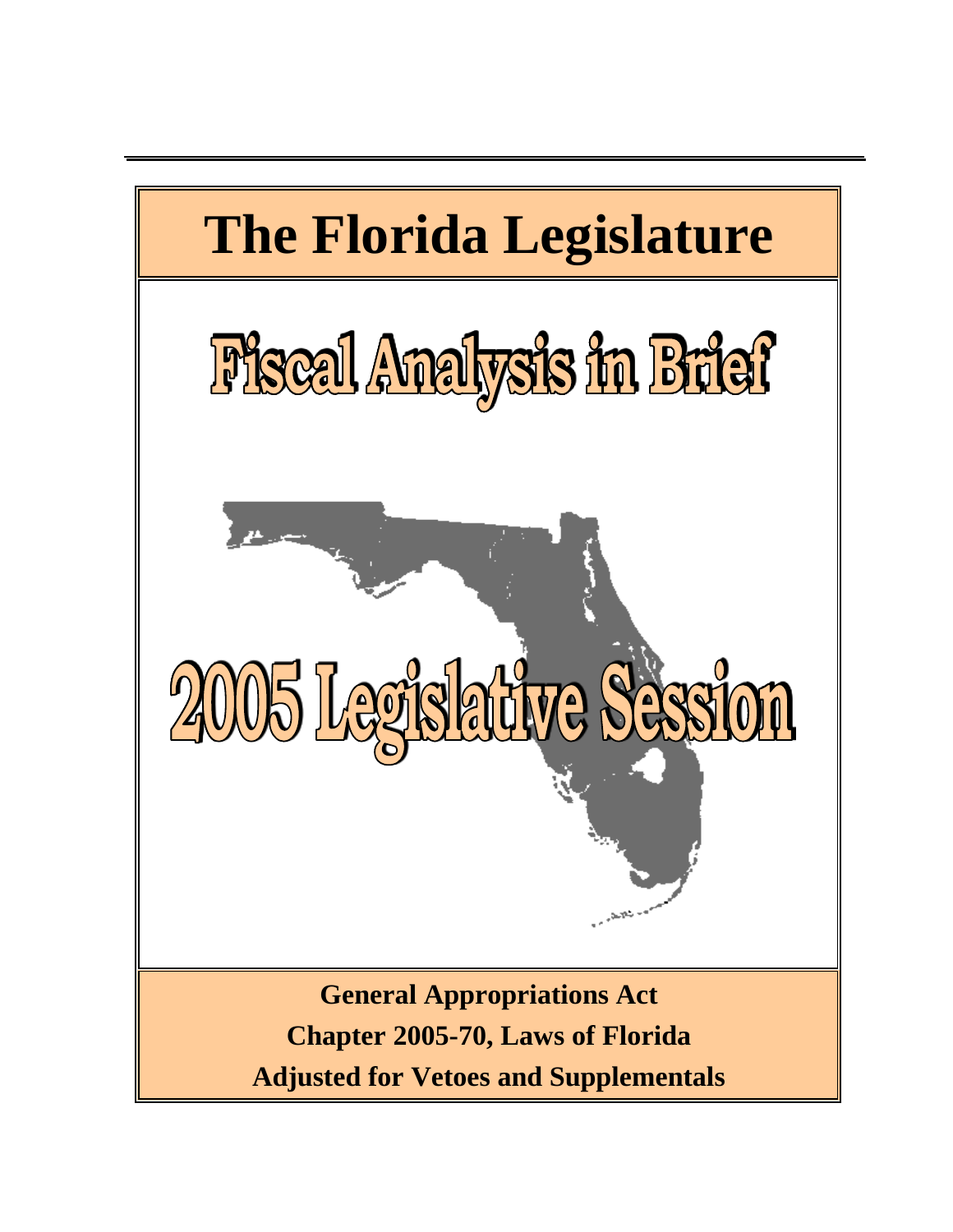### **FISCAL ANALYSIS IN BRIEF**

For Fiscal Year 2005-2006

The Fiscal Analysis in Brief is an annual report prepared by the Florida Legislature to summarize fiscal and budgetary information affecting the 2005-2006 fiscal year.

The document contains graphical depictions and detailed listings of appropriations, fund sources, nonrecurring issues, vetoed items, financial outlooks, and legislation affecting revenues. It also includes the Truth in Bonding Statement used to support the General Appropriations Act.

Various sources were used to prepare this document. Among the most important were data from the Legislative Appropriations System / Planning and Budgeting Subsystem (LAS/PBS), multiple consensus estimating conferences, the General Appropriations Act and other fiscal-related legislation, the Governor's Veto Message and explanatory information used during the appropriations process.

*Published August 2005*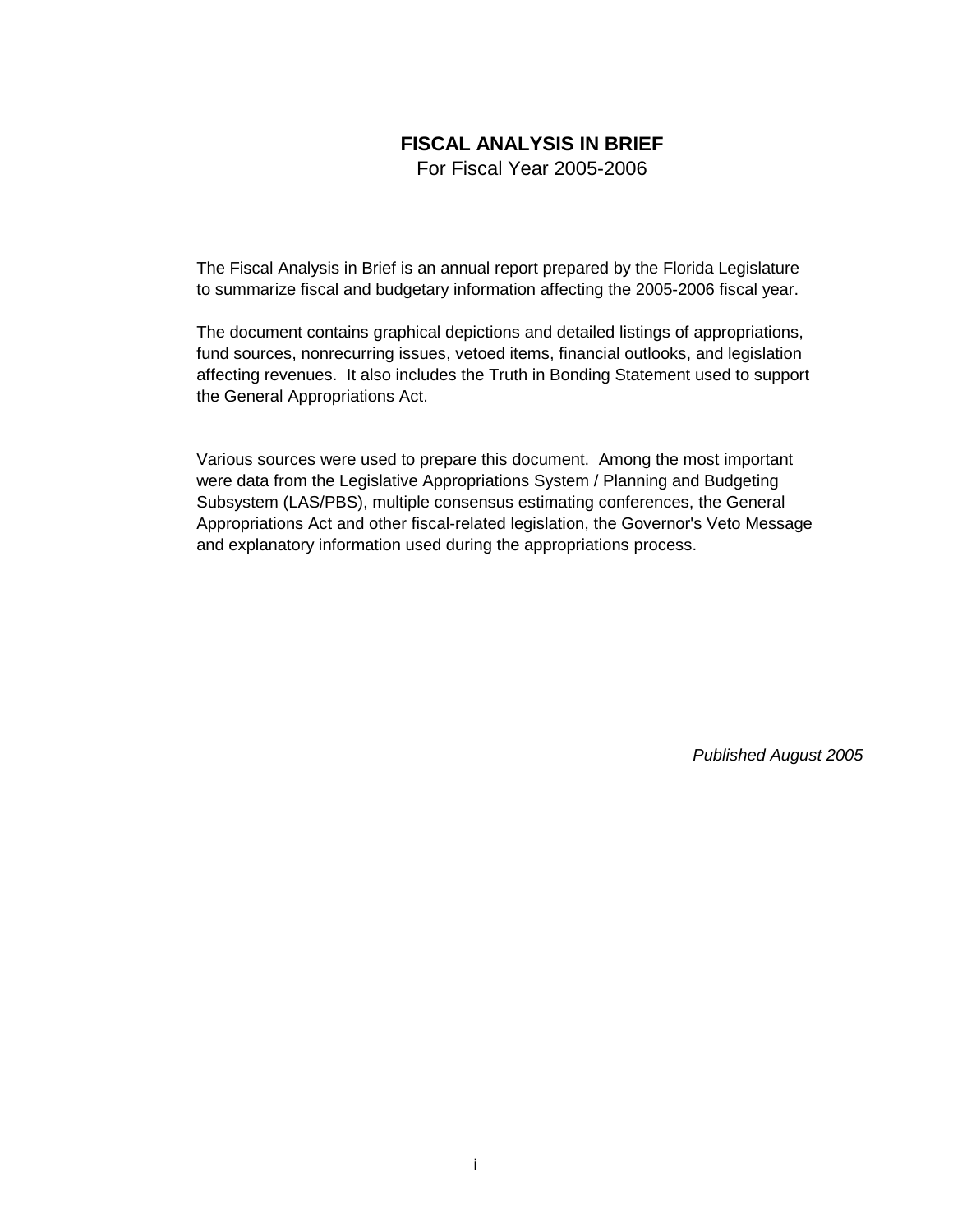## **TABLE OF CONTENTS**

### **Chapter 2005-70 Laws of Florida (SB 2600) and all Supplemental Appropriations For Fiscal Year 2005-2006**

### **Overview and Summaries**

|                                                                                     | $\mathbf 1$             |
|-------------------------------------------------------------------------------------|-------------------------|
| Chart 2 - Appropriations by Program Area (Sections of the Appropriations Bill)      | $\boldsymbol{2}$        |
|                                                                                     | $\mathbf{3}$            |
| Chart 4 and Chart 5 - Appropriations History: Combined Total, Percent               | 4                       |
|                                                                                     | 5                       |
|                                                                                     | $6\phantom{1}6$         |
|                                                                                     | $\overline{\mathbf{7}}$ |
|                                                                                     | 8                       |
| Adjusted for Vetoes and Supplementals                                               | 12                      |
|                                                                                     | 24                      |
| <b>Revenue Sources and Financial Outlooks</b>                                       | 30                      |
| General Revenue & Working Capital Funds, Consensus Revenue Estimating               | 31                      |
| General Revenue & Working Capital Funds Financial Outlook Statement                 | 32                      |
| Florida Tobacco Settlement Trust Fund -                                             | 34                      |
| Florida Tobacco Settlement Trust Fund Financial Outlook Statement                   | 35                      |
| Educational Enhancement (Lottery) Trust Fund Consensus Revenue Estimating           | 36                      |
| Educational Enhancement (Lottery) Trust Fund Financial Outlook Statement            | 37                      |
| Principal State School Trust Fund Consensus Revenue Estimating                      | 38                      |
| Principal State School Trust Fund Financial Outlook Statement                       | 39                      |
| <b>Other Related Information</b><br><b>Impact of Legislation Affecting Revenues</b> | 40                      |
| Measures Affecting Revenue and Tax Administration -                                 | 42                      |
|                                                                                     | 43                      |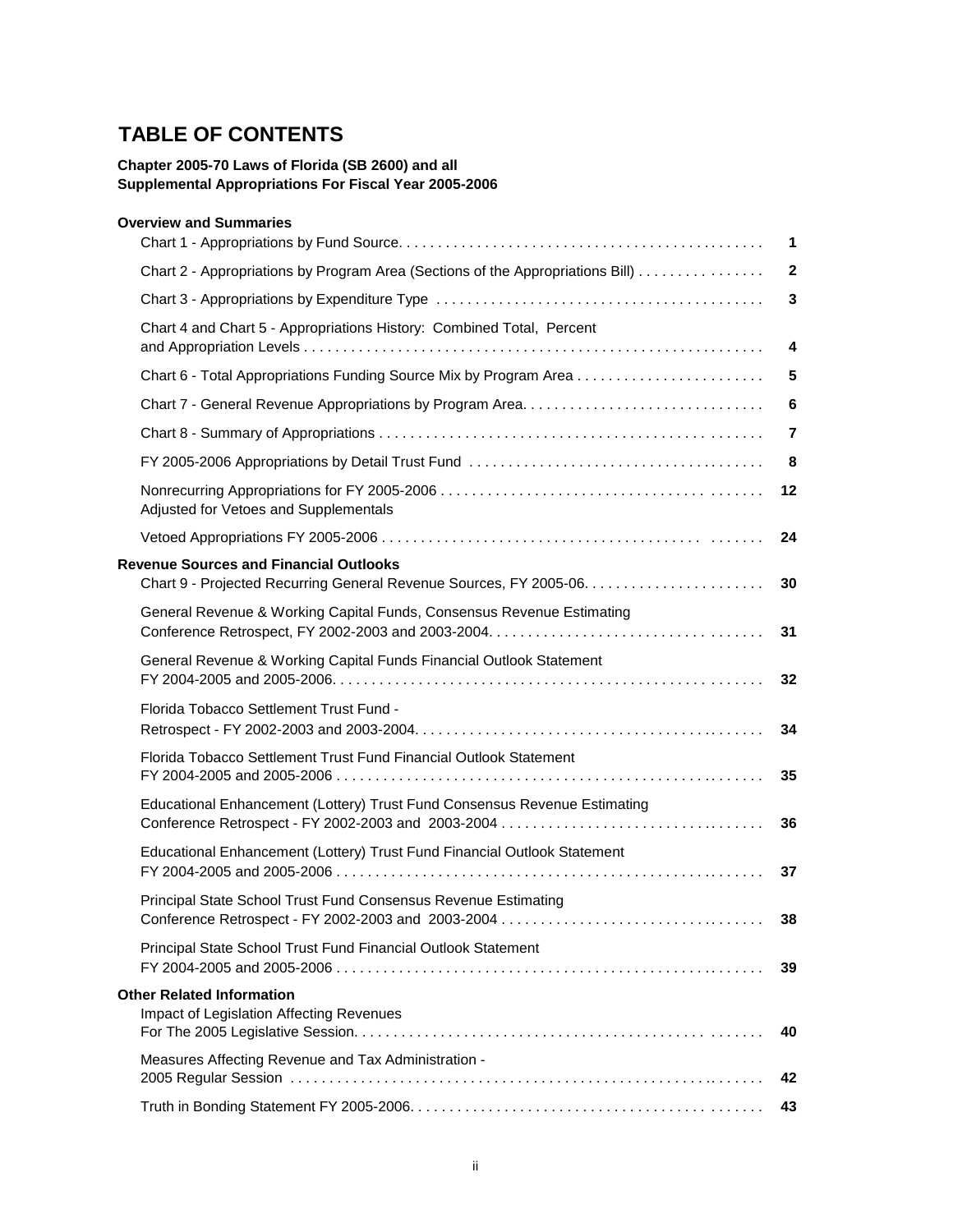## **Chapter 2005-70, Laws of Florida (SB 2600) Chart 1 Total - \$65,424.9 Appropriations For Fiscal Year 2005-06 Adjusted for Vetoes & Supplementals**

(Dollars in Millions)

| <b>Funding Source</b>       | <b>Dollars</b> | <b>Percent</b> |
|-----------------------------|----------------|----------------|
| <b>General Revenue</b>      | 26,472.6       | 40.5%          |
| <b>Tobacco Trust Fund</b>   | 423.2          | 0.6%           |
| Other Trust Funds (Federal) | 18,986.9       | 29.0%          |
| Other Trust Funds (State)   | 18,404.0       | 28.1%          |
| Lottery Trust Fund          | 1,138.2        | 1.7%           |
| <b>Total</b>                | 65,424.9       | <b>100%</b>    |

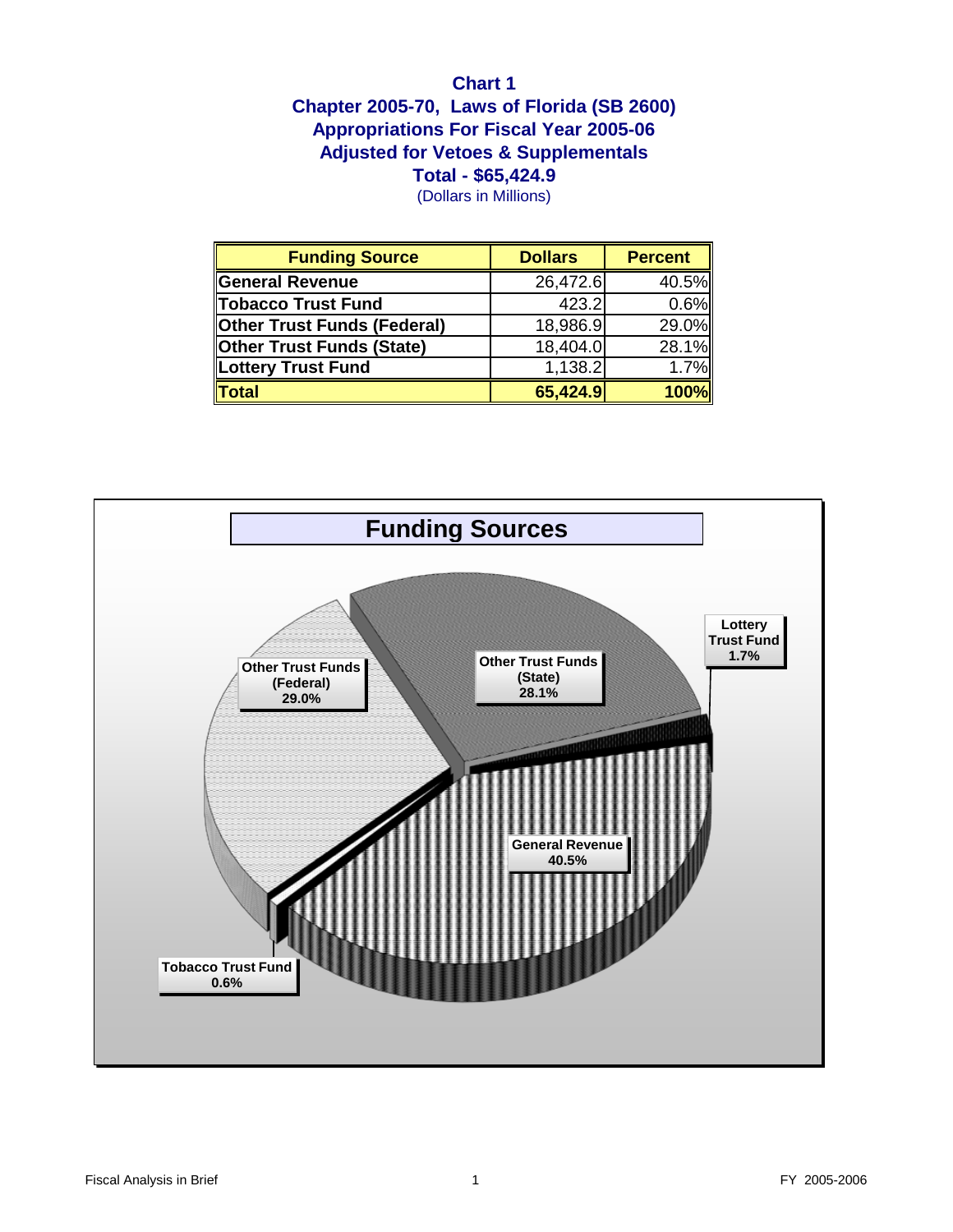## **Chart 2 Chapter 2005-70, Laws of Florida (SB 2600) Appropriations For Fiscal Year 2005-06 Adjusted for Vetoes & Supplementals Total - \$65,424.9**

(Dollars in Millions)

| <b>Program Area</b><br>(Section of General Appropriations Act) | <b>Dollars</b> | <b>Percent</b> |
|----------------------------------------------------------------|----------------|----------------|
| <b>Education</b>                                               | 20,093.7       | 30.7%          |
| Health/Human Services                                          | 22,487.2       | 34.4%          |
| Judicial/Courts                                                | 416.9          | 0.6%           |
| Public Safety/Corrections                                      | 3,841.5        | 5.9%           |
| Natural Resources/Transportation/                              |                |                |
| <b>Economic Development</b>                                    | 13,601.2       | 20.8%          |
| General Government                                             | 4,984.4        | 7.6%           |
| <b>Total All Funds</b>                                         | 65,424.9       | 100.0%         |

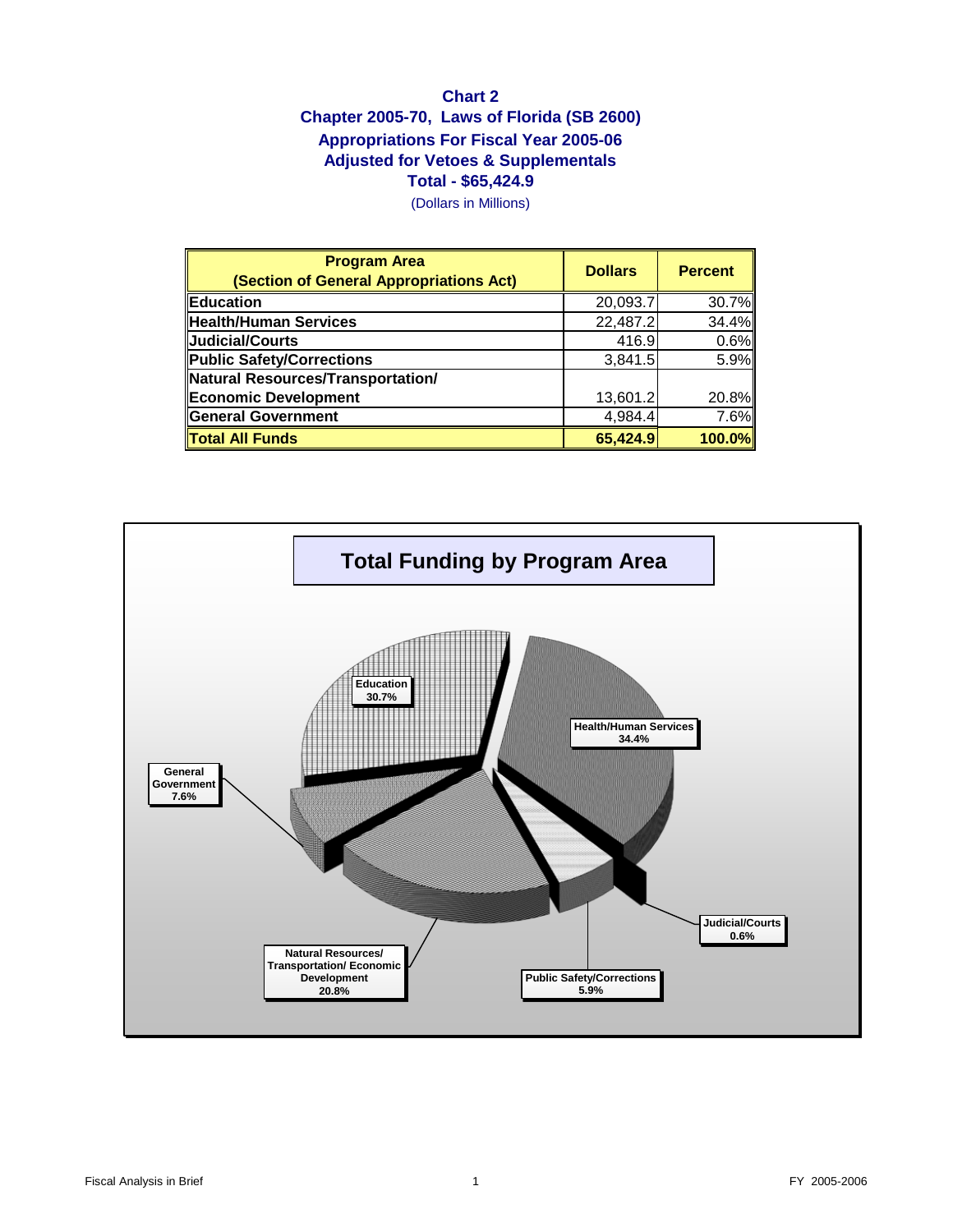### **Chart 3 Chapter 2005-70, Laws of Florida (SB 2600) Total - \$65,424.9 Appropriations For Fiscal Year 2005-06 Adjusted for Vetoes & Supplementals**

(Dollars in Millions)

| <b>Expenditure Type</b>                   | <b>Dollars</b> | <b>Percent</b> |  |
|-------------------------------------------|----------------|----------------|--|
| <b>General Operations</b>                 | 18,684.0       | 28.6%          |  |
| Medicaid/TANF                             | 16,233.9       | 24.8%          |  |
| Aid to Local Governments                  | 19,296.0       | 29.5%          |  |
| <b>General Fixed Capital Outlay (FCO)</b> | 1,807.5        | 2.8%           |  |
| DOT Work Program                          | 7,281.3        | 11.1%          |  |
| Debt Service                              | 1,511.0        | 2.3%           |  |
| Financial Assistance/Claims               | 611.2          | 0.9%           |  |
| <b>Total</b>                              | 65,424.9       | <b>100.0%</b>  |  |

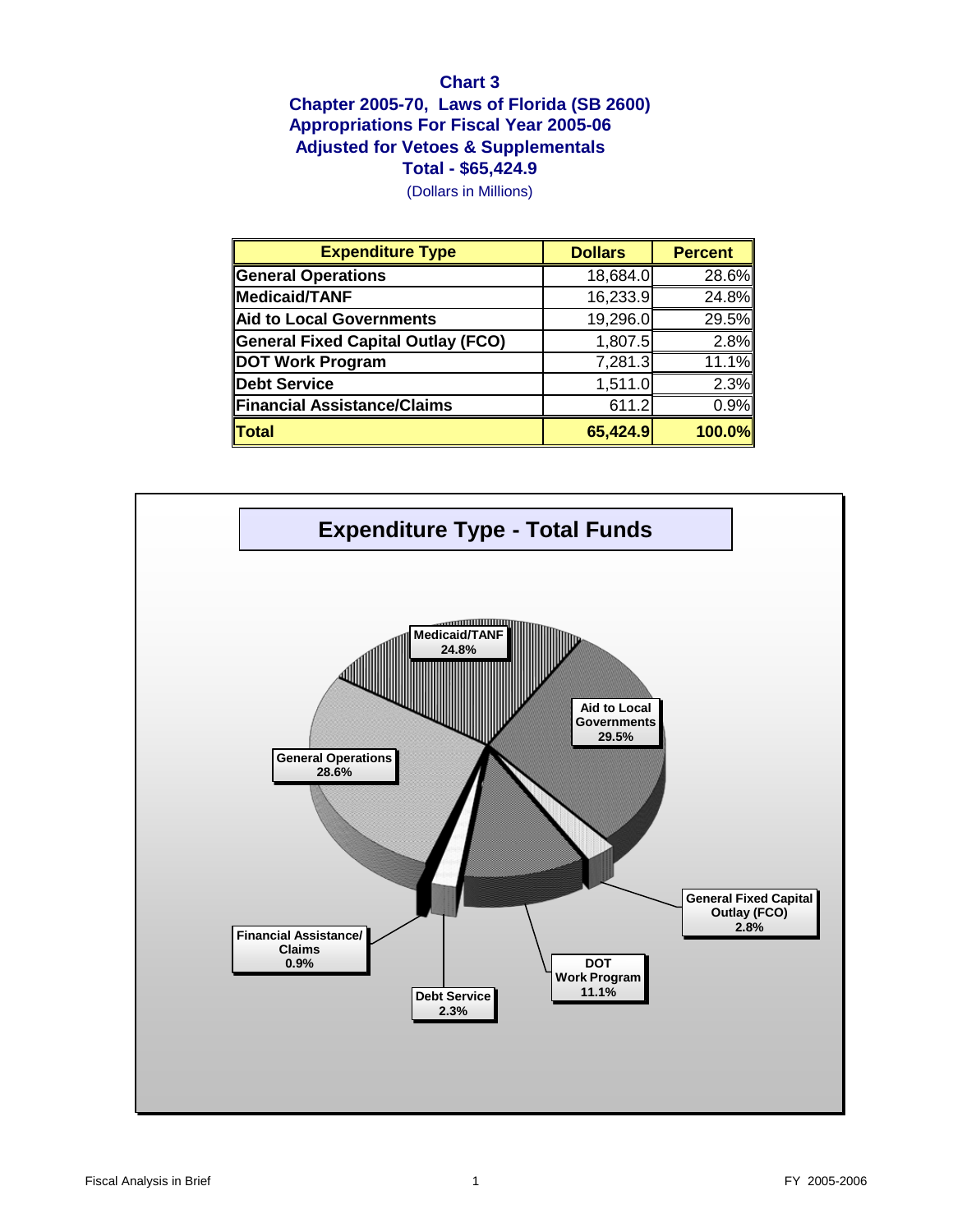### **Chapter 2005-70, Laws of Florida (SB 2600) Appropriations For Fiscal Year 2005-06 Adjusted for Vetoes & Supplementals** (Dollars in Millions)



### **Chart 5**



\*Adjusted for December Special Session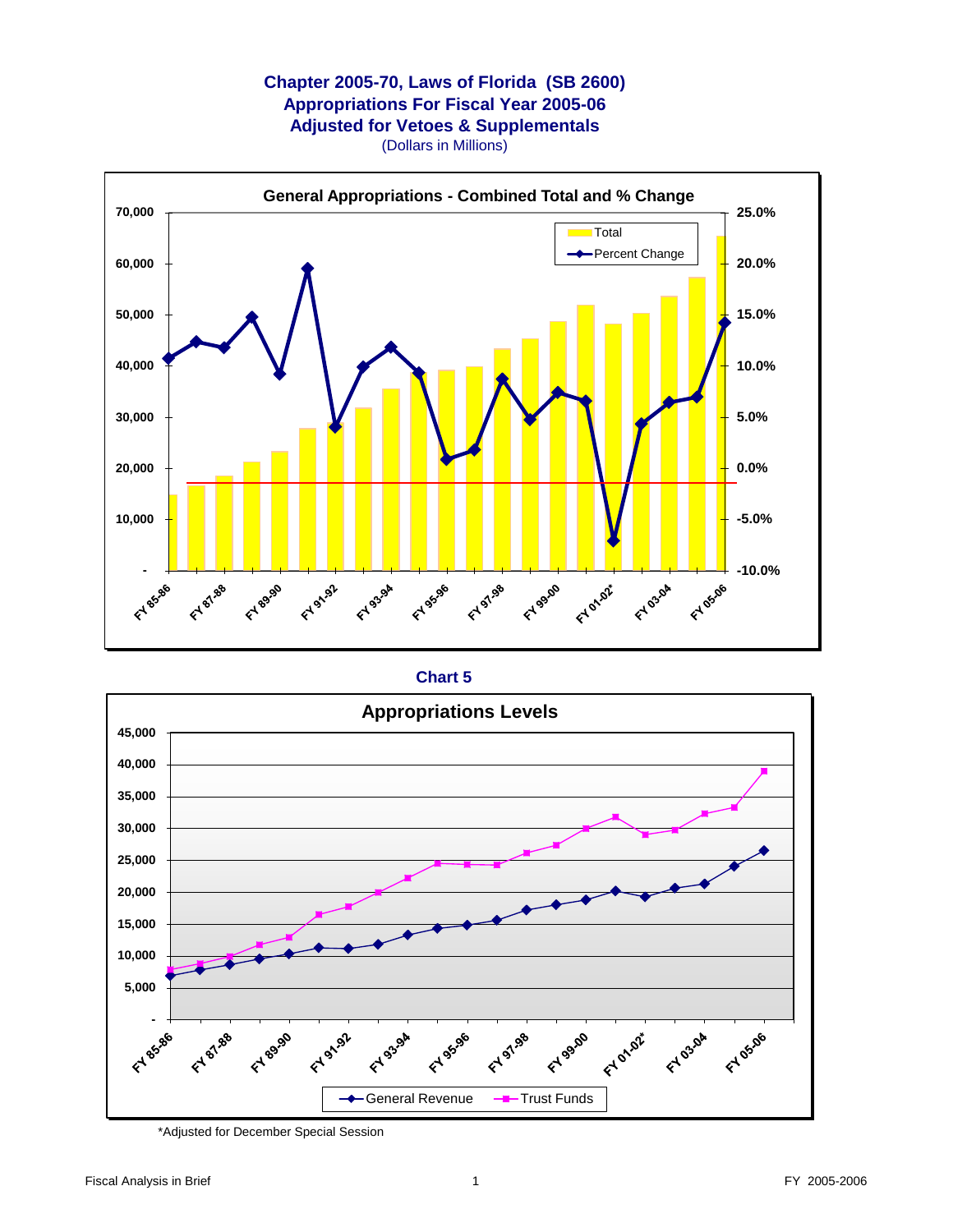(Dollars in Millions)

| <b>Program Area (Bill Section)</b> | <b>General</b><br><b>Revenue</b> | <b>Lottery</b> | <b>Tobacco</b> | <b>State Trust</b><br><b>Funds</b> | <b>Federal Trust</b><br><b>Funds</b> | <b>All Funds</b> |
|------------------------------------|----------------------------------|----------------|----------------|------------------------------------|--------------------------------------|------------------|
| <b>Education</b>                   | 13,379.8                         | 1,138.2        |                | 3,022.6                            | 2,553.1                              | 20,093.7         |
| Health/ Human Services             | 6,989.8                          |                | 423.2          | 3,430.1                            | 11,644.1                             | 22,487.2         |
| Judicial/ Courts                   | 398.3                            |                |                | 17.8                               | 0.9                                  | 416.9            |
| Public Safety/ Corrections         | 3,220.9                          |                |                | 401.5                              | 219.1                                | 3,841.5          |
| Natural Resources/ Transportation/ |                                  |                |                |                                    |                                      |                  |
| Economic Development               | 1,082.8                          |                |                | 9,179.2                            | 3,339.2                              | 13,601.2         |
| General Government                 | 1,401.0                          |                |                | 2,352.9                            | 1,230.5                              | 4,984.4          |
| <b>Total by Fund</b>               | 26,472.6                         | 1,138.2        | 423.2          | 18,404.0                           | 18,986.9                             | 65,424.9         |

### **Chart 6 Chapter 2005-70, Laws of Florida (SB 2600) Appropriations For Fiscal Year 2005-06 Adjusted for Vetoes & Supplementals Total - \$65,424.9**

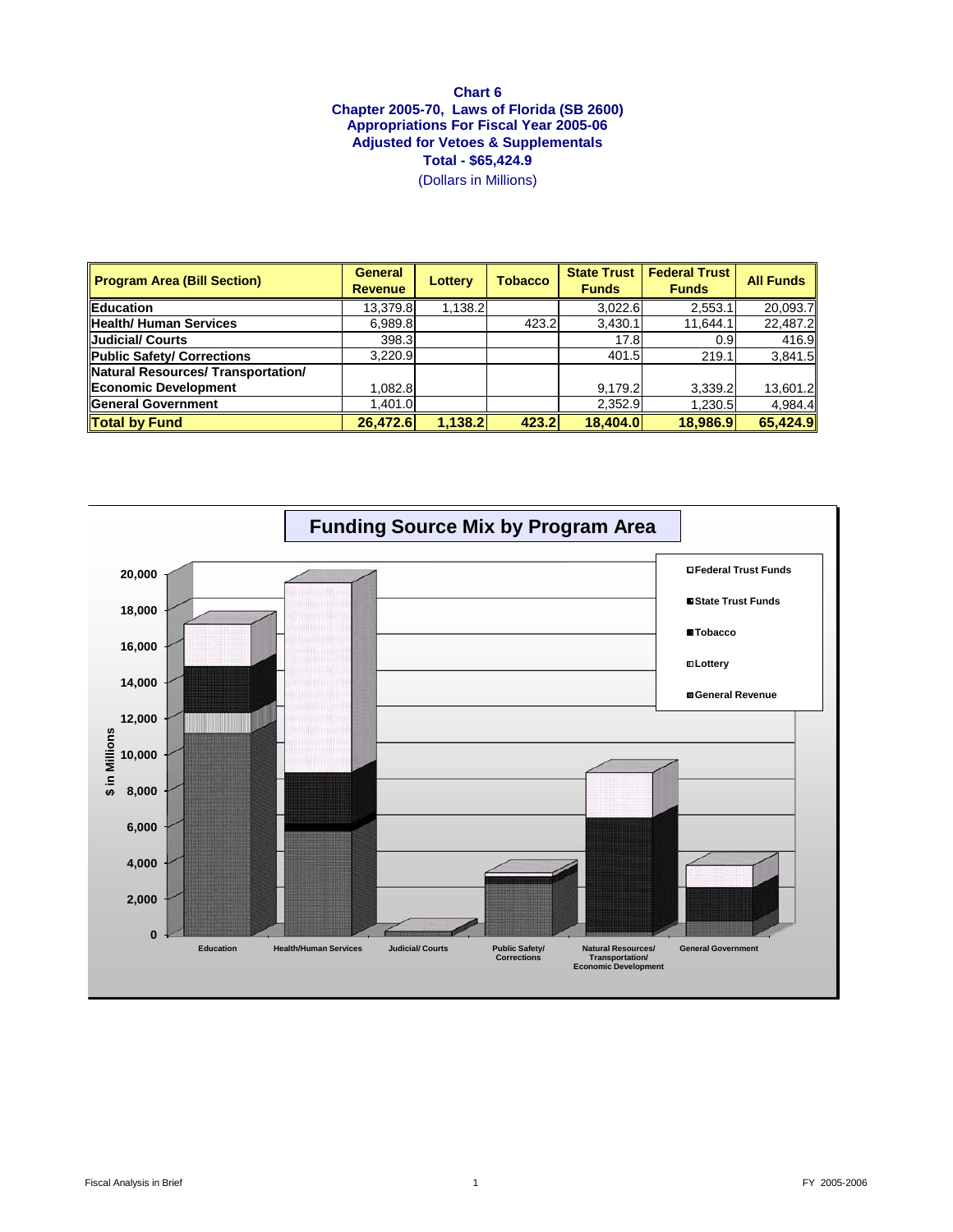### **Chart 7 Chapter 2005-70, Laws of Florida (SB 2600) Appropriations For Fiscal Year 2005-06 Adjusted for Vetoes & Supplementals General Revenue by Program Area: Total - \$26,472.6** (Dollars in Millions)

| <b>Program Area</b><br>(Section of General Appropriations Act) | <b>Dollars</b> | <b>Percent</b> |
|----------------------------------------------------------------|----------------|----------------|
| Education                                                      | 13,379.8       | 50.5%          |
| Health/Human Services                                          | 6,989.8        | 26.4%          |
| Judicial/Courts                                                | 398.3          | 1.5%           |
| Public Safety/Corrections                                      | 3,220.9        | 12.2%          |
| Natural Resources/Transportation/                              |                |                |
| Economic Development                                           | 1,082.8        | 4.1%           |
| General Government                                             | 1,401.0        | 5.3%           |
| $\ $ Total                                                     | 26,472.6       | $100.0\%$      |

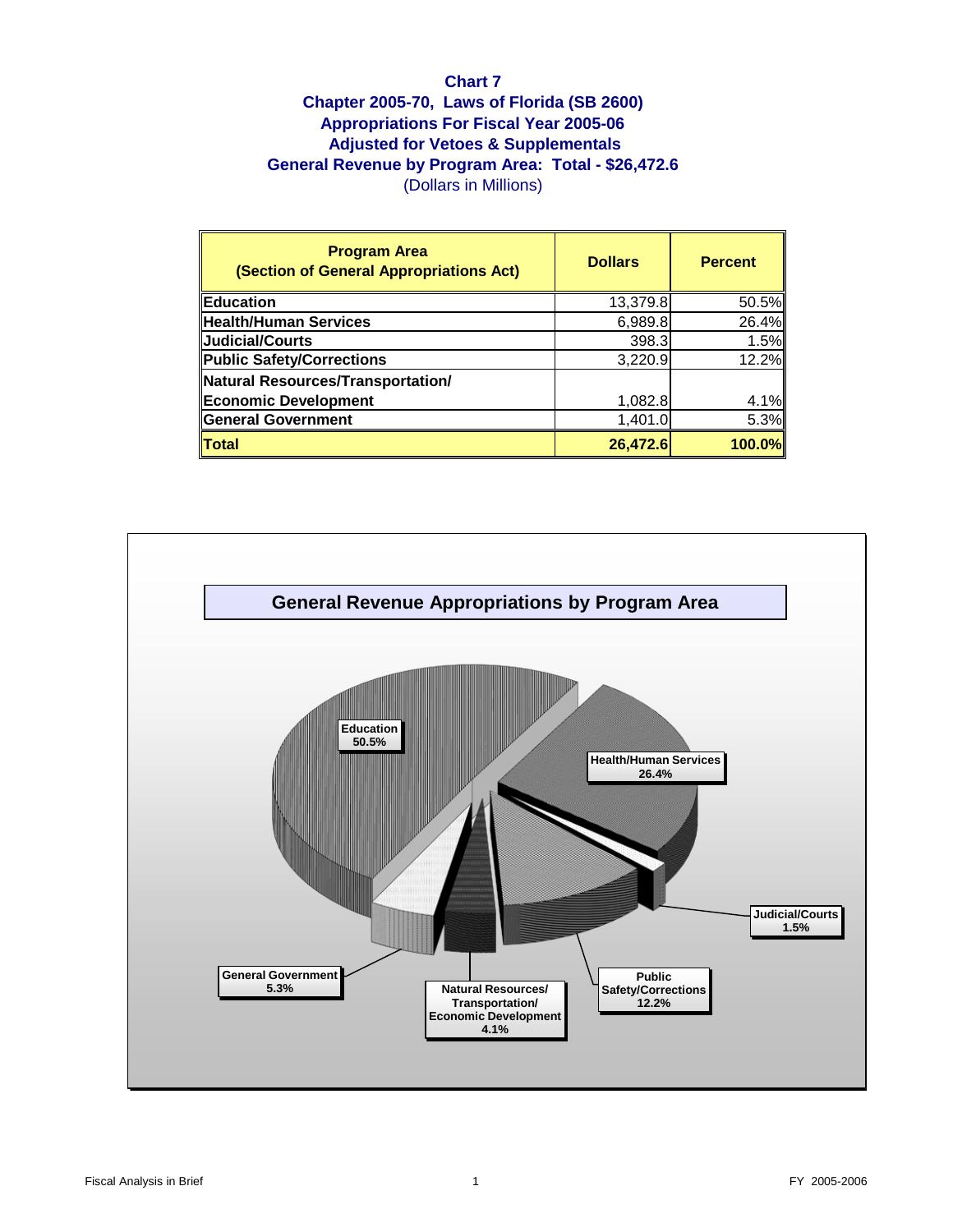## **Chart 8 Summary of Appropriations Chapter 2005-70, Laws of Florida (SB 2600) and other Legislative Actions**

| <b>LEGISLATION - Bill Number</b>                                                                 |                                  |                | <b>FUNDING SOURCE</b> |                |                                    |                   |
|--------------------------------------------------------------------------------------------------|----------------------------------|----------------|-----------------------|----------------|------------------------------------|-------------------|
| (Laws of Florida Number)                                                                         | <b>GENERAL</b><br><b>REVENUE</b> | <b>LOTTERY</b> | <b>PECO</b>           | <b>TOBACCO</b> | <b>OTHER TRUST</b><br><b>FUNDS</b> | <b>ALL FUNDS</b>  |
| I. Conference Report on SB 2600 -the 2005-06<br>General Appropriations Act (Ch. 2005-70, L.O.F.) |                                  |                |                       |                |                                    |                   |
| <b>Sections 1-7</b>                                                                              | 25,750.1                         | 1,139.0        | 1,600.9               | 427.7          | 34,158.4                           | 63,076.1          |
| Less Vetoed Items*<br>Less Failed Contingencies*                                                 | (69.4)<br>(18.8)                 | (0.8)          |                       | (4.5)          | (104.9)<br>(10.7)                  | (179.6)<br>(29.4) |
| Net 2005-06 Appropriations in the General<br><b>Appropriations Act</b>                           | 25,662.0                         | 1,138.2        | 1,600.9               | 423.2          | 34,042.9                           | 62,867.1          |
| III. 2005-2006 Special Appropriations Acts and<br><b>Claims Bills</b>                            |                                  |                |                       |                |                                    |                   |
| Special Appropriations Acts and Claims Bills (Net of Vetoes)*                                    | 810.7                            |                | 113.4                 |                | 1,633.7                            | 2,557.8           |
| <b>SUBTOTAL</b>                                                                                  | 26,472.6                         | 1,138          | 1,714.3               | 423.2          | 35,676.6                           | 65,424.9          |
| III. Other 2005-2006 Appropriations and Transfers<br>Transfer to the Budget Stabilization Fund   | 26,472.6<br>92.0                 |                |                       |                |                                    | 92.0              |
| IV. Supplemental 2004-2005 Appropriations                                                        | 132.4                            |                |                       |                |                                    | 132.4             |
| <b>Total Effective Appropriations</b>                                                            | 26,697.0                         | 1,138.2        | 1,714.3               | 423.2          | 35,676.6                           | 65,649.3          |

\* Amounts listed may include double budget authority not included in the General Revenue

Financial Outlook Statement on Pages 32 and 33 of this Fiscal Analysis in Brief.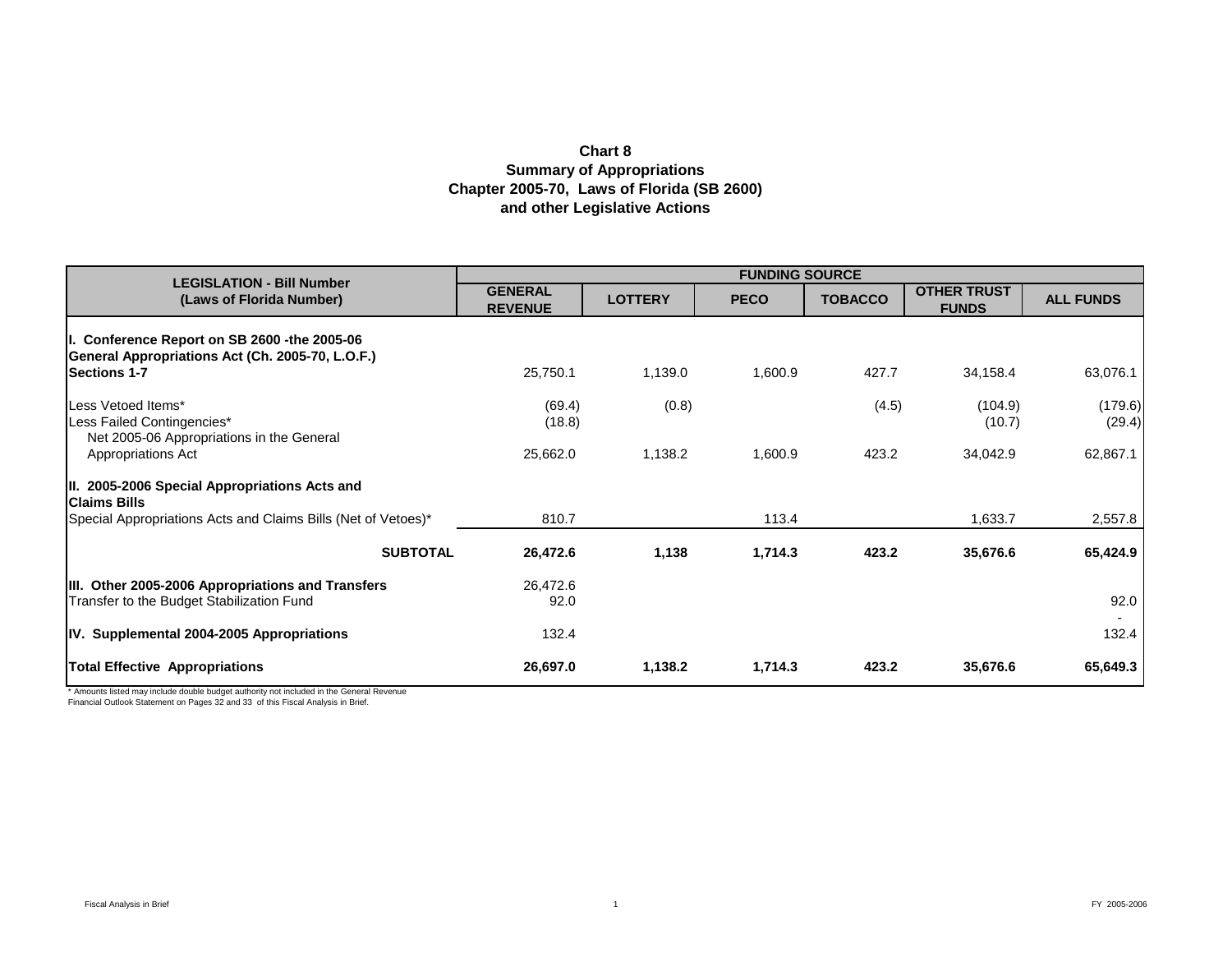| <b>FUND NAME</b>                     | <b>FUND#</b> | <b>STATE</b>   | <b>FEDERAL</b> | <b>TOTAL</b>   |
|--------------------------------------|--------------|----------------|----------------|----------------|
|                                      |              | <b>DOLLARS</b> | <b>DOLLARS</b> | <b>DOLLARS</b> |
| <b>ADMINISTRATIVE TRUST FUND</b>     | 2021         | 425,146,567    | 277,278,509    | 702,425,076    |
| <b>AG EMERGENCY ERAD TF</b>          | 2360         | 11,317,771     |                | 11,317,771     |
| <b>AG LAW ENFORCEMENT TF</b>         | 2025         | 23,035         |                | 23,035         |
| AIR POLLUTION CONTROL TF             | 2035         | 24,709,085     | 1,658,250      | 26,367,335     |
| ALCOHOL/DRUGABU/MEN HLH TF           | 2027         |                | 129,451,970    | 129,451,970    |
| ALCOHOLIC, BEV, TOBACCO TF           | 2022         | 37,468,207     |                | 37,468,207     |
| <b>ANTI-FRAUD TRUST FUND</b>         | 2038         | 338,280        |                | 338,280        |
| <b>ARCHITECTS INCIDENTAL TF</b>      | 2033         | 1,856,658      |                | 1,856,658      |
| <b>BIOMEDICAL RESEARCH TF</b>        | 2245         | 10,100,000     |                | 10,100,000     |
| BRAIN & SPINAL CORD INJ/TF           | 2390         | 11,810,400     | 10,754,066     | 22,564,466     |
| <b>BUREAU OF AIRCRAFT TF</b>         | 2066         | 2,857,200      |                | 2,857,200      |
| CAMP BLANDING MANAGEMNT TF           | 2069         | 2,599,878      |                | 2,599,878      |
| CAP IMPROVEMENTS FEE TF              | 2071         | 130,734,584    |                | 130,734,584    |
| <b>CASUALTY RISK MGMT INS TF</b>     | 2078         | 16,893,607     |                | 16,893,607     |
| CERTIFICATION PROGRAM TF             | 2092         | 450,000        |                | 450,000        |
| CHILD CARE/DEV BLK GRNT TF           | 2098         |                | 379,501,798    | 379,501,798    |
| CHILD SUPPORT INCENTIVE TF           | 2075         | 24,966,799     |                | 24,966,799     |
| CHILD SUPPORT TRUST FUND             | 2084         | 20,907,615     |                | 20,907,615     |
| CHILD WELFARE TRAINING TF            | 2083         | 4,000,000      |                | 4,000,000      |
| CHILD/ADOL SUBSTANCE AB TF           | 2088         | 11,944,031     |                | 11,944,031     |
| <b>CITRUS ADVERTISING TF</b>         | 2090         | 65,352,607     | 5,175,000      | 70,527,607     |
| <b>CITRUS INSPECTION TF</b>          | 2093         | 16,527,268     |                | 16,527,268     |
| <b>CIVIL RICO TRUST FUND</b>         | 2095         | 452,275        |                | 452,275        |
| <b>COASTAL PROTECTION TF</b>         | 2099         | 8,157,300      |                | 8,157,300      |
| COMMUN SVCS BLOCK GRANT TF           | 2118         |                | 18,858,887     | 18,858,887     |
| COMMUNICATIONS WKG CAP TF            | 2105         | 136,713,420    |                | 136,713,420    |
| CONS/REC LANDS PROGRAM TF            | 2931         | 37,525,289     |                | 37,525,289     |
| <b>CONSERVATION/REC LANDS TF</b>     | 2131         | 90,238,356     |                | 90,238,356     |
| CONTRACTS AND GRANTS TF              | 2133         | 875,000        | 85,056,594     | 85,931,594     |
| <b>COOP AGREEMENT TF</b>             | 2039         |                | 30,546,735     | 30,546,735     |
| <b>CORRECTION WORK PROGRAM TF</b>    | 2151         | 26,679,610     |                | 26,679,610     |
| <b>COUNTY HEALTH DEPT TF</b>         | 2141         | 549,639,091    | 143,266,136    | 692,905,227    |
| COURT EDUCATION TRUST FUND           | 2146         | 2,758,244      |                | 2,758,244      |
| COURT/CSE COLL SYS TF                | 2115         | 1,810,022      |                | 1,810,022      |
| CRIM JUST STAND & TRAIN TF           | 2148         | 20,603,677     |                | 20,603,677     |
| <b>CRIME STOPPERS TF</b>             | 2202         | 4,548,933      |                | 4,548,933      |
| <b>CRIMES COMPENSATION TF</b>        | 2149         | 27,458,886     | 29,766,013     | 57,224,899     |
| CSE APP FEE & PROG REV TF            | 2104         | 1,750,204      |                | 1,750,204      |
| <b>DISPLACED HOMEMAKER TF</b>        | 2160         | 2,060,024      |                | 2,060,024      |
| <b>DIV OF LICENSING TF</b>           | 2163         | 12,096,115     |                | 12,096,115     |
| DIV UNIV FAC CONST ADM TF            | 2222         | 4,824,324      |                | 4,824,324      |
| DOMESTIC VIOLENCE TF                 | 2157         | 8,726,782      |                | 8,726,782      |
| DONATIONS TRUST FUND                 | 2168         | 60,015,375     | 12,969,999     | 72,985,374     |
| DOR CLERKS OF THE COURT TF           | 2588         | 30,000,000     |                | 30,000,000     |
| DRINKING WATER REV LOAN TF           | 2044         |                | 44,210,000     | 44,210,000     |
| <b>DRUGS/DEVICES/COSMETIC TF</b>     | 2173         | 1,962,040      |                | 1,962,040      |
| DUI SCHOOL COORDINATION TF           | 2172         | 796,148        |                | 796,148        |
| <b>ECON DEVELOP TRANSPORT TF</b>     | 2175         | 4,250,000      |                | 4,250,000      |
| <b>ECONOMIC DEVELOPMENT TF</b>       | 2177         | 5,982,500      |                | 5,982,500      |
| <b>ECOSYSTEM MGT &amp; RESTOR TF</b> | 2193         | 152,349,350    |                | 152,349,350    |
| ED CERTIFICATION/SVC TF              | 2176         | 5,980,379      |                | 5,980,379      |
| ED MEDIA & TECHNOLOGY TF             | 2183         | 871,710        |                | 871,710        |
| ED/GEN STUD & OTHR FEES TF           | 2164         | 884,123,451    |                | 884,123,451    |
| <b>EDUCATIONAL AIDS TF</b>           | 2180         | 2,439,222      | 1,794,133,100  | 1,796,572,322  |
|                                      |              |                |                |                |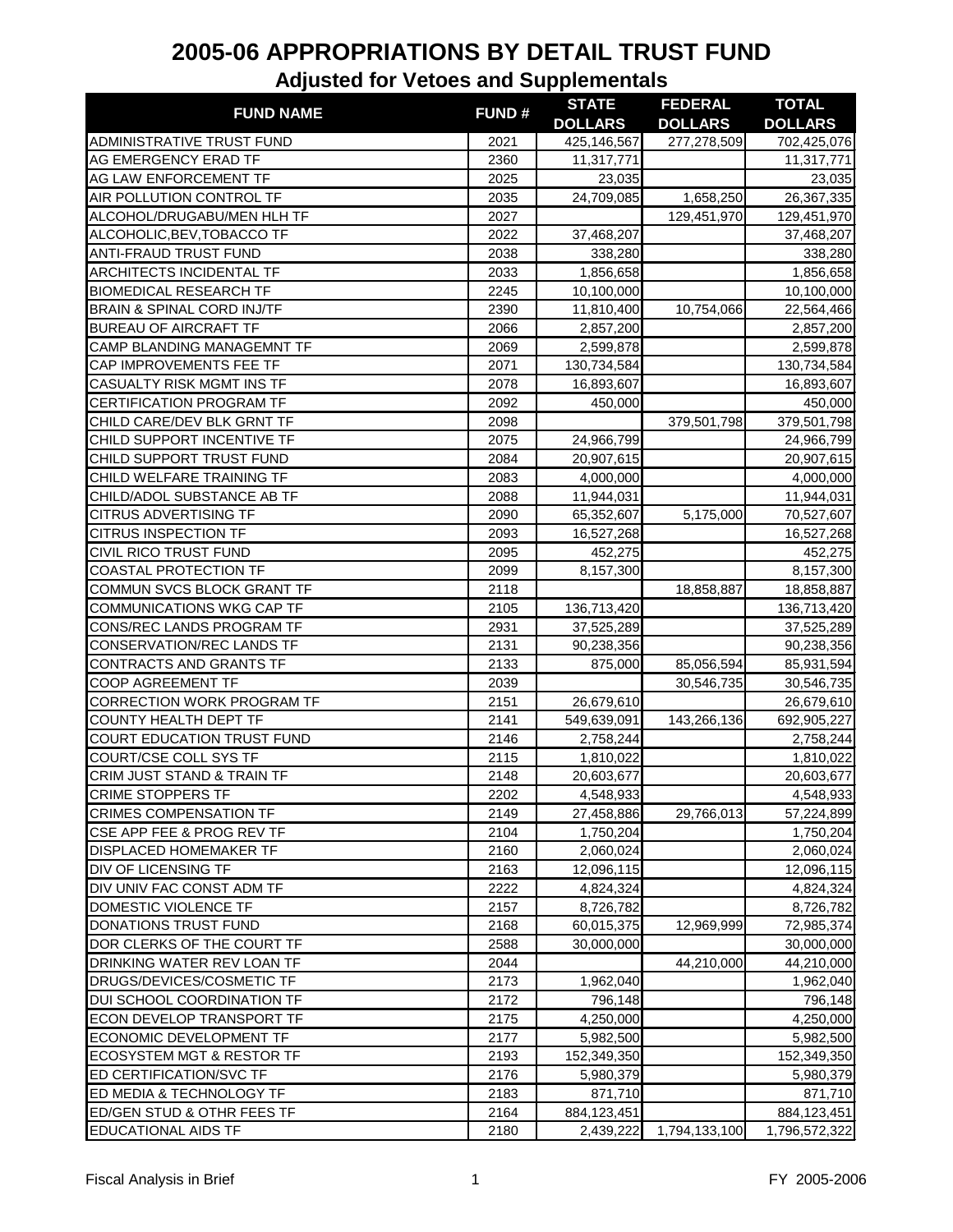| <b>FUND#</b><br><b>FUND NAME</b><br><b>DOLLARS</b><br><b>DOLLARS</b><br><b>DOLLARS</b><br>2178<br>1,138,176,676<br>1,138,176,676<br>2511<br>1,238,647<br>1,238,647<br>2191<br>16,723,967<br>16,723,967<br>2192<br>15,908,809<br>15,908,809<br>370,836,438<br>2195<br>387,837,762<br>758,674,200<br>2174<br>376,915<br>440,000<br>816,915<br>2050<br>9,022,060<br>9,022,060<br>2197<br>1,577,987<br>1,577,987<br>2206<br>15,349,688<br>15,349,688<br>2203<br>120,762<br>120,762<br>2525<br>19,760,432<br>19,760,432<br>2719<br>1,902,017<br>1,902,017<br>2261<br>1,279,444,526<br>1,378,363,078<br>98,918,552<br>2270<br>171,283,162<br>171,283,162<br>2275<br>9,690,639<br>9,690,639<br>702,332<br>2279<br>702,332<br>2920<br>177,990<br>177,990<br>2313<br>30,738,731<br>30,738,731<br>2349<br>75,000,000<br>75,000,000<br>2338<br>4,939,944<br>4,939,944<br>2289<br>7,649,306<br>7,649,306<br>2865<br>1,400,000<br>1,400,000 |                                     |      | <b>STATE</b> | <b>FEDERAL</b> | <b>TOTAL</b> |
|--------------------------------------------------------------------------------------------------------------------------------------------------------------------------------------------------------------------------------------------------------------------------------------------------------------------------------------------------------------------------------------------------------------------------------------------------------------------------------------------------------------------------------------------------------------------------------------------------------------------------------------------------------------------------------------------------------------------------------------------------------------------------------------------------------------------------------------------------------------------------------------------------------------------------------|-------------------------------------|------|--------------|----------------|--------------|
|                                                                                                                                                                                                                                                                                                                                                                                                                                                                                                                                                                                                                                                                                                                                                                                                                                                                                                                                |                                     |      |              |                |              |
|                                                                                                                                                                                                                                                                                                                                                                                                                                                                                                                                                                                                                                                                                                                                                                                                                                                                                                                                | EDUCATIONAL ENHANCEMENT TF          |      |              |                |              |
|                                                                                                                                                                                                                                                                                                                                                                                                                                                                                                                                                                                                                                                                                                                                                                                                                                                                                                                                | <b>ELECTIONS COMMISSION TF</b>      |      |              |                |              |
|                                                                                                                                                                                                                                                                                                                                                                                                                                                                                                                                                                                                                                                                                                                                                                                                                                                                                                                                | <b>EMER MGMG PREP/ASST TF</b>       |      |              |                |              |
|                                                                                                                                                                                                                                                                                                                                                                                                                                                                                                                                                                                                                                                                                                                                                                                                                                                                                                                                | <b>EMERGENCY MED SVC TF</b>         |      |              |                |              |
|                                                                                                                                                                                                                                                                                                                                                                                                                                                                                                                                                                                                                                                                                                                                                                                                                                                                                                                                | <b>EMPLOYMENT SECURITY ADM TF</b>   |      |              |                |              |
|                                                                                                                                                                                                                                                                                                                                                                                                                                                                                                                                                                                                                                                                                                                                                                                                                                                                                                                                | <b>ENERGY CONSUMPTION TF</b>        |      |              |                |              |
|                                                                                                                                                                                                                                                                                                                                                                                                                                                                                                                                                                                                                                                                                                                                                                                                                                                                                                                                | <b>ENVIRONMENTAL LAB TF</b>         |      |              |                |              |
|                                                                                                                                                                                                                                                                                                                                                                                                                                                                                                                                                                                                                                                                                                                                                                                                                                                                                                                                | <b>EPILEPSY SERVICES TF</b>         |      |              |                |              |
|                                                                                                                                                                                                                                                                                                                                                                                                                                                                                                                                                                                                                                                                                                                                                                                                                                                                                                                                | <b>EXCELLENT TEACH PROGRAM TF</b>   |      |              |                |              |
|                                                                                                                                                                                                                                                                                                                                                                                                                                                                                                                                                                                                                                                                                                                                                                                                                                                                                                                                | <b>EXEC BR LOBBY REGIS TF</b>       |      |              |                |              |
|                                                                                                                                                                                                                                                                                                                                                                                                                                                                                                                                                                                                                                                                                                                                                                                                                                                                                                                                | FED EM MGT PROG SUPT TF             |      |              |                |              |
|                                                                                                                                                                                                                                                                                                                                                                                                                                                                                                                                                                                                                                                                                                                                                                                                                                                                                                                                | FED EQUITABLE SHARING TF            |      |              |                |              |
|                                                                                                                                                                                                                                                                                                                                                                                                                                                                                                                                                                                                                                                                                                                                                                                                                                                                                                                                | FEDERAL GRANTS TRUST FUND           |      |              |                |              |
|                                                                                                                                                                                                                                                                                                                                                                                                                                                                                                                                                                                                                                                                                                                                                                                                                                                                                                                                | FEDERAL REHABILITATION TF           |      |              |                |              |
|                                                                                                                                                                                                                                                                                                                                                                                                                                                                                                                                                                                                                                                                                                                                                                                                                                                                                                                                | FINANCIAL INST REG TF               |      |              |                |              |
|                                                                                                                                                                                                                                                                                                                                                                                                                                                                                                                                                                                                                                                                                                                                                                                                                                                                                                                                | FINE ARTS COUNCIL TF                |      |              |                |              |
|                                                                                                                                                                                                                                                                                                                                                                                                                                                                                                                                                                                                                                                                                                                                                                                                                                                                                                                                | FL AGRIC PROM CAMPAIGN TF           |      |              |                |              |
|                                                                                                                                                                                                                                                                                                                                                                                                                                                                                                                                                                                                                                                                                                                                                                                                                                                                                                                                | FL FACILITIES POOL CLR TF           |      |              |                |              |
|                                                                                                                                                                                                                                                                                                                                                                                                                                                                                                                                                                                                                                                                                                                                                                                                                                                                                                                                | FL FOREVER PROGRAM TF               |      |              |                |              |
|                                                                                                                                                                                                                                                                                                                                                                                                                                                                                                                                                                                                                                                                                                                                                                                                                                                                                                                                | FL INTER TRADE & PROM TF            |      |              |                |              |
|                                                                                                                                                                                                                                                                                                                                                                                                                                                                                                                                                                                                                                                                                                                                                                                                                                                                                                                                | FL LAND SALES/CONDO/MBL TF          |      |              |                |              |
|                                                                                                                                                                                                                                                                                                                                                                                                                                                                                                                                                                                                                                                                                                                                                                                                                                                                                                                                | FL MOBILE HOME RELOCATN TF          |      |              |                |              |
|                                                                                                                                                                                                                                                                                                                                                                                                                                                                                                                                                                                                                                                                                                                                                                                                                                                                                                                                | FL.CRIME PREV TR IN REV TF          | 2302 | 764,606      |                | 764,606      |
| 2,384,414<br>2299<br>2,384,414                                                                                                                                                                                                                                                                                                                                                                                                                                                                                                                                                                                                                                                                                                                                                                                                                                                                                                 | FL.PANTHER RESCH & MAN TF           |      |              |                |              |
| 42,506<br>2283<br>42,506                                                                                                                                                                                                                                                                                                                                                                                                                                                                                                                                                                                                                                                                                                                                                                                                                                                                                                       | FLORIDA CENTER FOR NURSING          |      |              |                |              |
| 2244<br>1,225,076<br>1,225,076                                                                                                                                                                                                                                                                                                                                                                                                                                                                                                                                                                                                                                                                                                                                                                                                                                                                                                 | <b>FLORIDA COMMUNITIES TF</b>       |      |              |                |              |
| 2348<br>225,000,000<br>225,000,000                                                                                                                                                                                                                                                                                                                                                                                                                                                                                                                                                                                                                                                                                                                                                                                                                                                                                             | <b>FLORIDA FOREVER TF</b>           |      |              |                |              |
| 2315<br>542,655,741<br>542,655,741                                                                                                                                                                                                                                                                                                                                                                                                                                                                                                                                                                                                                                                                                                                                                                                                                                                                                             | <b>FOOD &amp; NUTRITION SVCS TF</b> |      |              |                |              |
| 2316<br>3,305,593<br>257,997<br>3,563,590                                                                                                                                                                                                                                                                                                                                                                                                                                                                                                                                                                                                                                                                                                                                                                                                                                                                                      | FORFEIT/INVES SUPPORT TF            |      |              |                |              |
| 2319<br>4,053,145<br>4,053,145                                                                                                                                                                                                                                                                                                                                                                                                                                                                                                                                                                                                                                                                                                                                                                                                                                                                                                 | <b>GAS TAX COLLECTION TF</b>        |      |              |                |              |
| 2321<br>71,431,694<br>71,431,694                                                                                                                                                                                                                                                                                                                                                                                                                                                                                                                                                                                                                                                                                                                                                                                                                                                                                               | <b>GENERAL INSPECTION TF</b>        |      |              |                |              |
| <b>GRANTS AND DONATIONS TF</b><br>2339<br>1,213,418,244<br>698,934,937<br>1,912,353,181                                                                                                                                                                                                                                                                                                                                                                                                                                                                                                                                                                                                                                                                                                                                                                                                                                        |                                     |      |              |                |              |
| 2003<br>38,989,242<br>19,284,975<br>58,274,217                                                                                                                                                                                                                                                                                                                                                                                                                                                                                                                                                                                                                                                                                                                                                                                                                                                                                 | HEALTH CARE TRUST FUND              |      |              |                |              |
| 2364<br>152,000<br>152,000                                                                                                                                                                                                                                                                                                                                                                                                                                                                                                                                                                                                                                                                                                                                                                                                                                                                                                     | <b>HIGHWAY PATROL INS TF</b>        |      |              |                |              |
| <b>HIGHWAY SAFETY OPER TF</b><br>2009<br>243,111,959<br>778,367<br>243,890,326                                                                                                                                                                                                                                                                                                                                                                                                                                                                                                                                                                                                                                                                                                                                                                                                                                                 |                                     |      |              |                |              |
| 2375<br>15,920,347<br>15,920,347                                                                                                                                                                                                                                                                                                                                                                                                                                                                                                                                                                                                                                                                                                                                                                                                                                                                                               | HOTEL AND RESTAURANT TF             |      |              |                |              |
| 2379<br>14,766<br>14,766                                                                                                                                                                                                                                                                                                                                                                                                                                                                                                                                                                                                                                                                                                                                                                                                                                                                                                       | <b>IFAS SUPPL RETIREMENT TF</b>     |      |              |                |              |
| 2381<br>11,605,606<br>2,000,000<br>13,605,606                                                                                                                                                                                                                                                                                                                                                                                                                                                                                                                                                                                                                                                                                                                                                                                                                                                                                  | <b>INCIDENTAL TRUST FUND</b>        |      |              |                |              |
| INDIGENT CRIM DEFENSE TF<br>2974<br>8,296,187<br>8,296,187                                                                                                                                                                                                                                                                                                                                                                                                                                                                                                                                                                                                                                                                                                                                                                                                                                                                     |                                     |      |              |                |              |
| 2212<br>209,104,294<br>209,104,294                                                                                                                                                                                                                                                                                                                                                                                                                                                                                                                                                                                                                                                                                                                                                                                                                                                                                             | <b>INLAND PROTECTION TF</b>         |      |              |                |              |
| <b>INSTITUTE ASSESSMENT TF</b><br>3,144,690<br>2380<br>3,144,690                                                                                                                                                                                                                                                                                                                                                                                                                                                                                                                                                                                                                                                                                                                                                                                                                                                               |                                     |      |              |                |              |
| 2393<br>123,368,888<br>123,368,888                                                                                                                                                                                                                                                                                                                                                                                                                                                                                                                                                                                                                                                                                                                                                                                                                                                                                             | <b>INSURANCE REG TF</b>             |      |              |                |              |
| 2408<br>14,907,650<br>14,907,650                                                                                                                                                                                                                                                                                                                                                                                                                                                                                                                                                                                                                                                                                                                                                                                                                                                                                               | INTERNAL IMPROVEMENT TF             |      |              |                |              |
| <b>INVASIVE PLANT CONTROL TF</b><br>2030<br>43,652,906<br>43,652,906                                                                                                                                                                                                                                                                                                                                                                                                                                                                                                                                                                                                                                                                                                                                                                                                                                                           |                                     |      |              |                |              |
| JUV CRIME PREV/ERLY INT TF<br>2415<br>1,802,000<br>1,802,000                                                                                                                                                                                                                                                                                                                                                                                                                                                                                                                                                                                                                                                                                                                                                                                                                                                                   |                                     |      |              |                |              |
| JUVENILE JUSTICE TRNG TF<br>2417<br>2,686,610<br>2,686,610                                                                                                                                                                                                                                                                                                                                                                                                                                                                                                                                                                                                                                                                                                                                                                                                                                                                     |                                     |      |              |                |              |
| 2455<br>17,000,000<br>17,000,000                                                                                                                                                                                                                                                                                                                                                                                                                                                                                                                                                                                                                                                                                                                                                                                                                                                                                               | L/G HF-CT SALES TAX CL TF           |      |              |                |              |
| 2423<br>454,275,399<br>454,275,399                                                                                                                                                                                                                                                                                                                                                                                                                                                                                                                                                                                                                                                                                                                                                                                                                                                                                             | <b>LAND ACQUISITION TF</b>          |      |              |                |              |
| 2432<br>22,767,314<br>22,767,314                                                                                                                                                                                                                                                                                                                                                                                                                                                                                                                                                                                                                                                                                                                                                                                                                                                                                               | LAW ENFORCEMENT RADIO TF            |      |              |                |              |
| <b>LAW ENFORCEMENT TF</b><br>2434<br>1,133,970<br>1,133,970                                                                                                                                                                                                                                                                                                                                                                                                                                                                                                                                                                                                                                                                                                                                                                                                                                                                    |                                     |      |              |                |              |
| 2439<br>12,385,004<br>12,385,004                                                                                                                                                                                                                                                                                                                                                                                                                                                                                                                                                                                                                                                                                                                                                                                                                                                                                               | LEGAL AFFAIRS REVOLVING TF          |      |              |                |              |
| 2438<br>30,274,434<br>30,274,434                                                                                                                                                                                                                                                                                                                                                                                                                                                                                                                                                                                                                                                                                                                                                                                                                                                                                               | LEGAL SERVICES TRUST FUND           |      |              |                |              |
| 2442<br>255,944<br>255,944                                                                                                                                                                                                                                                                                                                                                                                                                                                                                                                                                                                                                                                                                                                                                                                                                                                                                                     | LEGIS LOBBYIST REGIS TF             |      |              |                |              |
| 2450<br>50,946<br>7,798,603<br>7,849,549                                                                                                                                                                                                                                                                                                                                                                                                                                                                                                                                                                                                                                                                                                                                                                                                                                                                                       | <b>LIBRARY SERVICES TF</b>          |      |              |                |              |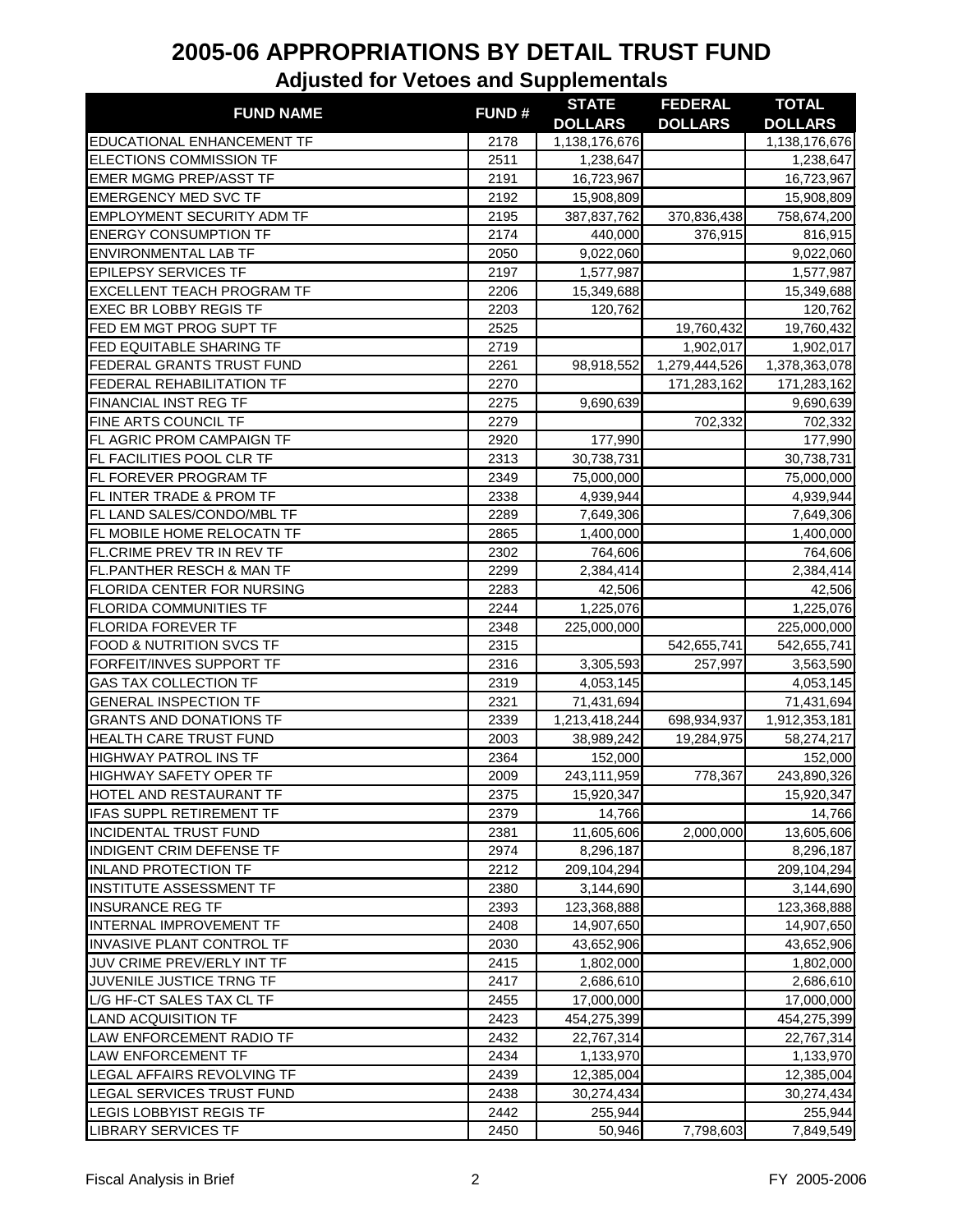| <b>FUND NAME</b>                  | <b>FUND#</b> | <b>STATE</b>   | <b>FEDERAL</b> | <b>TOTAL</b>            |
|-----------------------------------|--------------|----------------|----------------|-------------------------|
|                                   |              | <b>DOLLARS</b> | <b>DOLLARS</b> | <b>DOLLARS</b>          |
| LICENSE TAX COLLECTION TF         | 2452         | 21,500,000     |                | 21,500,000              |
| LOCAL GOV HOUSING TF              | 2250         | 312,486,000    |                | 312,486,000             |
| LOW INC HOME ENRGY ASST TF        | 2451         |                | 29,630,008     | 29,630,008              |
| MARINE RESOURCES CONSV TF         | 2467         | 46,252,467     | 18,533,776     | 64,786,243              |
| <b>MARKET IMP WKG CAP TF</b>      | 2473         | 3,281,589      |                | 3,281,589               |
| <b>MARKET TRADE SHOW TF</b>       | 2466         | 180,000        |                | 180,000                 |
| <b>MAT/CH HLTH BLOCK GRANT TF</b> | 2475         |                | 16,348,340     | 16,348,340              |
| <b>MEDIATION/ARBITRATION TF</b>   | 2213         | 3,249,267      |                | 3,249,267               |
| <b>MEDICAL CARE TRUST FUND</b>    | 2474         | 455,552,021    | 8,842,822,806  | 9,298,374,827           |
| MEDICAL QLTY ASSURANCE TF         | 2352         | 53,851,957     | 259,199        | 54,111,156              |
| MINERALS TRUST FUND               | 2499         | 5,147,176      |                | 5,147,176               |
| <b>MOTOR VEHICLE WARRANTY TF</b>  | 2492         | 1,944,455      |                | 1,944,455               |
| NON-GAME WILDLIFE TF              | 2504         | 8,681,788      | 5,456,432      | 14,138,220              |
| NON-MANDATORY LAND RECL TF        | 2506         | 11,560,027     |                | 11,560,027              |
| NURS STDNT LOAN FORGIVE TF        | 2505         | 3,350,159      |                | 3,350,159               |
| OPERATING TRUST FUND              | 2510         | 75,783,588     | 421,333        | 76,204,921              |
| OPERATIONS AND MAINT TF           | 2516         | 551,616,063    | 171,790,102    | 723,406,165             |
| OPTIONAL RETIREMENT PRG TF        | 2517         | 165,076        |                | 165,076                 |
| ORG/TISSUE DONR ED/PROC TF        | 2509         | 374,858        |                | 374,858                 |
| PARI-MUTUEL WAGERING TF           | 2520         | 9,647,282      |                | 9,647,282               |
| <b>PERC TRUST FUND</b>            | 2558         | 1,512,383      |                | 1,512,383               |
| PERMIT FEE TRUST FUND             | 2526         |                |                |                         |
| PEST CONTROL TRUST FUND           | 2528         | 11,765,902     |                | 11,765,902<br>2,933,587 |
|                                   |              | 2,933,587      |                |                         |
| PHOSPHATE RESEARCH TF             | 2530         | 6,648,838      |                | 6,648,838               |
| PLAN AND BUDGET SYSTEM TF         | 2535         | 4,934,905      |                | 4,934,905               |
| PLANNING AND EVALUATION TF        | 2531         | 14,368,121     | 6,451,794      | 20,819,915              |
| PLANT INDUSTRY TF                 | 2507         | 6,046,373      |                | 6,046,373               |
| POL/FIREMEN PREMIUM TAX TF        | 2532         | 757,385        |                | 757,385                 |
| PRETAX BENEFITS TRUST FUND        | 2570         | 1,447,620      |                | 1,447,620               |
| PREVENT HLTH SVCS BL GR TF        | 2539         |                | 4,521,279      | 4,521,279               |
| PRINCIPAL STATE SCHOOL TF         | 2543         | 84,700,000     |                | 84,700,000              |
| PRIVATE INMATE WELFARE TF         | 2623         | 2,093,348      |                | 2,093,348               |
| PROFESSIONAL REGULATION TF        | 2547         | 38,022,606     | 421,307        | 38,443,913              |
| PROFESSIONAL SPORTS DEV TF        | 2551         | 2,750,000      |                | 2,750,000               |
| PROJCTS/CONTRCTS/GRANTS TF        | 2552         | 1,581,354      |                | 1,581,354               |
| PUB MEDICAL ASST TF               | 2565         | 506,420,000    |                | 506,420,000             |
| PUBL FACILITIES FINANCE TF        | 2495         | 1,000,000      |                | 1,000,000               |
| PUBLIC ED CO&DS TRUST FUND        | 2555         | 1,714,320,000  |                | 1,714,320,000           |
| QUALITY LONG-TERM CARE TF         | 2126         |                | 1,000,000      | 1,000,000               |
| QUARTER HORSE RACG PROM TF        | 2564         | 8,400          |                | 8,400                   |
| R-O-W ACQ/BRIDGE CONST TF         | 2586         | 383,035,724    |                | 383,035,724             |
| RADIATION PROTECTION TF           | 2569         | 7,262,439      | 388,888        | 7,651,327               |
| RAPE CRISIS PROGRAM TF            | 2089         | 917,000        |                | 917,000                 |
| RECORDS MANAGEMENT TF             | 2572         | 1,985,393      |                | 1,985,393               |
| REFUGEE ASSISTANCE TF             | 2579         |                | 22,423,499     | 22,423,499              |
| <b>REGULATORY TRUST FUND</b>      | 2573         | 41,010,383     |                | 41,010,383              |
| <b>RELOCATION &amp; CONST TF</b>  | 2584         | 2,053,000      |                | 2,053,000               |
| <b>RESIDENT PROTECTION TF</b>     | 2522         |                |                |                         |
| RET HLTH INS SUBSIDY TF           |              | 776,720        |                | 776,720                 |
|                                   | 2583         | 47,994         |                | 47,994                  |
| <b>REVOLVING TRUST FUND</b>       | 2600         | 1,000,000      | 3,854,386      | 4,854,386               |
| <b>SALTWTR PRODUCTS PROM TF</b>   | 2609         | 1,271,251      |                | 1,271,251               |
| SAVE OUR EVERGLADES TF            | 2221         | 105,865,833    |                | 105,865,833             |
| <b>SAVE THE MANATEE TF</b>        | 2611         | 3,827,756      |                | 3,827,756               |
| SCH/DIS & CC/DIS CO&DS TF         | 2612         | 130,000,000    |                | 130,000,000             |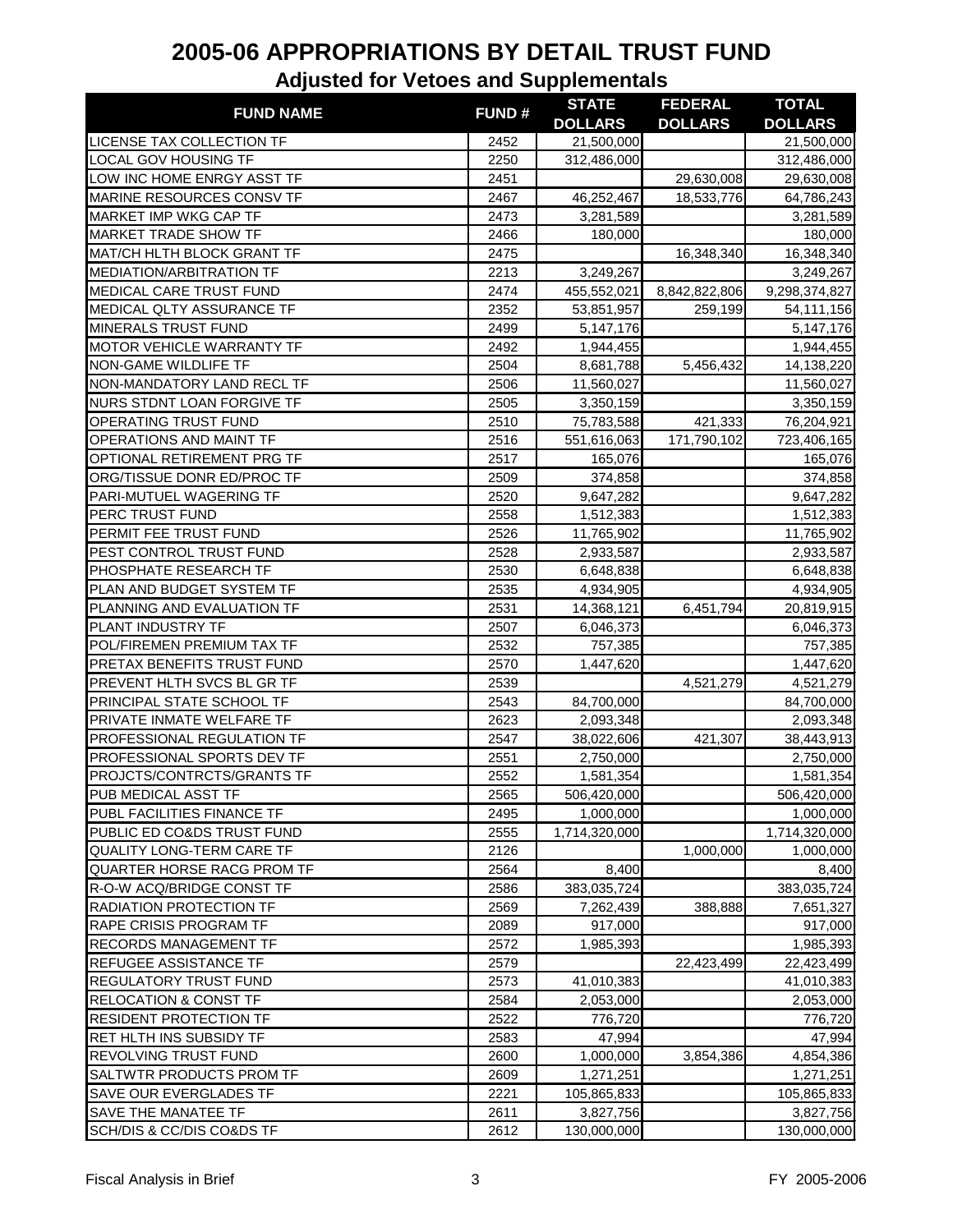| <b>FUND NAME</b>                                         | <b>FUND#</b> | <b>STATE</b>                 | <b>FEDERAL</b>                | <b>TOTAL</b>             |
|----------------------------------------------------------|--------------|------------------------------|-------------------------------|--------------------------|
|                                                          | 2685         | <b>DOLLARS</b><br>90,655,494 | <b>DOLLARS</b>                | <b>DOLLARS</b>           |
| SHARED CO/STATE JUV DET TF<br>SMALL CITIES COMM BLK GRNT | 2109         |                              | 42,280,613                    | 90,655,494<br>42,280,613 |
| SOCIAL SVCS BLK GRT TF                                   | 2639         |                              | 164,918,137                   | 164,918,137              |
| <b>SOLID WASTE MGMT TF</b>                               | 2644         | 17,664,949                   |                               | 17,664,949               |
| SOPHOMORE LEVEL TEST TF                                  | 2646         | 148,162                      |                               | 148,162                  |
| SPEC EMPLOYMNT SECU ADM TF                               | 2648         | 5,987,009                    |                               | 5,987,009                |
| ST ST FIN ASSIST TF                                      |              |                              |                               | 3,453,117                |
| ST TRANSPORT (PRIMARY) TF                                | 2240<br>2540 | 3,453,117<br>5,079,256,491   | 1,735,877,830                 | 6,815,134,321            |
| STATE EMPLOYEES DIS INS TF                               | 2671         | 79,560                       |                               |                          |
| STATE EMPLY HEALTH INS TF                                |              |                              |                               | 79,560                   |
|                                                          | 2668         | 43,346,801                   |                               | 43,346,801               |
| STATE EMPLY LIFE INS TF                                  | 2667         | 84,995                       |                               | 84,995                   |
| STATE GAME TRUST FUND                                    | 2672         | 55,390,536                   | 9,696,830                     | 65,087,366               |
| STATE HOMES/VETERANS TF                                  | 2692         | 1,010,775                    |                               | 1,010,775                |
| <b>STATE HOUSING TF</b>                                  | 2255         | 133,306,623                  |                               | 133,306,623              |
| <b>STATE PARK TRUST FUND</b>                             | 2675         | 68,502,548                   |                               | 68,502,548               |
| STATE PERSONNEL SYSTEM TF                                | 2678         | 48,037,440                   |                               | 48,037,440               |
| STUDENT LOAN OPERATING TF                                | 2397         | 1,470,000                    | 43,636,021                    | 45,106,021               |
| SUPERVISION TRUST FUND                                   | 2696         | 55,039,385                   |                               | 55,039,385               |
| <b>SURPLUS PROPERTY REVOLV TF</b>                        | 2699         | 280,872                      |                               | 280,872                  |
| <b>SUS CONCURRENCY TF</b>                                | 2682         | 5,400,000                    |                               | 5,400,000                |
| TEACHER CERT EXAM TF                                     | 2727         | 2,453,093                    |                               | 2,453,093                |
| TOBACCO SETTLEMENT TF                                    | 2122         | 423,195,000                  |                               | 423,195,000              |
| TOLL FAC REVOLVING TF                                    | 2729         | 11,000,000                   |                               | 11,000,000               |
| TOURISM PROMOTION TF                                     | 2722         | 20,818,458                   |                               | 20,818,458               |
| TRANSPORT DISADVANTAGED TF                               | 2731         | 119,254,923                  |                               | 119,254,923              |
| TREASURY ADM/INVEST TF                                   | 2725         | 5,637,043                    |                               | 5,637,043                |
| TRUST FUNDS (ADMIN FUNDS)                                | 2732         | 297,412,967                  |                               | 297,412,967              |
| <b>TURNPIKE GEN RESERVE TF</b>                           | 2326         | 708,027,062                  |                               | 708,027,062              |
| TURNPIKE RENEW/REPLACE TF                                | 2324         | 78,740,653                   |                               | 78,740,653               |
| <b>U.S. CONTRIBUTIONS TF</b>                             | 2750         |                              | 1,134,928,362                 | 1,134,928,362            |
| <b>U.S. TRUST FUND</b>                                   | 2738         |                              | 93,627,089                    | 93,627,089               |
| UNCLAIMED PROPERTY TF                                    | 2007         | 4,159,642                    |                               | 4,159,642                |
| VITICULTURE TRUST FUND                                   | 2773         | 307,800                      |                               | 307,800                  |
| WASTEWTR/STORMWTR REVOL TF                               | 2661         |                              | 92,699,737                    | 92,699,737               |
| WATER MANAGEMENT LANDS TF                                | 2776         | 60,903,804                   |                               | 60,903,804               |
| WATER PROTECT/SUSTAIN TF                                 | 2603         | 150,000,000                  |                               | 150,000,000              |
| WATER QUALITY ASSURANCE TF                               | 2780         | 98,128,284                   |                               | 98,128,284               |
| <b>WELFARE TRANSITION TF</b>                             | 2401         | 3,800,000                    | 466,087,530                   | 469,887,530              |
| WIRELESS EMRGCY PHONE TF                                 | 2344         | 68,581,872                   |                               | 68,581,872               |
| WORKERS' COMP ADMIN TF                                   | 2795         | 35,262,132                   | 165,065                       | 35,427,197               |
| WORKERS'COMP SPEC DISAB TF                               | 2798         | 1,786,055                    |                               | 1,786,055                |
| WORKING CAPITAL TRUST FUND                               | 2792         | 124,647,734                  |                               | 124,647,734              |
| <b>Total Trust Funds</b>                                 |              |                              | 19,965,347,640 18,986,883,862 | 38,952,231,502           |
| <b>General Revenue Fund</b>                              | 1000         | 26,472,630,053               |                               | 26,472,630,053           |
| <b>Total All Funds</b>                                   |              |                              | 46,437,977,693 18,986,883,862 | 65,424,861,555           |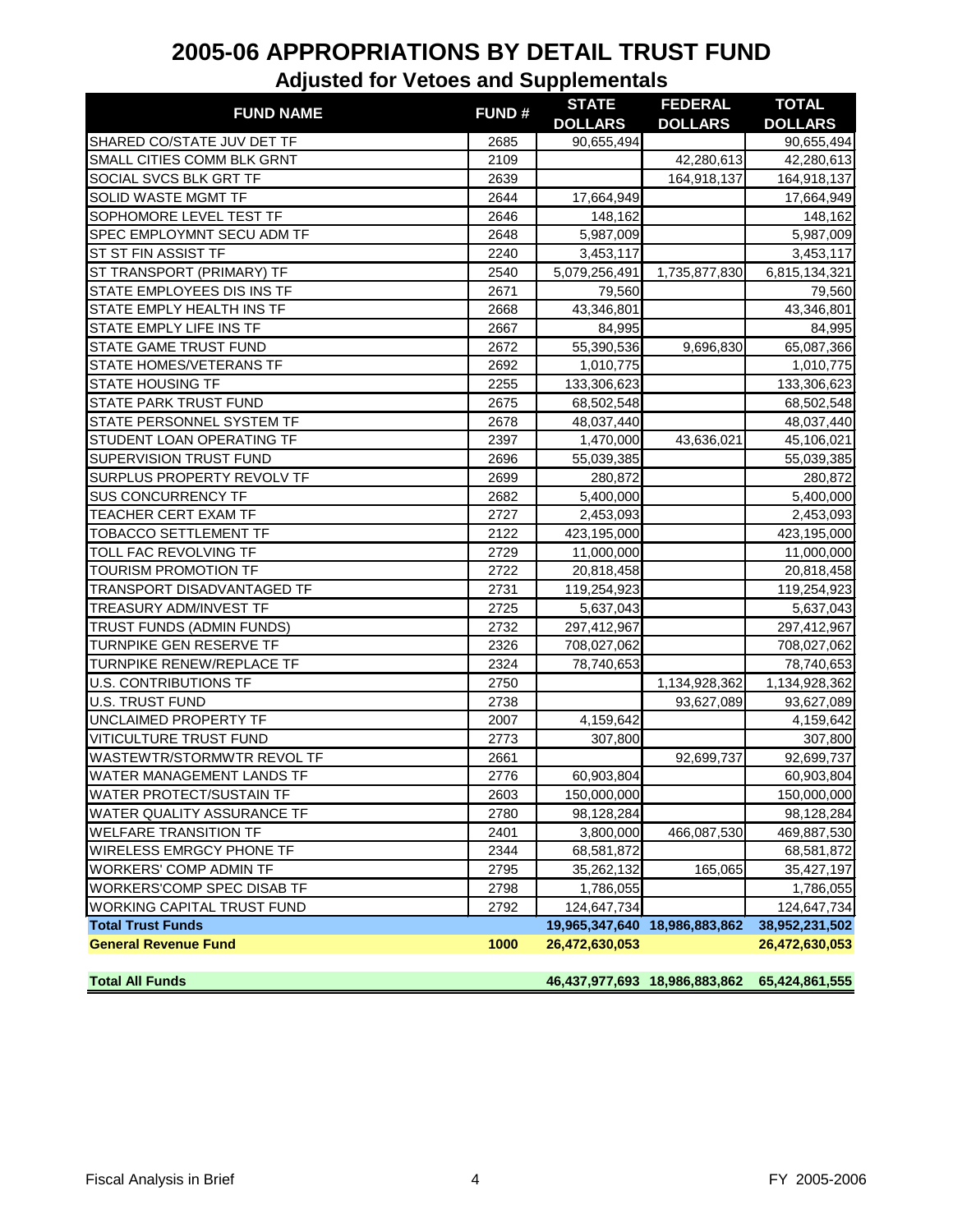| <b>Issue</b>                                                                    | <b>GENERAL</b> | <b>STATE TRUST</b> | <b>FEDERAL TRUST</b> |
|---------------------------------------------------------------------------------|----------------|--------------------|----------------------|
|                                                                                 | <b>REVENUE</b> | <b>FUND</b>        | <b>FUND</b>          |
| <b>ADMINISTERED FUNDS</b>                                                       |                |                    |                      |
| HURRICANES 2004<br>HURRICANE ASSISTANCE GRANTS                                  | 141,681,130    |                    |                      |
| STRENGTHENING DOMESTIC SECURITY                                                 | 15,850,000     |                    |                      |
| STATEWIDE SALARY INCREASES                                                      | 9,506          | 3,418              | 101,590,029          |
| PROJECT ASPIRE REMEDIATION                                                      | 4,872,889      | 656,000            |                      |
| FLORIDA RETIREMENT SYSTEM CONTRIBUTION ADJUSTMENT                               | 500,000        |                    |                      |
| STATE EMPLOYEES HEALTH INSURANCE DEFICIT                                        |                | 1,000,000          |                      |
| <b>ADMINISTERED FUNDS Total</b>                                                 | 162,913,525    | 1,659,418          | 101,590,029          |
|                                                                                 |                |                    |                      |
| <b>AGENCY/HEALTH CARE ADMIN</b>                                                 |                |                    |                      |
| DOCUMENT MANAGEMENT SYSTEM                                                      |                | 338,363            |                      |
| CERTIFICATE OF NEED DATABASE CONSOLIDATION AND REWRITE                          |                | 351,000            |                      |
|                                                                                 |                |                    |                      |
| FINANCIAL ANALYSIS DATA ENTRY SYSTEM (FADES) REDESIGN                           |                | 202,000            |                      |
|                                                                                 |                |                    |                      |
| ACCESS TO ELECTRONIC HEALTH RECORD INFORMATION                                  | 152,610        |                    |                      |
| ELECTRONIC MEDICAL RECORDS FEASIBILITY STUDY                                    | 128,000        |                    | 128,000              |
| ADMINISTRATION OF DRUG REBATE PROGRAM                                           |                | 84,998             | 84,998               |
| <b>MEDICAID REFORM</b>                                                          | 9,076,875      |                    | 9,076,874            |
| <b>AGENCY/HEALTH CARE ADMIN Total</b>                                           | 9,357,485      | 976,361            | 9,289,872            |
|                                                                                 |                |                    |                      |
| <b>AGENCY/WORKFORCE INNOVATN</b>                                                |                |                    |                      |
| TRANSFER FUNDS FROM SCHOOL READINESS SERVICES TO                                | 200,000        |                    | 32,839,545           |
| EARLY LEARNING SERVICES - ADD                                                   |                |                    |                      |
| RESTORE TEMPORARY ASSISTANCE FOR NEEDY FAMILIES (TANF)                          |                |                    | 5,701,319            |
| FUNDING FOR WORKFORCE SERVICES TO PRIOR YEAR'S<br><b>APPROPRIATION</b>          |                |                    |                      |
| RESTORE TEMPORARY ASSISTANCE FOR NEEDY FAMILIES (TANF)                          |                |                    | 750,000              |
| FUNDING FOR THE NON-CUSTODIAL PARENT PROGRAM                                    |                |                    |                      |
|                                                                                 |                |                    |                      |
| RESTORE TEMPORARY ASSISTANCE FOR NEEDY FAMILIES (TANF)                          |                |                    | 2,000,000            |
| FUNDING FOR THE PASSPORT TO ECONOMIC PROGRESS                                   |                |                    |                      |
| <b>PROGRAM</b>                                                                  |                |                    |                      |
| EXPAND TEMPORARY ASSISTANCE FOR NEEDY FAMILIES (TANF)                           |                |                    | 666,000              |
| FUNDING FOR THE NON-CUSTODIAL PARENT PROGRAM                                    |                |                    |                      |
|                                                                                 |                |                    |                      |
| WIA/NATIONAL EMERGENCY GRANT (NEG) FUNDS - CONTINUATION                         |                |                    | 26,790,588           |
| OF HURRICANES 2004 FUNDING                                                      |                |                    |                      |
| MILITARY FAMILIES PROGRAM                                                       | 200,000        |                    |                      |
| <b>AGENCY/WORKFORCE INNOVATN Total</b>                                          | 400,000        | 0                  | 68,747,452           |
|                                                                                 |                |                    |                      |
| <b>AGRIC/CONSUMER SVCS/COMMR</b>                                                |                |                    |                      |
| CONTINUATION OF HURRICANE BUDGET AMENDMENT ACS-029 -<br>OYSTER REEF RESTORATION |                |                    | 582,000              |
| CONTINUATION OF HURRICANE BUDGET AMENDMENT ACS-033 -                            |                |                    | 15,703,382           |
| HURRICANE DAMAGE FORESTRY RECOVERY                                              |                |                    |                      |
| CONTINUATION OF HURRICANE BUDGET AMENDMENT ACS-034 -                            |                |                    | 4,894,400            |
| HURRICANE DAMAGE WILDFIRE THREAT REDUCTION                                      |                |                    |                      |
| REPLACEMENT INFORMATION EQUIPMENT SERVERS                                       |                | 337,043            | 74,516               |
| <b>REPLACEMENT OF MOTOR VEHICLES</b>                                            |                | 1,110,000          |                      |
| <b>HURRICANES 2004</b>                                                          |                |                    | 2,000,000            |
| MEDIATE NON-REGULATED COMPLAINTS                                                | 10,060         |                    |                      |
| LAKE OKEECHOBEE RESTORATION                                                     |                | 5,132,269          |                      |
| TRANSFERS ONE FULL-TIME EQUIVALENT (FTE) TO THE OFFICE OF                       |                | 17,200             |                      |
| <b>INSPECTOR GENERAL FROM DAIRY</b>                                             |                |                    |                      |
| STAFFING AGRICULTURAL INTERDICTION STATIONS                                     | 9,690          |                    |                      |
| E-COMMERCE ONE-STOP PERMITTING                                                  |                | 250,000            |                      |
| LP GAS INSPECTORS COMPUTER REPLACEMENT                                          |                | 20,000             |                      |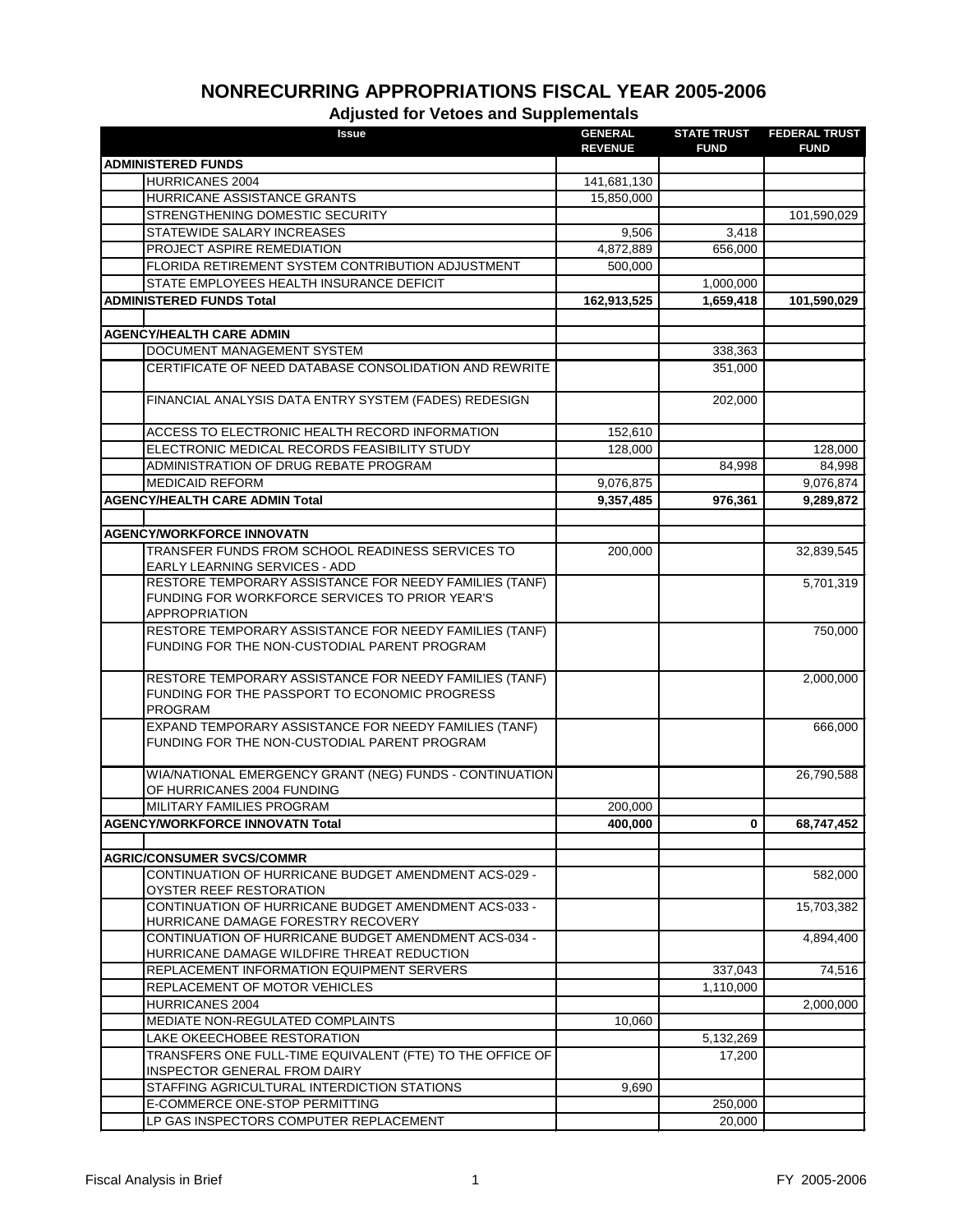| <b>BRIX ACID UNIT SYSTEMS</b><br>120,000<br><b>RUGGEDIZED LAPTOPS</b><br>65,000<br>SEAFOOD PROMOTION & ASSISTANCE PROGRAM<br>200,000<br>IMPROVEMENT/REPAIRS TO THE LIVE OAK DIAGNOSTIC<br>137,000<br>LABORATORY<br>PERSONAL FIRE PROTECTION EQUIPMENT/ ESCAPE SHELTERS -<br>390,000<br><b>REPLACEMENT</b><br>MARKETING COMMODITIES AND VALUE ADDED AGRICULTURAL<br>250,000<br>PRODUCTS ASSISTANCE<br>FARMERS MARKET NUTRITION PROGRAM<br>220,000<br>510,000<br><b>TREASURE COAST FOOD BANKS</b><br>175,000<br>AGRICULTURAL MARKETING ORDERS - PEANUTS<br>175,000<br>DOMESTIC MARIJUANA ERADICATION PROGRAM<br>375,000<br>FEDERAL SUPPORT FOR CONSERVATION PLANS AND POLLUTION<br>400,000<br>1,220,520<br>PREVENTION PROJECTS<br>FLORIDA SHRIMP PROMOTIONAL MARKETING PROGRAM<br>100,000<br>FLORIDA AGRICULTURE PROMOTION CAMPAIGN<br>1,428,733<br><b>FARM SHARE PROGRAM</b><br>300,000<br>AQUACULTURE PROGRAM<br>598,699<br>APIARY PEST CONTROL DEVELOPMENT<br>150,000<br>150,000<br><b>WATER CONSERVATION PROGRAMS</b><br>500,000<br>HURRICANE DAMAGE - FOREST RECOVERY<br>6,000,000<br>MANAGEMENT OF CONSERVATION AND RECREATION LANDS<br>100,000<br>(CARL)<br>AGRICULTURAL BEST MANAGEMENT PRACTICES DEVELOPMENT<br>6,300,000<br>AND IMPLEMENTATION<br>HARDLOCK COTTON RESEARCH-IFAS<br>300,000<br>FFA LEADERSHIP<br>60,000<br>SUPPORT FOR FOOD BANK<br>300,000<br>EMERGENCY FOOD DISTRIBUTION PROGRAM<br>100,000<br>INDUSTRY SUPPORTED PROMOTIONAL ACTIVITIES<br>13,865<br>FLORIDA PROPANE GAS SAFETY, EDUCATION AND RESEARCH<br>148,000<br>PROGRAM<br>MOTOR VEHICLE REPAIR EDUCATION GRANTS<br>100,000<br><b>FLORIDA CITRUS ARCHIVES</b><br>100,000<br>FORESTRY WILDFIRE EQUIPMENT<br>500,000<br><b>ERADICATION</b><br>15,800,000<br>11,317,771<br>27,117,771<br>CITRUS CANKER TREE COMPENSATION PROGRAM<br>1,800,000<br><b>SHADE FLORIDA</b><br>1,800,000<br>AGRICULTURAL PRODUCTS DEALERS<br>19,976<br>INFRASTRUCTURE PLANNING AND FUNDING SB 0444<br>7,500,000<br><b>CODE CORRECTIONS</b><br>73,700<br><b>SUPPORT FACILITIES</b><br>250,000<br><b>LAND ACQUISITION</b><br>4,610,000<br><b>MAINTENANCE AND REPAIR</b><br>1,754,000<br>89,800<br>SPECIAL PURPOSE<br>1,600,000<br>1,903,000<br><b>AGRIC/CONSUMER SVCS/COMMR Total</b><br>24,886,182<br>42,124,624<br>60,252,589<br><b>BUSINESS/PROFESSIONAL REG</b><br>REPLACEMENT OF MOTOR VEHICLES<br>236,000<br>EMERGENCY GENERATOR TO MAINTAIN CRITICAL SERVICES FOR<br>120,000<br><b>CUSTOMERS AT ALL TIMES</b><br><b>SECURITY SYSTEM</b><br>250,000<br>CONDOMINIUM DEVELOPMENT FILINGS<br>10,060<br>26,883<br>STAFFING FOR CONDOMINIUM OMBUDSMAN OFFICE<br>DOCUMENT MANAGEMENT<br>2,500,000<br>PORTABLE DIGITAL ASSISTANTS FOR CONDUCTING<br>228,572 | <b>Issue</b>                          | <b>GENERAL</b> | <b>STATE TRUST</b><br><b>FUND</b> | <b>FEDERAL TRUST</b><br><b>FUND</b> |
|-----------------------------------------------------------------------------------------------------------------------------------------------------------------------------------------------------------------------------------------------------------------------------------------------------------------------------------------------------------------------------------------------------------------------------------------------------------------------------------------------------------------------------------------------------------------------------------------------------------------------------------------------------------------------------------------------------------------------------------------------------------------------------------------------------------------------------------------------------------------------------------------------------------------------------------------------------------------------------------------------------------------------------------------------------------------------------------------------------------------------------------------------------------------------------------------------------------------------------------------------------------------------------------------------------------------------------------------------------------------------------------------------------------------------------------------------------------------------------------------------------------------------------------------------------------------------------------------------------------------------------------------------------------------------------------------------------------------------------------------------------------------------------------------------------------------------------------------------------------------------------------------------------------------------------------------------------------------------------------------------------------------------------------------------------------------------------------------------------------------------------------------------------------------------------------------------------------------------------------------------------------------------------------------------------------------------------------------------------------------------------------------------------------------------------------------------------------------------------------------------------------------------------------------------------------------------------------------------------------------------------------------------------------------------------------------------------------------|---------------------------------------|----------------|-----------------------------------|-------------------------------------|
|                                                                                                                                                                                                                                                                                                                                                                                                                                                                                                                                                                                                                                                                                                                                                                                                                                                                                                                                                                                                                                                                                                                                                                                                                                                                                                                                                                                                                                                                                                                                                                                                                                                                                                                                                                                                                                                                                                                                                                                                                                                                                                                                                                                                                                                                                                                                                                                                                                                                                                                                                                                                                                                                                                                 |                                       | <b>REVENUE</b> |                                   |                                     |
|                                                                                                                                                                                                                                                                                                                                                                                                                                                                                                                                                                                                                                                                                                                                                                                                                                                                                                                                                                                                                                                                                                                                                                                                                                                                                                                                                                                                                                                                                                                                                                                                                                                                                                                                                                                                                                                                                                                                                                                                                                                                                                                                                                                                                                                                                                                                                                                                                                                                                                                                                                                                                                                                                                                 |                                       |                |                                   |                                     |
|                                                                                                                                                                                                                                                                                                                                                                                                                                                                                                                                                                                                                                                                                                                                                                                                                                                                                                                                                                                                                                                                                                                                                                                                                                                                                                                                                                                                                                                                                                                                                                                                                                                                                                                                                                                                                                                                                                                                                                                                                                                                                                                                                                                                                                                                                                                                                                                                                                                                                                                                                                                                                                                                                                                 |                                       |                |                                   |                                     |
|                                                                                                                                                                                                                                                                                                                                                                                                                                                                                                                                                                                                                                                                                                                                                                                                                                                                                                                                                                                                                                                                                                                                                                                                                                                                                                                                                                                                                                                                                                                                                                                                                                                                                                                                                                                                                                                                                                                                                                                                                                                                                                                                                                                                                                                                                                                                                                                                                                                                                                                                                                                                                                                                                                                 |                                       |                |                                   |                                     |
|                                                                                                                                                                                                                                                                                                                                                                                                                                                                                                                                                                                                                                                                                                                                                                                                                                                                                                                                                                                                                                                                                                                                                                                                                                                                                                                                                                                                                                                                                                                                                                                                                                                                                                                                                                                                                                                                                                                                                                                                                                                                                                                                                                                                                                                                                                                                                                                                                                                                                                                                                                                                                                                                                                                 |                                       |                |                                   |                                     |
|                                                                                                                                                                                                                                                                                                                                                                                                                                                                                                                                                                                                                                                                                                                                                                                                                                                                                                                                                                                                                                                                                                                                                                                                                                                                                                                                                                                                                                                                                                                                                                                                                                                                                                                                                                                                                                                                                                                                                                                                                                                                                                                                                                                                                                                                                                                                                                                                                                                                                                                                                                                                                                                                                                                 |                                       |                |                                   |                                     |
|                                                                                                                                                                                                                                                                                                                                                                                                                                                                                                                                                                                                                                                                                                                                                                                                                                                                                                                                                                                                                                                                                                                                                                                                                                                                                                                                                                                                                                                                                                                                                                                                                                                                                                                                                                                                                                                                                                                                                                                                                                                                                                                                                                                                                                                                                                                                                                                                                                                                                                                                                                                                                                                                                                                 |                                       |                |                                   |                                     |
|                                                                                                                                                                                                                                                                                                                                                                                                                                                                                                                                                                                                                                                                                                                                                                                                                                                                                                                                                                                                                                                                                                                                                                                                                                                                                                                                                                                                                                                                                                                                                                                                                                                                                                                                                                                                                                                                                                                                                                                                                                                                                                                                                                                                                                                                                                                                                                                                                                                                                                                                                                                                                                                                                                                 |                                       |                |                                   |                                     |
|                                                                                                                                                                                                                                                                                                                                                                                                                                                                                                                                                                                                                                                                                                                                                                                                                                                                                                                                                                                                                                                                                                                                                                                                                                                                                                                                                                                                                                                                                                                                                                                                                                                                                                                                                                                                                                                                                                                                                                                                                                                                                                                                                                                                                                                                                                                                                                                                                                                                                                                                                                                                                                                                                                                 |                                       |                |                                   |                                     |
|                                                                                                                                                                                                                                                                                                                                                                                                                                                                                                                                                                                                                                                                                                                                                                                                                                                                                                                                                                                                                                                                                                                                                                                                                                                                                                                                                                                                                                                                                                                                                                                                                                                                                                                                                                                                                                                                                                                                                                                                                                                                                                                                                                                                                                                                                                                                                                                                                                                                                                                                                                                                                                                                                                                 |                                       |                |                                   |                                     |
|                                                                                                                                                                                                                                                                                                                                                                                                                                                                                                                                                                                                                                                                                                                                                                                                                                                                                                                                                                                                                                                                                                                                                                                                                                                                                                                                                                                                                                                                                                                                                                                                                                                                                                                                                                                                                                                                                                                                                                                                                                                                                                                                                                                                                                                                                                                                                                                                                                                                                                                                                                                                                                                                                                                 |                                       |                |                                   |                                     |
|                                                                                                                                                                                                                                                                                                                                                                                                                                                                                                                                                                                                                                                                                                                                                                                                                                                                                                                                                                                                                                                                                                                                                                                                                                                                                                                                                                                                                                                                                                                                                                                                                                                                                                                                                                                                                                                                                                                                                                                                                                                                                                                                                                                                                                                                                                                                                                                                                                                                                                                                                                                                                                                                                                                 |                                       |                |                                   |                                     |
|                                                                                                                                                                                                                                                                                                                                                                                                                                                                                                                                                                                                                                                                                                                                                                                                                                                                                                                                                                                                                                                                                                                                                                                                                                                                                                                                                                                                                                                                                                                                                                                                                                                                                                                                                                                                                                                                                                                                                                                                                                                                                                                                                                                                                                                                                                                                                                                                                                                                                                                                                                                                                                                                                                                 |                                       |                |                                   |                                     |
|                                                                                                                                                                                                                                                                                                                                                                                                                                                                                                                                                                                                                                                                                                                                                                                                                                                                                                                                                                                                                                                                                                                                                                                                                                                                                                                                                                                                                                                                                                                                                                                                                                                                                                                                                                                                                                                                                                                                                                                                                                                                                                                                                                                                                                                                                                                                                                                                                                                                                                                                                                                                                                                                                                                 |                                       |                |                                   |                                     |
|                                                                                                                                                                                                                                                                                                                                                                                                                                                                                                                                                                                                                                                                                                                                                                                                                                                                                                                                                                                                                                                                                                                                                                                                                                                                                                                                                                                                                                                                                                                                                                                                                                                                                                                                                                                                                                                                                                                                                                                                                                                                                                                                                                                                                                                                                                                                                                                                                                                                                                                                                                                                                                                                                                                 |                                       |                |                                   |                                     |
|                                                                                                                                                                                                                                                                                                                                                                                                                                                                                                                                                                                                                                                                                                                                                                                                                                                                                                                                                                                                                                                                                                                                                                                                                                                                                                                                                                                                                                                                                                                                                                                                                                                                                                                                                                                                                                                                                                                                                                                                                                                                                                                                                                                                                                                                                                                                                                                                                                                                                                                                                                                                                                                                                                                 |                                       |                |                                   |                                     |
|                                                                                                                                                                                                                                                                                                                                                                                                                                                                                                                                                                                                                                                                                                                                                                                                                                                                                                                                                                                                                                                                                                                                                                                                                                                                                                                                                                                                                                                                                                                                                                                                                                                                                                                                                                                                                                                                                                                                                                                                                                                                                                                                                                                                                                                                                                                                                                                                                                                                                                                                                                                                                                                                                                                 |                                       |                |                                   |                                     |
|                                                                                                                                                                                                                                                                                                                                                                                                                                                                                                                                                                                                                                                                                                                                                                                                                                                                                                                                                                                                                                                                                                                                                                                                                                                                                                                                                                                                                                                                                                                                                                                                                                                                                                                                                                                                                                                                                                                                                                                                                                                                                                                                                                                                                                                                                                                                                                                                                                                                                                                                                                                                                                                                                                                 |                                       |                |                                   |                                     |
|                                                                                                                                                                                                                                                                                                                                                                                                                                                                                                                                                                                                                                                                                                                                                                                                                                                                                                                                                                                                                                                                                                                                                                                                                                                                                                                                                                                                                                                                                                                                                                                                                                                                                                                                                                                                                                                                                                                                                                                                                                                                                                                                                                                                                                                                                                                                                                                                                                                                                                                                                                                                                                                                                                                 |                                       |                |                                   |                                     |
|                                                                                                                                                                                                                                                                                                                                                                                                                                                                                                                                                                                                                                                                                                                                                                                                                                                                                                                                                                                                                                                                                                                                                                                                                                                                                                                                                                                                                                                                                                                                                                                                                                                                                                                                                                                                                                                                                                                                                                                                                                                                                                                                                                                                                                                                                                                                                                                                                                                                                                                                                                                                                                                                                                                 |                                       |                |                                   |                                     |
|                                                                                                                                                                                                                                                                                                                                                                                                                                                                                                                                                                                                                                                                                                                                                                                                                                                                                                                                                                                                                                                                                                                                                                                                                                                                                                                                                                                                                                                                                                                                                                                                                                                                                                                                                                                                                                                                                                                                                                                                                                                                                                                                                                                                                                                                                                                                                                                                                                                                                                                                                                                                                                                                                                                 |                                       |                |                                   |                                     |
|                                                                                                                                                                                                                                                                                                                                                                                                                                                                                                                                                                                                                                                                                                                                                                                                                                                                                                                                                                                                                                                                                                                                                                                                                                                                                                                                                                                                                                                                                                                                                                                                                                                                                                                                                                                                                                                                                                                                                                                                                                                                                                                                                                                                                                                                                                                                                                                                                                                                                                                                                                                                                                                                                                                 |                                       |                |                                   |                                     |
|                                                                                                                                                                                                                                                                                                                                                                                                                                                                                                                                                                                                                                                                                                                                                                                                                                                                                                                                                                                                                                                                                                                                                                                                                                                                                                                                                                                                                                                                                                                                                                                                                                                                                                                                                                                                                                                                                                                                                                                                                                                                                                                                                                                                                                                                                                                                                                                                                                                                                                                                                                                                                                                                                                                 |                                       |                |                                   |                                     |
|                                                                                                                                                                                                                                                                                                                                                                                                                                                                                                                                                                                                                                                                                                                                                                                                                                                                                                                                                                                                                                                                                                                                                                                                                                                                                                                                                                                                                                                                                                                                                                                                                                                                                                                                                                                                                                                                                                                                                                                                                                                                                                                                                                                                                                                                                                                                                                                                                                                                                                                                                                                                                                                                                                                 |                                       |                |                                   |                                     |
|                                                                                                                                                                                                                                                                                                                                                                                                                                                                                                                                                                                                                                                                                                                                                                                                                                                                                                                                                                                                                                                                                                                                                                                                                                                                                                                                                                                                                                                                                                                                                                                                                                                                                                                                                                                                                                                                                                                                                                                                                                                                                                                                                                                                                                                                                                                                                                                                                                                                                                                                                                                                                                                                                                                 |                                       |                |                                   |                                     |
|                                                                                                                                                                                                                                                                                                                                                                                                                                                                                                                                                                                                                                                                                                                                                                                                                                                                                                                                                                                                                                                                                                                                                                                                                                                                                                                                                                                                                                                                                                                                                                                                                                                                                                                                                                                                                                                                                                                                                                                                                                                                                                                                                                                                                                                                                                                                                                                                                                                                                                                                                                                                                                                                                                                 |                                       |                |                                   |                                     |
|                                                                                                                                                                                                                                                                                                                                                                                                                                                                                                                                                                                                                                                                                                                                                                                                                                                                                                                                                                                                                                                                                                                                                                                                                                                                                                                                                                                                                                                                                                                                                                                                                                                                                                                                                                                                                                                                                                                                                                                                                                                                                                                                                                                                                                                                                                                                                                                                                                                                                                                                                                                                                                                                                                                 |                                       |                |                                   |                                     |
|                                                                                                                                                                                                                                                                                                                                                                                                                                                                                                                                                                                                                                                                                                                                                                                                                                                                                                                                                                                                                                                                                                                                                                                                                                                                                                                                                                                                                                                                                                                                                                                                                                                                                                                                                                                                                                                                                                                                                                                                                                                                                                                                                                                                                                                                                                                                                                                                                                                                                                                                                                                                                                                                                                                 |                                       |                |                                   |                                     |
|                                                                                                                                                                                                                                                                                                                                                                                                                                                                                                                                                                                                                                                                                                                                                                                                                                                                                                                                                                                                                                                                                                                                                                                                                                                                                                                                                                                                                                                                                                                                                                                                                                                                                                                                                                                                                                                                                                                                                                                                                                                                                                                                                                                                                                                                                                                                                                                                                                                                                                                                                                                                                                                                                                                 |                                       |                |                                   |                                     |
|                                                                                                                                                                                                                                                                                                                                                                                                                                                                                                                                                                                                                                                                                                                                                                                                                                                                                                                                                                                                                                                                                                                                                                                                                                                                                                                                                                                                                                                                                                                                                                                                                                                                                                                                                                                                                                                                                                                                                                                                                                                                                                                                                                                                                                                                                                                                                                                                                                                                                                                                                                                                                                                                                                                 |                                       |                |                                   |                                     |
|                                                                                                                                                                                                                                                                                                                                                                                                                                                                                                                                                                                                                                                                                                                                                                                                                                                                                                                                                                                                                                                                                                                                                                                                                                                                                                                                                                                                                                                                                                                                                                                                                                                                                                                                                                                                                                                                                                                                                                                                                                                                                                                                                                                                                                                                                                                                                                                                                                                                                                                                                                                                                                                                                                                 |                                       |                |                                   |                                     |
|                                                                                                                                                                                                                                                                                                                                                                                                                                                                                                                                                                                                                                                                                                                                                                                                                                                                                                                                                                                                                                                                                                                                                                                                                                                                                                                                                                                                                                                                                                                                                                                                                                                                                                                                                                                                                                                                                                                                                                                                                                                                                                                                                                                                                                                                                                                                                                                                                                                                                                                                                                                                                                                                                                                 |                                       |                |                                   |                                     |
|                                                                                                                                                                                                                                                                                                                                                                                                                                                                                                                                                                                                                                                                                                                                                                                                                                                                                                                                                                                                                                                                                                                                                                                                                                                                                                                                                                                                                                                                                                                                                                                                                                                                                                                                                                                                                                                                                                                                                                                                                                                                                                                                                                                                                                                                                                                                                                                                                                                                                                                                                                                                                                                                                                                 |                                       |                |                                   |                                     |
|                                                                                                                                                                                                                                                                                                                                                                                                                                                                                                                                                                                                                                                                                                                                                                                                                                                                                                                                                                                                                                                                                                                                                                                                                                                                                                                                                                                                                                                                                                                                                                                                                                                                                                                                                                                                                                                                                                                                                                                                                                                                                                                                                                                                                                                                                                                                                                                                                                                                                                                                                                                                                                                                                                                 |                                       |                |                                   |                                     |
|                                                                                                                                                                                                                                                                                                                                                                                                                                                                                                                                                                                                                                                                                                                                                                                                                                                                                                                                                                                                                                                                                                                                                                                                                                                                                                                                                                                                                                                                                                                                                                                                                                                                                                                                                                                                                                                                                                                                                                                                                                                                                                                                                                                                                                                                                                                                                                                                                                                                                                                                                                                                                                                                                                                 |                                       |                |                                   |                                     |
|                                                                                                                                                                                                                                                                                                                                                                                                                                                                                                                                                                                                                                                                                                                                                                                                                                                                                                                                                                                                                                                                                                                                                                                                                                                                                                                                                                                                                                                                                                                                                                                                                                                                                                                                                                                                                                                                                                                                                                                                                                                                                                                                                                                                                                                                                                                                                                                                                                                                                                                                                                                                                                                                                                                 |                                       |                |                                   |                                     |
|                                                                                                                                                                                                                                                                                                                                                                                                                                                                                                                                                                                                                                                                                                                                                                                                                                                                                                                                                                                                                                                                                                                                                                                                                                                                                                                                                                                                                                                                                                                                                                                                                                                                                                                                                                                                                                                                                                                                                                                                                                                                                                                                                                                                                                                                                                                                                                                                                                                                                                                                                                                                                                                                                                                 |                                       |                |                                   |                                     |
|                                                                                                                                                                                                                                                                                                                                                                                                                                                                                                                                                                                                                                                                                                                                                                                                                                                                                                                                                                                                                                                                                                                                                                                                                                                                                                                                                                                                                                                                                                                                                                                                                                                                                                                                                                                                                                                                                                                                                                                                                                                                                                                                                                                                                                                                                                                                                                                                                                                                                                                                                                                                                                                                                                                 |                                       |                |                                   |                                     |
|                                                                                                                                                                                                                                                                                                                                                                                                                                                                                                                                                                                                                                                                                                                                                                                                                                                                                                                                                                                                                                                                                                                                                                                                                                                                                                                                                                                                                                                                                                                                                                                                                                                                                                                                                                                                                                                                                                                                                                                                                                                                                                                                                                                                                                                                                                                                                                                                                                                                                                                                                                                                                                                                                                                 |                                       |                |                                   |                                     |
|                                                                                                                                                                                                                                                                                                                                                                                                                                                                                                                                                                                                                                                                                                                                                                                                                                                                                                                                                                                                                                                                                                                                                                                                                                                                                                                                                                                                                                                                                                                                                                                                                                                                                                                                                                                                                                                                                                                                                                                                                                                                                                                                                                                                                                                                                                                                                                                                                                                                                                                                                                                                                                                                                                                 |                                       |                |                                   |                                     |
|                                                                                                                                                                                                                                                                                                                                                                                                                                                                                                                                                                                                                                                                                                                                                                                                                                                                                                                                                                                                                                                                                                                                                                                                                                                                                                                                                                                                                                                                                                                                                                                                                                                                                                                                                                                                                                                                                                                                                                                                                                                                                                                                                                                                                                                                                                                                                                                                                                                                                                                                                                                                                                                                                                                 |                                       |                |                                   |                                     |
|                                                                                                                                                                                                                                                                                                                                                                                                                                                                                                                                                                                                                                                                                                                                                                                                                                                                                                                                                                                                                                                                                                                                                                                                                                                                                                                                                                                                                                                                                                                                                                                                                                                                                                                                                                                                                                                                                                                                                                                                                                                                                                                                                                                                                                                                                                                                                                                                                                                                                                                                                                                                                                                                                                                 |                                       |                |                                   |                                     |
|                                                                                                                                                                                                                                                                                                                                                                                                                                                                                                                                                                                                                                                                                                                                                                                                                                                                                                                                                                                                                                                                                                                                                                                                                                                                                                                                                                                                                                                                                                                                                                                                                                                                                                                                                                                                                                                                                                                                                                                                                                                                                                                                                                                                                                                                                                                                                                                                                                                                                                                                                                                                                                                                                                                 |                                       |                |                                   |                                     |
|                                                                                                                                                                                                                                                                                                                                                                                                                                                                                                                                                                                                                                                                                                                                                                                                                                                                                                                                                                                                                                                                                                                                                                                                                                                                                                                                                                                                                                                                                                                                                                                                                                                                                                                                                                                                                                                                                                                                                                                                                                                                                                                                                                                                                                                                                                                                                                                                                                                                                                                                                                                                                                                                                                                 |                                       |                |                                   |                                     |
|                                                                                                                                                                                                                                                                                                                                                                                                                                                                                                                                                                                                                                                                                                                                                                                                                                                                                                                                                                                                                                                                                                                                                                                                                                                                                                                                                                                                                                                                                                                                                                                                                                                                                                                                                                                                                                                                                                                                                                                                                                                                                                                                                                                                                                                                                                                                                                                                                                                                                                                                                                                                                                                                                                                 |                                       |                |                                   |                                     |
|                                                                                                                                                                                                                                                                                                                                                                                                                                                                                                                                                                                                                                                                                                                                                                                                                                                                                                                                                                                                                                                                                                                                                                                                                                                                                                                                                                                                                                                                                                                                                                                                                                                                                                                                                                                                                                                                                                                                                                                                                                                                                                                                                                                                                                                                                                                                                                                                                                                                                                                                                                                                                                                                                                                 |                                       |                |                                   |                                     |
|                                                                                                                                                                                                                                                                                                                                                                                                                                                                                                                                                                                                                                                                                                                                                                                                                                                                                                                                                                                                                                                                                                                                                                                                                                                                                                                                                                                                                                                                                                                                                                                                                                                                                                                                                                                                                                                                                                                                                                                                                                                                                                                                                                                                                                                                                                                                                                                                                                                                                                                                                                                                                                                                                                                 |                                       |                |                                   |                                     |
|                                                                                                                                                                                                                                                                                                                                                                                                                                                                                                                                                                                                                                                                                                                                                                                                                                                                                                                                                                                                                                                                                                                                                                                                                                                                                                                                                                                                                                                                                                                                                                                                                                                                                                                                                                                                                                                                                                                                                                                                                                                                                                                                                                                                                                                                                                                                                                                                                                                                                                                                                                                                                                                                                                                 |                                       |                |                                   |                                     |
|                                                                                                                                                                                                                                                                                                                                                                                                                                                                                                                                                                                                                                                                                                                                                                                                                                                                                                                                                                                                                                                                                                                                                                                                                                                                                                                                                                                                                                                                                                                                                                                                                                                                                                                                                                                                                                                                                                                                                                                                                                                                                                                                                                                                                                                                                                                                                                                                                                                                                                                                                                                                                                                                                                                 |                                       |                |                                   |                                     |
|                                                                                                                                                                                                                                                                                                                                                                                                                                                                                                                                                                                                                                                                                                                                                                                                                                                                                                                                                                                                                                                                                                                                                                                                                                                                                                                                                                                                                                                                                                                                                                                                                                                                                                                                                                                                                                                                                                                                                                                                                                                                                                                                                                                                                                                                                                                                                                                                                                                                                                                                                                                                                                                                                                                 |                                       |                |                                   |                                     |
|                                                                                                                                                                                                                                                                                                                                                                                                                                                                                                                                                                                                                                                                                                                                                                                                                                                                                                                                                                                                                                                                                                                                                                                                                                                                                                                                                                                                                                                                                                                                                                                                                                                                                                                                                                                                                                                                                                                                                                                                                                                                                                                                                                                                                                                                                                                                                                                                                                                                                                                                                                                                                                                                                                                 |                                       |                |                                   |                                     |
|                                                                                                                                                                                                                                                                                                                                                                                                                                                                                                                                                                                                                                                                                                                                                                                                                                                                                                                                                                                                                                                                                                                                                                                                                                                                                                                                                                                                                                                                                                                                                                                                                                                                                                                                                                                                                                                                                                                                                                                                                                                                                                                                                                                                                                                                                                                                                                                                                                                                                                                                                                                                                                                                                                                 |                                       |                |                                   |                                     |
|                                                                                                                                                                                                                                                                                                                                                                                                                                                                                                                                                                                                                                                                                                                                                                                                                                                                                                                                                                                                                                                                                                                                                                                                                                                                                                                                                                                                                                                                                                                                                                                                                                                                                                                                                                                                                                                                                                                                                                                                                                                                                                                                                                                                                                                                                                                                                                                                                                                                                                                                                                                                                                                                                                                 |                                       |                |                                   |                                     |
|                                                                                                                                                                                                                                                                                                                                                                                                                                                                                                                                                                                                                                                                                                                                                                                                                                                                                                                                                                                                                                                                                                                                                                                                                                                                                                                                                                                                                                                                                                                                                                                                                                                                                                                                                                                                                                                                                                                                                                                                                                                                                                                                                                                                                                                                                                                                                                                                                                                                                                                                                                                                                                                                                                                 |                                       |                |                                   |                                     |
|                                                                                                                                                                                                                                                                                                                                                                                                                                                                                                                                                                                                                                                                                                                                                                                                                                                                                                                                                                                                                                                                                                                                                                                                                                                                                                                                                                                                                                                                                                                                                                                                                                                                                                                                                                                                                                                                                                                                                                                                                                                                                                                                                                                                                                                                                                                                                                                                                                                                                                                                                                                                                                                                                                                 |                                       |                |                                   |                                     |
|                                                                                                                                                                                                                                                                                                                                                                                                                                                                                                                                                                                                                                                                                                                                                                                                                                                                                                                                                                                                                                                                                                                                                                                                                                                                                                                                                                                                                                                                                                                                                                                                                                                                                                                                                                                                                                                                                                                                                                                                                                                                                                                                                                                                                                                                                                                                                                                                                                                                                                                                                                                                                                                                                                                 |                                       |                |                                   |                                     |
|                                                                                                                                                                                                                                                                                                                                                                                                                                                                                                                                                                                                                                                                                                                                                                                                                                                                                                                                                                                                                                                                                                                                                                                                                                                                                                                                                                                                                                                                                                                                                                                                                                                                                                                                                                                                                                                                                                                                                                                                                                                                                                                                                                                                                                                                                                                                                                                                                                                                                                                                                                                                                                                                                                                 | <b>INVESTIGATIONS AND INSPECTIONS</b> |                |                                   |                                     |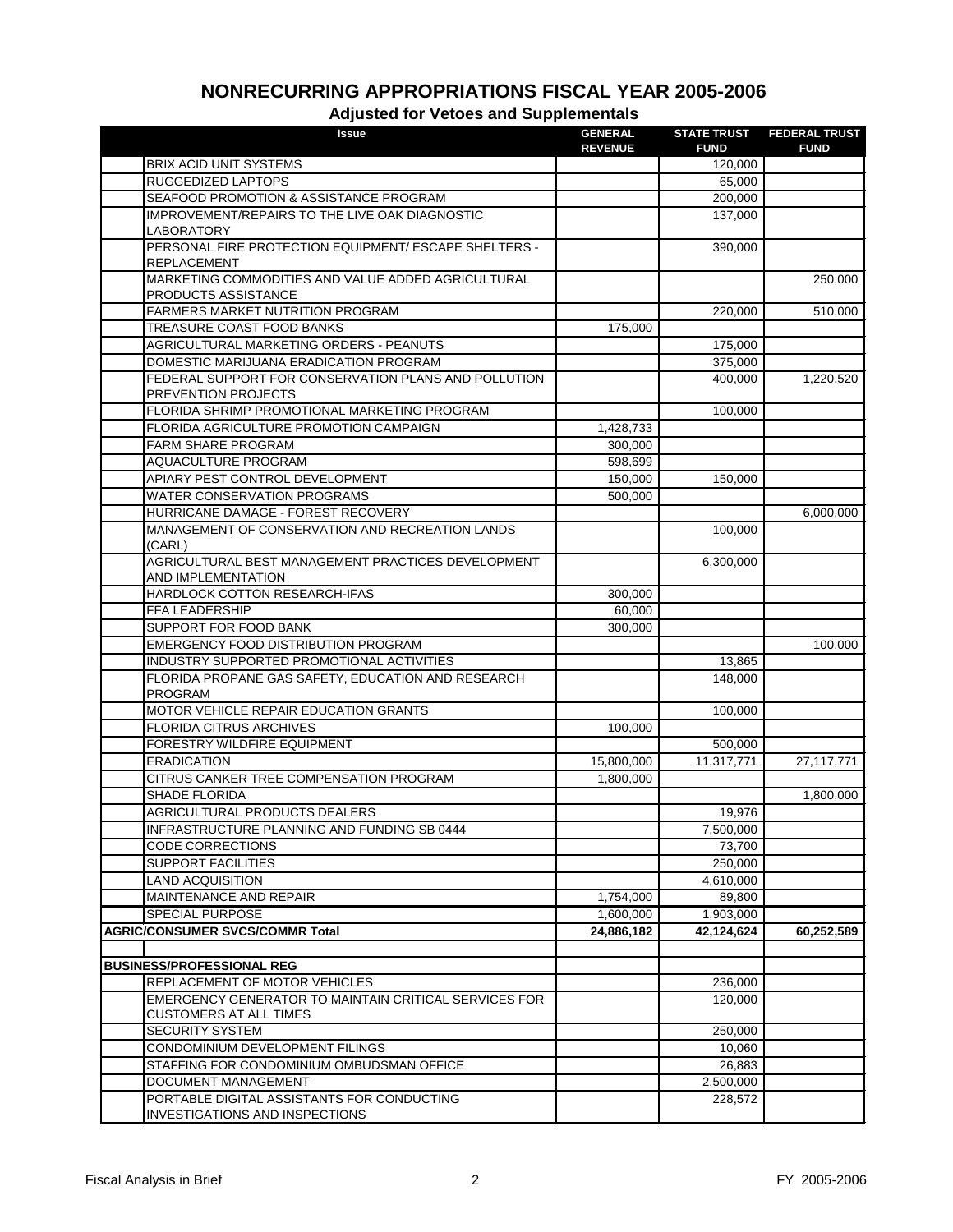| <b>Issue</b>                                                                                       | <b>GENERAL</b><br><b>REVENUE</b> | <b>STATE TRUST</b><br><b>FUND</b> | <b>FEDERAL TRUST</b><br><b>FUND</b> |
|----------------------------------------------------------------------------------------------------|----------------------------------|-----------------------------------|-------------------------------------|
| <b>BUSINESS/PROFESSIONAL REG Total</b>                                                             | 0                                | 3,371,515                         | 0                                   |
|                                                                                                    |                                  |                                   |                                     |
| <b>CHILDREN &amp; FAMILIES</b>                                                                     |                                  |                                   |                                     |
| HURRICANES 2004                                                                                    | 220,000                          |                                   | 13,395,414                          |
| REDIRECT RECURRING APPROPRIATIONS TO NON-RECURRING -                                               |                                  | 3,741,071                         | 35,420,898                          |
| <b>ADD</b>                                                                                         |                                  |                                   |                                     |
| TRANSFER NON-RECURRING TANF FUNDS TO THE EXECUTIVE                                                 | 500,000                          |                                   |                                     |
| OFFICE OF THE GOVERNOR FOR THE COMMUNITY OUTREACH                                                  |                                  |                                   |                                     |
| CRISIS COUNSELING PROJECT - ADD                                                                    |                                  |                                   |                                     |
| TRANSFER NON-RECURRING TANF FUNDS TO THE EXECUTIVE                                                 |                                  |                                   | (500,000)                           |
| OFFICE OF THE GOVERNOR FOR THE COMMUNITY OUTREACH<br>CRISIS COUNSELING PROJECT - DEDUCT            |                                  |                                   |                                     |
| REPLACE UNFUNDED BUDGET AUTHORITY IN COMMUNITY BASED                                               | 5,270,854                        |                                   |                                     |
| CARE - ADD                                                                                         |                                  |                                   |                                     |
| REPLACE ALCOHOL DRUG ABUSE AND MENTAL HEALTH TRUST                                                 | 4,959,386                        |                                   |                                     |
| FUND WITH GENERAL REVENUE - ADD                                                                    |                                  |                                   |                                     |
| MENTAL HEALTH REGULAR SERVICES CRISIS COUNSELING                                                   |                                  |                                   | 6,457,656                           |
| <b>GRANTS</b>                                                                                      |                                  |                                   |                                     |
| RESTORE AND REALIGN NONRECURRING TEMPORARY                                                         |                                  |                                   | 16,941,548                          |
| ASSISTANCE FOR NEEDY FAMILIES FUNDING                                                              |                                  |                                   |                                     |
| COMMUNITY BASED CARE - SHARED INSURANCE PROGRAM                                                    |                                  | 3,000,000                         |                                     |
| <b>SHARED RISK PROGRAM</b>                                                                         |                                  | 7,500,000                         |                                     |
| LAW ENFORCEMENT STRATEGIES FOR PROTECTIVE                                                          | 1,000,000                        |                                   |                                     |
| <b>INVESTIGATIONS</b>                                                                              |                                  |                                   |                                     |
| <b>REFUGEE</b>                                                                                     | 100,000                          |                                   |                                     |
| DOMESTIC VIOLENCE SHELTERS AND TRANSITIONAL HOUSING                                                | 1,000,000                        | 2,500,000                         |                                     |
| CHILD WELFARE INITIATIVES                                                                          | 325,000                          | 975,000                           |                                     |
| ADULT MENTAL HEALTH                                                                                | 625,000                          | 5,735,000                         |                                     |
| CHILD MENTAL HEALTH                                                                                | 1,112,500                        | 100,000                           |                                     |
| <b>CHILD SUBSTANCE ABUSE</b>                                                                       | 75,000                           | 800,000                           |                                     |
| ADULT SUBSTANCE ABUSE                                                                              | 590,000                          |                                   |                                     |
| <b>INDEPENDENT LIVING</b>                                                                          | 1,100,000                        |                                   |                                     |
| <b>GRANTS AND AIDS - FIXED CAPITAL OUTLAY</b>                                                      | 500,000                          |                                   |                                     |
| <b>CHILDREN &amp; FAMILIES Total</b>                                                               | 17,377,740                       | 24,351,071                        | 71,715,516                          |
|                                                                                                    |                                  |                                   |                                     |
| <b>CITRUS, DEPT OF</b>                                                                             |                                  |                                   |                                     |
| INFORMATION TECHNOLOGY INFRASTRUCTURE REPLACEMENT                                                  |                                  | 83,000                            |                                     |
|                                                                                                    |                                  |                                   |                                     |
|                                                                                                    |                                  |                                   |                                     |
| <b>COMMUNITY AFFAIRS, DEPT OF</b>                                                                  |                                  |                                   |                                     |
| <b>HURRICANES 2004</b>                                                                             |                                  | 107,676,176                       | 974,006,549                         |
| STAFF FOR IMPLEMENTATION OF BUILDING SECURITY INITIATIVE                                           |                                  | 2,786                             |                                     |
|                                                                                                    |                                  |                                   |                                     |
| IT CONVERSION OF OPS TO FTE                                                                        |                                  | 8,358                             |                                     |
| DIVISION OF COMMUNITY PLANNING TECHNICAL AND PLANNING                                              | 500,000                          | 1,600,000                         |                                     |
| <b>ASSISTANCE</b>                                                                                  |                                  |                                   |                                     |
| REGIONAL PLANNING COUNCILS                                                                         | 3,000,000                        |                                   |                                     |
| TRANSFER OF UNOBLIGATED CASH TO THE EMERGENCY<br>MANAGEMENT PREPAREDNESS AND ASSISTANCE TRUST FUND |                                  | 4,940,000                         |                                     |
|                                                                                                    |                                  |                                   |                                     |
| FLORIDA BUILDING CODE OUTREACH                                                                     |                                  | 388,084                           |                                     |
| HURRICANE SHELTER RETROFITS                                                                        |                                  | 3,000,000                         |                                     |
| FEDERAL DECLARED DISASTER FUNDING                                                                  |                                  | 21,519,139                        | 160,149,833                         |
| PRE-DISASTER MITIGATION PROGRAM                                                                    |                                  |                                   | 8,200,000                           |
| RESIDENTIAL CONSTRUCTION MITIGATION PROGRAM                                                        |                                  | 6,940,725                         |                                     |
| FRONT PORCH FLORIDA INITIATIVE                                                                     | 3,000,000                        |                                   |                                     |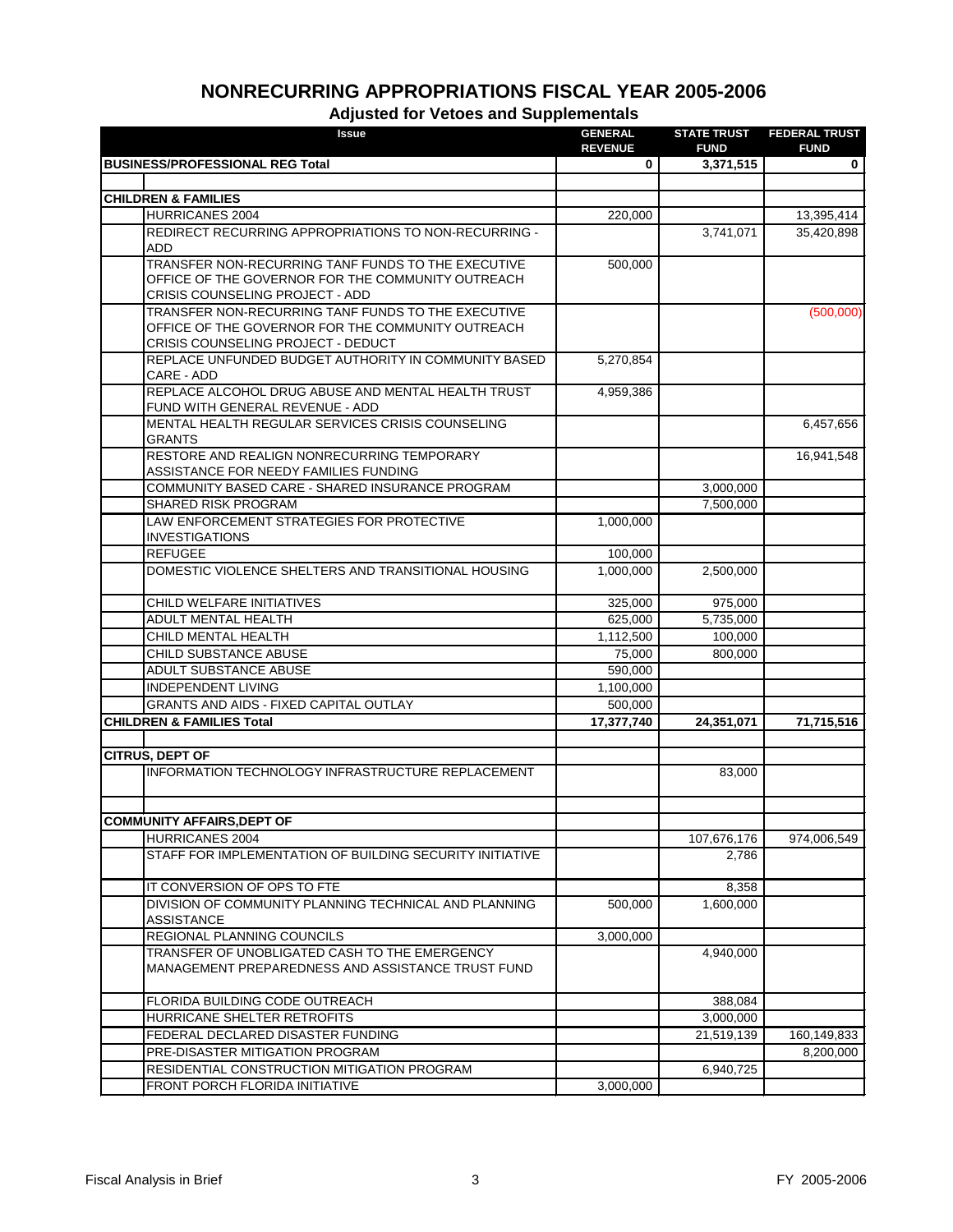| <b>Issue</b>                                              | <b>GENERAL</b><br><b>REVENUE</b> | <b>STATE TRUST</b><br><b>FUND</b> | <b>FEDERAL TRUST</b><br><b>FUND</b> |
|-----------------------------------------------------------|----------------------------------|-----------------------------------|-------------------------------------|
| GRANT FUNDING FROM THE NATIONAL OCEANIC AND               |                                  | 249,000                           |                                     |
| ATMOSPHERIC ADMINISTRATION-WATERFRONTS FLORIDA            |                                  |                                   |                                     |
| <b>PROGRAM</b>                                            |                                  |                                   |                                     |
| SPRINGS PROTECTION INITIATIVE                             |                                  | 190,000                           |                                     |
| COMMUNITY DEVELOPMENT BLOCK GRANT 2004 EVENTS -           |                                  |                                   | 1,151,944                           |
| HOUSING AND URBAN DEVELOPMENT SUPPLEMENTAL FUNDS          |                                  |                                   |                                     |
|                                                           |                                  |                                   |                                     |
| 2005-2006 SUPPLEMENTAL SB360 PLANNING AND TECHNICAL       |                                  | 3,000,000                         |                                     |
| <b>ASSISTANCE</b>                                         |                                  |                                   |                                     |
| 2005-2006 SUPPLEMENTAL SB360 CENTURY COMMISSION           |                                  | 250,000                           |                                     |
| 2005-2006 SUPPLEMENTAL SB360 LCIR IMPACT FEE TASK FORCE   |                                  | 50,000                            |                                     |
|                                                           |                                  |                                   |                                     |
| 2005-2006 SUPPLEMENTAL SB360 TF TO GRANTS DONATIONS TF    | 3,350,000                        |                                   |                                     |
|                                                           |                                  |                                   |                                     |
| <b>GRANTS AND AIDS - FIXED CAPITAL OUTLAY</b>             | 3,000,000                        | 6,000,000                         | 45,142,131                          |
| HURRICANE HOUSING RECOVERY - LOCAL GOVERNMENT             |                                  | 250,000,000                       |                                     |
| <b>HOUSING TRUST FUND</b>                                 |                                  |                                   |                                     |
| <b>LAND ACQUISITION</b>                                   |                                  | 66,000,000                        |                                     |
| <b>COMMUNITY AFFAIRS, DEPT OF Total</b>                   | 12,850,000                       | 471,814,268                       | 1,188,650,457                       |
|                                                           |                                  |                                   |                                     |
| <b>CORRECTIONS, DEPT OF</b>                               |                                  |                                   |                                     |
| REPLACEMENT OF MOTOR VEHICLES                             | 200,000                          |                                   |                                     |
| <b>INCREASE IN CRIMINAL JUSTICE ESTIMATING CONFERENCE</b> | 2,168,373                        |                                   |                                     |
| <b>INMATE POPULATION</b>                                  |                                  |                                   |                                     |
| LOWELL ANNEX COMPOUND                                     | 25,150                           |                                   |                                     |
| SANTA ROSA ANNEX SUPPORT COSTS                            | 578,328                          |                                   |                                     |
| TAYLOR WORK CAMP SUPPORT COSTS                            | 125,669                          |                                   |                                     |
| RECEPTION AND MEDICAL CENTER WORK CAMP SUPPORT COSTS      | 120,639                          |                                   |                                     |
| WASHINGTON ANNEX SUPPORT COSTS                            | 601,210                          |                                   |                                     |
| PANAMA CITY NON-SECURE RESIDENTIAL SUBSTANCE ABUSE        | 235,000                          |                                   |                                     |
| <b>TREATMENT BEDS</b>                                     |                                  |                                   |                                     |
| BRIDGES OF AMERICA POST-RELEASE TRANSITIONAL HOUSING      | 400,000                          |                                   |                                     |
| <b>PROGRAM</b>                                            |                                  |                                   |                                     |
| PROJECT RECONNECT THE HABITUAL MISDEMEANOR OFFENDER       | 150,000                          |                                   |                                     |
| PROGRAM                                                   |                                  |                                   |                                     |
| <b>FAMILY CRISIS CENTER FOR FAMILIES</b>                  | 100,000                          |                                   |                                     |
| PHOENIX HOUSE                                             | 150,000                          |                                   |                                     |
| REINVEST IN PRISON EDUCATION AND PROGRAMS - HORIZON       | 140,000                          |                                   |                                     |
| <b>COMMUNITIES IN PRISON</b>                              |                                  |                                   |                                     |
| ENHANCED COMMUNITY SUBSTANCE ABUSE TREATMENT              | 600,000                          |                                   |                                     |
| HB 1877 - JESSICA LUNSFORD ACT                            | 134,034                          |                                   |                                     |
| SUPPLEMENTAL APPROPRIATIONS                               | 3,169,530                        |                                   |                                     |
| <b>INCREASED CAPACITY</b>                                 | 17,358,010                       |                                   | 2,566,990                           |
| <b>CORRECTIONS, DEPT OF Total</b>                         | 26,255,943                       | 0                                 | 2,566,990                           |
|                                                           |                                  |                                   |                                     |
| <b>EDUCATION, DEPT OF</b>                                 |                                  |                                   |                                     |
| SCHOOL DISTRICT HURRICANE RELIEF ALLOCATION               | 3,904,188                        |                                   |                                     |
| REIMBURSE COMMUNITY COLLEGE HURRICANE DEDUCTIBLE          | 5,209,774                        |                                   |                                     |
| COMMUNITY COLLEGE HURRICANE RECOVERY ALLOCATION           | 2,633,074                        |                                   |                                     |
| FUNDING CURRENT YEAR ENROLLMENT                           |                                  | 125,000                           |                                     |
| FLORIDA HOLOCAUST MUSEUM                                  | 200,000                          |                                   |                                     |
| MEDICAL TRAINING SIMULATION LAB                           | 474,999                          |                                   |                                     |
| GIRL SCOUTS OF FLORIDA                                    | 200,000                          |                                   |                                     |
| <b>BIG BROTHERS BIG SISTERS</b>                           | 360,000                          |                                   |                                     |
| <b>BEST BUDDIES</b>                                       | 200,000                          |                                   |                                     |
| EXCELLENT TEACHING PROGRAM                                |                                  | 8,200,000                         |                                     |
| TAKE STOCK IN CHILDREN                                    | 500,000                          |                                   |                                     |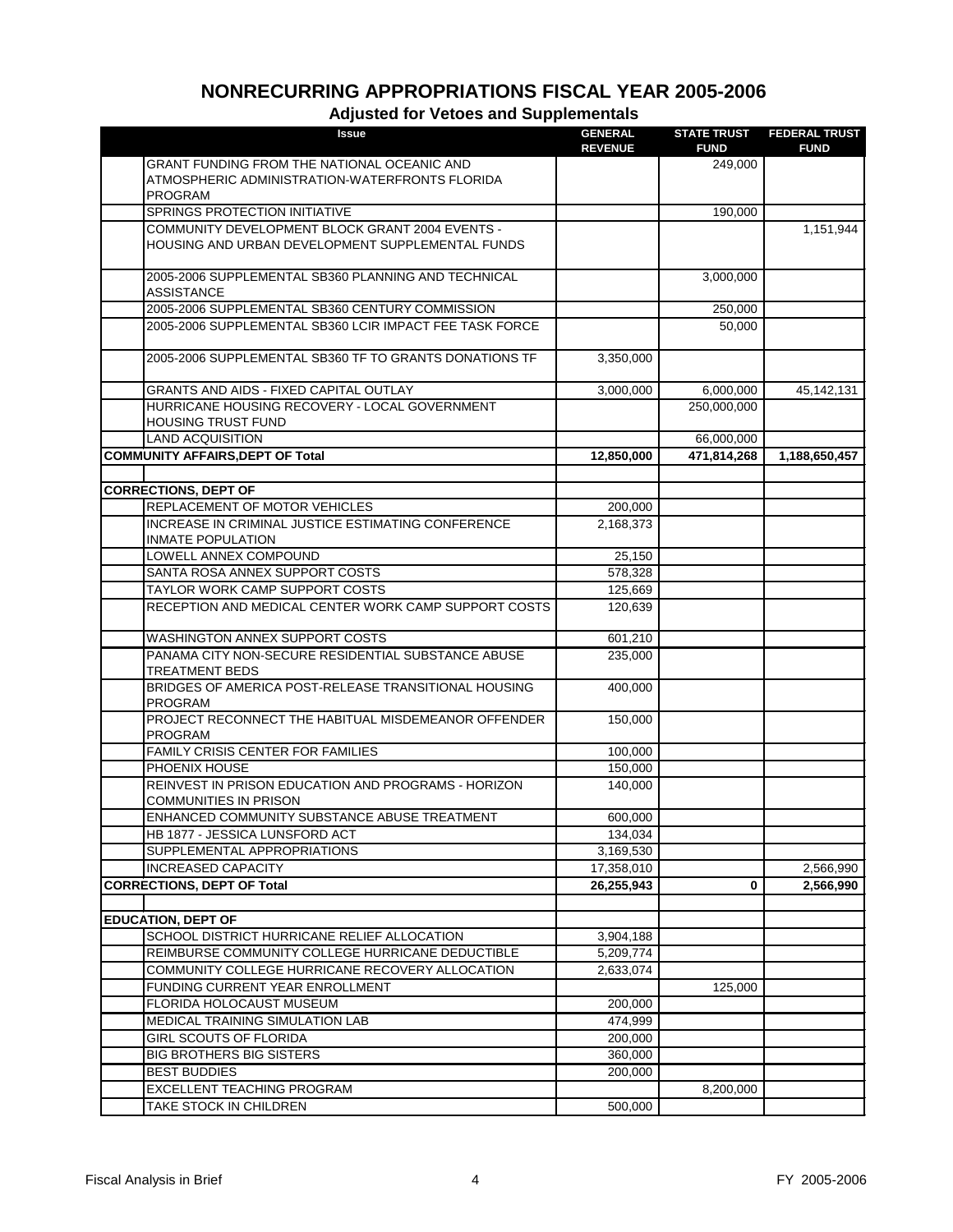| <b>Issue</b>                                                                          | <b>GENERAL</b><br><b>REVENUE</b> | <b>STATE TRUST</b><br><b>FUND</b> | <b>FEDERAL TRUST</b><br><b>FUND</b> |
|---------------------------------------------------------------------------------------|----------------------------------|-----------------------------------|-------------------------------------|
| RESTORE PRIOR YEAR REDUCTIONS FOR MEDICAID PHYSICIAN<br>UPPER PAYMENT LIMIT REVISIONS | 2,225,000                        |                                   |                                     |
| CLIENT REHABILITATION INFORMATION SYSTEM                                              |                                  | 200,000                           |                                     |
| LAPTOPS FOR THE UPDATE AND REPLACEMENT OF THE CRIS                                    |                                  |                                   | 110,000                             |
| <b>SYSTEM</b>                                                                         |                                  |                                   |                                     |
| INNOVATIVE READING PILOT PROGRAM                                                      | 1,500,000                        |                                   |                                     |
| FLORIDA SPACE AUTHORITY STUDENT LAUNCH PROGRAM                                        | 200,000                          |                                   |                                     |
| ORANGE COUNTY YMCA PROJECT FYT                                                        | 325,000                          |                                   |                                     |
| <b>HOLOCAUST MEMORIAL</b>                                                             | 50,000                           |                                   |                                     |
| HOLOCAUST TEACHER TRAINING                                                            | 150,000                          |                                   |                                     |
| FLORIDA STATE ALLIANCE OF YMCAS                                                       | 1,500,000                        |                                   |                                     |
| FLORIDA COUNCIL ON ECONOMIC EDUCATION                                                 | 500,000                          |                                   |                                     |
| WEB-BASED INSTRUCTION PROGRAM - NORTHEAST FLORIDA                                     | 1,000,000                        |                                   |                                     |
| <b>EDUCATION CONSORTIUM</b>                                                           |                                  |                                   |                                     |
| SUNSHINE STATE SCHOLARS PROGRAM                                                       | 50,000                           |                                   |                                     |
| NEW WORLD SCHOOL OF THE ARTS                                                          | 200,000                          |                                   |                                     |
| FOOD SERVICE INDUSTRY SCHOOL-TO-CAREER TRANSITION<br><b>PROGRAM</b>                   | 500,000                          |                                   |                                     |
| DISTRICT COST DIFFERENTIAL (DCD) TRANSITION SUPPLEMENT                                | 22,700,000                       |                                   |                                     |
| <b>TAKE STOCK IN CHILDREN</b>                                                         | 1,000,000                        |                                   |                                     |
| <b>GOVERNOR'S MENTORING INITIATIVE</b>                                                | 875,000                          |                                   |                                     |
| PUBLIC STUDENT ASSISTANCE GRANT                                                       | 3,027,364                        |                                   |                                     |
| PRIVATE STUDENT ASSISTANCE GRANT                                                      | 972,637                          |                                   |                                     |
| APPLIED TECHNOLOGY CENTER AT DAYTONA BEACH COMMUNITY                                  | 500,000                          |                                   |                                     |
| <b>COLLEGE</b>                                                                        |                                  |                                   |                                     |
| CAPITALIZATION INCENTIVE PROGRAM                                                      | 9,300,000                        | 700,000                           |                                     |
| CAPITALIZATION INCENTIVE PROGRAM SUCCEED, FLORIDA -                                   | 5,000,000                        |                                   |                                     |
| <b>TEACHING</b>                                                                       |                                  |                                   |                                     |
| CAPITALIZATION INCENTIVE PROGRAM SUCCEED, FLORIDA -<br><b>NURSING</b>                 |                                  | 5,000,000                         |                                     |
| SAINT JOHNS RIVER CENTER FOR PERFORMING ARTS                                          | 350,000                          | 150,000                           |                                     |
| NORTH FLORIDA OPERATIONAL SUPPORT                                                     |                                  | 100,000                           |                                     |
| FLORIDA KEYS OPERATIONAL SUPPORT                                                      | 75,000                           | 100,000                           |                                     |
| SANTA FE KEYSTONE PROJECT                                                             |                                  | 175,000                           |                                     |
| INFORMATION TECHONOLOGY CAREER TRAINING PROGRAM AT<br><b>SANTA FE</b>                 |                                  | 100,000                           |                                     |
| INDIAN RIVER PUBLIC SAFETY/ HOMELAND SECURITY TRAINING                                |                                  | 500,000                           |                                     |
| <b>PROGRAM</b>                                                                        |                                  |                                   |                                     |
| MIAMI DADE COLLEGE FLORIDA CENTER FOR LITERARY ARTS                                   | 50,000                           | 50,000                            |                                     |
| CRITICAL JOBS/SUCCEED, FLORIDA- CAREER PATHS                                          | 1,293,250                        | 4,706,750                         |                                     |
| FLORIDA HOLOCAUST MUSEUM                                                              | 160,000                          |                                   |                                     |
| <b>G/A - READING INITIATIVES</b>                                                      | 10,000,000                       |                                   |                                     |
| ARTS FOR A COMPLETE EDUCATION                                                         | 100,000                          |                                   |                                     |
| PROGRAM CHALLENGE GRANTS - COMMUNITY COLLEGES                                         | 37,736,481                       |                                   |                                     |
| RESTORE NONRECURRING FOR PANHANDLE AREA EDUCATION                                     | 1,000,000                        |                                   |                                     |
| <b>CONSORTIUM</b>                                                                     |                                  |                                   |                                     |
| DISTRICT LOTTERY AND SCHOOL RECOGNITION PROGRAM                                       |                                  | 67,267,849                        |                                     |
| STERLING COUNCIL - TCC                                                                | 320,000                          |                                   |                                     |
| <b>BIOINFORMATICS CURRICULUM</b>                                                      | 250,000                          |                                   |                                     |
| APPLETON MUSEUM                                                                       | 260,000                          |                                   |                                     |
| EXPANSION PLANNING - POLK CC                                                          | 1,000,000                        |                                   |                                     |
| LEARNING GATEWAY - MANATEE CC                                                         | 500,000                          |                                   |                                     |
| TRANSFER TO PECO TRUST FUND                                                           | 71,650,000                       |                                   |                                     |
| SUPPLEMENTAL APPROPRIATIONS                                                           |                                  | 41,650,000                        |                                     |
| MAINTENANCE AND REPAIR                                                                |                                  | 228,100,000                       |                                     |
| EDUCATION CAPITAL PROJECTS                                                            | 69,348,139                       | 726,422,927                       |                                     |
| UNIVERSITY HURRICANE RECOVERY ALLOCATION                                              | 900,000                          |                                   |                                     |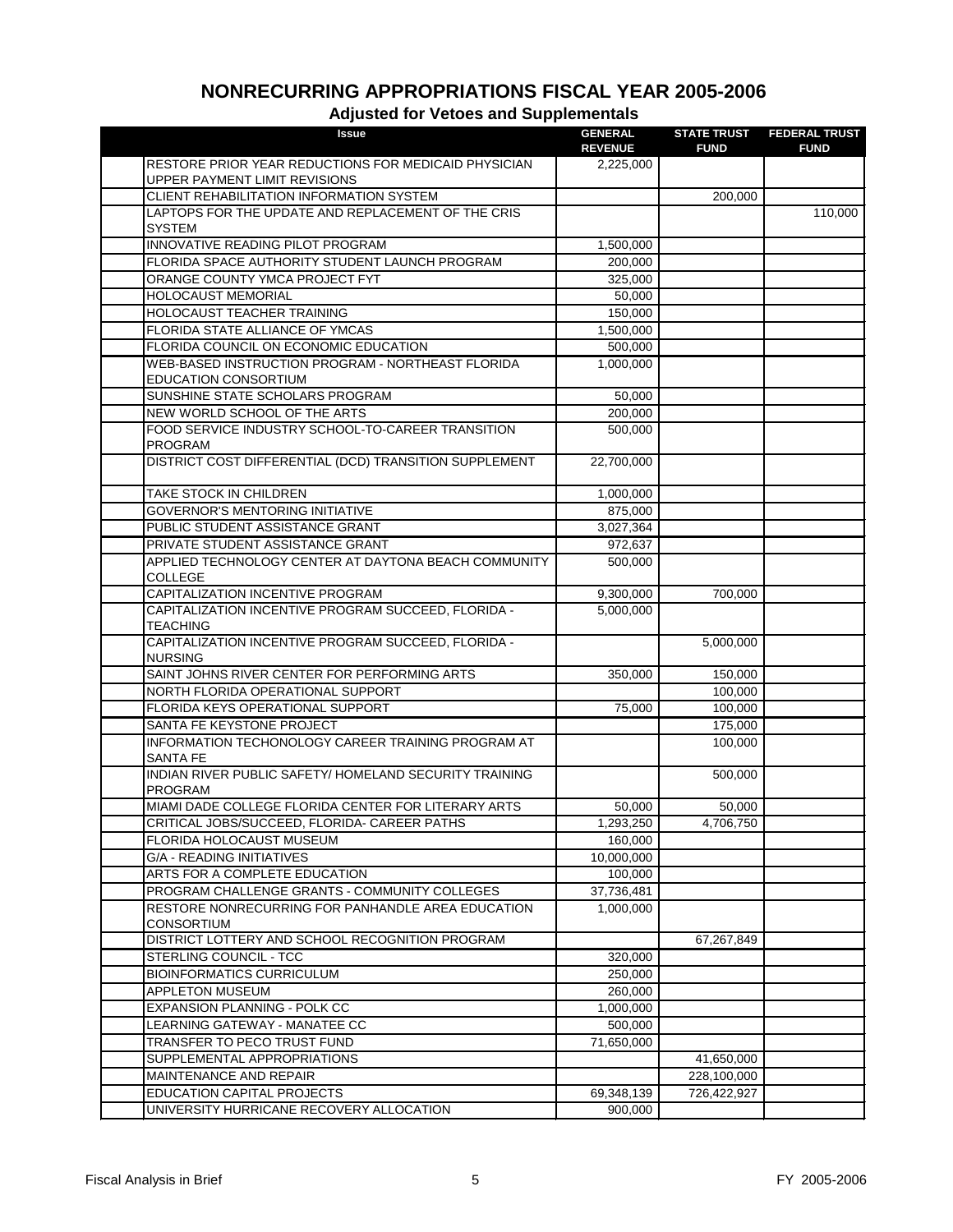| <b>Issue</b>                                                                          | <b>GENERAL</b><br><b>REVENUE</b> | <b>STATE TRUST</b><br><b>FUND</b> | <b>FEDERAL TRUST</b><br><b>FUND</b> |
|---------------------------------------------------------------------------------------|----------------------------------|-----------------------------------|-------------------------------------|
| <b>RESEARCH AND EXTENSION</b>                                                         | 610,825                          |                                   |                                     |
| <b>CHALLENGE GRANTS PROGRAMS</b>                                                      | 44,504,628                       | 4,958,754                         |                                     |
| FUND SHIFT:NON-RECURRING CHALLENGE GRANTS                                             | 187,632                          | 1,541,246                         |                                     |
| FLORIDA GULF COAST UNIVERSITY ENGINEERING SCHOOL                                      | 99,239                           |                                   |                                     |
| FIU COLOMBIAN STUDIES INSTITUTE - COLOMBIAN DIASPORA                                  | 50,000                           |                                   |                                     |
| FIU URBAN READING RESEARCH LITERACY CENTER                                            | 50,000                           |                                   |                                     |
| NEW COLLEGE ACADEMIC TECHNOLOGY ENHANCEMENTS                                          | 550,000                          |                                   |                                     |
| USF SCIENCES CENTER INSTITUTE OF SPORTS MEDICINE AND<br><b>ATHLETIC TREATMENT</b>     | 500,000                          |                                   |                                     |
| UWF FORT WALTON OPERATIONS - COMBS PROJECT                                            | 500,000                          |                                   |                                     |
| FIU LIFE SCIENCES INITIATIVE                                                          | 376,554                          |                                   |                                     |
| FAMU MINORITY TEACHER TRAINING CONSORTIUM                                             | 150,000                          |                                   |                                     |
| ROLE MODELS - FAMU                                                                    | 1,000,000                        |                                   |                                     |
| ALZHEIMER'S RESEARCH - UF                                                             | 500,000                          |                                   |                                     |
| FEASIBILITY STUDY FOR AN EDUCATION PROGRAM FOR FOREIGN                                |                                  |                                   |                                     |
| <b>TRAINED DENTISTS</b>                                                               | 150,000                          |                                   |                                     |
| 21ST CENTURY TEACHING AND LEARNING INITIATIVE - USF                                   | 500,000                          |                                   |                                     |
| INSTITUTE FOR HUMAN AND MACHINE COGNITION - UWF                                       | 500,000                          |                                   |                                     |
| IFAS CATTLE FEED EFFICIENCY/ NUTRIENT MANAGEMENT                                      | 250,000                          |                                   |                                     |
| IFAS AGRICULTURAL AWARENESS PROGRAM                                                   | 250,000                          |                                   |                                     |
| ENHANCEMENT FUNDS - FLORIDA STATE UNIVERSITY                                          | 6,500,000                        |                                   |                                     |
| PARKINSON'S RESEARCH - UF                                                             | 300,000                          |                                   |                                     |
| RESTORE PRIOR YEAR REDUCTIONS FOR MEDICAID PHYSICIAN<br>UPPER PAYMENT LIMIT REVISIONS | 571,122                          |                                   |                                     |
| FLORIDA OFFICE FOR CIVIL RIGHTS AGREEMENT                                             | 1,500,000                        |                                   |                                     |
| CAPITALIZATION INCENTIVE PROGRAM                                                      | 5,000,000                        |                                   |                                     |
| <b>EDUCATION, DEPT OF Total</b>                                                       | 324,849,906                      | 1,090,047,526                     | 110,000                             |
|                                                                                       |                                  |                                   |                                     |
| <b>ELDER AFFAIRS, DEPT OF</b>                                                         |                                  |                                   |                                     |
| INFORMATION TECHNOLOGY INFRASTRUCTURE REPLACEMENT                                     | 291,000                          |                                   |                                     |
| <b>HURRICANES 2004</b>                                                                |                                  |                                   | 7,720,000                           |
| COMPREHENSIVE ASSESSMENT AND REVIEW OF LONG TERM                                      | 38,982                           |                                   | 116,948                             |
| <b>CARE SERVICES</b>                                                                  |                                  |                                   |                                     |
| ONG-TERM CARE COMMUNITY DIVERSION PILOT PROGRAM                                       | 5,400                            |                                   | 5,400                               |
| <b>INFORMATION SYSTEMS SECURITY UPGRADE</b>                                           | 35,000                           |                                   |                                     |
| <b>LOCAL SERVICE PROGRAMS</b>                                                         | 3,496,249                        | 207,500                           |                                     |
| ALZHEIMER'S DISEASE PROJECTS/ SERVICES                                                |                                  | 708,500                           |                                     |
| <b>ELDER AFFAIRS, DEPT OF Total</b>                                                   | 3,866,631                        | 916,000                           | 7,842,348                           |
|                                                                                       |                                  |                                   |                                     |
| <b>ENVIR PROTECTION, DEPT OF</b>                                                      |                                  |                                   |                                     |
| TRANSFER TO DEPARTMENT OF TRANSPORTATION FOR LITTER                                   |                                  | 846,000                           |                                     |
| PREVENTION GRANTS                                                                     |                                  |                                   |                                     |
| REPLACEMENT OF MOTOR VEHICLES                                                         |                                  | 1,016,000                         |                                     |
| ADDITIONAL SUPPORT FOR BEACHES AND COASTAL SYSTEMS                                    | 300,000                          |                                   |                                     |
| OUTSOURCING FOR EXPERT COUNSEL AND LITIGATION SUPPORT                                 |                                  | 2,387,500                         |                                     |
| DEVELOP WATER CONSERVATION GUIDANCE DOCUMENT                                          |                                  | 250,000                           |                                     |
| STATIONARY AND MOBILE HYDROGEN FUEL CELL PROJECTS                                     | 815,725                          |                                   |                                     |
| TOTAL MAXIMUM DAILY LOAD DEVELOPMENT                                                  |                                  | 5,000,000                         |                                     |
| <b>WATER PROJECT STAFFING</b>                                                         |                                  |                                   |                                     |
|                                                                                       |                                  | 28,952                            |                                     |
| FEMA REIMBURSEMENT FOF HURRICANE RECOVERY<br><b>EXPENDITURES</b>                      |                                  |                                   | 1,131,783                           |
| EVERGLADES RADIO NETWORK - PROGRAMMING UPDATES                                        |                                  |                                   | 300,000                             |
| OVERSIGHT MANAGEMENT OF BOARD OF TRUSTEES' LAND                                       |                                  | 400,000                           |                                     |
| STAFFING FOR NEW AND EXPANDED FLORIDA STATE PARKS                                     |                                  | 398,760                           |                                     |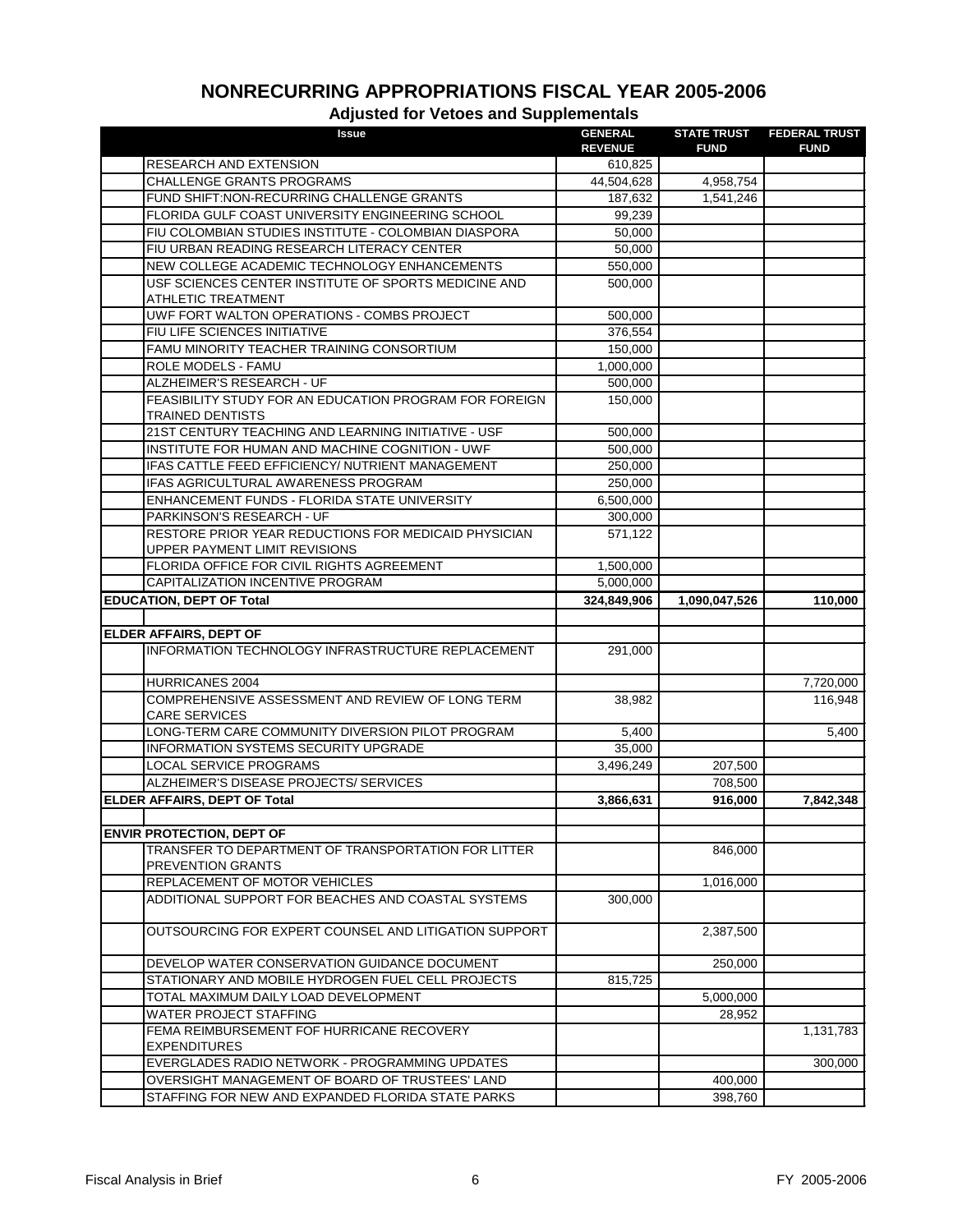| <b>Issue</b>                                                                      | <b>GENERAL</b> | <b>STATE TRUST</b> | <b>FEDERAL TRUST</b> |
|-----------------------------------------------------------------------------------|----------------|--------------------|----------------------|
| TRANSFER TO ECOSYSTEM MANAGEMENT AND RESTORATION                                  | <b>REVENUE</b> | <b>FUND</b>        | <b>FUND</b>          |
| TRUST FUND - WATER PROJECTS                                                       | 80,785,583     |                    |                      |
| <b>OCEANS INITIATIVE</b>                                                          |                | 1,000,000          |                      |
| EFFICIENT TRANSPORTATION DECISION MAKING (ETDM) PROCESS                           |                | 100,000            |                      |
|                                                                                   |                |                    |                      |
| IMPLEMENT 2005 SENATE BILL 360 - GROWTH                                           | 100,000,000    |                    |                      |
| MANAGEMENT/INFRASTRUCTURE FUNDING                                                 |                |                    |                      |
| <b>ENVIRONMENTAL PROJECTS</b>                                                     | 70,762,200     | 448,044,136        | 174,658,326          |
| GRANTS AND AIDS - FIXED CAPITAL OUTLAY                                            |                | 43,687,396         | 9,278,004            |
| SUPPLEMENTAL APPROPRIATIONS                                                       |                | 200,000,000        |                      |
| <b>LAND ACQUISITION</b>                                                           |                | 278,000,000        | 5,000,000            |
| MAINTENANCE AND REPAIR                                                            |                | 16,228,400         |                      |
| <b>SPECIAL PURPOSE</b>                                                            | 7,000,000      | 21,001,213         | 6,782,810            |
| <b>ENVIR PROTECTION, DEPT OF Total</b>                                            | 259,663,508    | 1,018,388,357      | 197,150,923          |
|                                                                                   |                |                    |                      |
| <b>FINANCIAL SERVICES</b>                                                         |                |                    |                      |
| REAPPROVAL OF BUDGET AMENDMENT FOR ARTICLE V                                      |                | 17,000             |                      |
| <b>LEGISLATION</b>                                                                |                |                    |                      |
| REPLACEMENT OF INFORMATION TECHNOLOGY EQUIPMENT FOR                               |                | 131,856            |                      |
| <b>EXAMINERS</b>                                                                  |                |                    |                      |
| ADDITIONAL INFORMATION TECHNOLOGY EQUIPMENT                                       |                | 82,000             |                      |
| REPLACEMENT OF LABORATORY INSTRUMENTATION                                         |                | 188,510            |                      |
| UTILIZATION OF CLASS ACTION SETTLEMENTS TO EXPAND                                 |                | 216,000            |                      |
| CONSUMER OUTREACH PROGRAM                                                         |                |                    |                      |
| UTILIZATION OF CLASS ACTION SETTLEMENTS TO CONTINUE                               |                | 260,000            |                      |
| <b>EXAMINER TRAINING</b>                                                          |                |                    |                      |
| PROFESSIONAL RESOURCES REQUIRED FOR LITIGATION                                    |                | 5,030              |                      |
| PROFESSIONAL RESOURCES REQUIRED FOR LITIGATION -                                  |                | 5,030              |                      |
| FUNERAL AND CEMETERY                                                              |                |                    |                      |
| PROSECUTE INSURANCE FRAUD                                                         |                | 10,060             |                      |
| STAFFING/WORKLOAD - LAW ENFORCEMENT PERSONNEL -<br><b>GENERAL INSURANCE FRAUD</b> |                | 245,266            |                      |
| STAFFING/WORKLOAD - LAW ENFORCEMENT PERSONNEL -                                   |                | 100,926            |                      |
| <b>WORKERS' COMPENSATION INSURANCE FRAUD</b>                                      |                |                    |                      |
| STAFFING/WORKLOAD - NOTICE OF FIRST INJURY AND CLAIM                              |                | 10,060             |                      |
| COST REPORTING                                                                    |                |                    |                      |
| STAFFING/WORKLOAD - MEDICAL BILL PAYMENTS AND                                     |                | 23,650             |                      |
| <b>REPORTING</b>                                                                  |                |                    |                      |
| SMALL EMPLOYER HEALTH INSURANCE RATE DATA COLLECTION                              |                | 415,000            |                      |
| <b>SYSTEM</b>                                                                     |                |                    |                      |
| LICENSING ENFORCEMENT SYSTEM                                                      |                | 800,000            |                      |
| <b>INVESTIGATOR SAFETY EQUIPMENT UPGRADE</b>                                      |                | 252,167            |                      |
| MAINTENANCE AND REPAIR                                                            |                | 388,605            |                      |
| <b>FINANCIAL SERVICES Total</b>                                                   | 0              | 3,151,160          | $\mathbf 0$          |
|                                                                                   |                |                    |                      |
| <b>FISH/WILDLIFE CONSERV COMM</b>                                                 |                |                    |                      |
| REPLACEMENT EQUIPMENT - LAW ENFORCEMENT AIRCRAFT                                  |                | 3,000,000          |                      |
| LAW ENFORCEMENT REPLACEMENT UNIFORMS AND PROTECTIVE                               |                | 476,734            |                      |
| <b>OUTERWEAR</b>                                                                  |                |                    |                      |
| EXPANDED MANAGEMENT AREA PROGRAM NEEDS ON                                         |                | 595,139            |                      |
| CONSERVATION AND RECREATIONAL LANDS (CARL)<br>MITIGATION PARK IMPROVEMENTS        |                | 261,560            |                      |
| CO-LOCATE LAW ENFORCEMENT DISPATCH CENTERS                                        |                | 366,745            |                      |
| STONE CRAB TRAP LIMITATIONS PROGRAM                                               |                | 25,000             |                      |
| RESOURCE MANAGEMENT ON WATER MANAGEMENT DISTRICT                                  |                | 27,877             |                      |
| <b>OWNED LANDS</b>                                                                |                |                    |                      |
| NATURAL RESOURCE MANAGEMENT AND PUBLIC RECREATION                                 |                | 157,044            |                      |
| <b>PROGRAMS</b>                                                                   |                |                    |                      |
| LAW ENFORCEMENT OPERATIONS                                                        |                | 600,000            |                      |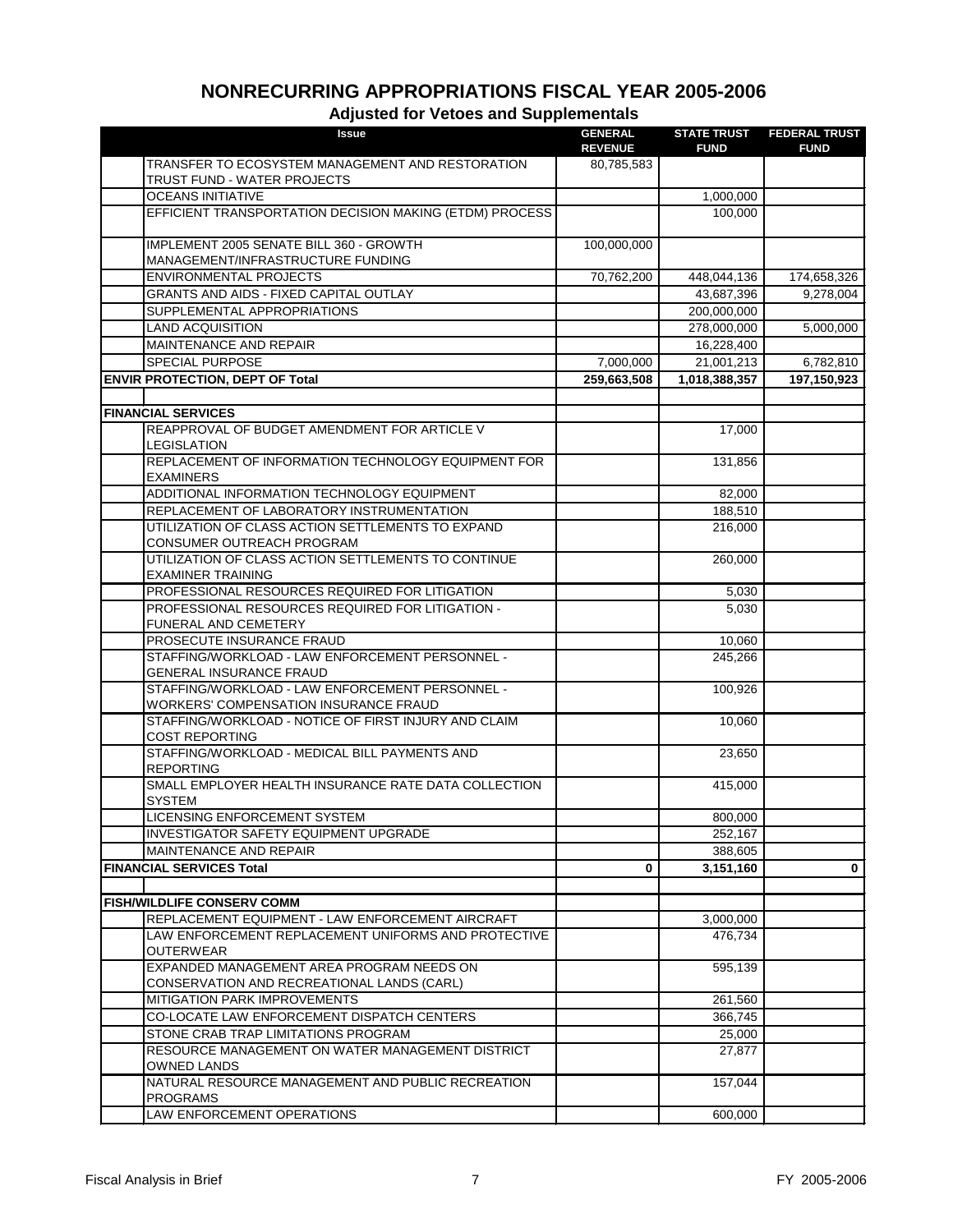| <b>Issue</b>                                                            | <b>GENERAL</b><br><b>REVENUE</b> | <b>STATE TRUST</b><br><b>FUND</b> | <b>FEDERAL TRUST</b><br><b>FUND</b> |
|-------------------------------------------------------------------------|----------------------------------|-----------------------------------|-------------------------------------|
| OFFICE OF BOATING AND WATERWAYS                                         |                                  | 16,725                            |                                     |
| OCEANS INITIATIVE AND MARINE RESEARCH                                   | 2,000,000                        |                                   |                                     |
| FLORIDA MARINE RESEARCH INSTITUTE - HARMFUL ALGAL BLOOM                 | 500,000                          |                                   |                                     |
|                                                                         |                                  |                                   |                                     |
| LAW ENFORCEMENT - WATER MANAGEMENT DISTRICT CONTRACT                    |                                  | 54,214                            |                                     |
| <b>ENVIRONMENTAL PROJECTS</b>                                           |                                  | 300,000                           | 300,000                             |
| <b>GRANTS AND AIDS - FIXED CAPITAL OUTLAY</b>                           |                                  | 3,250,000                         | 3,571,500                           |
| <b>LAND ACQUISITION</b>                                                 |                                  | 9,500,000                         |                                     |
| MAINTENANCE AND REPAIR                                                  |                                  | 307,619                           |                                     |
| <b>SPECIAL PURPOSE</b>                                                  | 5,000,000                        | 404,861                           |                                     |
| SECTIONS IN THE BACK OF THE GENERAL APPROPRIATIONS ACT                  |                                  | 297,280                           |                                     |
| (GAA)                                                                   |                                  |                                   |                                     |
| <b>FISH/WILDLIFE CONSERV COMM Total</b>                                 | 7,500,000                        | 19,640,798                        | 3,871,500                           |
|                                                                         |                                  |                                   |                                     |
| <b>GOVERNOR, EXECUTIVE OFFICE</b>                                       |                                  |                                   |                                     |
| <b>DOCUMENT IMAGING</b>                                                 | 300,000                          |                                   |                                     |
| CONTINGENT - DISCRETIONARY                                              | 10,000                           |                                   |                                     |
| <b>CRISIS COUNSELING</b>                                                | 1,500,000                        | 500,000                           |                                     |
| INDUSTRIES CRITICAL TO FLORIDA'S ECONOMY                                | 200,000                          |                                   |                                     |
| ECONOMIC DEVELOPMENT TOOLS                                              | 21,505,000                       | 4,876,250                         |                                     |
| ECONOMIC DEVELOPMENT PROGRAM ACCOUNTABILITY                             | 250,000                          | 250,000                           |                                     |
| <b>MONITORING</b>                                                       |                                  |                                   |                                     |
| GRANTS AND AIDS - ENTERPRISE FLORIDA PROGRAM                            | 7,600,000                        |                                   |                                     |
| GRANTS AND AIDS - FLORIDA COMMISSION ON TOURISM                         | 4,400,000                        | 2,000,000                         |                                     |
| GRANTS AND AIDS - PROFESSIONAL SPORTS DEVELOPMENT                       |                                  | 250,000                           |                                     |
| GRANTS AND AIDS - BROWNFIELD REDEVELOPMENT PROJECT                      | 825,000                          | 206,250                           |                                     |
| <b>GRANTS AND AIDS - MILITARY BASE PROTECTION</b>                       | 4,400,000                        |                                   |                                     |
| G/A BLACK BUSINESS INVESTMENT BOARD                                     | 1,695,000                        |                                   |                                     |
| GRANTS AND AIDS - FLORIDA SPACE AUTHORITY                               | 2,900,000                        |                                   |                                     |
| RURAL COMMUNITY DEVELOPMENT                                             | 400,000                          | 900,000                           |                                     |
| QUICK ACTION CLOSING FUND                                               | 10,000,000                       |                                   |                                     |
| INTERNATIONAL PROGRAM ADDITIONAL FUNDING                                | 850,000                          |                                   |                                     |
| LIFE SCIENCE INDUSTRY ENHANCEMENT AND PROMOTION                         | 2,750,000                        |                                   |                                     |
| FLORIDA SMALL BUSINESS DEVELOPMENT NETWORK                              | 500,000                          |                                   |                                     |
| ECONOMIC DEVELOPMENT INITIATIVES                                        | 2,620,000                        |                                   |                                     |
| FILM AND ENTERTAINMENT SB 2600                                          | 10,653,296                       |                                   |                                     |
| GRANTS AND AIDS - FIXED CAPITAL OUTLAY                                  | 5,700,000                        | 4,000,000                         |                                     |
| <b>GOVERNOR, EXECUTIVE OFFICE Total</b>                                 | 79,058,296                       | 12,982,500                        | 0                                   |
|                                                                         |                                  |                                   |                                     |
| <b>HEALTH, DEPT OF</b>                                                  |                                  |                                   |                                     |
| REPLACEMENT OF MOTOR VEHICLES                                           |                                  | 404,540                           |                                     |
| ADDITIONAL EQUIPMENT - MOTOR VEHICLES                                   |                                  | 146,870                           |                                     |
| INFORMATION TECHNOLOGY INFRASTRUCTURE                                   |                                  | 4,265,906                         |                                     |
| NEWBORN SCREENING AND HEARING TESTING                                   |                                  |                                   | 5,070,010                           |
| DEPARTMENT OF HEALTH SPECIAL PROJECTS                                   | 5,780,000                        | 625,000                           |                                     |
| EPILEPSY SERVICES PROGRAM                                               | 150,000                          | 150,000                           |                                     |
| <b>RESTORE AHEC FUNDING</b>                                             | 7,322,789                        |                                   |                                     |
| RECURRING FUNDS FOR CHILDREN'S MEDICAL SERVICES<br><b>PROGRAMS</b>      | 3,000,000                        |                                   |                                     |
| PROVIDE TEMPORARY ASSISTANCE TO NEEDY FAMILIES (TANF)<br><b>FUNDING</b> |                                  |                                   | 8,871,588                           |
| <b>LOCAL HEALTH COUNCILS</b>                                            |                                  | 744,000                           |                                     |
| MAINTENANCE AND REPAIR                                                  | 2,016,337                        |                                   |                                     |
| <b>SPECIAL PURPOSE</b>                                                  | 12,500,000                       | 15,403,800                        |                                     |
| <b>HEALTH, DEPT OF Total</b>                                            | 30,769,126                       | 21,740,116                        | 13,941,598                          |
|                                                                         |                                  |                                   |                                     |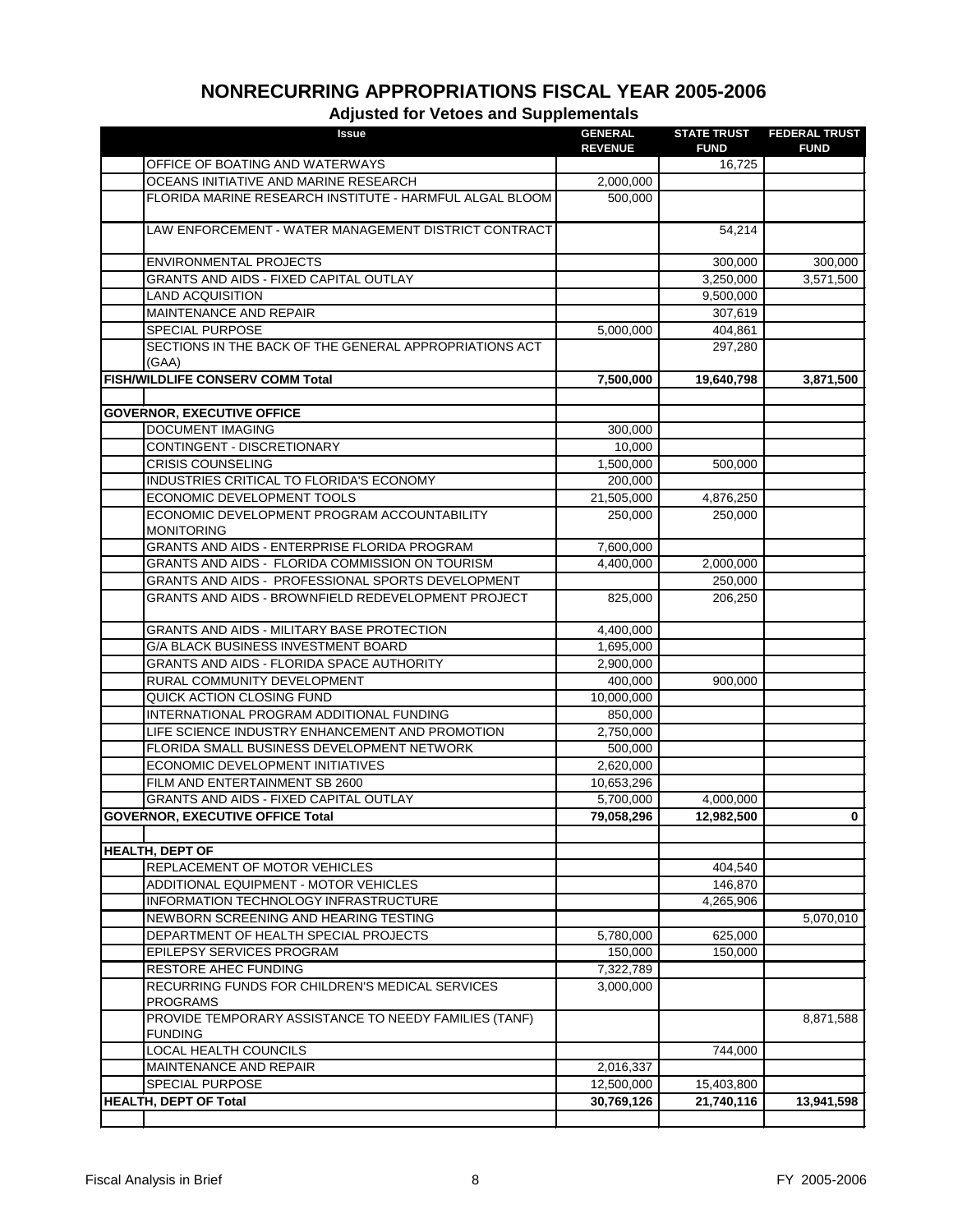| <b>Issue</b>                                                                                                        | <b>GENERAL</b><br><b>REVENUE</b> | <b>STATE TRUST</b><br><b>FUND</b> | <b>FEDERAL TRUST</b><br><b>FUND</b> |
|---------------------------------------------------------------------------------------------------------------------|----------------------------------|-----------------------------------|-------------------------------------|
| HIWAY SAFETY/MTR VEH, DEPT                                                                                          |                                  |                                   |                                     |
| TRANSFER THE COMPLIANCE AND ENFORCEMENT SERVICE TO<br>THE VEHICLE AND VESSEL TITLE AND REGISTRATION SERVICE         |                                  | 645,000                           |                                     |
| TRANSFER THE MOTOR CARRIER COMPLIANCE SERVICE TO THE<br>VEHICLE AND VESSEL TITLE AND REGISTRATION SERVICE           |                                  | 80,000                            |                                     |
| ADDITIONAL TROOPER EQUIPMENT FOR THE FLORIDA HIGHWAY<br><b>PATROL</b>                                               |                                  | 1,082,261                         |                                     |
| REPLACEMENT OF MOTOR VEHICLES                                                                                       |                                  | 3,880,800                         |                                     |
| PROVIDE CUSTOMER SERVICE ENHANCEMENTS FOR DRIVER<br>LICENSE FIELD OPERATIONS                                        |                                  | 1,106,908                         |                                     |
| OCCUPANCY EXPENSES FOR CAPE CORAL, LEE COUNTY, DRIVER<br><b>LICENSE OFFICE</b>                                      |                                  | 29,316                            |                                     |
| ENHANCE MOTORCYCLE SAFETY EDUCATION PROGRAM                                                                         |                                  | 225,000                           |                                     |
| REMIT BACKGROUND CHECKS FEES FOR UNIFORM PORTS<br>CREDENTIAL CARD APPLICANTS                                        |                                  | 376,000                           |                                     |
| FLORIDA LICENSING ON WHEELS                                                                                         |                                  | 437,700                           |                                     |
| UPGRADE DEPARTMENT DISASTER RECOVERY SYSTEM                                                                         |                                  | 145,000                           |                                     |
| ELECTRONIC TITLE STORAGE AND RETRIEVAL                                                                              |                                  | 219,058                           |                                     |
| DIGITAL STORAGE AND RETRIEVAL OF DRIVER LICENSE RECORD<br><b>DOCUMENTATION</b>                                      |                                  | 36,000                            |                                     |
| OFFICE SPACE                                                                                                        |                                  | 437,500                           |                                     |
| <b>MAINTENANCE AND REPAIR</b>                                                                                       |                                  | 4,993,127                         |                                     |
| HIWAY SAFETY/MTR VEH, DEPT Total                                                                                    | 0                                | 13,693,670                        | $\mathbf 0$                         |
|                                                                                                                     |                                  |                                   |                                     |
| <b>JUSTICE ADMINISTRATION</b>                                                                                       |                                  |                                   |                                     |
| INFORMATION TECHNOLOGY INFRASTRUCTURE REPLACEMENT                                                                   |                                  | 75,200                            |                                     |
| REPLACEMENT EQUIPMENT                                                                                               |                                  | 199,690                           | 30,400                              |
| REPLACEMENT OF MOTOR VEHICLES                                                                                       |                                  | 922,178                           | 400,640                             |
| <b>ADDITIONAL EQUIPMENT</b>                                                                                         |                                  | 166,974                           | 16,000                              |
| ADDITIONAL EQUIPMENT - MOTOR VEHICLES                                                                               |                                  | 482,086                           | 22,768                              |
| EARLY CASE RESOLUTION DIVISION                                                                                      | 35,274                           |                                   |                                     |
| <b>INVESTIGATIVE SUPPORT COSTS</b>                                                                                  |                                  |                                   | 13,797                              |
| ENHANCED OTHER PERSONAL SERVICES                                                                                    |                                  | 479,789                           |                                     |
| HOMICIDE INVESTIGATION TEAM                                                                                         |                                  | 17,193                            |                                     |
| IMPLEMENTATION OF DOMESTIC VIOLENCE UNIT                                                                            | 64,868                           |                                   |                                     |
| GUARDIAN AD LITEM WORKLOAD                                                                                          | 1,000,000                        |                                   |                                     |
| METHAMPHETAMINE TASK FORCE ENHANCED PROSECUTION                                                                     | 102,246                          |                                   |                                     |
| INCREASED CURRENT CHILD SUPPORT PROGRAM                                                                             |                                  | 49,436                            |                                     |
| MAXIMIZE USE OF INDIGENT CRIMINAL DEFENSE TRUST FUNDS<br>FOR OPERATING EXPENDITURES                                 |                                  | 2,065,297                         |                                     |
| MAXIMIZE USE OF TRUST FUND REVENUES FOR OPERATING<br><b>EXPENDITURES</b>                                            |                                  | 173,500                           |                                     |
| POSTCONVICTION CAPITAL COLLATERAL CASES - REGISTRY<br><b>ATTORNEYS</b>                                              | 800,000                          |                                   |                                     |
| <b>JUSTICE ADMINISTRATION Total</b>                                                                                 | 2,002,388                        | 4,631,343                         | 483,605                             |
|                                                                                                                     |                                  |                                   |                                     |
| JUVENILE JUSTICE, DEPT OF                                                                                           |                                  |                                   |                                     |
| JUVENILE ACCOUNTABILITY & INCENTIVE BLOCK GRANT (JAIBG) -<br>TRANSFER TO GENERAL REVENUE                            | 1,693,855                        |                                   |                                     |
| VIOLENT OFFENDER INCARCERATION/ TRUTH IN SENTENCING                                                                 | 4,000,000                        |                                   |                                     |
| (VOI/TIS) SUBSTANCE ABUSE - TRANSFER TO GENERAL REVENUE                                                             |                                  |                                   |                                     |
| JUVENILE JUSTICE DELINQUENCY PREVENTION (JJDFP)<br>CHALLENGE GRANT - TRANSFER FROM GRANTS & DONATIONS<br>TRUST FUND | 600,000                          |                                   |                                     |
| INCREASED FUNDING FOR PACE CENTER FOR GIRLS                                                                         | 100,000                          |                                   |                                     |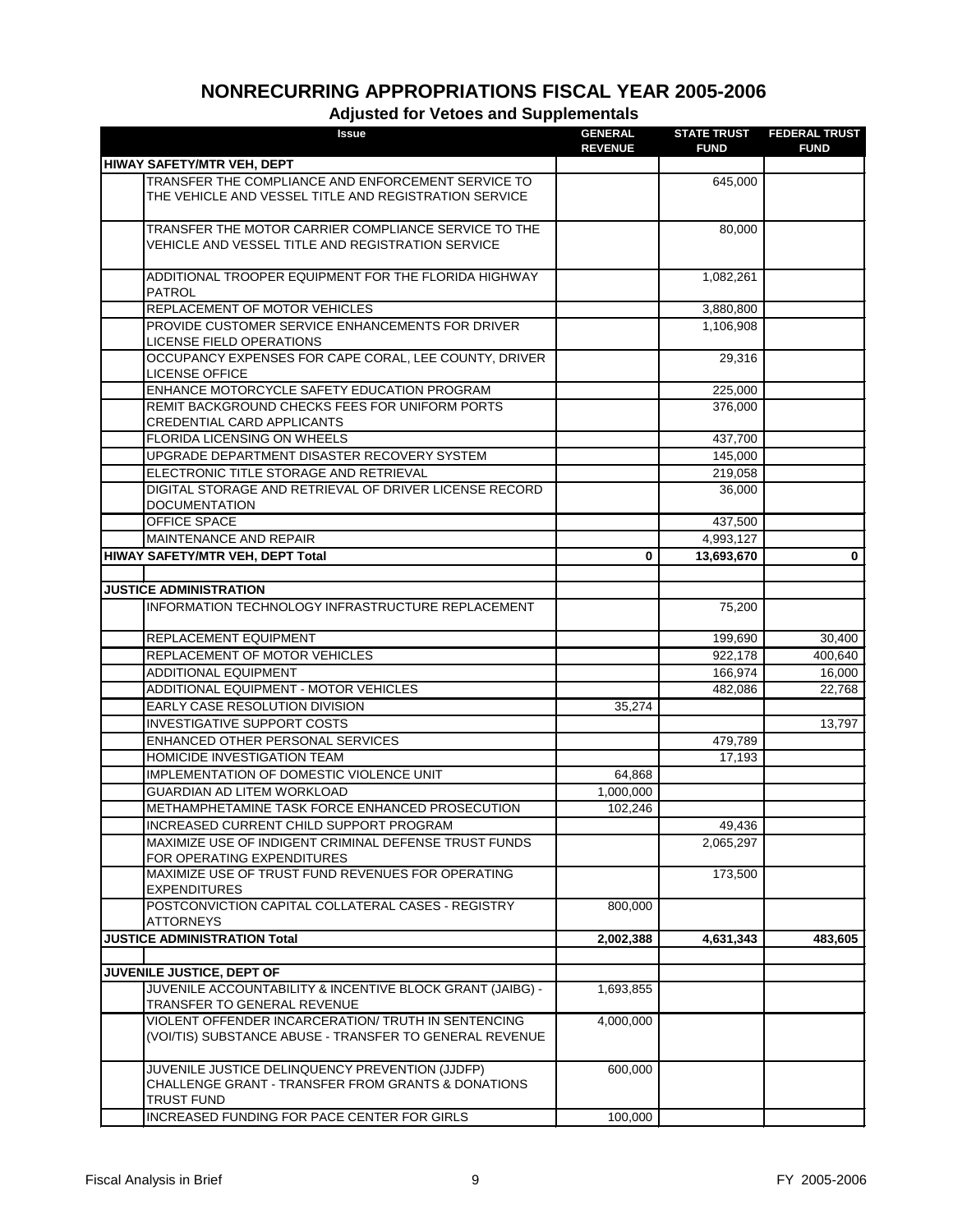| <b>Issue</b>                                                                                                  | <b>GENERAL</b><br><b>REVENUE</b> | <b>STATE TRUST</b><br><b>FUND</b> | <b>FEDERAL TRUST</b><br><b>FUND</b> |
|---------------------------------------------------------------------------------------------------------------|----------------------------------|-----------------------------------|-------------------------------------|
| INCREASE POLK COUNTY BOOT CAMP PER DIEM                                                                       | 200,000                          |                                   |                                     |
| GUYS PROGRAM EXPANSION - THE GROVE COUNSELING CENTER<br>(SEMINOLE COUNTY)                                     | 335,000                          |                                   |                                     |
| <b>VILLAGE INN FOR GIRLS</b>                                                                                  | 300,000                          |                                   |                                     |
| PROJECT CRAFT                                                                                                 | 350,000                          |                                   |                                     |
| SEMINOLE COUNTY JUVENILE DRUG COURT                                                                           | 280,000                          |                                   |                                     |
| PACE PRE-TEEN PROGRAM                                                                                         | 500,000                          |                                   |                                     |
| GRANTS FOR FISCALLY CONSTRAINED COUNTIES - DETENTION<br><b>CENTER COSTS</b>                                   | 5,529,581                        |                                   |                                     |
| EMPLOYMENT BACKGROUND SCREENING ENHANCEMENTS                                                                  | 86,407                           |                                   |                                     |
| <b>GRANTS AND AIDS - FIXED CAPITAL OUTLAY</b>                                                                 | 258,000                          |                                   |                                     |
| <b>MAINTENANCE AND REPAIR</b>                                                                                 | 1,343,452                        |                                   |                                     |
| JUVENILE JUSTICE, DEPT OF Total                                                                               | 15,576,295                       | 0                                 | $\mathbf 0$                         |
| <b>LAW ENFORCEMENT, DEPT OF</b>                                                                               |                                  |                                   |                                     |
| FLORIDA CRIME INFORMATION CENTER QUALITY AUDITS                                                               |                                  | 67,590                            |                                     |
| <b>IMPROVE MISSING CHILDREN RESPONSE</b>                                                                      |                                  | 49,830                            |                                     |
| COMBATTING PHARMACEUTICAL DRUG ABUSE AND FRAUD                                                                | 118,806                          |                                   |                                     |
| NEW FORENSIC SCIENTISTS FOR GROWING CASELOAD                                                                  | 100,600                          |                                   |                                     |
| REIMBURSEMENT TO LAFAYETTE COUNTY FOR THE BACK PAY OF<br>THE FORMER SHERIFF                                   | 64,145                           |                                   |                                     |
| ALZHEIMERS SAFE RETURN PROJECT (STATEWIDE)                                                                    | 250,000                          |                                   |                                     |
| JESSICA LUNSFORD ACT REGISTRATION OF HIGH RISK                                                                | 692,270                          |                                   |                                     |
| OFFENDERS - HOUSE BILL 1877                                                                                   |                                  |                                   |                                     |
| MAINTENANCE AND REPAIR                                                                                        | 500,000                          |                                   |                                     |
| <b>LAW ENFORCEMENT, DEPT OF Total</b>                                                                         | 1,725,821                        | 117,420                           | $\mathbf 0$                         |
|                                                                                                               |                                  |                                   |                                     |
| <b>LEGAL AFFAIRS/ATTY GENERAL</b>                                                                             |                                  |                                   |                                     |
| OFFICE OF THE ATTORNEY GENERAL CYBERCRIME UNIT                                                                |                                  | 72,683                            |                                     |
| WORKLOAD-MEDICAID FRAUD CONTROL                                                                               |                                  | 211,323                           | 633,968                             |
| MEDICAID FRAUD SURVEILLANCE EQUIPMENT                                                                         |                                  | 10,567                            | 31,703                              |
| MULTI-AGENCY CONSUMER EDUCATION AND PUBLIC AWARENESS<br>ADVERTISING CAMPAIGN FROM NATIONWIDE LEGAL SETTLEMENT |                                  | 3,000,000                         |                                     |
| INCREASE SERVICES FOR VICTIMS OF SEXUAL ASSAULT                                                               | 400.000                          |                                   |                                     |
| <b>LEGAL AFFAIRS/ATTY GENERAL Total</b>                                                                       | 400,000                          | 3,294,573                         | 665,671                             |
|                                                                                                               |                                  |                                   |                                     |
| <b>LEGISLATIVE BRANCH</b>                                                                                     |                                  |                                   |                                     |
| SB 360 - INFRASTRUCTURE PLANNING AND FUNDING                                                                  |                                  | 50,000                            |                                     |
|                                                                                                               |                                  |                                   |                                     |
| LOTTERY, DEPARTMENT OF THE                                                                                    |                                  |                                   |                                     |
| INFORMATION TECHNOLOGY INFRASTRUCTURE REPLACEMENT                                                             |                                  | 35,161                            |                                     |
| REPLACEMENT EQUIPMENT                                                                                         |                                  | 26,800                            |                                     |
| WINDOWS SERVER CONSOLIDATION AND TERMINAL SERVICES                                                            |                                  | 90,000                            |                                     |
| <b>LOTTERY, DEPARTMENT OF THE Total</b>                                                                       | 0                                | 151,961                           | 0                                   |
|                                                                                                               |                                  |                                   |                                     |
| <b>MANAGEMENT SRVCS, DEPT OF</b>                                                                              |                                  |                                   |                                     |
| CONTINUE DISASTER RECOVERY SERVICES                                                                           |                                  | 456,468                           |                                     |
| OPERATE AND MAINTAIN THE MYFLORIDA.COM INTERNET PORTAL                                                        | 363,000                          |                                   |                                     |
| CONTINUATION FUNDING FOR COMPLIANCE WITH THE HEALTH<br>INSURANCE PORTABILITY AND ACCOUNTABILITY ACT HIPPA     | 87,000                           |                                   |                                     |
| STATEWIDE PURCHASING SUBSYSTEM CONTINUATION                                                                   |                                  | 1,369,831                         |                                     |
| SAFER SYSTEM CONTRACTUAL LIABILITY                                                                            | 529,214                          |                                   |                                     |
| ESTABLISH PRIVATE PRISON MONITORING                                                                           | 100,000                          |                                   |                                     |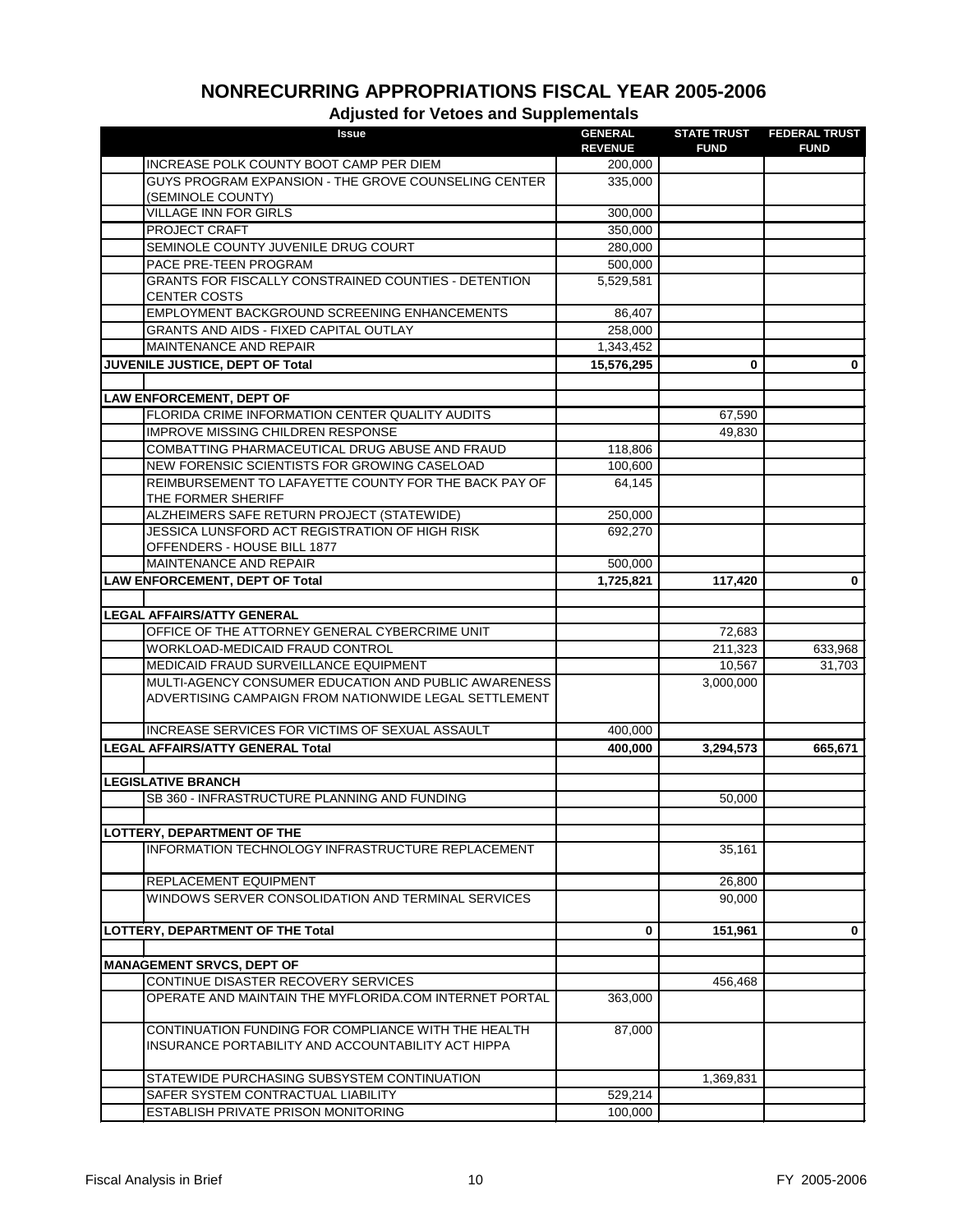| <b>Issue</b>                                                                       | <b>GENERAL</b> | <b>STATE TRUST</b>        | <b>FEDERAL TRUST</b> |
|------------------------------------------------------------------------------------|----------------|---------------------------|----------------------|
| ESTABLISH VENDOR PAYMENT CATEGORY FOR E-PROCUREMENT                                | <b>REVENUE</b> | <b>FUND</b><br>15,457,000 | <b>FUND</b>          |
| SYSTEM (MFMP) CONTRACT                                                             |                |                           |                      |
| ESTABLISH TENANT IMPROVEMENT ALLOWANCE CATEGORY FOR                                |                | 1,629,130                 |                      |
| PRIVATE SECTOR LEASE SPACE                                                         |                |                           |                      |
| SUNCOM THIRD PARTY MONITOR                                                         |                | 450,000                   |                      |
| LEGAL FEES FOR ADMINISTERING THE SPECIAL PAY PLAN FOR                              |                | 100,000                   |                      |
| <b>LEAVE BALANCES</b>                                                              |                |                           |                      |
| CITY OF MIAMI BEACH - PROJECT MANAGEMENT SERVICES                                  | 139,239        |                           |                      |
| INTERIOR REFURBISHMENT OF LEASE SPACE IN THE FLORIDA<br><b>FACILITIES POOL</b>     |                | 1,397,385                 |                      |
| SCHEDULED MAINTENANCE - STATE AIRCRAFT                                             | 71,000         |                           |                      |
| PURCHASE OF AIRCRAFT                                                               | 3,188,193      |                           |                      |
| STATE EMPLOYEE HEALTH INSURANCE EDUCATION AND                                      |                | 1,000,000                 |                      |
| <b>AWARENESS CAMPAIGN</b>                                                          |                |                           |                      |
| <b>OFFICE SPACE</b>                                                                |                | 1,700,000                 |                      |
| <b>CODE CORRECTIONS</b>                                                            |                | 857,353                   |                      |
| MAINTENANCE AND REPAIR                                                             | 1,190,305      | 7,349,177                 |                      |
| <b>MANAGEMENT SRVCS, DEPT OF Total</b>                                             | 5,667,951      | 31,766,344                | $\mathbf 0$          |
|                                                                                    |                |                           |                      |
| <b>MILITARY AFFAIRS, DEPT OF</b>                                                   |                |                           |                      |
| INFORMATION TECHNOLOGY INFRASTRUCTURE REPLACEMENT                                  | 192,244        | 71,030                    | 28,054               |
| REPLACEMENT EQUIPMENT                                                              |                |                           | 93,500               |
| <b>ADDITIONAL EQUIPMENT</b>                                                        |                |                           | 353,750              |
| ADDITIONAL EQUIPMENT - MOTOR VEHICLE FOR CAMP BLANDING                             |                | 78,000                    |                      |
|                                                                                    |                |                           |                      |
| ADDITIONAL EQUIPMENT - BODY ARMOR                                                  | 100,000        |                           |                      |
| CONTRACT LABOR FOR CAMP BLANDING                                                   |                | 64,600                    |                      |
| FEDERAL/STATE COOPERATIVE AGREEMENT SUPPORT                                        |                |                           | 106,873              |
| INTEGRATED EMERGENCY OPERATIONS MANAGEMENT                                         | 738,550        |                           |                      |
| <b>INFORMATION SYSTEM</b>                                                          |                |                           |                      |
| FORWARD MARCH PROGRAM                                                              | 500,000        | 1,550,000                 |                      |
| <b>ABOUT FACE PROGRAM</b>                                                          | 750,000        | 2,250,000                 |                      |
| STATE ACTIVE DUTY WORKER COMPENSATION<br>MINOR REPAIRS TO CAMP BLANDING STRUCTURES | 100,000        |                           |                      |
| LIFE INSURANCE PREMIUM REIMBURSEMENT FOR NATIONAL                                  |                | 230,000                   |                      |
| <b>GUARD MEMBERS</b>                                                               | 2,815,090      |                           |                      |
| FAMILY READINESS PROGRAM/MILITARY                                                  | 5,000,000      |                           |                      |
| MAINTENANCE AND REPAIR                                                             | 7,295,000      |                           |                      |
| <b>MILITARY AFFAIRS, DEPT OF Total</b>                                             | 17,490,884     | 4,243,630                 | 582,177              |
|                                                                                    |                |                           |                      |
| PERSONS WITH DISABILITIES                                                          |                |                           |                      |
| AGENCY FOR PERSONS WITH DISABILITIES SPECIAL PROJECTS                              |                |                           | 1,083,312            |
|                                                                                    |                |                           |                      |
| SPECIAL PURPOSE                                                                    |                |                           | 1,000,000            |
| <b>PERSONS WITH DISABILITIES Total</b>                                             | 0              | 0                         | 2,083,312            |
|                                                                                    |                |                           |                      |
| <b>REVENUE, DEPARTMENT OF</b><br>SYSTEM FOR UNIFIED TAXATION (SUNTAX)              | 468,189        | 588,670                   |                      |
| FEDERAL SPENDING AUTHORITY FOR SECTION 1115 GRANTS                                 |                |                           | 762,955              |
| STATE DISBURSEMENT UNIT RECONCILIATION                                             |                | 255,034                   | 495,066              |
| DADE COUNTY DEMONSTRATION STAFF FOR ADDITIONAL                                     | 16,808         |                           | 32,628               |
| <b>COURTROOM</b>                                                                   |                |                           |                      |
| ADDITIONAL JUDICIAL POSITIONS                                                      | 25,476         |                           | 49,452               |
| <b>MEDIATION PILOT</b>                                                             | 85,000         |                           | 165,000              |
| PURCHASE OF THIRD PARTY BUSINESS DATABASE                                          | 528,479        | 221,251                   |                      |
| REPLACE SUNTAX NON RECURRING APPROPRIATION                                         | 1,308,097      |                           |                      |
| SALES TAX HOLIDAY FUNDING 2005                                                     | 206,000        |                           |                      |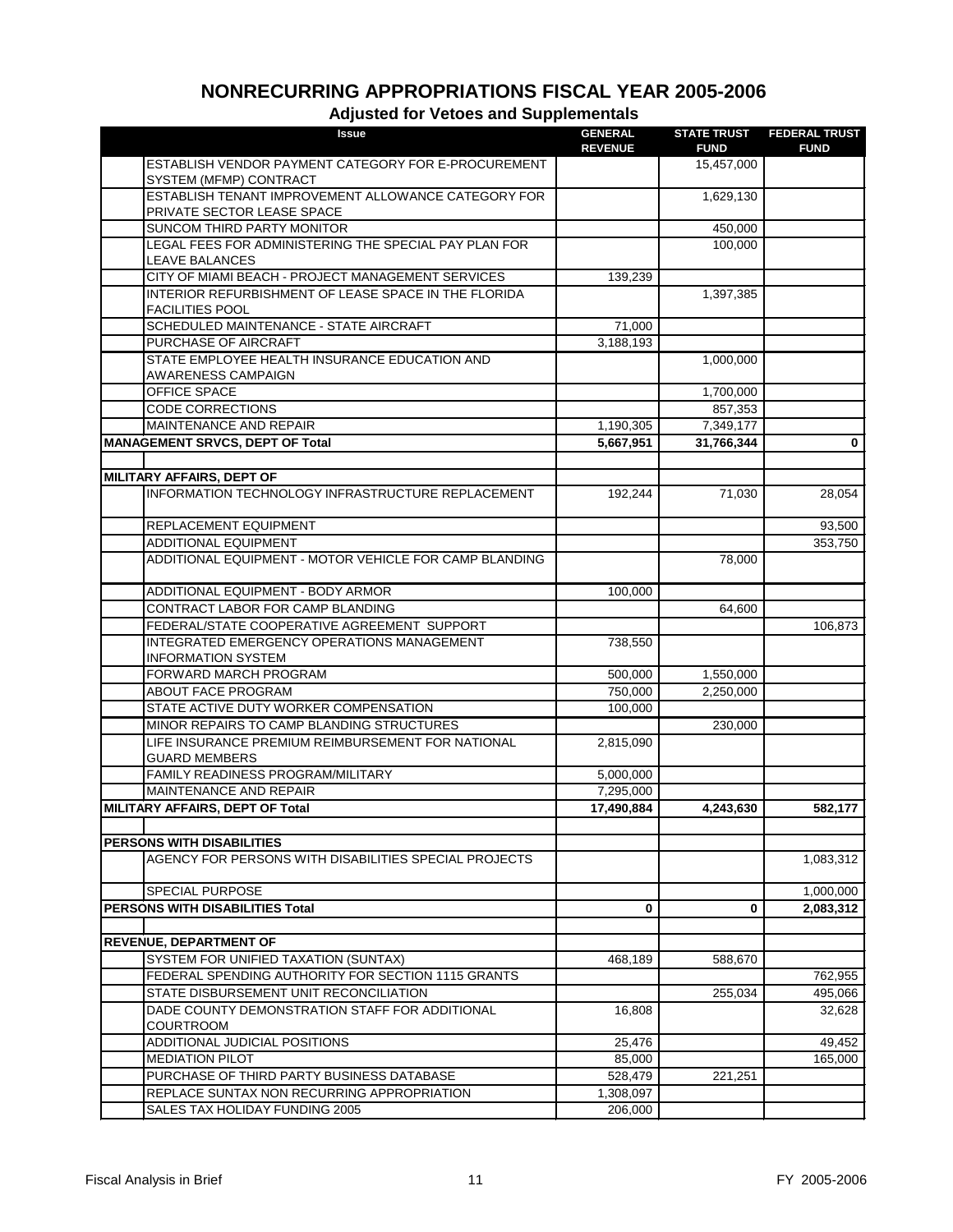#### **Issue GENERAL REVENUE STATE TRUST FUND FEDERAL TRUST FUND Adjusted for Vetoes and Supplementals** COMMUNICATIONS SERVICES TAX TASK FORCE FUNDING 600,000 **REVENUE, DEPARTMENT OF Total 3,238,049 1,064,955 1,505,101 STATE COURT SYSTEM** APPELLATE COURT WORKLOAD 22,272 COURT SUPPORT STAFF AND OPERATIONS 61,248 ADDITIONAL HEARING OFFICERS AND SUPPORT POSITIONS  $\vert$  33,600 33,600 INFORMATION SYSTEMS SERVICES WORKLOAD 8,400 DCA CASE MANAGEMENT SYSTEM 750,000 ALTERNATIVE DISPUTE RESOLUTION **145,330** PLANT CITY COURTHOUSE **FULL ASSAULT AS A SEXUAL EXAMPLE 25,000,000** SMALL COUNTY COURTHOUSE REPAIRS AND RENOVATIONS  $\begin{bmatrix} 5,500,000 \end{bmatrix}$ EQUIPMENT TRANSFER PURSUANT TO S. 29.008 F.S. 600,000 APPELLATE COURT SECURITY ENHANCEMENTS  $\vert$  7,500 JUDICIAL BRANCH-SECURITY/SAFETY OF FLORIDA'S SUPREME **COURT** 17,136 JESSICA LUNSFORD ACT HB1877 2,520,500 JUDGES AND SUPPORT-SB 2048 306,659 MAINTENANCE AND REPAIR  $\begin{array}{|c|c|c|c|c|c|}\n\hline\n\text{MAINTENANCE AND REPAIR} \end{array} \hspace{1cm} 4,404,202$ **STATE COURT SYSTEM Total 19,097,917 178,930 0 STATE, DEPT OF** ELECTIONS PROGRAM 24,000,000 24,000,000 24,000,000 24,000,000 CULTURAL ENDOWMENT PROGRAM 480.000 CHALLENGE GRANT PROGRAM 280,776 CULTURAL PROGRAM GRANTS 11,579,622 LIBRARY COOPERATIVE GRANT PROGRAM 1,800,000 1,800,000 COMMUNITY LIBRARIES IN CARING PROGRAM 200,000 HISTORIC MUSEUM GRANTS 1,750,000 HISTORIC PRESERVATION GRANTS 2,000,000 GRANTS AND AIDS - FIXED CAPITAL OUTLAY **1999 120 120 134,738,950** 4,000,000 SPECIAL PURPOSE 2,381,100 **STATE, DEPT OF Total 53,074,348 6,381,100 24,000,000 TRANSPORTATION, DEPT OF** CRASH ATTENUATION VEHICLES FOR TOLL SYSTEMS 490,000 MOTOR CARRIER SAFETY ASSISTANCE PROGRAM **1992,213** 4,492,213 TRANSFER TO STATE TRANSPORTATION TRUST FUND FROM GENERAL REVENUE FOR GROWTH MANAGEMENT 575,000,000 ENVIRONMENTAL PROJECTS 1,830,000 SUPPLEMENTAL APPROPRIATIONS 1,141,750,000 MAINTENANCE AND REPAIR **Fig. 10.1 and 20.3 and 3.527,905** TRANSPORTATION WORK PROGRAM 1,940,835,502 298,729,855 REALIGN DOT WORK PROGRAM CONSTRUCTION AND MATERIAL TESTING - ADD 1,735,227,119 1,352,327,500 REALIGN DOT WORK PROGRAM PUBLIC TRANSPORTATION - ADD | 706,119,117 | 55,710,199 REALIGN DOT WORK PROGRAM PLANNING AND ENVIRONMENT - ADD 32,811,485 17,759,845 **TRANSPORTATION, DEPT OF Total 575,000,000 5,566,591,128 1,729,019,612 VETERANS' AFFAIRS, DEPT OF** STATE NURSING HOME REPLACEMENT EQUIPMENT - OPERATING CAPITAL OUTLAY (OCO) CATEGORY 125,815 STATE VETERANS'NURSING HOME PROGRAM PURCHASE VANS EQUIPPED TO TRANSPORT HANDICAPPED RESIDENTS 57,400 WEB DEVELOPMENT FOR VETERANS' OUTREACH **FOR A SA AND THE SET ALSO CONTRACT**

## **NONRECURRING APPROPRIATIONS FISCAL YEAR 2005-2006**

Fiscal Analysis in Brief 12 Fiscal Analysis in Brief 12 Fiscal Analysis in Brief 12 FY 2005-2006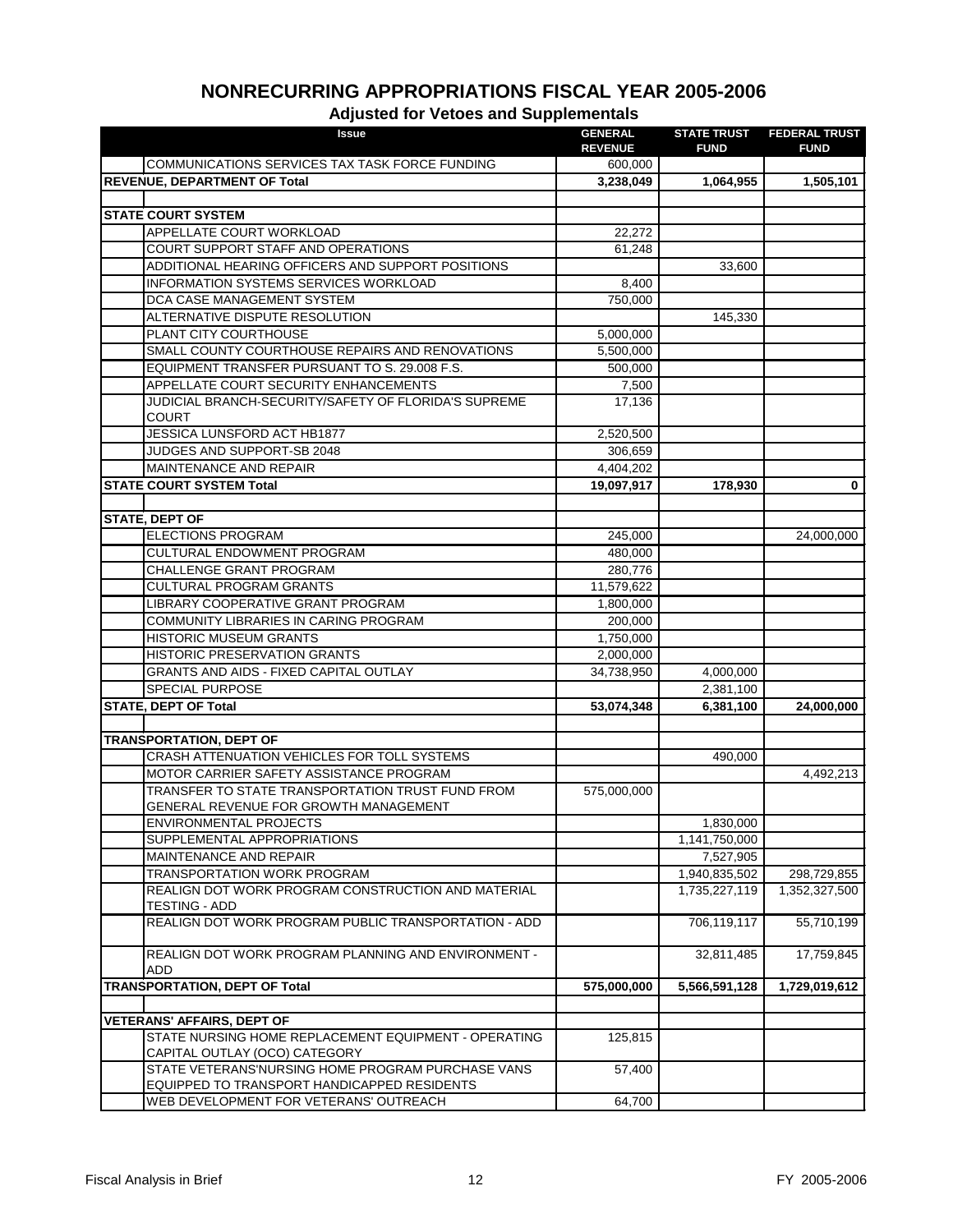| <b>Issue</b>                                          | <b>GENERAL</b><br><b>REVENUE</b> | <b>STATE TRUST</b><br><b>FUND</b> | <b>FEDERAL TRUST</b><br><b>FUND</b> |
|-------------------------------------------------------|----------------------------------|-----------------------------------|-------------------------------------|
| VETERANS' NURSING HOME RESIDENT CARE SUPPORT STATIONS | 109,500                          |                                   |                                     |
| IFLORIDA STATE WORLD WAR II MEMORIAL                  | 50,000                           |                                   |                                     |
| <b>IMAINTENANCE AND REPAIR</b>                        |                                  | 1,010,775                         | 650.000                             |
| <b>INCREASED CAPACITY</b>                             | 700,000                          |                                   |                                     |
| <b>VETERANS' AFFAIRS, DEPT OF Total</b>               | 1,107,415                        | 1,010,775                         | 650,000                             |
| <b>Grand Total</b>                                    | 1,654,129,410                    | 8,344,422,543                     | 3,484,718,752                       |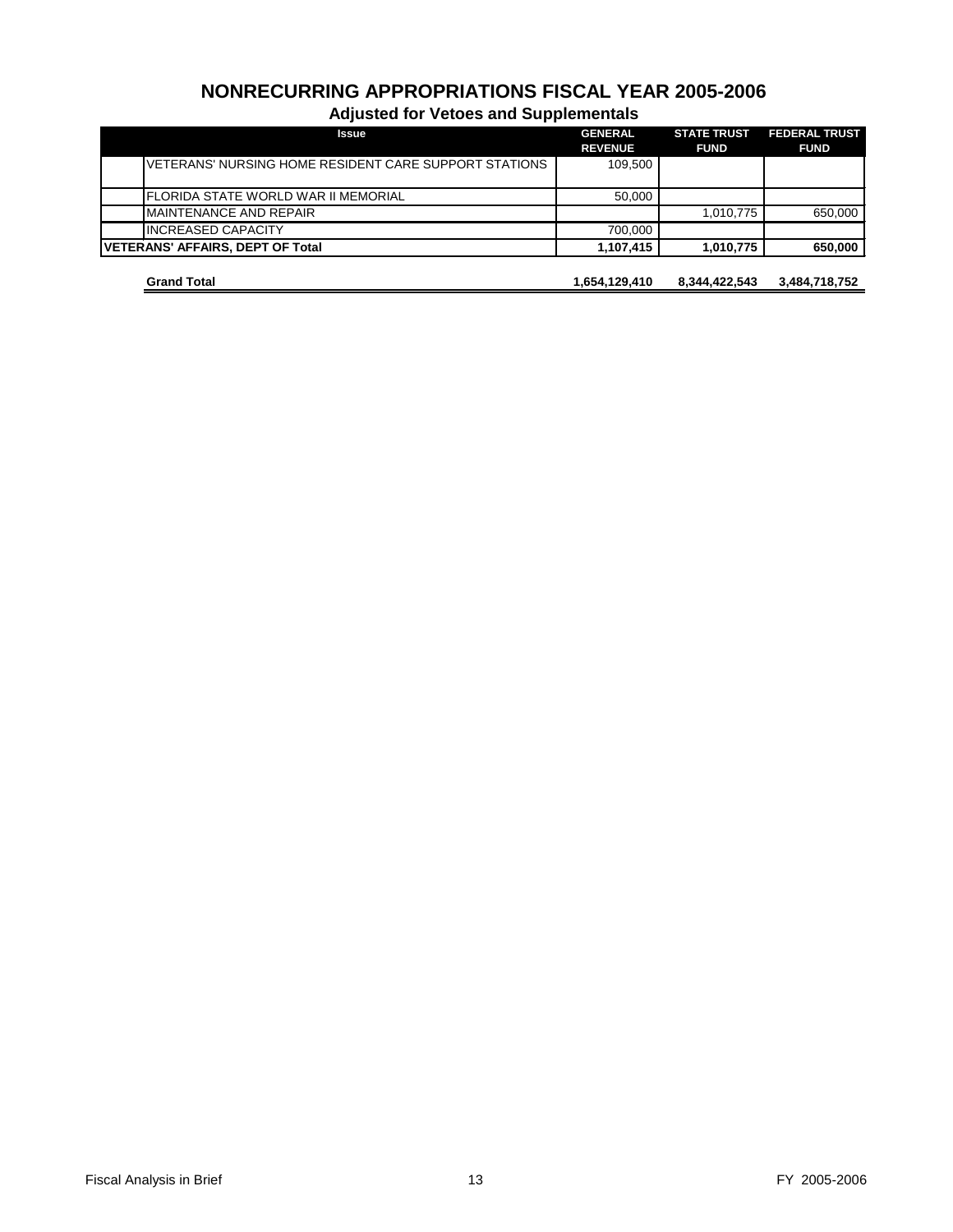|        |                                                                                                             | General                  |                   |              |
|--------|-------------------------------------------------------------------------------------------------------------|--------------------------|-------------------|--------------|
| Line # | <b>Title</b>                                                                                                | Revenue                  | <b>Trust Fund</b> | <b>Total</b> |
| 6 A    | Aid to Local Governments - Grants and Aids - Instructional Materials                                        |                          | 821,249           | 821,249      |
| 19     | Chipola College - Performing Arts Building 600 Replacement                                                  | 3,500,000                |                   | 3,500,000    |
| 19     | Pasco-Hernando Community College- Clsrms/Labs/Sup Svcs - Wesley<br>Chapel Center partial (spc)              | 496,548                  |                   | 496,548      |
| 20     | FAU - Center for Marine Science and Biology Planning (P)                                                    | 2,000,000                | $\blacksquare$    | 2,000,000    |
| 20     | FSU - Panama City Administrative Services Center (C, E)                                                     | 2,525,000                | $\blacksquare$    | 2,525,000    |
| 20     | Visual and Performing Arts Teaching Facility (P)                                                            | 1,000,000                |                   | 1,000,000    |
| 20     | USF HMS Building Remodeling (P,C,E)                                                                         | 1,887,143                |                   | 1,887,143    |
| 20     | Archeology Institute Facility (P)                                                                           | 225,000                  | $\overline{a}$    | 225,000      |
| 58 A   | Accelerated Bachelors in Nursing Program at the University of Miami                                         | 500,000                  | $\blacksquare$    | 500,000      |
| 62     | Nova Southeastern University Nursing School                                                                 | 800,000                  |                   | 800,000      |
| 62 A   | LECOM / Florida - Health Programs                                                                           | 325,111                  |                   | 325,111      |
| 86     | Junior Achievement                                                                                          | 500,000                  |                   | 500,000      |
| 86     | <b>Positive Leaders</b>                                                                                     | 300,000                  |                   | 300,000      |
| 86     | Miami Museum of Science Youth Mentoring Program                                                             | 100,000                  |                   | 100,000      |
| 87 A   | LEP Student Reading Pilot Program                                                                           | 1,000,000                |                   | 1,000,000    |
| 98     | Florida School Boards Association Training                                                                  | 290,400                  | $\blacksquare$    | 290,400      |
| 99     | Bay High Magnet Programs                                                                                    | 100,000                  | $\blacksquare$    | 100,000      |
| 99     | Putnam County - Crescent City Junior-Senior High Emergency Preparation<br>Program                           | 450,000                  |                   | 450,000      |
| 99     | Florida Aquarium Teacher Program                                                                            | 250,000                  | $\blacksquare$    | 250,000      |
| 99     | Prekindergarten Demonstration Pilot Project                                                                 | 850,000                  |                   | 850,000      |
| 99     | Seminole High School Reading Initiative                                                                     | 250,000                  |                   | 250,000      |
| 99     | Mathematics and Science Commission                                                                          | 230,000                  |                   | 230,000      |
| 99     | Science Comes to Life at Metro Zoo                                                                          | 547,000                  | $\blacksquare$    | 547,000      |
| 99     | Embry-Riddle Engineering/Physics Career Launch                                                              | 300,000                  |                   | 300,000      |
| 99     | <b>Project Child</b>                                                                                        | 500,000                  | $\blacksquare$    | 500,000      |
| 99     | Rio Grande Charter School                                                                                   | 125,000                  | $\blacksquare$    | 125,000      |
| 99     | SeaTrek Distance Learning                                                                                   | 275,000                  | $\blacksquare$    | 275,000      |
| 99     | <b>WPPB-TV BECON Educational Programming</b>                                                                | 250,000                  |                   | 250,000      |
| 99     | FCAT Recovery Program                                                                                       | 400,000                  |                   | 400,000      |
| 99     | Miami Beach After School Programs                                                                           | 100,000                  | $\blacksquare$    | 100,000      |
| 99     | Pre-K Digital Academy                                                                                       | 50,000                   | $\blacksquare$    | 50,000       |
| 99     | Creating Opportunities that Result in Excellence (CORE)                                                     | 200,000                  |                   | 200,000      |
| 99     | School Safety/Emergency Preparedness System                                                                 | 500,000                  |                   | 500,000      |
| 99     | Monroe District Schools Special Academic Incentive Grant                                                    | 1,000,000                |                   | 1,000,000    |
| 99     | Youth Build Outreach                                                                                        | 50,000                   |                   | 50,000       |
| 99     | <b>Russell Reading Room</b>                                                                                 | 100,000                  |                   | 100,000      |
| 117 A  | <b>SABER Nursing Program</b>                                                                                | 300,000                  |                   | 300,000      |
| 157    | Amelia Park Telemedicine Demonstration Project                                                              | 150,000                  |                   | 150,000      |
| 169    | Geriatric Falls                                                                                             | 2,412,000                | 2,412,000         | 4,824,000    |
| 169    | Geriatric Falls                                                                                             |                          | 2,000,000         | 2,000,000    |
| 169    | Independent Estimate of Medicaid Expenditures                                                               | 1,131,621                | 1,131,620         | 2,263,241    |
| 169    | Uninsured Health Care Study                                                                                 |                          | 200,000           | 200,000      |
| 169    | Jax-Care                                                                                                    | 101,929                  |                   | 101,929      |
| 190    | Special Medicaid Payments - Miami-Dade County Hospitals                                                     |                          | 2,500,000         | 2,500,000    |
| 215    | Program of All-Inclusive Care for Elderly (PACE) - Martin County                                            |                          | 973,236           | 973,236      |
| 215    | Program of All-Inclusive Care for Elderly (PACE) - Lee County                                               | $\overline{\phantom{a}}$ | 973,236           | 973,236      |
| 326    | Ruth Cooper Center - Lee, Charlotte, Collier, Glades, Hendry                                                | $\blacksquare$           | 500,000           | 500,000      |
| 326    | Community Crisis Response Team - Statewide                                                                  |                          | 250,000           | 250,000      |
| 326    | Crisis Stabilization and Support Services - Franklin, Gadsden, Jefferson,<br>Leon, Madison, Taylor, Wakulla | $\sim$                   | 500,000           | 500,000      |
| 326    | Fellowship House Residential Program Improvement - Miami Dade                                               |                          | 200,000           | 200,000      |
| 332    | Mental Health Services for Indigent, Uninsurable Minority Children - Miami-                                 |                          | 100,000           | 100,000      |
| 351    | Dade<br>Mothers and Infants - Brevard, Indian River, St. Lucie                                              | 100,000                  | $\blacksquare$    | 100,000      |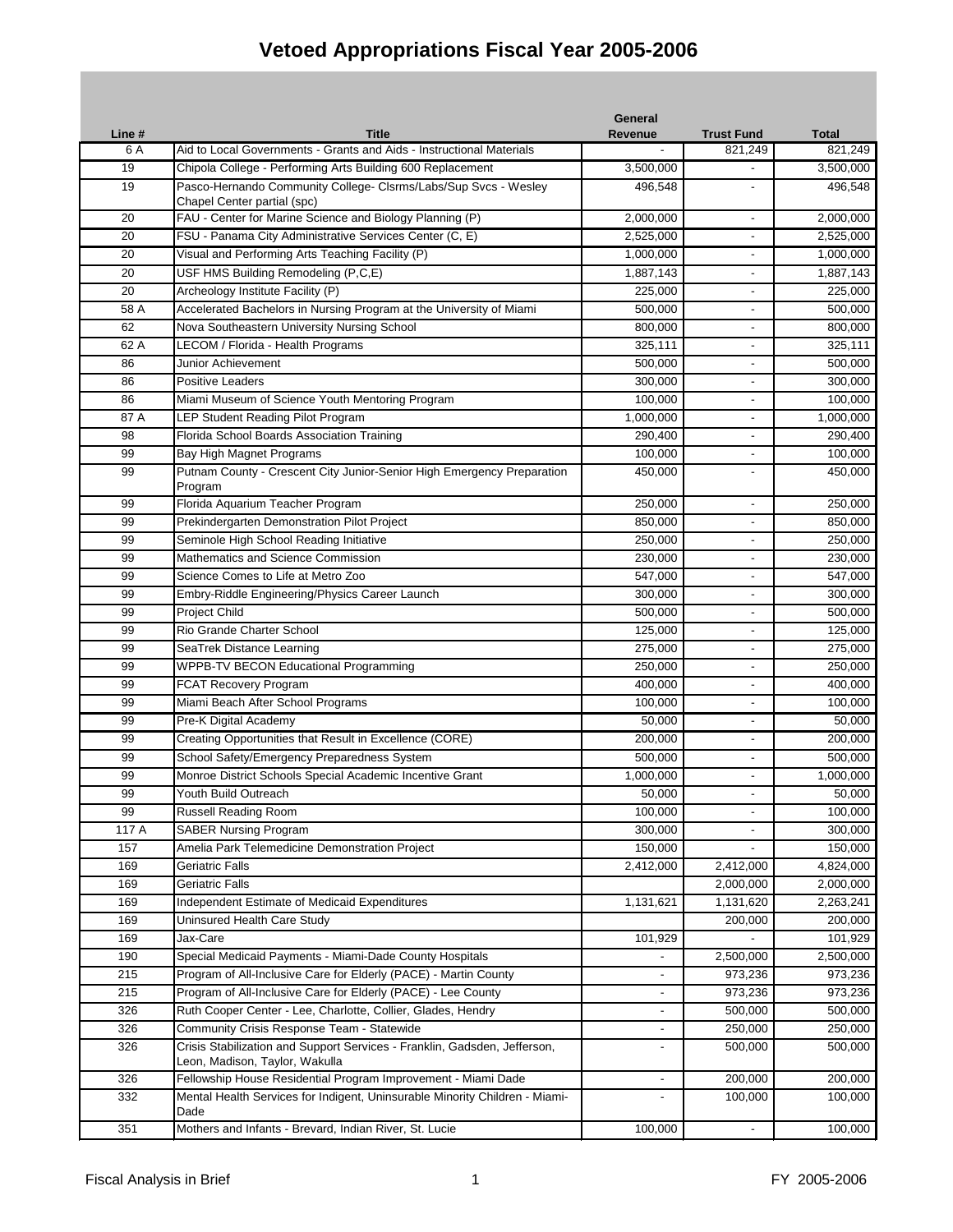|        |                                                                                                    | General        |                              |              |
|--------|----------------------------------------------------------------------------------------------------|----------------|------------------------------|--------------|
| Line # | <b>Title</b>                                                                                       | <b>Revenue</b> | <b>Trust Fund</b>            | <b>Total</b> |
| 378    | Florida Association of Food Banks - Broward                                                        | 50,000         |                              | 50,000       |
| 378    | Interfaith Council for Community Improvement - Hillsborough                                        |                | 100,000                      | 100,000      |
| 378    | Hillsborough County Community Voicemail                                                            |                | 150,000                      | 150,000      |
| 400    | South Florida Evaluation and Treatment Center Leave Pay-Out                                        | 2,000,000      |                              | 2,000,000    |
| 426    | Howard C. Forman Affordable Senior Residences (Broward)                                            | 206,101        |                              | 206,101      |
| 426    | South Florida Naturally Occurring Retirement Communities (NORC)                                    | 900,000        |                              | 900,000      |
|        | Demonstration Project (Dade, Broward, Palm Beach)                                                  |                |                              |              |
| 426    | Older Adult Planning Project (Bay, Hillsborough, Lee)                                              |                | 600,000                      | 600,000      |
| 428 A  | Lifestyle Enrichment Center (Columbia)                                                             | 50,000         |                              | 50,000       |
| 428 A  | Lauderdale Lakes Alzheimer Day Care (Broward)                                                      | 250,000        |                              | 250,000      |
| 428 A  | <b>Madison County Senior Services</b>                                                              |                | 25,000                       | 25,000       |
| 477    | Cervical Cancer Elimination Task Force (Statewide)                                                 |                | 30,000                       | 30,000       |
| 477    | Enhancing Education Through Alachua Southwest Social Services - Alachua                            | 150,000        |                              | 150,000      |
| 477    | Sickle Cell Disease Screening - Volusia                                                            | 12,500         |                              | 12,500       |
| 495    | Polk County AIDS Initiative                                                                        | 350,000        |                              | 350,000      |
| 525    | Graduate Medical Education - Sun Coast Hospital - Dade                                             | 575,000        |                              | 575,000      |
| 525    | Iset Cell Transplantation - Broward                                                                | 400,000        |                              | 400,000      |
| 526 A  | Pepin Heart Insitute University Community Hospital - Hillsborough                                  | 2,000,000      | $\blacksquare$               | 2,000,000    |
| 527 A  | Tampa Health Center - Hillsborough                                                                 | 1,800,000      | $\blacksquare$               | 1,800,000    |
| 527 A  | Zellwood Health Center - Orange                                                                    | 250,000        | $\blacksquare$               | 250,000      |
| 527 A  | Miami Children's Hospital Pediatric Brain Tumor Institute - Dade                                   | 500,000        | $\blacksquare$               | 500,000      |
| 527 A  | Madison County Memorial Health Scan Renovation                                                     |                | 25,000                       | 25,000       |
| 527 A  | Madison County Memorial Health Radiographic Room                                                   | $\blacksquare$ | 25,000                       | 25,000       |
| 547    | Joe Dimaggio Children's Hospital Craniofacial Program - Broward                                    | 200,000        |                              | 200,000      |
| 552    | Pediatric Cardiovascular Program of North Florida - Baker                                          | 250,000        |                              | 250,000      |
| 552    | Pediatric Hematology, Children's Hospital of SW Florida Charlotte                                  | 50,000         | $\blacksquare$               | 50,000       |
| 558    | Florida Poison Information Center Network - Statewide                                              | 400,000        |                              | 400,000      |
| 569    | <b>Study of Nurse Staffing Models</b>                                                              | 250,000        |                              | 250,000      |
| 582    | Good Samaritan Clinic - Pasco                                                                      | 350,000        |                              | 350,000      |
| 582    | Beverly Press Center - Miami-Dade                                                                  | 200.000        |                              | 200,000      |
| 595    | University of Miami Brain and Spinal Cord Research and Development                                 | 926,000        |                              | 926,000      |
| 595    | University of Florida Brain and Spinal Cord Research and Development<br>(Alachua)                  | 500,000        |                              | 500,000      |
| 784 A  | Reentry Initiative Program                                                                         | 150,000        | $\blacksquare$               | 150,000      |
| 787    | Pride and Jade Program                                                                             | 175,000        |                              | 175,000      |
| 787    | Treatment Services for Chronic Misdemeanor Offenders with Mental Illness<br>and/or Substance Abuse | 150,000        |                              | 150,000      |
| 787    | Village Jail Diversion Program                                                                     | 100,000        | $\blacksquare$               | 100,000      |
| 787    | Alternatives to Incarceration (ATI)                                                                | 100,000        |                              | 100,000      |
| 827    | Criminon Offender Training Program                                                                 | 500,000        |                              | 500,000      |
| 830    | Cuban American Bar Association Pro Bono Project                                                    | 100,000        | $\sim$                       | 100,000      |
| 833    | Manatee Citizens Review Panel                                                                      | 131,681        | $\blacksquare$               | 131,681      |
| 1072   | Village Inn for Boys                                                                               | 200,000        |                              | 200,000      |
| 1072   | Girls Advocacy Program                                                                             | 1,000,000      |                              | 1,000,000    |
| 1074   | Oversight for Psychiatric Testing Proviso                                                          | 500,000        |                              | 500,000      |
| 1076 A | <b>Contracted Services</b>                                                                         | 2,200,000      | 500,000                      | 2,700,000    |
| 1076 R | Pinellas Marine Institute Panama Key Island Power Line Project                                     | 250,000        |                              | 250,000      |
| 1124 A | Twin Oaks Intensive Short-Term Pilot                                                               | 100,000        |                              | 100,000      |
| 1128 B | Facility Renovations and Repairs - Eckerd Youth Alternatives                                       | 500,000        | $\blacksquare$               | 500,000      |
| 1146   | Youth Advocate Programs, Inc                                                                       | 450,000        | $\qquad \qquad \blacksquare$ | 450,000      |
| 1146   | Youth Crime Watch Of Florida                                                                       | 200,000        | $\qquad \qquad \blacksquare$ | 200,000      |
| 1146   | City Police Athletic League Programs In Brevard County                                             | 210,000        | $\blacksquare$               | 210,000      |
| 1146   | Program Smart                                                                                      | 100,000        | $\blacksquare$               | 100,000      |
| 1146   | African American Female Delinquency Program                                                        | 100,000        | $\blacksquare$               | 100,000      |
| 1146   | <b>Intergenerational Mentoring</b>                                                                 | 25,000         | $\blacksquare$               | 25,000       |
| 1146   | New Horizons                                                                                       | 50,000         | $\blacksquare$               | 50,000       |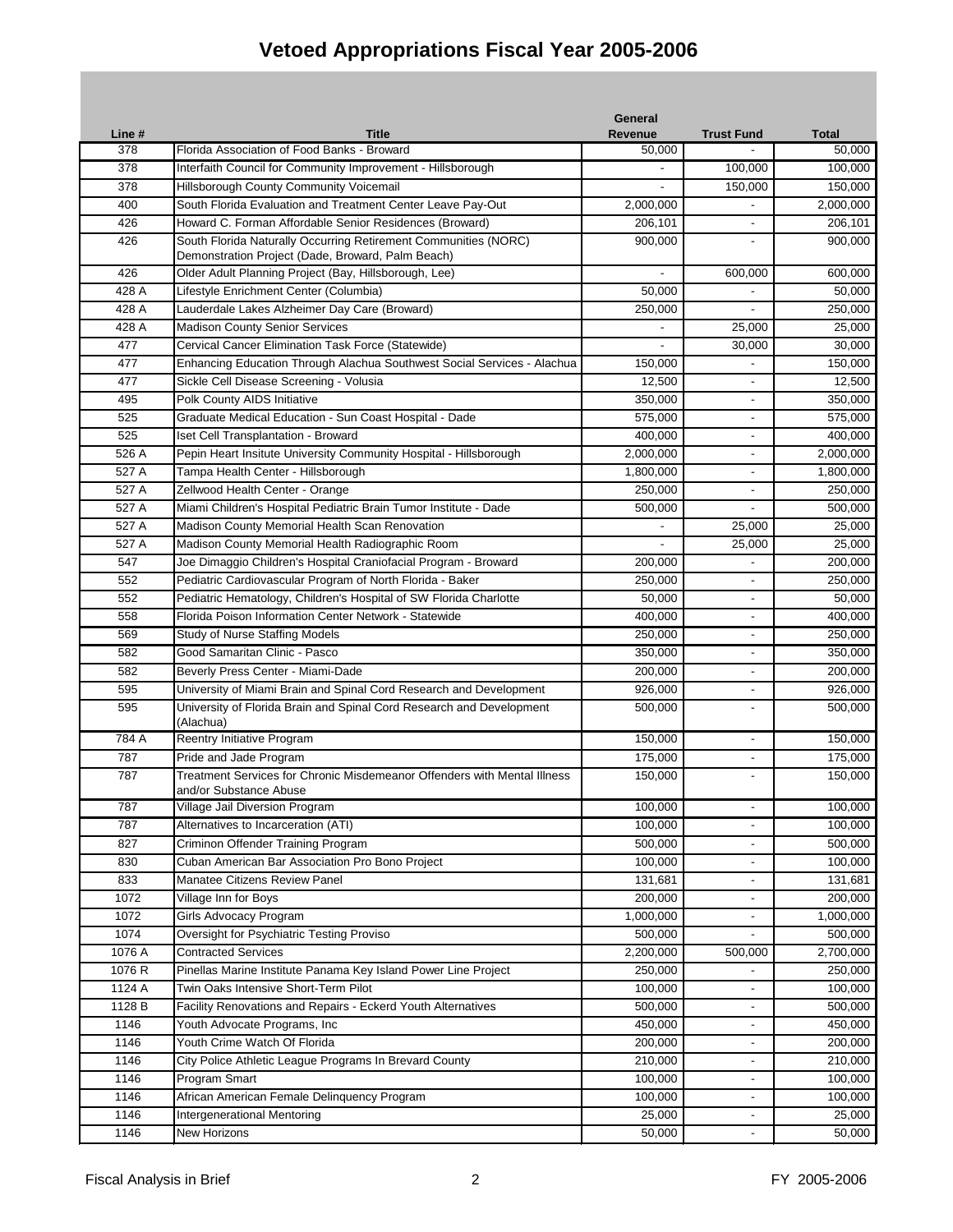|        |                                                                          | <b>General</b>       |                          |                    |
|--------|--------------------------------------------------------------------------|----------------------|--------------------------|--------------------|
| Line # | <b>Title</b>                                                             | <b>Revenue</b>       | <b>Trust Fund</b>        | <b>Total</b>       |
| 1146   | Aspira                                                                   | 75,000               |                          | 75,000             |
| 1146   | The Village Inn Home Services                                            | 100,000              | L,                       | 100,000            |
| 1146   | Youth Intervention And Diversion Program                                 | 260,000              | $\sim$                   | 260,000            |
| 1146   | Big Brothers/Big Sisters Program-Statewide                               | 100,000              | $\overline{a}$           | 100,000            |
| 1146   | Peggy Mitchell Peterman Empowerment Center For Advanced Learning         | 100,000              | $\blacksquare$           | 100,000            |
| 1146   | Florida Christian Social Service Project                                 | 200,000              |                          | 200,000            |
| 1146   | Helping Youth Promote Excellence                                         | 50,000               | $\blacksquare$           | 50.000             |
| 1146   | Journalism Arts & Music Program                                          | 100.000              | $\blacksquare$           | 100,000            |
| 1146   | <b>Tutorial Educational Recreation Program</b>                           | 200,000              | $\blacksquare$           | 200,000            |
| 1146   | From Black Boy To Black Man                                              | 34,000               |                          | 34,000             |
| 1146   | Regional Juvenile Crime Prevention Initiative                            | 175,000              |                          | 175,000            |
| 1146   | Vocational/Entrepreneurial Training Program For Juvenile Offenders       | 150,000              | $\overline{a}$           | 150,000            |
| 1146   | Pack Summer Camp                                                         | 50,000               | $\blacksquare$           | 50,000             |
| 1146   | Boys And Girls Club Of Bay County                                        | 200,000              |                          | 200,000            |
| 1146   | <b>Reconnecting Youth</b>                                                | 62,000               | $\blacksquare$           | 62,000             |
| 1146   | <b>Community Youth Center</b>                                            | 100,000              | $\blacksquare$           | 100,000            |
| 1146   | Dixie County District Four Community Center Program                      | 100,000              | ä,                       | 100,000            |
| 1146   | 5000 Role Models Of Excellence Project Expansion                         | 200,000              |                          | 200,000            |
| 1146   | Club FYT                                                                 | 75,000               | $\overline{\phantom{a}}$ | 75,000             |
| 1146   | Where You At Youth Program                                               | 90,000               | $\overline{a}$           | 90,000             |
| 1146   | After School Tutorial Program - City of Hallandale Beach                 | 100,000              | $\blacksquare$           | 100,000            |
| 1146   | Child Development Community Policing (CD-CP)                             | 100,000              |                          | 100,000            |
| 1146   | Father Flanagan's Girls and Boys Town of Central Florida                 | 100,000              | $\blacksquare$           | 100,000            |
| 1146   | POPS Program                                                             | 245,000              | $\blacksquare$           | 245,000            |
| 1146   | Lowry Park Zoo Juvenile Program                                          | 250,000              | ÷,                       | 250,000            |
| 1146   | Youth Build Outreach                                                     | 200,000              |                          | 200,000            |
| 1146   | Community Action Agency Youth Leadership Project                         | 60,000               | ٠                        | 60,000             |
| 1150 A | Clearwater Youth Crisis and Family Counseling Center                     | 250,000              | $\overline{a}$           | 250,000            |
| 1201   | Miami Police International Training Center / Emergency Operations Center | 250,000              | $\blacksquare$           | 250,000            |
| 1201   | Florida DARE Officers Association (Statewide)                            | 75,000               |                          | 75,000             |
| 1201   | Livescan Fingerprint Capture Machine                                     | 50,000               | ٠                        | 50,000             |
| 1201   | Automated External Defibrillator in Law Enforcement Vehicles Grant       | 1,000,000            | $\blacksquare$           | 1,000,000          |
| 1201   | Focused Community Oriented Policing Program (FCOPP)                      | 50,000               |                          | $\frac{1}{50,000}$ |
| 1201   | Ft. Lauderdale Airport Security                                          | 50,000               |                          | 50,000             |
| 1201   | <b>Communications Tower Coral Gables</b>                                 | 250,000              | $\blacksquare$           | 250,000            |
| 1201   | One Stop Domestic Violence and Sexual Assault Center                     | 25,000               | $\mathbf{r}$             | 25,000             |
| 1201   | Law Enforcement Live Scan                                                | 100,000              | $\blacksquare$           | 100,000            |
| 1201   | Miami Gardens Public Safety Initiative                                   | 75,000               | $\sim$                   | 75,000             |
| 1201   | Training Tower and Burn Building                                         | 50,000               |                          | 50,000             |
| 1201   | Mobile Vehicle Repeater System                                           | 60,800               | $\blacksquare$           | 60,800             |
| 1201   | Escambia Sheriff Firing Range                                            | 125,000              |                          | 125,000            |
|        |                                                                          |                      |                          |                    |
| 1201   | <b>Brevard County Traffic Enforcement Initiative</b>                     | 50,000               |                          | 50,000             |
| 1284   | Council on the Social Status of Black Men and Boys                       | 150,000              |                          | 150,000            |
| 1315   | <b>Acquisition of Motor Vehicles</b>                                     |                      | 522,000                  | 522,000            |
| 1358 A | Fixed Capital Outlay - Road Improvements - Blackwater River State Forest | $\blacksquare$       | 700,000                  | 700,000            |
| 1365 A | Acquisition of Motor Vehicles                                            | $\blacksquare$       | 806,000                  | 806,000            |
| 1384   | Acquisition of Motor Vehicles                                            | $\blacksquare$       | 83,750                   | 83,750             |
| 1391 A | Acquisition of Motor Vehicles                                            | 445,000              | 923,524                  | 1,368,524          |
| 1419 A | Florida 4-H Training Institute                                           | 90,000               |                          | 90,000             |
| 1419 B | <b>Statewide Distance Education Network</b>                              | 525,000              | $\ddot{\phantom{a}}$     | 525,000            |
| 1430 A | Fixed Capital Outlay - Repairs and Renovations - State Farmers' Market - | 500,000              | $\blacksquare$           | 500,000            |
|        | DMS Mgd                                                                  | $\ddot{\phantom{a}}$ |                          |                    |
| 1435   | <b>Acquisition of Motor Vehicles</b>                                     |                      | 94,167                   | 94,167             |
| 1445   | Acquisition of Motor Vehicles                                            | 14,580               | 50,000                   | 64,580             |
| 1453   | Acquisition of Motor Vehicles                                            |                      | 94,166                   | 94,166             |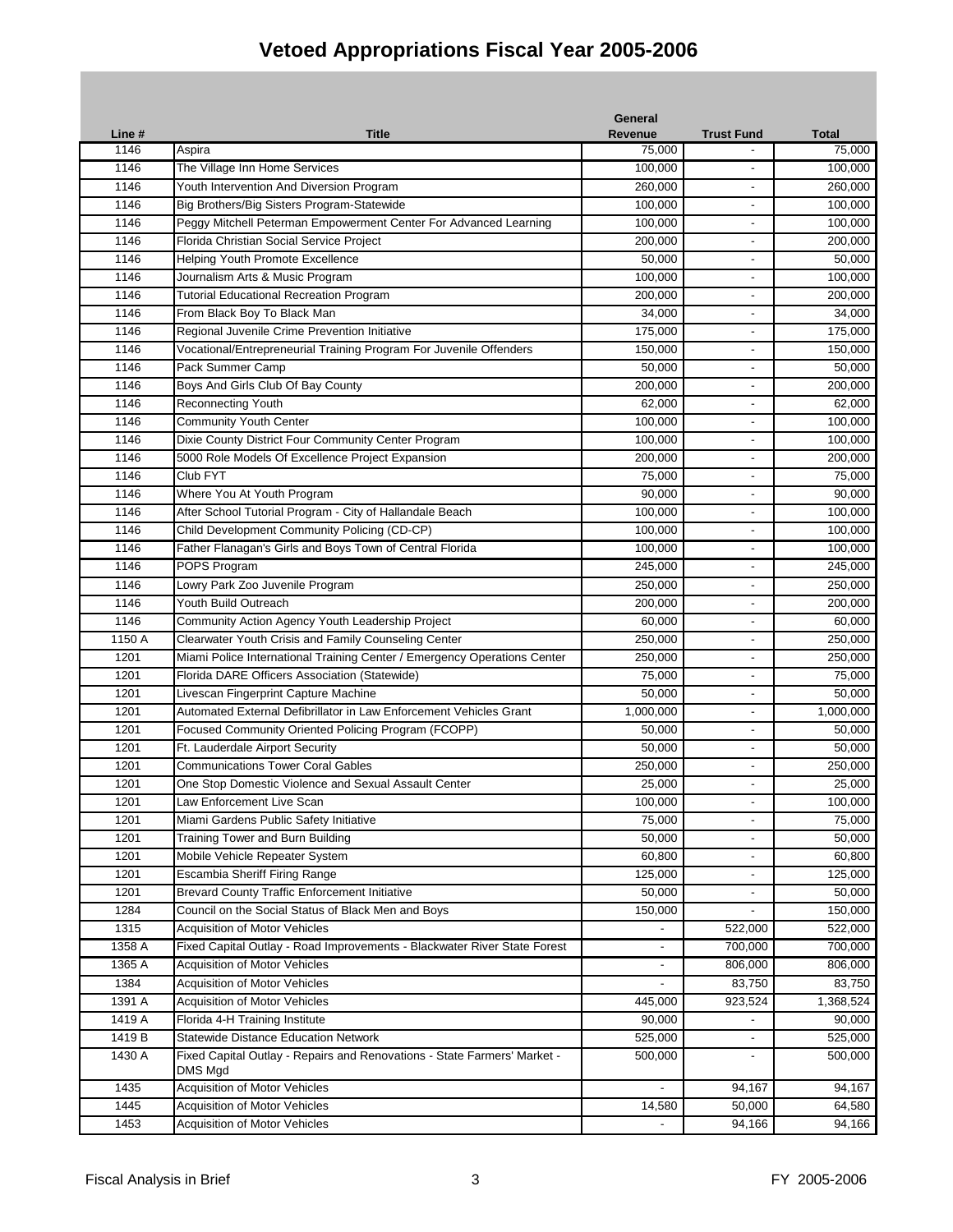|        |                                                                          | <b>General</b>           |                   |                     |
|--------|--------------------------------------------------------------------------|--------------------------|-------------------|---------------------|
| Line # | Title                                                                    | <b>Revenue</b>           | <b>Trust Fund</b> | <b>Total</b>        |
| 1453 A | Grants and Aids - Florida Pork Producers                                 | 300,000                  | 300,000           | 600,000             |
| 1461   | Acquisition of Motor Vehicles                                            |                          | 247,167           | 247,167             |
| 1488   | Village of Palmetto Bay Comp Master Plan                                 | 100,000                  |                   | 100,000             |
| 1488   | City of Doral Transportation Master Plan                                 | 200,000                  | $\overline{a}$    | 200,000             |
| 1508 A | Putnam County Storm Shelter Retrofit                                     | 500,000                  | $\blacksquare$    | 500,000             |
| 1508 A | <b>Graceville Emergency Power Supply</b>                                 | 100,000                  |                   | 100,000             |
| 1508 A | Hurricane Disaster Plan Special Needs Shelter                            | 179,400                  |                   | 179,400             |
| 1508 A | Johnson Family YMCA Gymnasium                                            | 500,000                  |                   | 500,000             |
| 1508 A | Escambia County Sheriff - Generators                                     |                          | 210,000           | 210,000             |
| 1508 A | Starke Fire Dept. Garage/Storage                                         |                          | 200,000           | 200,000             |
| 1508 A | Chamber of Commerce - ADA Facilities Upgrade - Brevard Co                |                          | 25,000            | 25,000              |
| 1508 A | <b>Emergency Operations Center in Brevard County</b>                     | $\sim$                   | 25,000            | 25,000              |
| 1508 A | <b>Emergency Operations Center in Broward County</b>                     | $\blacksquare$           | 12,987            | 12,987              |
| 1508 A | Hurricane Relief for Primrose Center, Inc                                | $\overline{a}$           | 409,692           | 409,692             |
| 1508 A | Windstorm Damage Mitigation Training & Demonstration Center              | $\sim$                   | 750,000           | 750,000             |
| 1508 A | Pasco Emergency Special Needs Shelter                                    | $\sim$                   | 565,000           | 565,000             |
| 1508 A | Hernando County Emergency Special Needs Shelter                          | $\overline{a}$           | 543,218           | 543,218             |
| 1521 B | Grants and Aids - Local Emergency Management Needs                       |                          | 50,000            | $\overline{50,000}$ |
| 1526   | <b>Operating Capital Outlay</b>                                          |                          | 3,000,000         | 3,000,000           |
| 1544 A | Grants and Aids - Low Income Emergency Home Repair                       |                          | 500,000           | 500,000             |
| 1560 A | Civil Legal Assistance                                                   | 5,000,000                |                   | 5,000,000           |
| 1561 A | Center Hill Auditorium Restoration                                       |                          | 60,000            | 60,000              |
| 1567 A | Department of Community Affairs - Intra-Agency Transfers                 | $\sim$                   | 923,802           | 923,802             |
| 1598 A | Institute of Government at Florida State University                      | $\sim$                   | 275,000           | 275,000             |
| 1701 A | Everglades Film/Museum of Science and Industry                           | $\blacksquare$           | 500,000           | 500,000             |
| 1717 A | Beverly Beach and Wastewater System                                      |                          | 500,000           | 500,000             |
| 1717 A | Boca Raton Intercoastal Waterway Force Main                              |                          | 500,000           | 500,000             |
| 1717 A | Canaveral Environmental Impacts of Desalination Effluents                | $\overline{a}$           | 250,000           | 250,000             |
| 1717 A | Clearwater - Oldsmar Reclaimed Water Interconnect                        |                          | 800,000           | 800,000             |
| 1717 A | Cocoa Beach Reclaimed Water Distribution Control Valves                  |                          | 100,000           | 100,000             |
| 1717 A | Coral Gables Stormwater System Major Restoration                         | $\overline{\phantom{a}}$ | 425,000           | 425,000             |
| 1717 A | Heritage Hills Master Re-pump Station and Transmission Main to Spencer's | $\blacksquare$           | 1,000,000         | 1,000,000           |
|        | Crossing and Spencer's Advanced Water Treatment Plan Expansion           |                          |                   |                     |
| 1717 A | Homestead Pump Stations Generators                                       |                          | 250,000           | 250,000             |
| 1717 A | <b>Homestead Treatment Plant Generator</b>                               |                          | 200,000           | 200,000             |
| 1717 A | Lake Worth Reverse Osmosis Water Plant                                   | $\blacksquare$           | 500,000           | 500,000             |
| 1717 A | Lantana Subaqueous Force Main Crossing                                   | $\blacksquare$           | 250,000           | 250,000             |
| 1717 A | Melbourne R.O. Concentrate Discharge                                     | $\overline{\phantom{a}}$ | 600,000           | 600,000             |
| 1717 A | Miramar Unidirectional Flushing Water System                             | $\blacksquare$           | 200,000           | 200,000             |
| 1717 A | North Miami Emergency Generators                                         | $\blacksquare$           | 400,000           | 400,000             |
| 1717 A | <b>Oldsmar Municipal Water Supply</b>                                    | $\overline{a}$           | 500,000           | 500,000             |
| 1717 A | Ormond Beach Expansion of Reuse Program on South Peninsula               | $\blacksquare$           | 350,000           | 350,000             |
| 1717 A | Ponte Vedra Beach Vacuum Sewer System                                    | $\blacksquare$           | 1,035,000         | 1,035,000           |
| 1717 A | Riviera Beach Lift Station Improvements - Phase 1                        | $\blacksquare$           | 400,000           | 400,000             |
| 1717 A | South Miami Stormwater Improvements                                      | $\blacksquare$           | 1,000,000         | 1,000,000           |
| 1717 A | St. Lucie South 26th Street Sanitary Collection System                   | $\blacksquare$           | 750,000           | 750,000             |
| 1717 A | Tara Cay Channel Restoration                                             | $\sim$                   | 150,000           | 150,000             |
| 1717 A | Treasure Coast Regional Biosolids Management Facility                    |                          | 2,000,000         | 2,000,000           |
| 1717 A | United Ranches Water Supply                                              |                          | 250,000           | 250,000             |
| 1717 A | Village of Key Biscayne Sanitary Sewer Project                           |                          | 1,000,000         | 1,000,000           |
| 1742   | Cleanup of Viable Housing Sites                                          | $\blacksquare$           | 10,000,000        | 10,000,000          |
| 1751 A | Transfer to the Department of Community Affairs                          | $\blacksquare$           | 3,000,000         | 3,000,000           |
| 1761   | <b>Statewide Recycling Coordinator Training</b>                          | $\blacksquare$           | 75,000            | 75,000              |
| 1761   | Best Management Practices for Waste Tires                                | $\blacksquare$           | 100,000           | 100,000             |
| 1761   | Agricultural Film Collection Pilot Project                               | $\blacksquare$           | 200,000           | 200,000             |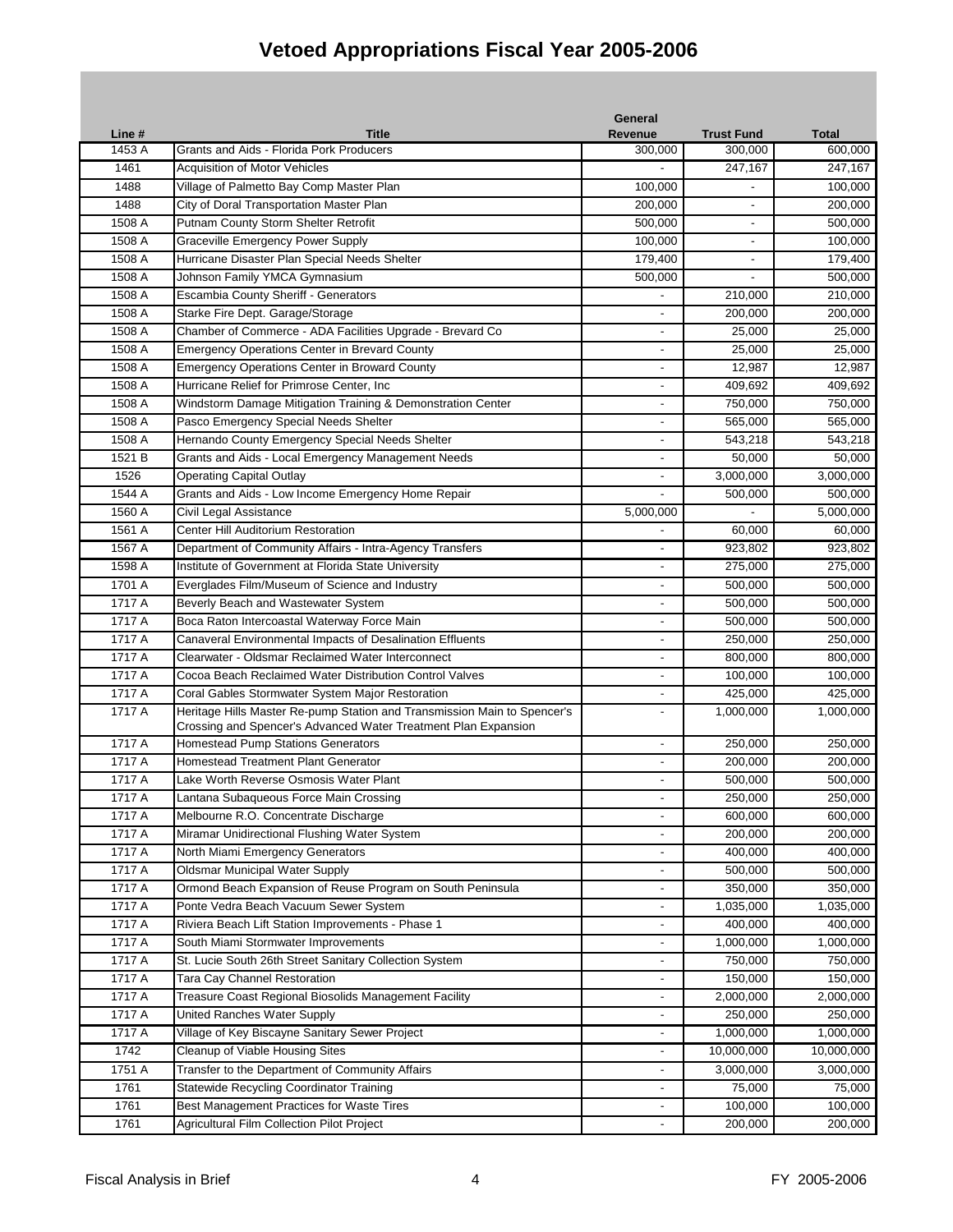|        |                                                                                 | General                  |                   |              |
|--------|---------------------------------------------------------------------------------|--------------------------|-------------------|--------------|
| Line # | Title                                                                           | Revenue                  | <b>Trust Fund</b> | <b>Total</b> |
| 1778 A | <b>Baker County Recreational Facility Expansion</b>                             |                          | 200,000           | 200,000      |
| 1778 A | Boy Scout Hut Park - Delray Beach                                               |                          | 200,000           | 200,000      |
| 1778 A | Camp Matecumbe Building Renovation                                              |                          | 200,000           | 200,000      |
| 1778 A | Hialeah Gardens Water Park                                                      | $\sim$                   | 175,000           | 175,000      |
| 1778 A | Hillsboro Canal Linear Trail - Deerfield Beach                                  | $\blacksquare$           | 50,000            | 50,000       |
| 1778 A | Lake Ida Park - Delray Beach                                                    |                          | 100,000           | 100,000      |
| 1778 A | Melbourne Military Memorial Park                                                |                          | 200,000           | 200,000      |
| 1778 A | Miami Lakes Park Aquatic Center Enhancement                                     | $\sim$                   | 200,000           | 200,000      |
| 1778 A | Municipal Park Improvement - Doral                                              | $\overline{\phantom{a}}$ | 200,000           | 200,000      |
| 1778 A | Park Land Acquisition - City of Hialeah                                         |                          | 200,000           | 200,000      |
| 1778 A | Seawall Repair, Bicentennial/Sportsman's Park - Lantana                         |                          | 50,000            | 50,000       |
| 1778 A | Southside School Revitalization - Broward                                       | $\sim$                   | 200,000           | 200,000      |
| 1778 A | Sweetwater Parks Department Improvements                                        |                          | 25,000            | 25,000       |
| 1911 A | Law Enforcement Training Facility - Escambia                                    | 350,000                  |                   | 350,000      |
| 1917 A | Transfer Department of Agriculture - Alligator Marketing and Education          |                          | 100,000           | 100,000      |
| 1951 A | Transfer to Institute of Food and Agricultural Sciences                         | 500.000                  |                   | 500,000      |
| 1981 A | Fish and Wildlife Research Institute - Jacksonville                             | 1,250,000                | $\overline{a}$    | 1,250,000    |
| 1990   | Immokalee Regional Airport/Florida Tradeport Infrastructure Project             |                          | 250,000           | 250,000      |
| 1992   | SR 52 Advanced Right-of-Way Acquisition                                         |                          | 10,635,000        | 10,635,000   |
| 1996   | Florida East Coast Railway - Generators & Generator Vaults for Railroad         | $\sim$                   | 3,000,000         | 3,000,000    |
|        | Crossings                                                                       |                          |                   |              |
| 1996   | Pedestrian Crossings at FEC Right-of-Way                                        | $\blacksquare$           | 500,000           | 500,000      |
| 2000   | Preliminary Design and Environmental Study at I-95 and Oslo Road                | $\blacksquare$           | 1,000,000         | 1,000,000    |
| 2000   | US 1 Interchange at CR 210                                                      | $\sim$                   | 4,300,000         | 4,300,000    |
| 2000   | SR 21 Widening Design - Clay County                                             | $\blacksquare$           | 1,000,000         | 1,000,000    |
| 2024   | Modifications to SR 580 and SR 583 within the City of Temple Terrace            |                          | 1,000,000         | 1,000,000    |
| 2024   | US 301 from Sun City Blvd. To Gibson Dr.- Widen to 4 lanes                      |                          | 4,924,350         | 4,924,350    |
| 2024   | SR 574 from Parsons Ave. to Kingsway Rd.- Widen to 4 lanes                      | $\blacksquare$           | 822,000           | 822,000      |
| 2024   | SR 574 from Queen Palm Dr. to Williams Rd.-Widen bridge over I-75 to 6          |                          | 807,000           | 807,000      |
|        | lanes                                                                           |                          |                   |              |
| 2024   | US 1/I-95 Interchange and Ormond Crossings Business Park                        | $\sim$                   | 500,000           | 500,000      |
| 2025   | Hoagland Boulevard Roadway Improvements - Osceola County                        | $\blacksquare$           | 750,000           | 750,000      |
| 2025   | Restoration of Periwinkle Corridor - Lee County                                 |                          | 970,000           | 970,000      |
| 2025   | Downtown Tarpon Springs Historic District Redevelopment - Pinellas County       |                          | 3,788,000         | 3,788,000    |
| 2025   | Advancement of the Tampa Riverwalk Project                                      |                          | 200,000           | 200,000      |
| 2025   | Palm Bay Parkway                                                                | $\ddot{\phantom{a}}$     | 4,100,000         | 4,100,000    |
| 2025   | 441 and West Orange Trail Overpass                                              |                          | 1,500,000         | 1,500,000    |
| 2025   | Crandon Blvd Improvement Project Phase III                                      | $\blacksquare$           | 2,800,000         | 2,800,000    |
| 2025   | Improvements to Church St. and N. White Cedar Road                              | $\blacksquare$           | 1,100,000         | 1,100,000    |
| 2025   | State Road 40 Retrofit                                                          |                          | 425,650           | 425,650      |
| 2028   | <b>Traffic Safety Devices</b>                                                   |                          | 10,000            | 10,000       |
| 2030   | Lighthouse Point Bridge Replacement - Broward County                            |                          | 300,000           | 300,000      |
| 2030   | Dunedin Causeway Bridges Repair - Pinellas County                               | $\overline{\phantom{a}}$ | 818,000           | 818,000      |
| 2080   | Suncoast Parkway and Lutz - Interchange                                         | $\blacksquare$           | 500,000           | 500,000      |
| 2084 A | <b>Hospice Hurricane Relief</b>                                                 | 300,000                  |                   | 300,000      |
| 2084 A | Hurricane Damage: Grove Counseling Center, Inc                                  | 150,000                  | $\blacksquare$    | 150,000      |
| 2084 A | Emergency Ops Center-Palm Beach County                                          | 250,000                  | $\blacksquare$    | 250,000      |
| 2084 A | Building and road damage-Lake County                                            | 100,000                  | $\blacksquare$    | 100,000      |
| 2084 A | City of Ocoee Lake Shore Drive Repairs                                          | 100,000                  | ä,                | 100,000      |
| 2121   | Jobs for our Students Program                                                   |                          | 500,000           | 500,000      |
| 2121   | Youth Summer Jobs Program                                                       | $\blacksquare$           | 500,000           | 500,000      |
| 2162 F | Parental Workforce Development Childcare Services                               | 166,400                  |                   | 166,400      |
| 2162 G | Home Instruction Program for Pre-School Youngsters (HIPPY) - Desoto             |                          | 150,000           | 150,000      |
|        | County                                                                          |                          |                   |              |
| 2162 G | Home Instruction Program for Pre-School Youngsters (HIPPY) - Sarasota<br>County | $\overline{\phantom{a}}$ | 100,000           | 100,000      |
|        |                                                                                 |                          |                   |              |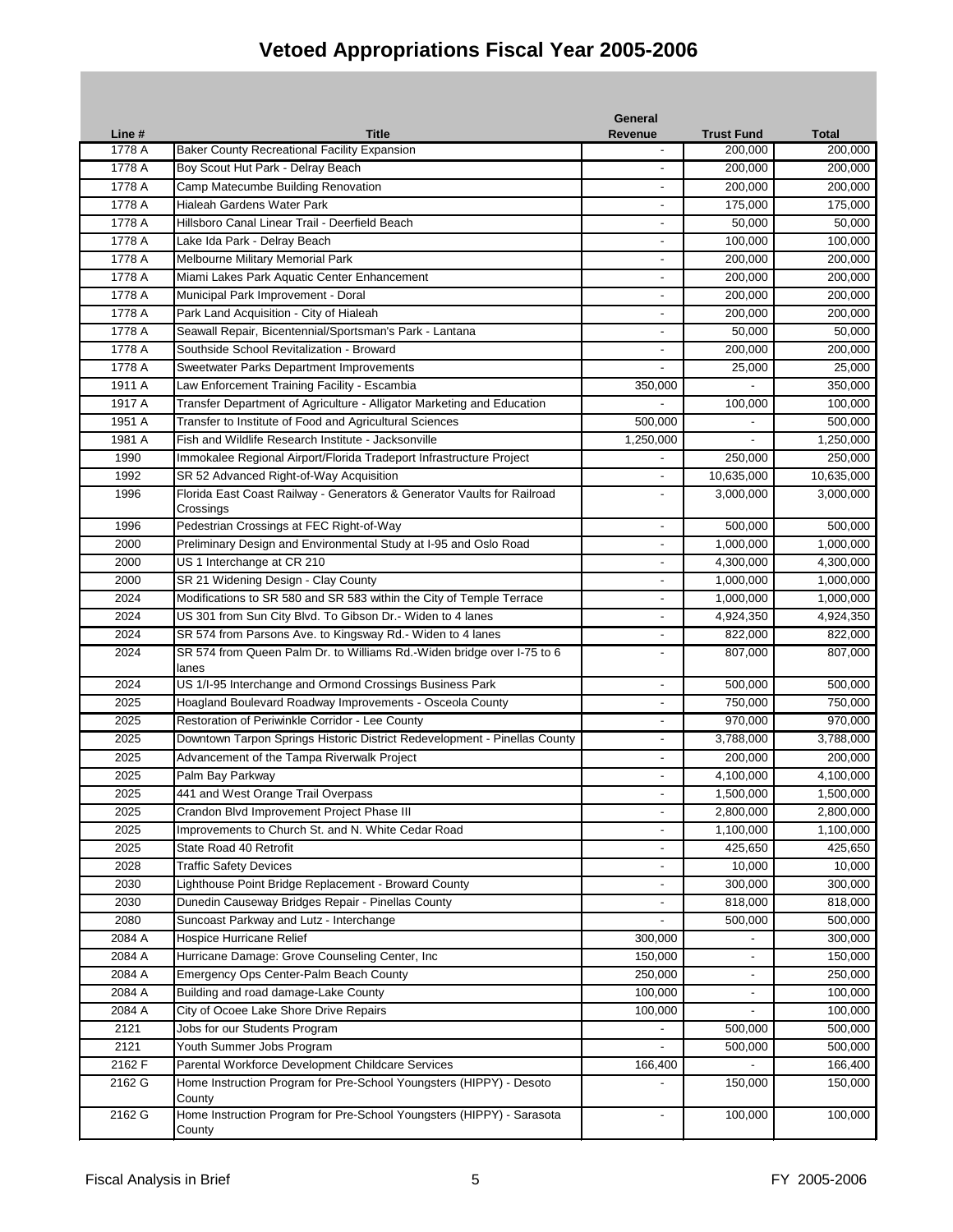|                                       |                                                              | <b>General</b> |                          |              |
|---------------------------------------|--------------------------------------------------------------|----------------|--------------------------|--------------|
| Line #                                | <b>Title</b>                                                 | <b>Revenue</b> | <b>Trust Fund</b>        | <b>Total</b> |
| 2275                                  | UCF - Center for Timeshare Excellence                        |                | 50,000                   | 50,000       |
| 2431 A                                | Transfer to Grants and Donations Trust Fund                  |                | 500,000                  | 500,000      |
| 2498 B                                | Paws On: The Animal Study Zone                               | 95,000         |                          | 95,000       |
| 2498 B                                | <b>Baker County Community Youth Center</b>                   | 150,000        |                          | 150,000      |
| 2498 B                                | Boys and Girls Club of Bay County                            | 200,000        |                          | 200,000      |
| 2498 B                                | <b>Three Servicemen Statue</b>                               | 150,000        | $\overline{a}$           | 150,000      |
| 2498 B                                | Boynton Beach Boundless Playground Initiative                | 150,000        |                          | 150,000      |
| 2498 B                                | Lauderdale Lakes Movie & Film Production Development         | 100,000        |                          | 100,000      |
| 2498 B                                | Florida Sports Hall of Fame                                  | 500,000        | $\blacksquare$           | 500,000      |
| 2498 B                                | West Palm Beach City Commons                                 | 200,000        |                          | 200,000      |
| 2510                                  | University Area Community- N. 22nd Main Street- Hillsborough |                | 3,500,000                | 3,500,000    |
| 2510                                  | Platt Bridge - Hillsborough County                           |                | 2,500,000                | 2,500,000    |
| 2741 A                                | Pinellas County Mobile Command and Communications Vehicle    | 500,000        |                          | 500,000      |
| 2786                                  | <b>Workers' Compensation Judges</b>                          |                | 1,637,461                | 1,637,461    |
| 2948 A                                | Archaeology and Historical Facilities - DMS Mgd              | 300,000        |                          | 300,000      |
| 2949 A                                | Cuban Club Rehabilitation Project                            | 304,000        | $\overline{a}$           | 304,000      |
| 2949 B                                | Florida African American Heritage                            | 250,000        | $\overline{\phantom{a}}$ | 250,000      |
| 2949 B                                | Myrtle Ave Landmark Jacksonville                             | 122,000        | $\sim$                   | 122,000      |
| 2949 B                                | <b>Digitize University Museum Collections</b>                | 500,000        | ÷,                       | 500,000      |
| 2967 <sub>B</sub>                     | Library Construction - Trinity, Pasco County                 | 431,779        |                          | 431,779      |
| 2967 <sub>B</sub>                     | Lauderdale Lakes Educational & Cultural Resource Center      | 150,000        |                          | 150,000      |
| 2978 A                                | Dunedin Fine Arts and Cultural Center                        | 240,000        |                          | 240,000      |
| 2978 A                                | Tampa Bay Performing Arts Center                             | 240,000        |                          | 240,000      |
| 2982 C                                | Rhoda L. Martin Cultural Heritage Museum                     | 200,000        |                          | 200,000      |
| 2982 C                                | Bay of Pigs Museum                                           | 100,000        | $\overline{a}$           | 100,000      |
| 2982 C                                | Lauderhill Performing Arts Center                            | 50,000         | $\sim$                   | 50,000       |
| 2989 J                                | Legal Research Facility - Supreme Court - DMS Mgd            | 65,000         | $\sim$                   | 65,000       |
| 3022 E                                | Dade County Courthouse Courtroom Restoration Project         | 75,000         | $\mathbf{r}$             | 75,000       |
| <b>Total Line Items Vetoed in GAA</b> |                                                              | 68,862,993     | 110,209,275              | 179,072,268  |
|                                       |                                                              |                |                          |              |
| <b>Other Sections</b>                 |                                                              |                |                          |              |
| Section 8                             | Florida School for Deaf and Blind                            | 500,000        | $\overline{a}$           | 500,000      |
| <b>Grand Total</b>                    |                                                              | 69,362,993     | 110,209,275              | 179,572,268  |
|                                       |                                                              |                |                          |              |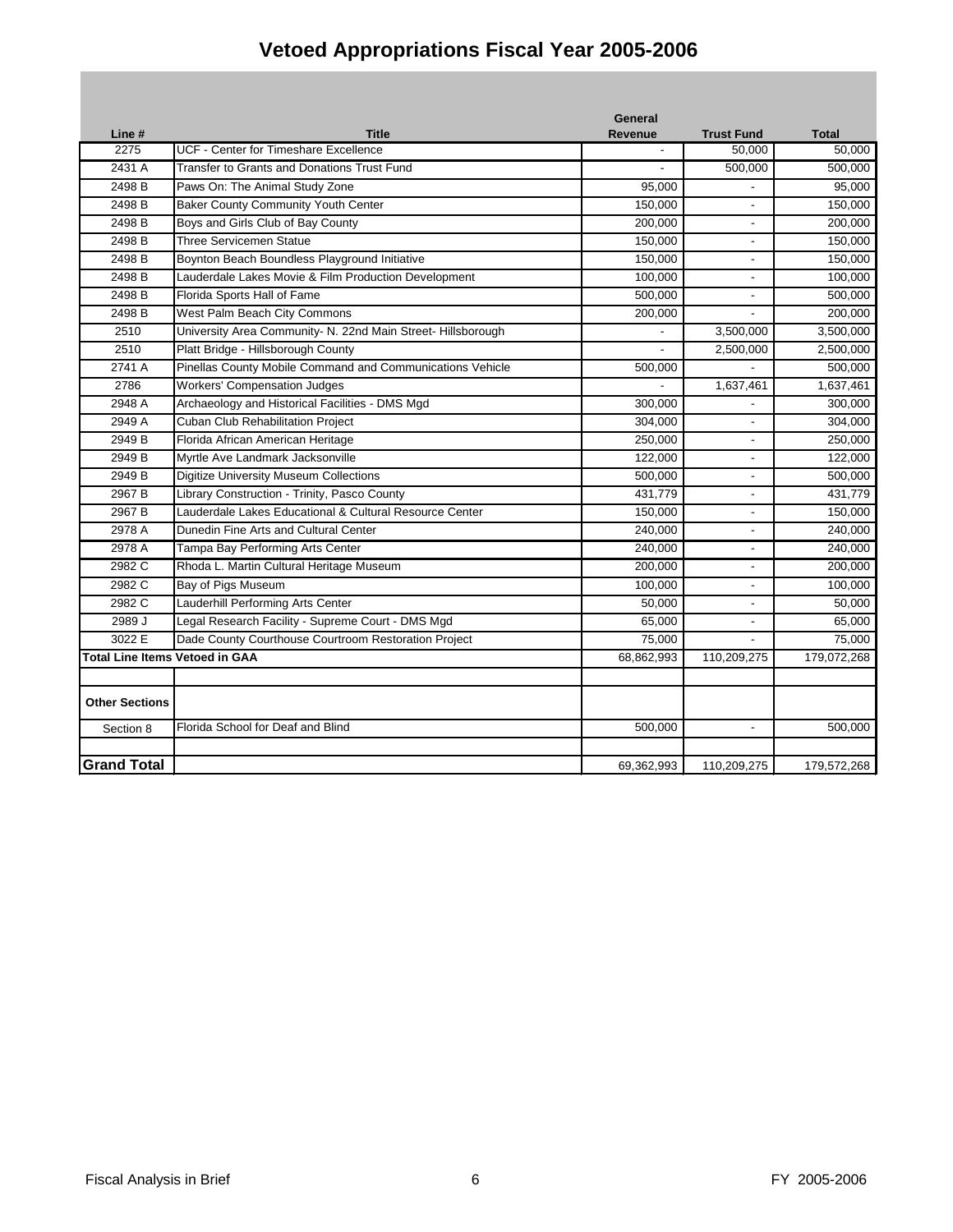### **Chart 9 Projected FY 2005-2006 Recurring General Revenue Sources (Dollars in Millions)**

| <b>Revenue Source</b>                    | <b>Dollars</b> | <b>Percent</b> |
|------------------------------------------|----------------|----------------|
| <b>Sales tax/General Revenue (GR)</b>    | 18,245.0       | 75.6%          |
| Corporate income tax                     | 1,846.7        | 7.7%           |
| Documentary stamp tax                    | 573.4          | 2.4%           |
| <b>Beverage tax &amp; licenses</b>       | 584.4          | 2.4%           |
| Intangibles tax                          | 802.0          | 3.3%           |
| Insurance premium tax                    | 588.5          | 2.4%           |
| <b>Service charges</b>                   | 428.3          | 1.8%           |
| <b>Tobacco taxes</b>                     | 282.0          | 1.2%           |
| Interest earnings                        | 298.5          | 1.2%           |
| <b>Corporation filing fees</b>           | 186.4          | 0.8%           |
| Other taxes & fees                       | 624.2          | 2.6%           |
| <b>Less:Refunds</b>                      | (329.1)        | $-1.4%$        |
| <b>Total Recurring General Revenue *</b> | 24,130.3       | 100.0%         |

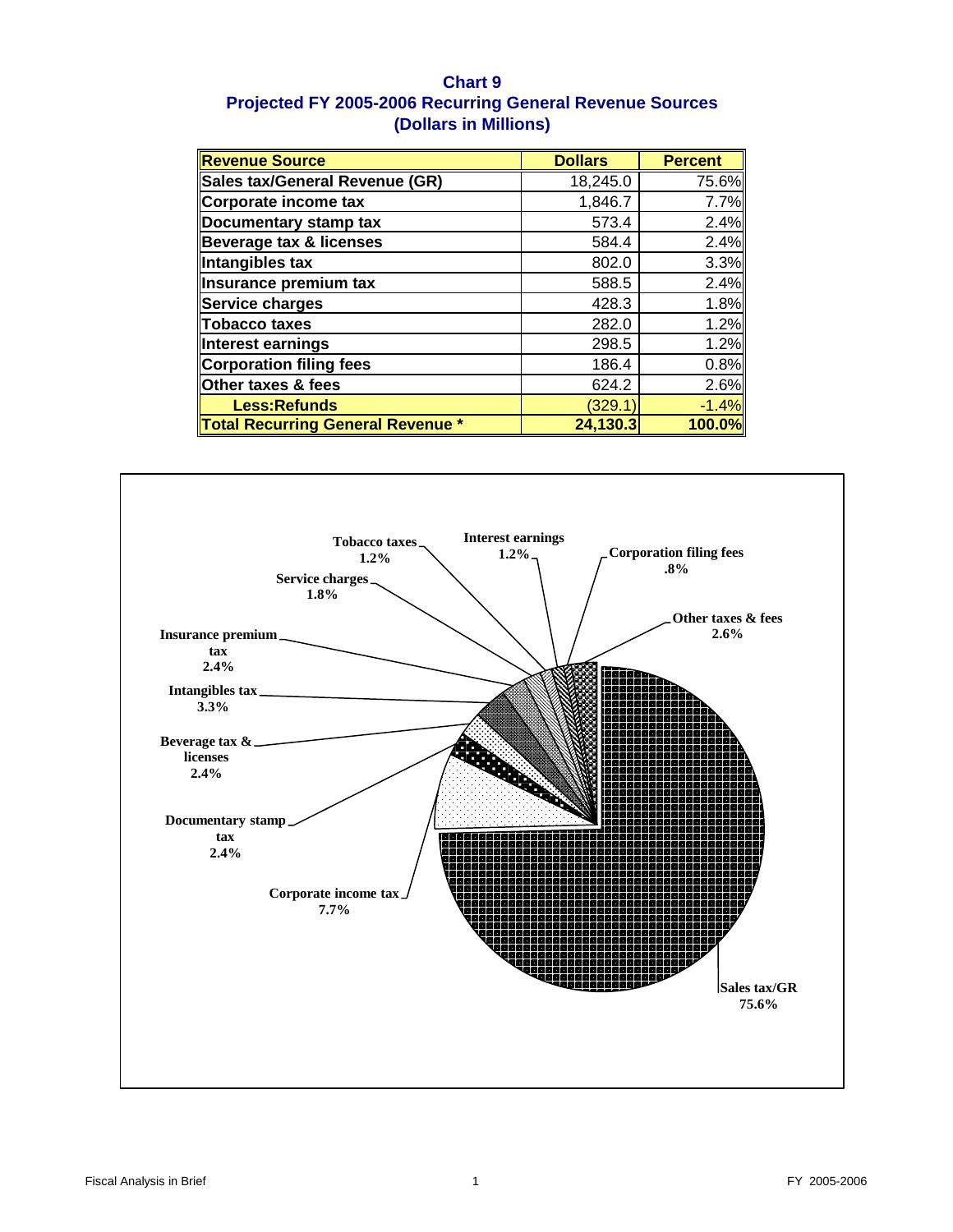### **GENERAL REVENUE AND WORKING CAPITAL FUNDS** CONSENSUS REVENUE ESTIMATING CONFERENCE **RETROSPECT** FY 2002-03 and FY 2003-04

(MILLIONS OF DOLLARS)

| NON-<br><b>TOTAL</b><br><b>RECURRING</b><br><b>ALL</b><br><b>RECURRING</b><br><b>FUNDS</b><br><b>FUNDS</b><br><b>FUNDS</b><br><b>FUNDS AVAILABLE 2002-03</b><br>Balance forward from 01-02<br>984.2<br>984.2<br>Miscellaneous adjustments<br>(6.6)<br>(6.6)<br>Revenue collections<br>19,347.9<br>636.3<br>19,984.2<br>Transfers from trust funds<br>197.3<br>197.3<br>28.9<br>Midyear reversions<br>28.9<br><b>Cancellation of warrants</b><br>0.9<br>0.9<br>FCO reversions<br>8.8<br>8.8<br>Federal funds interest earnings rebate<br>(1.8)<br>(1.8)<br>$\overline{\phantom{0}}$<br>19,346.1<br>Total 2002-03 funds available<br>1,849.8<br>21,195.9<br><b>EXPENDITURES 2002-03</b><br>Operations<br>11,225.0<br>277.1<br>11,502.1<br>Aid to Local Government<br>8,783.2<br>29.0<br>8,812.2<br>15.1<br>86.4<br>101.5<br>Fixed capital outlay<br>Fixed capital outlay/ALG<br>47.8<br>47.8<br>Emergency/disaster spending authority<br>30.0<br>30.0<br>Nonoperating disbursements<br>1.9<br>1.9<br>Transfer to Budget Stabilization Fund<br>18.0<br>18.0<br>490.2<br>20,023.3<br>20,513.5<br>Total 2002-03 expenditures<br>682.4<br><b>ENDING BALANCE</b><br>1,359.6<br>(677.2)<br>958.9<br><b>Budget Stabilization Fund</b><br>1,641.3<br><b>AVAILABLE RESERVES</b><br><b>FUNDS AVAILABLE 2003-04</b><br>Balance forward from 02-03<br>682.4<br>682.4<br>13.1<br>13.1<br>Miscellaneous adjustments<br>21,528.4<br>295.5<br>21,823.9<br>Revenue collections<br>Transfers from trust funds<br>1,288.9<br>1,288.9<br>56.2<br>56.2<br>Midyear reversions<br><b>Cancellation of warrants</b><br>0.9<br>0.9<br>FCO reversions - Feb 1<br>13.9<br>13.9<br>FCO reversions - June 30<br>5.7<br>5.7<br>Federal funds interest earnings rebate<br>(0.9)<br>(0.9)<br>21,527.5<br>23,884.1<br>Total 2003-04 funds available<br>2,356.6<br>EXPENDITURES 2003-04<br>10,903.9<br>Operations<br>271.3<br>11,175.2<br>9,890.0<br>9,931.7<br>Aid to Local Government<br>41.7<br><b>Fixed Capital Outlay</b><br>16.0<br>42.7<br>58.7<br>23.6<br>23.6<br>Fixed Capital Outlay/Aid to Local Government<br>19.9<br>19.9<br>Disaster/emergency disbursements<br>Nonoperating disbursements<br>207.5<br>210.3<br>2.8<br>Transfer to Budget Stabilization Fund<br>7.5<br>7.5<br>21,426.9<br>Total 2003-04 expenditures<br>21,017.4<br>409.5<br>510.1<br>1,947.1<br><b>ENDING BALANCE</b><br>2,457.2<br>966.4<br><b>Budget Stabilization Fund</b><br><b>AVAILABLE RESERVES</b><br>3,423.6 |  | 01-Nov-2004 |
|-----------------------------------------------------------------------------------------------------------------------------------------------------------------------------------------------------------------------------------------------------------------------------------------------------------------------------------------------------------------------------------------------------------------------------------------------------------------------------------------------------------------------------------------------------------------------------------------------------------------------------------------------------------------------------------------------------------------------------------------------------------------------------------------------------------------------------------------------------------------------------------------------------------------------------------------------------------------------------------------------------------------------------------------------------------------------------------------------------------------------------------------------------------------------------------------------------------------------------------------------------------------------------------------------------------------------------------------------------------------------------------------------------------------------------------------------------------------------------------------------------------------------------------------------------------------------------------------------------------------------------------------------------------------------------------------------------------------------------------------------------------------------------------------------------------------------------------------------------------------------------------------------------------------------------------------------------------------------------------------------------------------------------------------------------------------------------------------------------------------------------------------------------------------------------------------------------------------------------------------------------------------------------------------------------------------------------------------------------------------------------------------------------------------------------------------------------------------|--|-------------|
|                                                                                                                                                                                                                                                                                                                                                                                                                                                                                                                                                                                                                                                                                                                                                                                                                                                                                                                                                                                                                                                                                                                                                                                                                                                                                                                                                                                                                                                                                                                                                                                                                                                                                                                                                                                                                                                                                                                                                                                                                                                                                                                                                                                                                                                                                                                                                                                                                                                                 |  |             |
|                                                                                                                                                                                                                                                                                                                                                                                                                                                                                                                                                                                                                                                                                                                                                                                                                                                                                                                                                                                                                                                                                                                                                                                                                                                                                                                                                                                                                                                                                                                                                                                                                                                                                                                                                                                                                                                                                                                                                                                                                                                                                                                                                                                                                                                                                                                                                                                                                                                                 |  |             |
|                                                                                                                                                                                                                                                                                                                                                                                                                                                                                                                                                                                                                                                                                                                                                                                                                                                                                                                                                                                                                                                                                                                                                                                                                                                                                                                                                                                                                                                                                                                                                                                                                                                                                                                                                                                                                                                                                                                                                                                                                                                                                                                                                                                                                                                                                                                                                                                                                                                                 |  |             |
|                                                                                                                                                                                                                                                                                                                                                                                                                                                                                                                                                                                                                                                                                                                                                                                                                                                                                                                                                                                                                                                                                                                                                                                                                                                                                                                                                                                                                                                                                                                                                                                                                                                                                                                                                                                                                                                                                                                                                                                                                                                                                                                                                                                                                                                                                                                                                                                                                                                                 |  |             |
|                                                                                                                                                                                                                                                                                                                                                                                                                                                                                                                                                                                                                                                                                                                                                                                                                                                                                                                                                                                                                                                                                                                                                                                                                                                                                                                                                                                                                                                                                                                                                                                                                                                                                                                                                                                                                                                                                                                                                                                                                                                                                                                                                                                                                                                                                                                                                                                                                                                                 |  |             |
|                                                                                                                                                                                                                                                                                                                                                                                                                                                                                                                                                                                                                                                                                                                                                                                                                                                                                                                                                                                                                                                                                                                                                                                                                                                                                                                                                                                                                                                                                                                                                                                                                                                                                                                                                                                                                                                                                                                                                                                                                                                                                                                                                                                                                                                                                                                                                                                                                                                                 |  |             |
|                                                                                                                                                                                                                                                                                                                                                                                                                                                                                                                                                                                                                                                                                                                                                                                                                                                                                                                                                                                                                                                                                                                                                                                                                                                                                                                                                                                                                                                                                                                                                                                                                                                                                                                                                                                                                                                                                                                                                                                                                                                                                                                                                                                                                                                                                                                                                                                                                                                                 |  |             |
|                                                                                                                                                                                                                                                                                                                                                                                                                                                                                                                                                                                                                                                                                                                                                                                                                                                                                                                                                                                                                                                                                                                                                                                                                                                                                                                                                                                                                                                                                                                                                                                                                                                                                                                                                                                                                                                                                                                                                                                                                                                                                                                                                                                                                                                                                                                                                                                                                                                                 |  |             |
|                                                                                                                                                                                                                                                                                                                                                                                                                                                                                                                                                                                                                                                                                                                                                                                                                                                                                                                                                                                                                                                                                                                                                                                                                                                                                                                                                                                                                                                                                                                                                                                                                                                                                                                                                                                                                                                                                                                                                                                                                                                                                                                                                                                                                                                                                                                                                                                                                                                                 |  |             |
|                                                                                                                                                                                                                                                                                                                                                                                                                                                                                                                                                                                                                                                                                                                                                                                                                                                                                                                                                                                                                                                                                                                                                                                                                                                                                                                                                                                                                                                                                                                                                                                                                                                                                                                                                                                                                                                                                                                                                                                                                                                                                                                                                                                                                                                                                                                                                                                                                                                                 |  |             |
|                                                                                                                                                                                                                                                                                                                                                                                                                                                                                                                                                                                                                                                                                                                                                                                                                                                                                                                                                                                                                                                                                                                                                                                                                                                                                                                                                                                                                                                                                                                                                                                                                                                                                                                                                                                                                                                                                                                                                                                                                                                                                                                                                                                                                                                                                                                                                                                                                                                                 |  |             |
|                                                                                                                                                                                                                                                                                                                                                                                                                                                                                                                                                                                                                                                                                                                                                                                                                                                                                                                                                                                                                                                                                                                                                                                                                                                                                                                                                                                                                                                                                                                                                                                                                                                                                                                                                                                                                                                                                                                                                                                                                                                                                                                                                                                                                                                                                                                                                                                                                                                                 |  |             |
|                                                                                                                                                                                                                                                                                                                                                                                                                                                                                                                                                                                                                                                                                                                                                                                                                                                                                                                                                                                                                                                                                                                                                                                                                                                                                                                                                                                                                                                                                                                                                                                                                                                                                                                                                                                                                                                                                                                                                                                                                                                                                                                                                                                                                                                                                                                                                                                                                                                                 |  |             |
|                                                                                                                                                                                                                                                                                                                                                                                                                                                                                                                                                                                                                                                                                                                                                                                                                                                                                                                                                                                                                                                                                                                                                                                                                                                                                                                                                                                                                                                                                                                                                                                                                                                                                                                                                                                                                                                                                                                                                                                                                                                                                                                                                                                                                                                                                                                                                                                                                                                                 |  |             |
|                                                                                                                                                                                                                                                                                                                                                                                                                                                                                                                                                                                                                                                                                                                                                                                                                                                                                                                                                                                                                                                                                                                                                                                                                                                                                                                                                                                                                                                                                                                                                                                                                                                                                                                                                                                                                                                                                                                                                                                                                                                                                                                                                                                                                                                                                                                                                                                                                                                                 |  |             |
|                                                                                                                                                                                                                                                                                                                                                                                                                                                                                                                                                                                                                                                                                                                                                                                                                                                                                                                                                                                                                                                                                                                                                                                                                                                                                                                                                                                                                                                                                                                                                                                                                                                                                                                                                                                                                                                                                                                                                                                                                                                                                                                                                                                                                                                                                                                                                                                                                                                                 |  |             |
|                                                                                                                                                                                                                                                                                                                                                                                                                                                                                                                                                                                                                                                                                                                                                                                                                                                                                                                                                                                                                                                                                                                                                                                                                                                                                                                                                                                                                                                                                                                                                                                                                                                                                                                                                                                                                                                                                                                                                                                                                                                                                                                                                                                                                                                                                                                                                                                                                                                                 |  |             |
|                                                                                                                                                                                                                                                                                                                                                                                                                                                                                                                                                                                                                                                                                                                                                                                                                                                                                                                                                                                                                                                                                                                                                                                                                                                                                                                                                                                                                                                                                                                                                                                                                                                                                                                                                                                                                                                                                                                                                                                                                                                                                                                                                                                                                                                                                                                                                                                                                                                                 |  |             |
|                                                                                                                                                                                                                                                                                                                                                                                                                                                                                                                                                                                                                                                                                                                                                                                                                                                                                                                                                                                                                                                                                                                                                                                                                                                                                                                                                                                                                                                                                                                                                                                                                                                                                                                                                                                                                                                                                                                                                                                                                                                                                                                                                                                                                                                                                                                                                                                                                                                                 |  |             |
|                                                                                                                                                                                                                                                                                                                                                                                                                                                                                                                                                                                                                                                                                                                                                                                                                                                                                                                                                                                                                                                                                                                                                                                                                                                                                                                                                                                                                                                                                                                                                                                                                                                                                                                                                                                                                                                                                                                                                                                                                                                                                                                                                                                                                                                                                                                                                                                                                                                                 |  |             |
|                                                                                                                                                                                                                                                                                                                                                                                                                                                                                                                                                                                                                                                                                                                                                                                                                                                                                                                                                                                                                                                                                                                                                                                                                                                                                                                                                                                                                                                                                                                                                                                                                                                                                                                                                                                                                                                                                                                                                                                                                                                                                                                                                                                                                                                                                                                                                                                                                                                                 |  |             |
|                                                                                                                                                                                                                                                                                                                                                                                                                                                                                                                                                                                                                                                                                                                                                                                                                                                                                                                                                                                                                                                                                                                                                                                                                                                                                                                                                                                                                                                                                                                                                                                                                                                                                                                                                                                                                                                                                                                                                                                                                                                                                                                                                                                                                                                                                                                                                                                                                                                                 |  |             |
|                                                                                                                                                                                                                                                                                                                                                                                                                                                                                                                                                                                                                                                                                                                                                                                                                                                                                                                                                                                                                                                                                                                                                                                                                                                                                                                                                                                                                                                                                                                                                                                                                                                                                                                                                                                                                                                                                                                                                                                                                                                                                                                                                                                                                                                                                                                                                                                                                                                                 |  |             |
|                                                                                                                                                                                                                                                                                                                                                                                                                                                                                                                                                                                                                                                                                                                                                                                                                                                                                                                                                                                                                                                                                                                                                                                                                                                                                                                                                                                                                                                                                                                                                                                                                                                                                                                                                                                                                                                                                                                                                                                                                                                                                                                                                                                                                                                                                                                                                                                                                                                                 |  |             |
|                                                                                                                                                                                                                                                                                                                                                                                                                                                                                                                                                                                                                                                                                                                                                                                                                                                                                                                                                                                                                                                                                                                                                                                                                                                                                                                                                                                                                                                                                                                                                                                                                                                                                                                                                                                                                                                                                                                                                                                                                                                                                                                                                                                                                                                                                                                                                                                                                                                                 |  |             |
|                                                                                                                                                                                                                                                                                                                                                                                                                                                                                                                                                                                                                                                                                                                                                                                                                                                                                                                                                                                                                                                                                                                                                                                                                                                                                                                                                                                                                                                                                                                                                                                                                                                                                                                                                                                                                                                                                                                                                                                                                                                                                                                                                                                                                                                                                                                                                                                                                                                                 |  |             |
|                                                                                                                                                                                                                                                                                                                                                                                                                                                                                                                                                                                                                                                                                                                                                                                                                                                                                                                                                                                                                                                                                                                                                                                                                                                                                                                                                                                                                                                                                                                                                                                                                                                                                                                                                                                                                                                                                                                                                                                                                                                                                                                                                                                                                                                                                                                                                                                                                                                                 |  |             |
|                                                                                                                                                                                                                                                                                                                                                                                                                                                                                                                                                                                                                                                                                                                                                                                                                                                                                                                                                                                                                                                                                                                                                                                                                                                                                                                                                                                                                                                                                                                                                                                                                                                                                                                                                                                                                                                                                                                                                                                                                                                                                                                                                                                                                                                                                                                                                                                                                                                                 |  |             |
|                                                                                                                                                                                                                                                                                                                                                                                                                                                                                                                                                                                                                                                                                                                                                                                                                                                                                                                                                                                                                                                                                                                                                                                                                                                                                                                                                                                                                                                                                                                                                                                                                                                                                                                                                                                                                                                                                                                                                                                                                                                                                                                                                                                                                                                                                                                                                                                                                                                                 |  |             |
|                                                                                                                                                                                                                                                                                                                                                                                                                                                                                                                                                                                                                                                                                                                                                                                                                                                                                                                                                                                                                                                                                                                                                                                                                                                                                                                                                                                                                                                                                                                                                                                                                                                                                                                                                                                                                                                                                                                                                                                                                                                                                                                                                                                                                                                                                                                                                                                                                                                                 |  |             |
|                                                                                                                                                                                                                                                                                                                                                                                                                                                                                                                                                                                                                                                                                                                                                                                                                                                                                                                                                                                                                                                                                                                                                                                                                                                                                                                                                                                                                                                                                                                                                                                                                                                                                                                                                                                                                                                                                                                                                                                                                                                                                                                                                                                                                                                                                                                                                                                                                                                                 |  |             |
|                                                                                                                                                                                                                                                                                                                                                                                                                                                                                                                                                                                                                                                                                                                                                                                                                                                                                                                                                                                                                                                                                                                                                                                                                                                                                                                                                                                                                                                                                                                                                                                                                                                                                                                                                                                                                                                                                                                                                                                                                                                                                                                                                                                                                                                                                                                                                                                                                                                                 |  |             |
|                                                                                                                                                                                                                                                                                                                                                                                                                                                                                                                                                                                                                                                                                                                                                                                                                                                                                                                                                                                                                                                                                                                                                                                                                                                                                                                                                                                                                                                                                                                                                                                                                                                                                                                                                                                                                                                                                                                                                                                                                                                                                                                                                                                                                                                                                                                                                                                                                                                                 |  |             |
|                                                                                                                                                                                                                                                                                                                                                                                                                                                                                                                                                                                                                                                                                                                                                                                                                                                                                                                                                                                                                                                                                                                                                                                                                                                                                                                                                                                                                                                                                                                                                                                                                                                                                                                                                                                                                                                                                                                                                                                                                                                                                                                                                                                                                                                                                                                                                                                                                                                                 |  |             |
|                                                                                                                                                                                                                                                                                                                                                                                                                                                                                                                                                                                                                                                                                                                                                                                                                                                                                                                                                                                                                                                                                                                                                                                                                                                                                                                                                                                                                                                                                                                                                                                                                                                                                                                                                                                                                                                                                                                                                                                                                                                                                                                                                                                                                                                                                                                                                                                                                                                                 |  |             |
|                                                                                                                                                                                                                                                                                                                                                                                                                                                                                                                                                                                                                                                                                                                                                                                                                                                                                                                                                                                                                                                                                                                                                                                                                                                                                                                                                                                                                                                                                                                                                                                                                                                                                                                                                                                                                                                                                                                                                                                                                                                                                                                                                                                                                                                                                                                                                                                                                                                                 |  |             |
|                                                                                                                                                                                                                                                                                                                                                                                                                                                                                                                                                                                                                                                                                                                                                                                                                                                                                                                                                                                                                                                                                                                                                                                                                                                                                                                                                                                                                                                                                                                                                                                                                                                                                                                                                                                                                                                                                                                                                                                                                                                                                                                                                                                                                                                                                                                                                                                                                                                                 |  |             |
|                                                                                                                                                                                                                                                                                                                                                                                                                                                                                                                                                                                                                                                                                                                                                                                                                                                                                                                                                                                                                                                                                                                                                                                                                                                                                                                                                                                                                                                                                                                                                                                                                                                                                                                                                                                                                                                                                                                                                                                                                                                                                                                                                                                                                                                                                                                                                                                                                                                                 |  |             |
|                                                                                                                                                                                                                                                                                                                                                                                                                                                                                                                                                                                                                                                                                                                                                                                                                                                                                                                                                                                                                                                                                                                                                                                                                                                                                                                                                                                                                                                                                                                                                                                                                                                                                                                                                                                                                                                                                                                                                                                                                                                                                                                                                                                                                                                                                                                                                                                                                                                                 |  |             |
|                                                                                                                                                                                                                                                                                                                                                                                                                                                                                                                                                                                                                                                                                                                                                                                                                                                                                                                                                                                                                                                                                                                                                                                                                                                                                                                                                                                                                                                                                                                                                                                                                                                                                                                                                                                                                                                                                                                                                                                                                                                                                                                                                                                                                                                                                                                                                                                                                                                                 |  |             |
|                                                                                                                                                                                                                                                                                                                                                                                                                                                                                                                                                                                                                                                                                                                                                                                                                                                                                                                                                                                                                                                                                                                                                                                                                                                                                                                                                                                                                                                                                                                                                                                                                                                                                                                                                                                                                                                                                                                                                                                                                                                                                                                                                                                                                                                                                                                                                                                                                                                                 |  |             |
|                                                                                                                                                                                                                                                                                                                                                                                                                                                                                                                                                                                                                                                                                                                                                                                                                                                                                                                                                                                                                                                                                                                                                                                                                                                                                                                                                                                                                                                                                                                                                                                                                                                                                                                                                                                                                                                                                                                                                                                                                                                                                                                                                                                                                                                                                                                                                                                                                                                                 |  |             |
|                                                                                                                                                                                                                                                                                                                                                                                                                                                                                                                                                                                                                                                                                                                                                                                                                                                                                                                                                                                                                                                                                                                                                                                                                                                                                                                                                                                                                                                                                                                                                                                                                                                                                                                                                                                                                                                                                                                                                                                                                                                                                                                                                                                                                                                                                                                                                                                                                                                                 |  |             |
|                                                                                                                                                                                                                                                                                                                                                                                                                                                                                                                                                                                                                                                                                                                                                                                                                                                                                                                                                                                                                                                                                                                                                                                                                                                                                                                                                                                                                                                                                                                                                                                                                                                                                                                                                                                                                                                                                                                                                                                                                                                                                                                                                                                                                                                                                                                                                                                                                                                                 |  |             |
|                                                                                                                                                                                                                                                                                                                                                                                                                                                                                                                                                                                                                                                                                                                                                                                                                                                                                                                                                                                                                                                                                                                                                                                                                                                                                                                                                                                                                                                                                                                                                                                                                                                                                                                                                                                                                                                                                                                                                                                                                                                                                                                                                                                                                                                                                                                                                                                                                                                                 |  |             |
|                                                                                                                                                                                                                                                                                                                                                                                                                                                                                                                                                                                                                                                                                                                                                                                                                                                                                                                                                                                                                                                                                                                                                                                                                                                                                                                                                                                                                                                                                                                                                                                                                                                                                                                                                                                                                                                                                                                                                                                                                                                                                                                                                                                                                                                                                                                                                                                                                                                                 |  |             |
|                                                                                                                                                                                                                                                                                                                                                                                                                                                                                                                                                                                                                                                                                                                                                                                                                                                                                                                                                                                                                                                                                                                                                                                                                                                                                                                                                                                                                                                                                                                                                                                                                                                                                                                                                                                                                                                                                                                                                                                                                                                                                                                                                                                                                                                                                                                                                                                                                                                                 |  |             |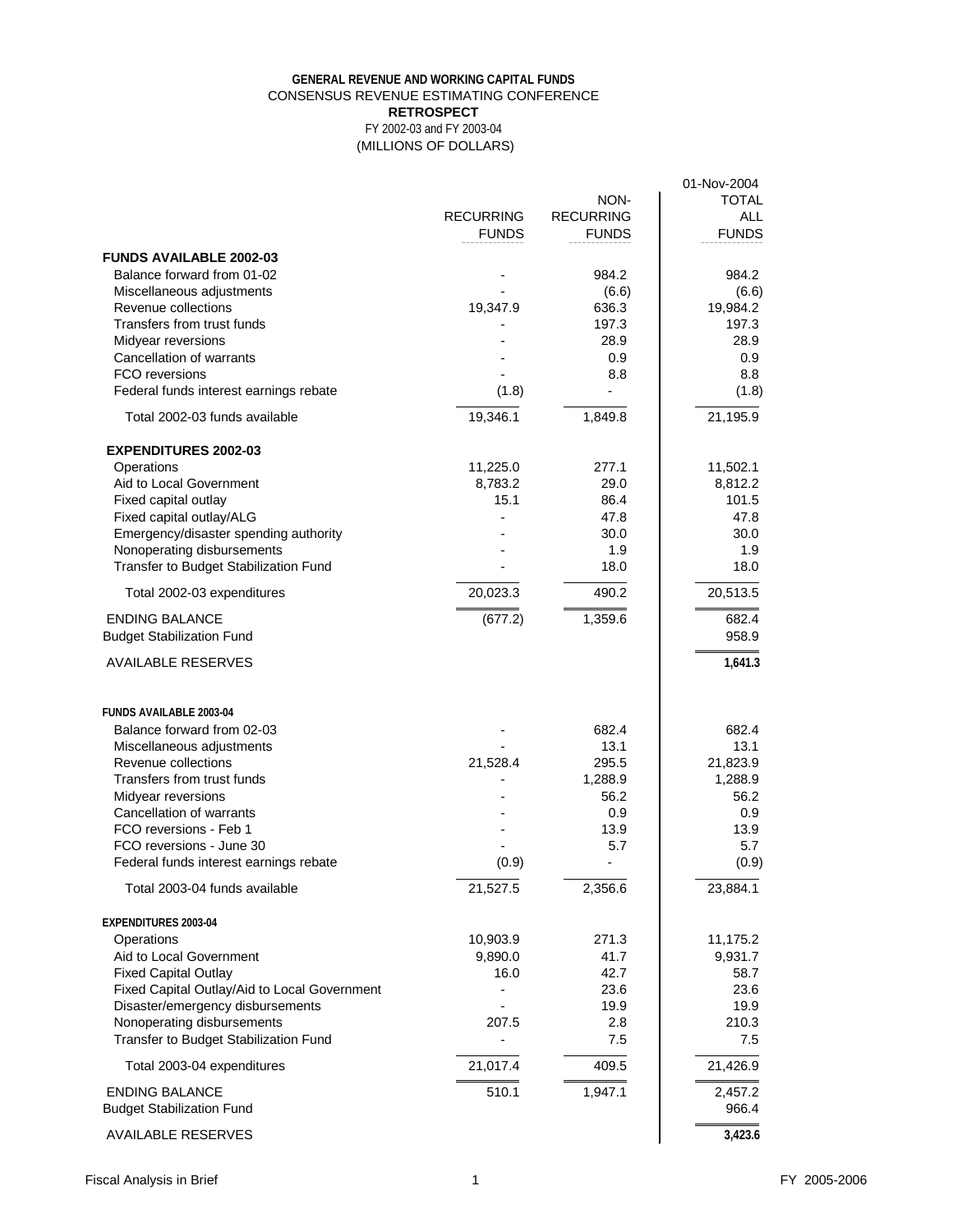**COMBINED GENERAL REVENUE AND WORKING CAPITAL FUNDS**

Including results of 2005 regular Legislative session

**FINANCIAL OUTLOOK STATEMENT**

FY 2004-05 and FY 2005-06 (MILLIONS OF DOLLARS)

| DATE: | 29-Jun-2005 |
|-------|-------------|
| TIME: | 12:53 PM    |

|                                                                                   | <b>RECURRING</b><br><b>FUNDS</b> | NON-<br><b>RECURRING</b><br><b>FUNDS</b> | <b>TOTAL</b><br><b>ALL</b><br><b>FUNDS</b> |
|-----------------------------------------------------------------------------------|----------------------------------|------------------------------------------|--------------------------------------------|
| <b>FUNDS AVAILABLE 2004-05</b>                                                    |                                  |                                          |                                            |
| Balance forward from 03-04                                                        |                                  | 2,457.2                                  | 2,457.2                                    |
| Estimated revenues/April '05                                                      | 24,107.3                         | 564.1                                    | 24,671.4                                   |
| Transfers from trust funds                                                        |                                  | 465.3                                    | 465.3                                      |
| Midyear reversions                                                                |                                  | 71.5                                     | 71.5                                       |
| FCO reversions                                                                    |                                  | 2.0                                      | 2.0                                        |
| Citrus canker reversions (Sec. 24, 2004 GAA)                                      |                                  | 0.6                                      | 0.6                                        |
| <b>Cancellation of warrants</b>                                                   |                                  | 2.0                                      | 2.0                                        |
| Repayment of bridge loans                                                         |                                  | 45.0                                     | 45.0                                       |
| Federal funds interest earnings rebate                                            | (4.3)                            |                                          | (4.3)                                      |
| Total 2004-05 funds available                                                     | 24,103.0                         | 3,607.7                                  | 27,710.7                                   |
| <b>EFFECTIVE APPROPRIATIONS 2004-05</b>                                           |                                  |                                          |                                            |
| Operations                                                                        | 10,713.2                         | 1,014.0                                  | 11,727.2                                   |
| Aid to Local Government                                                           | 11,845.2                         | 97.9                                     | 11,943.1                                   |
| <b>Fixed Capital Outlay</b>                                                       | 17.5                             | 191.5                                    | 209.0                                      |
| Fixed Capital Outlay/Aid to Local Government                                      |                                  | 136.9                                    | 136.9                                      |
| Transfer to Budget Stabilization Fund                                             |                                  | 32.8                                     | 32.8                                       |
| Reappropriations                                                                  |                                  | 4.6                                      | 4.6                                        |
| Disaster/emergency disbursements<br>Disaster/emergency disbursements/bridge loans |                                  | 164.9<br>45.0                            | 164.9<br>45.0                              |
| Disaster/emergency disbursements/loans (C)                                        |                                  | 36.6                                     | 36.6                                       |
| Supplemental appropriations/Special Session "/                                    | 5.4                              | 369.9                                    | 375.3                                      |
| Medicaid deficit/2005 GAA Section 26                                              |                                  | 132.2                                    | 132.2                                      |
| Supplemental appropriations HB6001(2005)                                          |                                  | 0.2                                      | 0.2                                        |
| Total 04-05 effective appropriations                                              | 22,581.3                         | 2,226.5                                  | 24,807.8                                   |
| ENDING BALANCE/WORKING CAPITAL FUND                                               | 1,521.7                          | 1,381.2                                  | 2,902.9                                    |
|                                                                                   |                                  |                                          |                                            |
| <b>FUNDS AVAILABLE 2005-06</b>                                                    |                                  |                                          |                                            |
| Balance forward from 04-05                                                        |                                  | 2,902.9                                  | 2,902.9                                    |
| Estimated revenues/April '05                                                      | 25,099.5                         | 521.6                                    | 25,621.1                                   |
| Measures affecting revenue                                                        | (219.2)                          | 25.5                                     | (193.7)                                    |
| Measures affecting revenue/SB360<br>Repayment of loans/FEMA) (C)                  | (750.0)                          |                                          | (750.0)<br>36.6                            |
| Repayment of loans (HB11A-2004A)                                                  |                                  | 36.6<br>100.0                            | 100.0                                      |
| Unused appropriations                                                             |                                  | 118.1                                    | 118.1                                      |
| Unused appropriations/FEFP                                                        |                                  | 75.7                                     | 75.7                                       |
| Transfers from trust funds                                                        |                                  | 17.2                                     | 17.2                                       |
| Midyear reversions                                                                |                                  | 28.2                                     | 28.2                                       |
| FCO reversions                                                                    |                                  | 2.0                                      | 2.0                                        |
| <b>Cancellation of warrants</b>                                                   |                                  | 2.0                                      | 2.0                                        |
| Federal funds interest earnings rebate                                            | (4.3)                            |                                          | (4.3)                                      |
| Total 2005-06 funds available                                                     | 24,126.0                         | 3,829.8                                  | 27,955.8                                   |
|                                                                                   |                                  |                                          |                                            |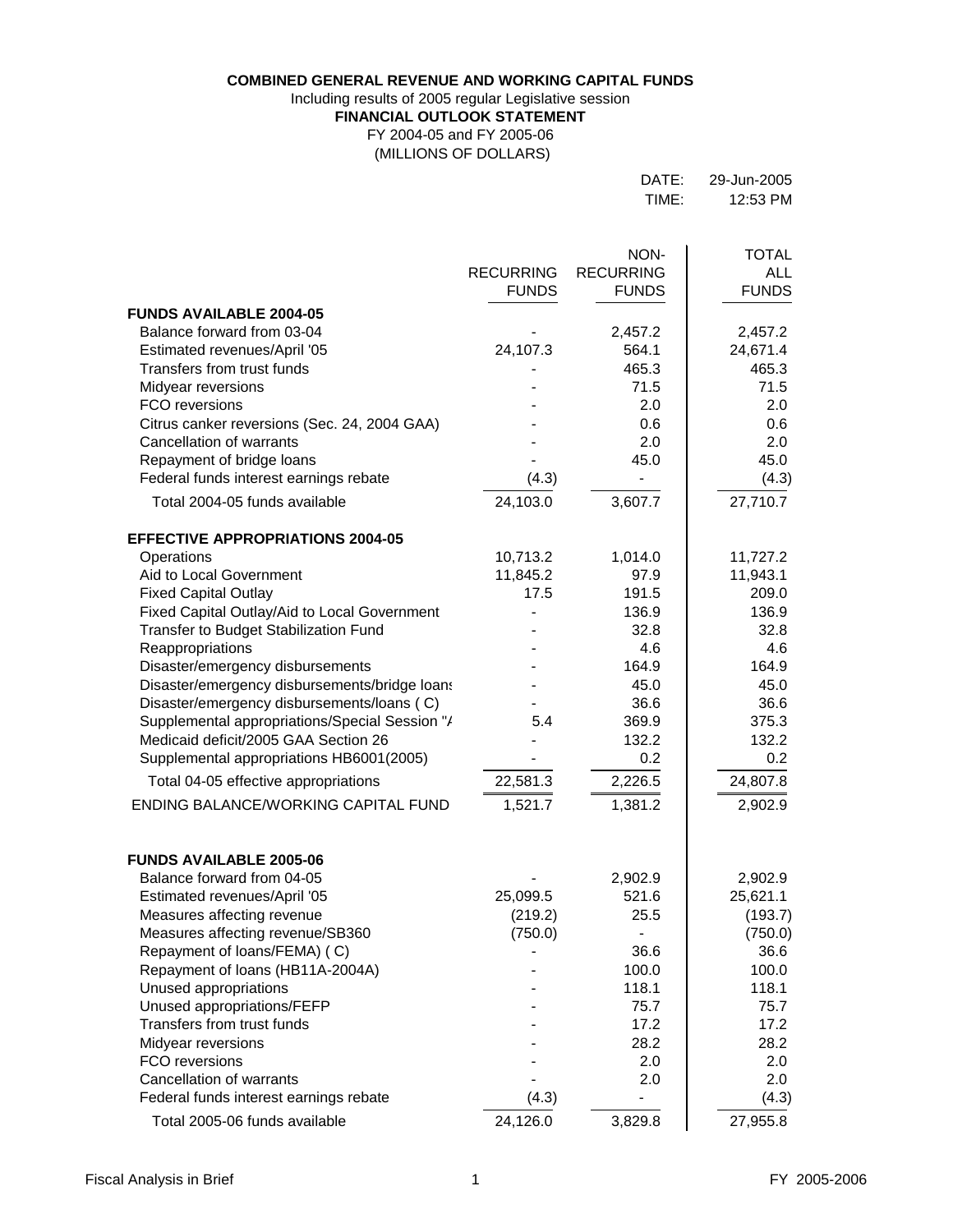|                                                |                  | NON-             | TOTAL        |
|------------------------------------------------|------------------|------------------|--------------|
|                                                | <b>RECURRING</b> | <b>RECURRING</b> | ALL          |
|                                                | <b>FUNDS</b>     | <b>FUNDS</b>     | <b>FUNDS</b> |
| <b>EFFECTIVE APPROPRIATIONS 2005-06</b>        |                  |                  |              |
| <b>General Appropriations Act/Sections 1-7</b> | 24,806.4         | 943.7            | 25,750.1     |
| <b>General Appropriations Act/vetoes</b>       | (10.8)           | (58.6)           | (69.4)       |
| Failed contingency appropriations              | (7.6)            | (0.5)            | (8.1)        |
| Transfer to Budget Stabilization Fund          |                  | 92.0             | 92.0         |
| Special appropriations acts                    | 35.7             | 17.3             | 53.0         |
| Special appropriations acts.vetoed             | (3.0)            |                  | (3.0)        |
| Special appropriations acts/SB360              |                  | 750.0            | 750.0        |
| Total 05-06 effective appropriations (D)       | 24,820.7         | 1,743.9          | 26,564.6     |
| <b>ENDING BALANCE</b>                          | (694.7           | 2,085.9          | 1,391.2      |

#### FOOTNOTES

(A) The FY 2004-05 balance in the Budget Stabilization Fund is \$999.2 million. The FY 2005-06 required balance is \$1091.2 million, requiring a transfer of \$92.0 million. In addition, a hurricane-related budget amendment (EOG #483) for FY 04-05 transferred \$11.0 million to the Casualty Insurance Risk Management TF.

(B) This financial statement is based on current law as it is currently administered. It does not include the potential effect of any legal actions which might affect revenues or appropriations. The Attorney General periodically issues an update on any such litigation. In addition, it does not recognize any deficits in any spending programs unless specifically stated.

(C) Hurricane related expenditures were made through budget amendments which anticipate repayment from FEMA funds.

(D) The General Appropriations Act includes contingency appropriations which require further action by the Legislative Budget Commission through the budget amendment process before they can become effective. These contingent appropriations will be included as effective appropriations at the time any such budget amendments are adopted. (General Appropriations Act Sections 34, 35, 36, 41, and 42)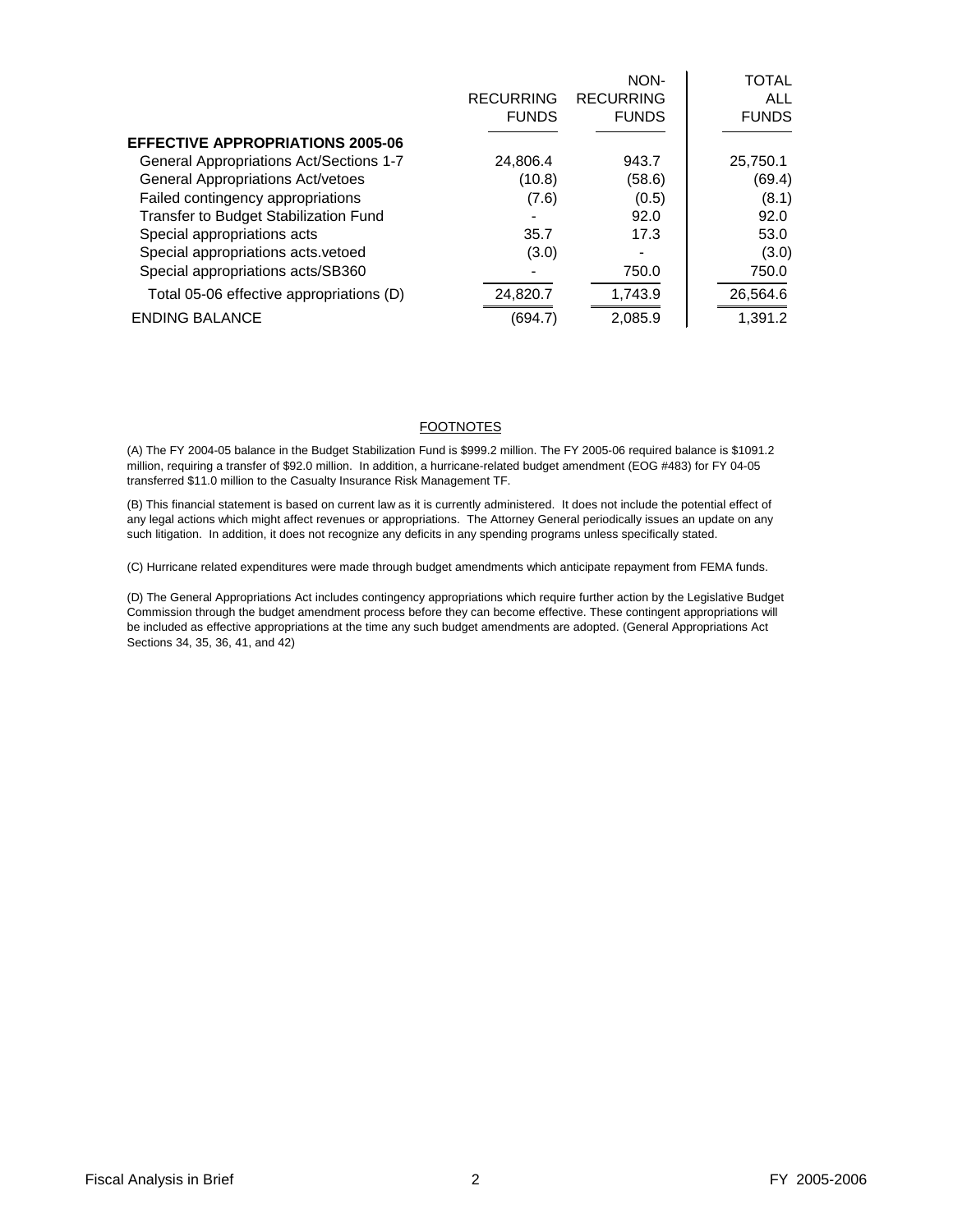### **FLORIDA TOBACCO SETTLEMENT TRUST FUND RETROSPECT**

### FY 2002-03 and FY 2003-04 (\$ MILLIONS)

25-Jan-2005

|                                                                   | <b>RECURRING</b> | NON-<br><b>RECURRING</b> | <b>TOTAL</b>   |
|-------------------------------------------------------------------|------------------|--------------------------|----------------|
|                                                                   |                  |                          |                |
| <b>FUNDS AVAILABLE 2002-03</b>                                    |                  |                          |                |
| Balance forward from 2001-2002                                    | 372.4            | 55.7                     | 55.7<br>316.2  |
| Initial settlement actual payment<br>MFN amendment actual payment |                  | (56.2)<br>208.3          | 208.3          |
| Profit adjustment expected payment                                | 11.0             | 11.0                     | 22.0           |
| <b>Transfer to Lawton Chiles Endowment</b>                        |                  | (200.0)                  | (200.0)        |
| <b>Transfer from Lawton Chiles Endowment</b>                      | 39.8             | 11.4                     | 51.2           |
| Other nonoperating revenue                                        | 5.9              |                          | 5.9            |
| Midyear reversions                                                |                  | 7.0                      | 7.0            |
|                                                                   |                  |                          |                |
| Total 2002-03 funds available                                     | 429.1            | 37.2                     | 466.3          |
| <b>EXPENDITURES 2002-03</b>                                       |                  |                          |                |
| Agency for Health Care Administration                             | 138.1            |                          | 138.1          |
| Department of Children and Family Services                        | 200.2            | 0.2                      | 200.4          |
| Department of Elder Affairs                                       | 24.7             |                          | 24.7           |
| Department of Health                                              | 44.4             | 37.5                     | 81.9           |
| Transfer to General Revenue (Sec 39, 2002 GAA)                    |                  | 10.2                     | 10.2           |
| Transfer to Biomedical Research TF (Sec. 215.5601, F.S.)          | 6.1              |                          | 6.1            |
| Total 2002-03 expenditures                                        | 413.5<br>$=====$ | 47.9<br>=====            | 461.4<br>===== |
| <b>AVAILABLE RESERVES</b>                                         | 15.6             | (10.7)                   | 4.9            |
| <b>FUNDS AVAILABLE 2003-04</b>                                    |                  |                          |                |
| Balance forward from 2002-03                                      |                  | 4.9                      | 4.9            |
| Initial settlement payment                                        | 364.0            |                          | 364.0          |
| Transfer from Lawton Chiles Endowment - Regular                   | 37.5             |                          | 37.5           |
| Transfer from Lawton Chiles Endowment - Biomedical TF             | 3.6              |                          | 3.6            |
| Midyear reversions                                                |                  | 3.7                      | 3.7            |
| Nonoperating revenue                                              |                  | 0.1                      | 0.1            |
| Interest earnings                                                 | 1.9              |                          | 1.9            |
| Total 2003-04 funds available                                     | 407.0            | 8.7                      | 415.7          |
| <b>EXPENDITURES 2003-04</b>                                       |                  |                          |                |
| Agency for Health Care Administration                             | 160.1            |                          | 160.1          |
| Department of Children and Family Services                        | 157.3            |                          | 157.3          |
| Department of Elder Affairs                                       | 24.8             |                          | 24.8           |
| Department of Health                                              | 52.4             |                          | 52.4           |
| Transfer to General Revenue (Sec 56, 2003 GAA)                    | L,               | 10.2                     | 10.2           |
| Transfer to Biomedical Research TF (Sec. 215.5601, F.S.)          | 3.6              |                          | 3.6            |
| Total 2003-04 expenditures                                        | 398.2<br>=====   | 10.2<br>=====            | 408.4<br>===== |
| <b>AVAILABLE RESERVES</b>                                         | 8.8              | (1.5)                    | 7.3            |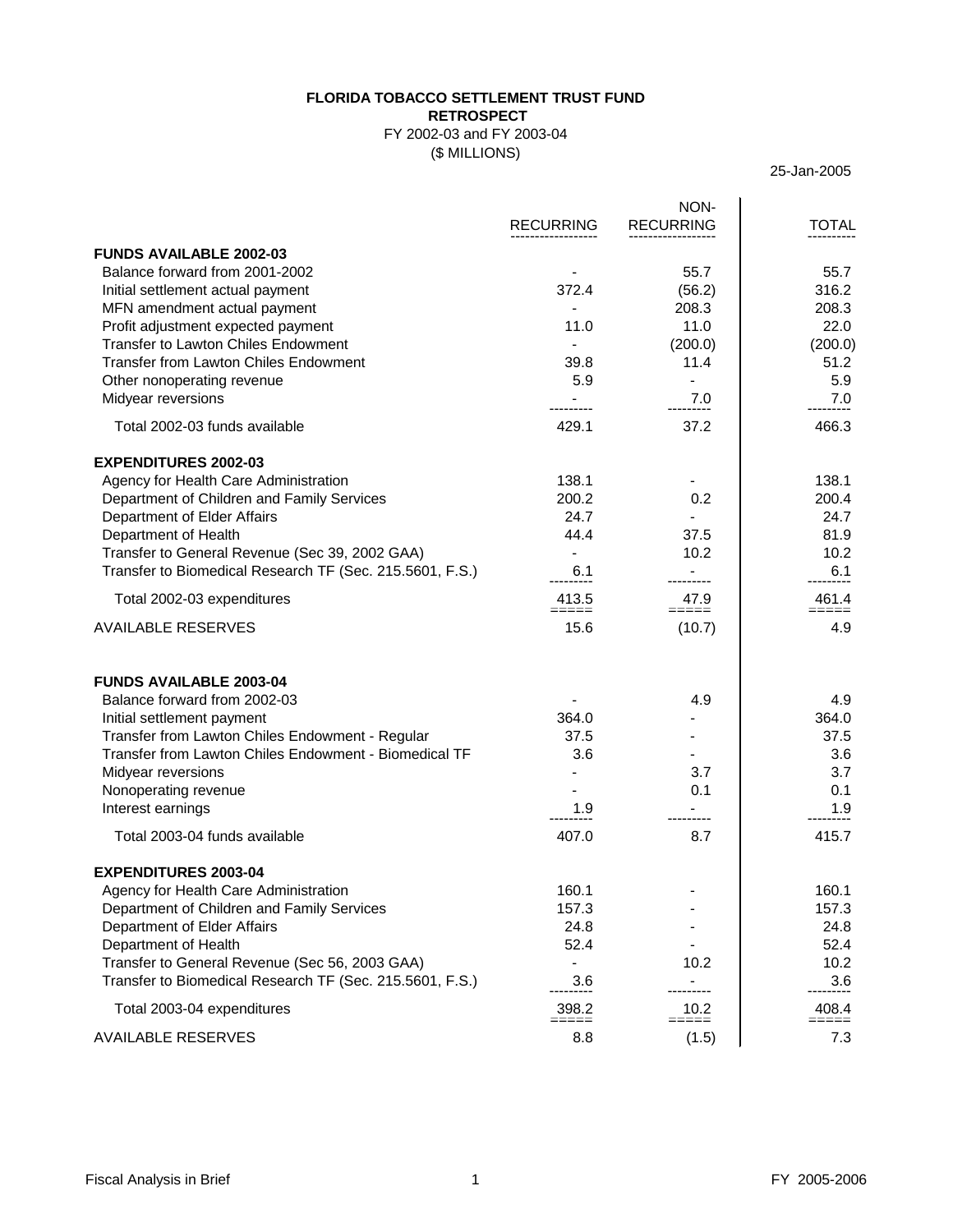### **TOBACCO SETTLEMENT TRUST FUND FINANCIAL OUTLOOK STATEMENT** FY2004-05 and FY 2005-06 (\$ MILLIONS) Including results of the 2005 Legislative session

|                                                                                            |                  | DATE:<br>TIME:           | 27-Jun-05<br>03:57 PM |
|--------------------------------------------------------------------------------------------|------------------|--------------------------|-----------------------|
|                                                                                            | <b>RECURRING</b> | NON-<br><b>RECURRING</b> | <b>TOTAL</b>          |
| <b>FUNDS AVAILABLE 2004-05</b>                                                             |                  |                          |                       |
| Balance forward from 2003-04                                                               |                  | 7.3                      | 7.3                   |
| Initial settlement payment                                                                 | 378.3            |                          | 378.3                 |
| Profit adjustment estimate<br><b>Transfer from Lawton Chiles Endowment</b>                 | 36.0             |                          | 36.0                  |
| Reversion of unused funds from DACS (HB1879)                                               |                  | 1.1                      | 1.1                   |
| Midyear reversions                                                                         |                  | 3.2                      | 3.2                   |
| Interest earnings                                                                          | 1.0              |                          | 1.0                   |
| Total 2004-05 funds available                                                              | 415.3            | 11.6                     | 426.9                 |
| <b>EFFECTIVE APPROPRIATIONS 2004-05</b>                                                    |                  |                          |                       |
| Agency for Health Care Administration                                                      | 170.1            |                          | 170.1                 |
| Department of Children and Family Services                                                 | 164.1            |                          | 164.1                 |
| Department of Elder Affairs                                                                | 24.8             |                          | 24.8                  |
| Department of Health                                                                       | 52.5             |                          | 52.5                  |
| Total 2004-05 effective appropriations                                                     | 411.5<br>=====   | =====                    | 411.5<br>=====        |
| <b>AVAILABLE RESERVES</b>                                                                  | 3.8              | 11.6                     | 15.4                  |
| <b>FUNDS AVAILABLE 2005-06</b>                                                             |                  |                          |                       |
| Balance forward from 2004-05                                                               |                  | 15.4                     | 15.4                  |
| Initial settlement estimate                                                                | 377.1            |                          | 377.1                 |
| Profit adjustment estimate                                                                 | $\blacksquare$   |                          | $\blacksquare$        |
| <b>Transfer from Lawton Chiles Endowment</b>                                               | 35.0             |                          | 35.0                  |
| Interest earnings                                                                          | 1.0              |                          | 1.0                   |
| Total 2005-06 funds available                                                              | 413.1            | 15.4                     | 428.5                 |
| <b>EFFECTIVE APPROPRIATIONS 2005-06</b>                                                    |                  |                          |                       |
| Agency for Health Care Administration                                                      | 170.1            | 2.0                      | 172.1                 |
| Agency for Health Care Administration/vetoes<br>Department of Children and Family Services | 141.5            | (2.0)<br>9.4             | (2.0)<br>150.9        |
| Department of Children and Family Services/vetoes                                          |                  | (1.8)                    | (1.8)                 |
| Department of Elder Affairs                                                                | 24.8             | 1.5                      | 26.3                  |
| Department of Elder Affairs/vetoes                                                         |                  | (0.6)                    | (0.6)                 |
| Department of Health                                                                       | 53.3             | 2.5                      | 55.8                  |
| Department of Health/vetoes                                                                |                  | (0.1)                    | (0.1)                 |
| Agency for Persons with Disabilities                                                       | 22.6             |                          | 22.6                  |
| Total 2005-06 effective appropriations                                                     | 412.3<br>=====   | 10.9<br>=====            | 423.2<br>=====        |
| <b>AVAILABLE RESERVES</b>                                                                  | 0.8              | 4.5                      | 5.3                   |

This financial outlook statement does not include the transfer from the Lawton Chiles Endowment Fund to the Biomedical Trust Fund under section 215.5601, Florida Statutes. The amount of this transfer for FY 2004-05 is estimated to be \$3.4 million, and for FY 2005-06 the projected amount of the transfer is \$3.3 million.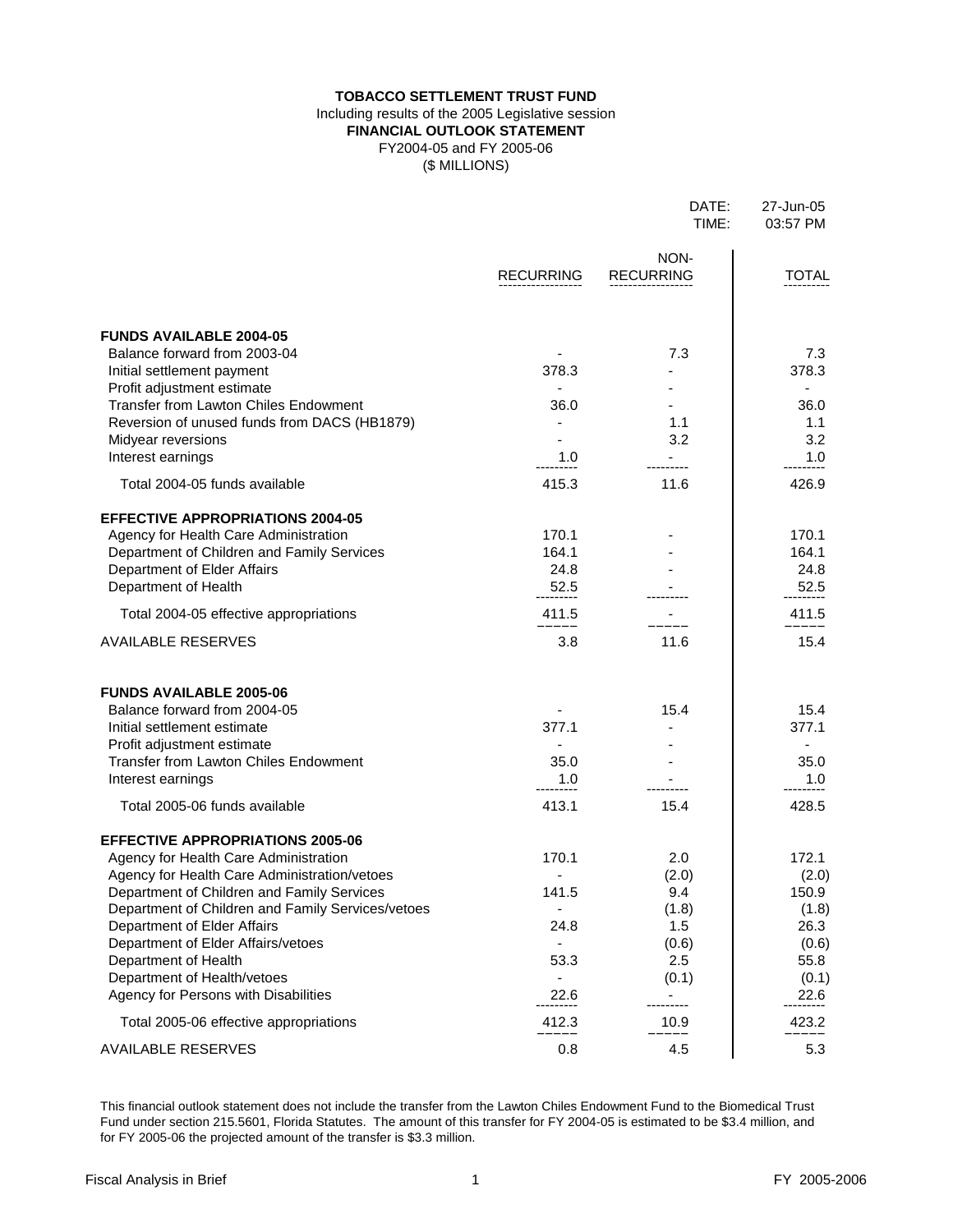### (\$ MILLIONS) **EDUCATIONAL ENHANCEMENT (LOTTERY) TRUST FUND** CONSENSUS REVENUE ESTIMATING CONFERENCE **RETROSPECT** FY 2002-03 and FY 2003-04

02-Nov-2004

|                                                        | <b>RECURRING</b> | NON-<br><b>RECURRING</b> | <b>TOTAL</b> |
|--------------------------------------------------------|------------------|--------------------------|--------------|
| <b>FUNDS AVAILABLE 2002-03</b>                         |                  |                          |              |
| Balance forward from 2001-02                           |                  | 72.1                     | 72.1         |
| Miscellaneous adjustments                              |                  | (0.8)                    | (0.8)        |
| Revenues from ticket sales                             | 966.3            |                          | 966.3        |
| Transfer from Lottery Admin TF (#1981, 1999 GAA)       |                  | 15.0                     | 15.0         |
| Unencumbered DOL balance from FY 2000-01               |                  | 14.8                     | 14.8         |
| Other nonoperating receipts                            |                  | 0.4                      | 0.4          |
| Interest earnings                                      | 1.8              |                          | 1.8          |
| Total 02-03 funds available                            | 968.1            | 101.5                    | 1,069.6      |
| <b>EXPENDITURES FOR 2002-03</b>                        |                  |                          |              |
| Operations                                             | 92.9             | 59.8                     | 152.7        |
| <b>Bright Futures</b>                                  | 202.9            |                          | 202.9        |
| Aid to Local Government                                | 377.1            | 35.0                     | 412.1        |
| <b>Classrooms First</b>                                | 180.0            |                          | 180.0        |
| Total 02-03 expenditures                               | 852.9            | 94.8                     | 947.7        |
| <b>ENDING BALANCE</b>                                  | 115.2            | 6.7                      | 121.9        |
| <b>FUNDS AVAILABLE 2003-04</b>                         |                  |                          |              |
| Balance forward from 2002-03                           |                  | 121.9                    | 121.9        |
| Miscellaneous adjustments                              |                  | 2.3                      | 2.3          |
| Refunds                                                |                  | 0.2                      | 0.2          |
| Revenues from ticket sales                             | 970.7            |                          | 970.7        |
| Midyear reversions                                     |                  | 0.1                      | 0.1          |
| Transfer of unclaimed prize (H43E)                     |                  | 30.1                     | 30.1         |
| Transfer from Lottery Admin TF (#2560A, 2003 GAA)      |                  | 20.0                     | 20.0         |
| Unencumbered DOL balance from 02-03                    |                  | 33.9                     | 33.9         |
| Transfer from Lottery Capital Outlay & Debt Service TF |                  | 60.0                     | 60.0         |
| Interest earnings                                      |                  | 1.8                      | 1.8          |
| BOR TF cash balance transfer to EETF                   |                  | 2.1                      | 2.1          |
| Total 2003-04 funds available                          | 970.7            | 272.4                    | 1,243.1      |
| <b>EXPENDITURES 2003-04</b>                            |                  |                          |              |
| <b>Public Schools</b>                                  | 266.2            | 122.2                    | 388.4        |
| <b>State University System</b>                         | 92.0             | 72.0                     | 164.0        |
| <b>Community Colleges</b>                              | 99.1             | 25.0                     | 124.1        |
| <b>Bright Futures</b>                                  | 233.2            | 2.0                      | 235.2        |
| Transfer to Lottery Capital Outlay TF                  | 187.5            |                          | 187.5        |
| <b>Student Financial Assistance</b>                    | 2.4              | 18.0                     | 20.4         |
| School for the Deaf & Blind                            | 0.1              | -                        | 0.1          |
| Total 03-04 expenditures                               | 880.5            | 239.2                    | 1,119.7      |
| <b>AVAILABLE RESERVES</b>                              | 90.2             | 33.2                     | 123.4        |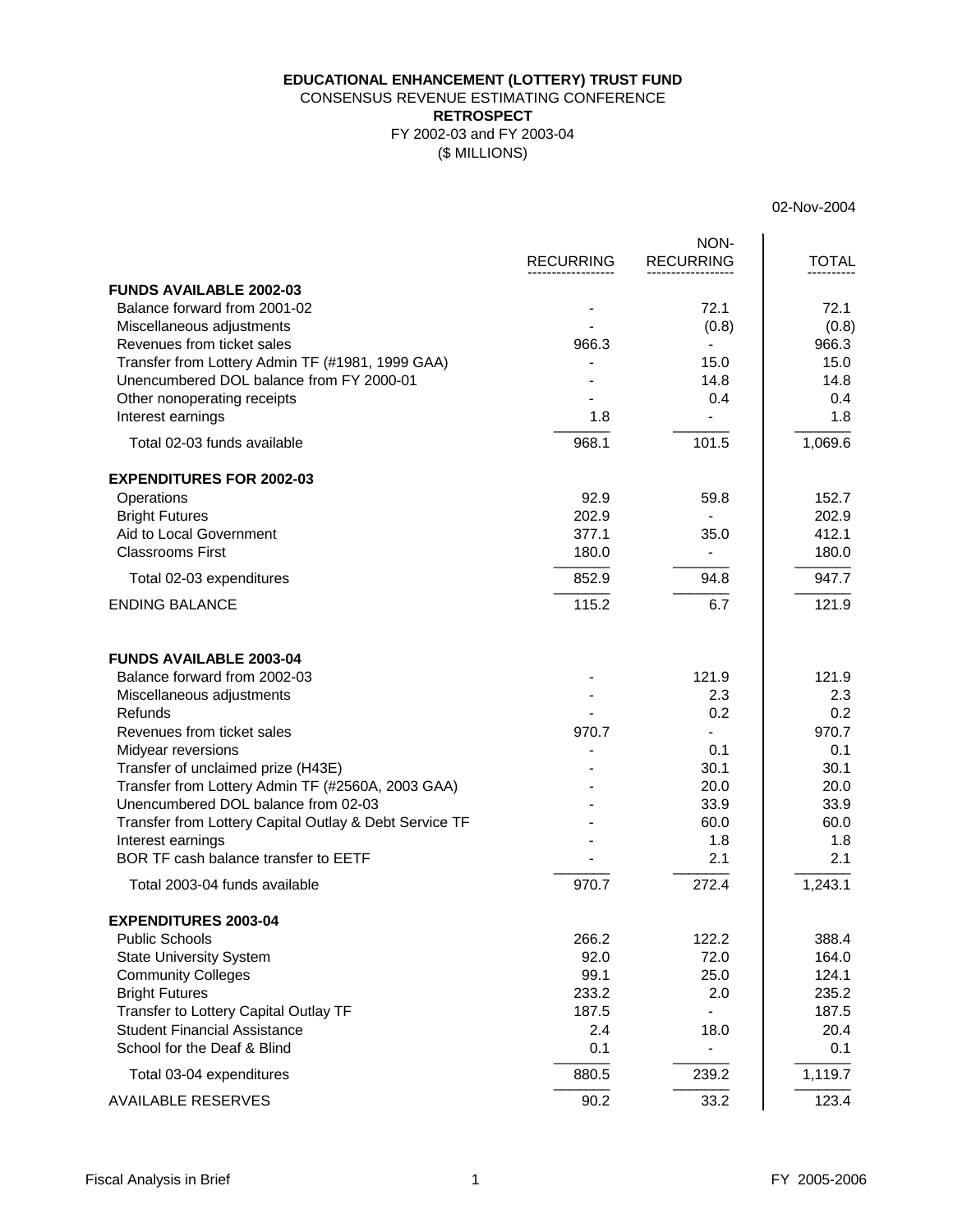**EDUCATIONAL ENHANCEMENT (LOTTERY) TRUST FUND**

### Including results of the 2005 Legislative session

**FINANCIAL OUTLOOK STATEMENT**

FY 2004-05 and FY 2005-06

(\$ MILLIONS)

|                                                                              |                  | DATE:<br>TIME:           | 27-Jun-05<br>1:08 PM |
|------------------------------------------------------------------------------|------------------|--------------------------|----------------------|
|                                                                              | <b>RECURRING</b> | NON-<br><b>RECURRING</b> | <b>TOTAL</b>         |
|                                                                              |                  |                          |                      |
| <b>FUNDS AVAILABLE 2004-05</b>                                               |                  |                          |                      |
| Balance forward from 2003-04                                                 |                  | 123.4                    | 123.4                |
| Revenues from ticket sales                                                   | 1,031.2          | $\overline{\phantom{0}}$ | 1,031.2              |
| $T_{\text{nonflow}}$ from $DOL$ Administrative $T\Gamma$ ( $CAN$ 40000 $N$ ) |                  | $\Omega$                 | 200.2                |

| Revenues from ticket sales                                              | 1,031.2       | $\blacksquare$ | 1,031.2       |
|-------------------------------------------------------------------------|---------------|----------------|---------------|
| Transfer from DOL Administrative TF (GAA #2602A)                        |               | 38.3           | 38.3          |
| Unencumbered DOL balance from 03-04                                     |               | 12.5           | 12.5          |
| Interest earnings                                                       | 1.5           | $\blacksquare$ | 1.5           |
| Total 2004-05 funds available                                           | 1,032.7       | 174.2          | 1,206.9       |
| <b>EFFECTIVE APPROPRIATIONS 2004-05</b>                                 |               |                |               |
| <b>Public Schools</b>                                                   | 294.0         | 143.1          | 437.1         |
| <b>State University System</b>                                          | 128.5         | 1.3            | 129.8         |
| <b>Community Colleges</b>                                               | 95.2          | 3.7            | 98.9          |
| State Board of Education                                                |               | 5.0            | 5.0           |
| <b>Bright Futures</b>                                                   | 268.1         |                | 268.1         |
| <b>Student Financial Assistance</b>                                     | 2.5           | 18.0           | 20.5          |
| Budget Amendment (EOG #330)                                             |               | 7.9            | 7.9           |
| <b>SMART Schools/Classrooms First</b>                                   | 169.0         |                | 169.0         |
| <b>Class Size Reduction/Debt Service</b>                                | 43.9          |                | 43.9          |
| Total 04-05 effective appropriations                                    | 1,001.2       | 179.0          | 1,180.2       |
| <b>AVAILABLE RESERVES</b>                                               | 31.5          | (4.8)          | 26.7          |
|                                                                         |               |                |               |
| <b>FUNDS AVAILABLE 2005-06</b>                                          |               |                |               |
| Balance forward from 2004-05                                            |               | 26.7           | 26.7          |
| Revenues from ticket sales                                              | 1,098.9       | 60.0           | 1,098.9       |
| Transfer from DOL Administrative TF (GAA #2622A)                        |               |                | 60.0          |
| Measures affecting revenue (H841)<br>Unused appropriations/debt service | 41.3          | (20.7)<br>25.3 | 20.6<br>25.3  |
| Interest earnings                                                       | 1.5           | $\blacksquare$ | 1.5           |
|                                                                         |               |                |               |
| Total 2005-06 funds available                                           | 1,141.7       | 91.3           | 1,233.0       |
| <b>EFFECTIVE APPROPRIATIONS 2005-06</b>                                 |               |                |               |
| <b>Public Schools</b>                                                   | 271.9         | 68.1           | 340.0         |
| Public Schools/vetoes (GAA #6A)                                         |               | (0.8)          | (0.8)         |
| <b>State University System</b>                                          | 138.2         | 6.5            | 144.7         |
| <b>Community Colleges</b>                                               | 99.8          | 7.0            | 106.8         |
| <b>Critical Jobs Initiative</b>                                         |               | 4.7            | 4.7           |
| <b>Bright Futures</b><br><b>Student Financial Assistance</b>            | 311.8         |                | 311.8         |
| <b>SMART Schools/Classrooms First</b>                                   | 18.1<br>169.0 |                | 18.1<br>169.0 |
| <b>Class Size Reduction/Debt Service</b>                                |               |                |               |
|                                                                         | 43.9          |                | 43.9          |
| Total 05-06 effective appropriations                                    | 1,052.7       | 85.5           | 1,138.2       |
| <b>AVAILABLE RESERVES</b>                                               | 89.0          | 5.8            | 94.8          |

This financial outlook statement does not include the proceeds from the sale of "Classrooms First" and "Class Size Reduction" bonds, nor does it include the appropriations of the proceeds of the bond sales.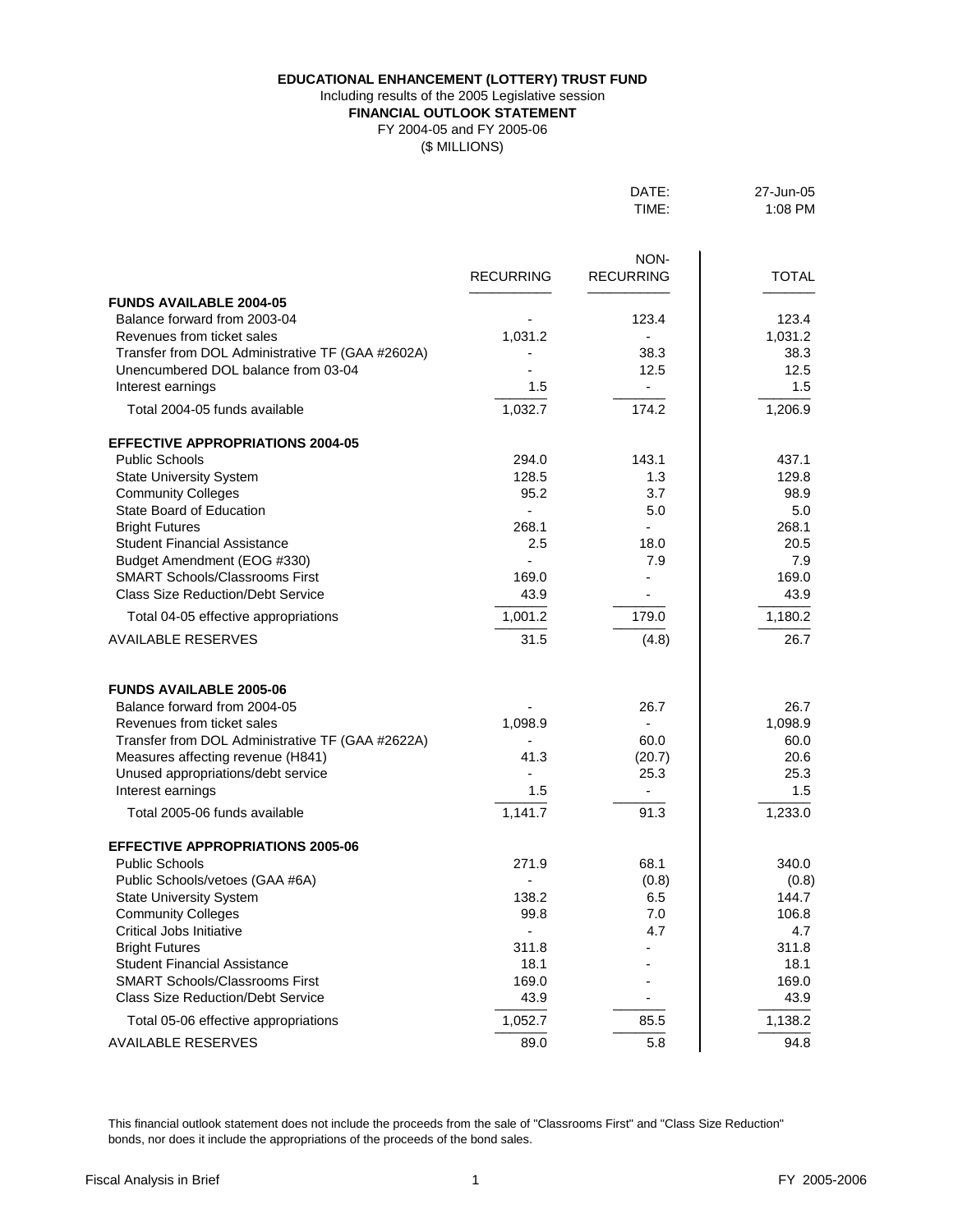### (\$ MILLIONS) **PRINCIPAL STATE SCHOOL TRUST FUND** CONSENSUS REVENUE ESTIMATING CONFERENCE FY 2002-03 and 2003-04 **RETROSPECT**

4-Nov-04

|                                                    | <b>RECURRING</b>                | NON-<br><b>RECURRING</b> | <b>TOTAL</b><br>. |
|----------------------------------------------------|---------------------------------|--------------------------|-------------------|
| <b>FUNDS AVAILABLE FOR 2002-03</b>                 |                                 |                          |                   |
| Cash & short term investments balance forward      |                                 | 31.0                     | 31.0              |
| Abandoned property receipts                        | 80.2                            |                          | 80.2              |
| Parimutuel escheated tickets                       | 1.3                             |                          | 1.3               |
| Other non-operating receipts                       | 0.4                             |                          | 0.4               |
| Interest earnings                                  | 1.6                             |                          | 1.6               |
| Refunds                                            | 0.1                             |                          | 0.1               |
| Total 02-03 funds available                        | 83.6                            | 31.0                     | 114.6             |
| <b>EXPENDITURES FOR 2002-03</b>                    |                                 |                          |                   |
| Grants & Aids/FEFP                                 | 67.0                            | $\blacksquare$           | 67.0              |
| Grants & Aids/aid to local government              |                                 | 2.0                      | 2.0               |
| Grants & Aids/assistance to low performing schools |                                 | 5.5                      | 5.5               |
| Grants & Aids/reading programs                     |                                 | 12.7                     | 12.7              |
| Grants & Aids/Sharpen the Pencil                   |                                 | 1.9                      | 1.9               |
| <b>Special Categories</b>                          |                                 | 2.6                      | 2.6               |
| <b>Assessment and Evaluation</b>                   |                                 | 5.0                      | 5.0               |
| Total 02-03 expenditures                           | 67.0                            | 29.7                     | 96.7              |
| <b>AVAILABLE RESERVES</b>                          | $=$ $=$ $=$ $=$ $=$ $=$<br>16.6 | ======<br>1.3            | ======<br>17.9    |
| <b>FUNDS AVAILABLE FOR 2003-04</b>                 |                                 |                          |                   |
| Cash & short term investments balance forward      |                                 | 17.9                     | 17.9              |
| Abandoned property receipts                        | 76.2                            | 75.9                     | 152.1             |
| Parimutuel escheated tickets                       | 1.8                             |                          | 1.8               |
| Other non-operating receipts                       | 1.1                             |                          | 1.1               |
| Interest earnings                                  | 0.6                             |                          | 0.6               |
| Refunds                                            | 0.5<br>.                        |                          | 0.5               |
| Total 03-04 funds available                        | 80.2                            | 93.8                     | 174.0             |
| <b>EXPENDITURES FOR 2003-04</b>                    |                                 |                          |                   |
| Grants & Aids/FEFP                                 | 67.0                            |                          | 67.0              |
| Grants & Aids/class size reduction                 | 1.9                             |                          | 1.9               |
| Grants & Aids/best teacher                         |                                 | 25.0                     | 25.0              |
| Reading programs                                   |                                 | 25.0                     | 25.0              |
| Low performing schools                             |                                 | 4.2                      | 4.2               |
| <b>Education partnerships</b>                      |                                 | 5.5                      | 5.5               |
| <b>Excellent Teaching Trust Fund</b>               |                                 | 1.7                      | 1.7               |
| <b>Instruction Enhancement</b>                     |                                 | 1.0                      | 1.0               |
| Total 03-04 expenditures                           | 68.9                            | 62.4                     | 131.3             |
| <b>AVAILABLE RESERVES</b>                          | $=$ $=$ $=$ $=$ $=$ $=$<br>11.3 | ======<br>31.4           | ======<br>42.7    |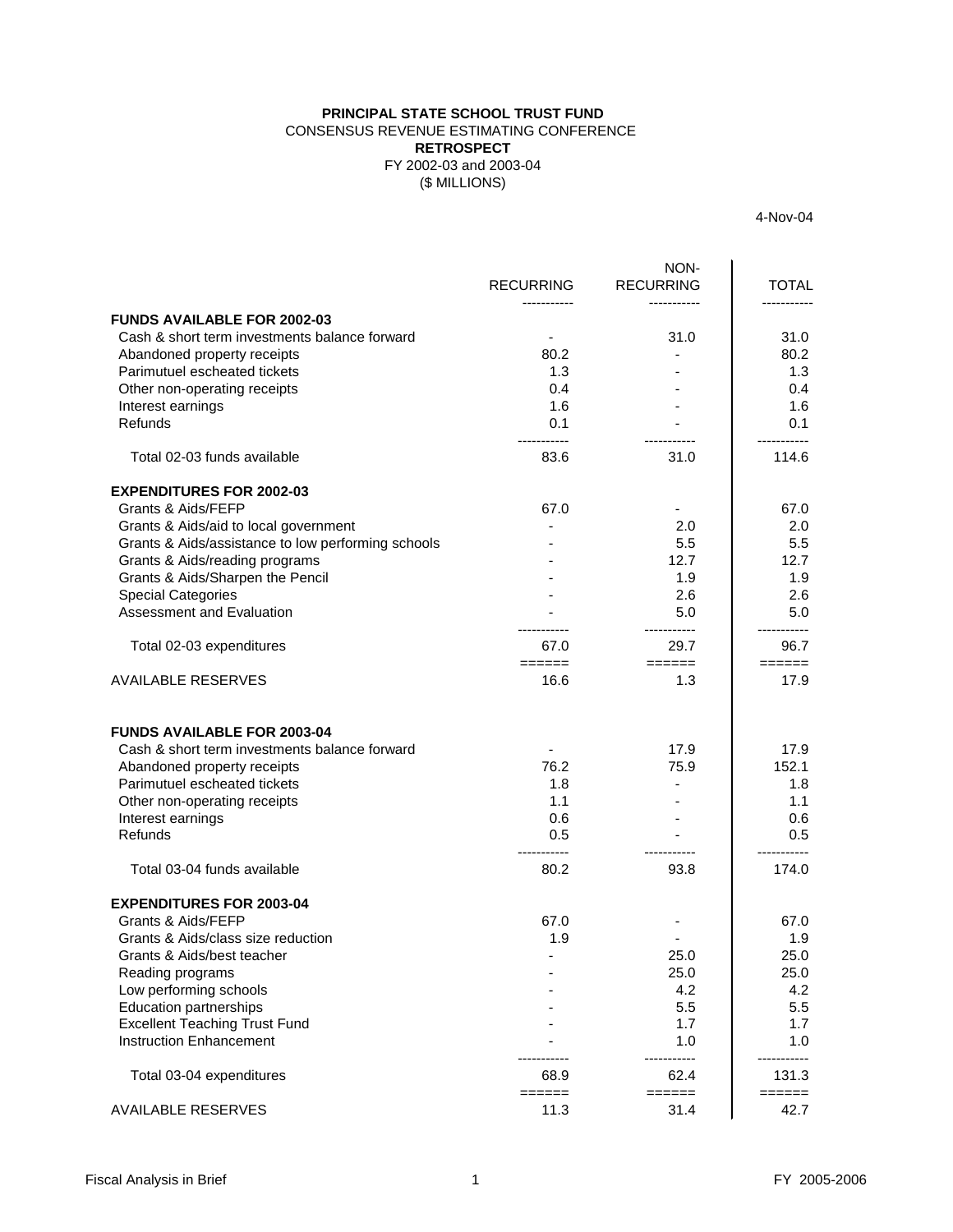### **PRINCIPAL STATE SCHOOL TRUST FUND** Including results of the 2005 Legislative session **FINANCIAL OUTLOOK STATEMENT** FY 2004-05 and FY 2005-06 (\$ MILLIONS)

27-Jun-05

|                                                | <b>RECURRING</b> | NON-<br><b>RECURRING</b> | <b>TOTAL</b>  |
|------------------------------------------------|------------------|--------------------------|---------------|
| <b>FUNDS AVAILABLE 2004-05</b>                 |                  |                          |               |
| Cash & short term investments balance forward  |                  | 42.7                     | 42.7          |
| Estimated transfers from Unclaimed Property TF | 76.0             | (23.1)                   | 52.9          |
| Parimutuel escheated tickets                   | 1.5              |                          | 1.5           |
| Interest earnings                              | $-1.2$           |                          | 1.2           |
| Total 04-05 funds available                    | 78.7             | 19.6                     | 98.3          |
| <b>EFFECTIVE APPROPRIATIONS 2004-05</b>        |                  |                          |               |
| Grants & Aids/FEFP                             | 72.2             |                          | 72.2          |
| Grants & Aids/class size reduction             | 18.7             |                          | 18.7          |
| Total 04-05 effective appropriations           | 90.9<br>=====    |                          | 90.9          |
| <b>AVAILABLE RESERVES</b>                      | (12.2)           | 19.6                     | 7.4           |
| <b>FUNDS AVAILABLE 2005-06</b>                 |                  |                          |               |
| Cash & short term investments balance forward  |                  | 7.4                      | 7.4           |
| Estimated transfers from Unclaimed Property TF | 73.8             |                          | 73.8          |
| Reduced dormancy period (HB 1527)              |                  | 15.0                     | 15.0          |
| Long-term investments                          |                  | 0.8                      | 0.8           |
| Parimutuel escheated tickets                   | 1.5              |                          | 1.5           |
| Interest earnings                              | 1.2              |                          | 1.2           |
| Total 05-06 funds available                    | 76.5             | 23.2                     | 99.7          |
| <b>EFFECTIVE APPROPRIATIONS 2005-06</b>        |                  |                          |               |
| Grants & Aids/FEFP                             | 72.2             |                          | 72.2          |
| Grants & Aids/class size reduction             | 4.3              |                          | 4.3           |
| Grants & Aids/excellent teaching               |                  | 8.2                      | 8.2           |
| Total 05-06 effective appropriations           | 76.5<br>----     | 8.2<br>=====             | 84.7<br>===== |
| <b>AVAILABLE RESERVES</b>                      | 0.0              | 15.0                     | 15.0          |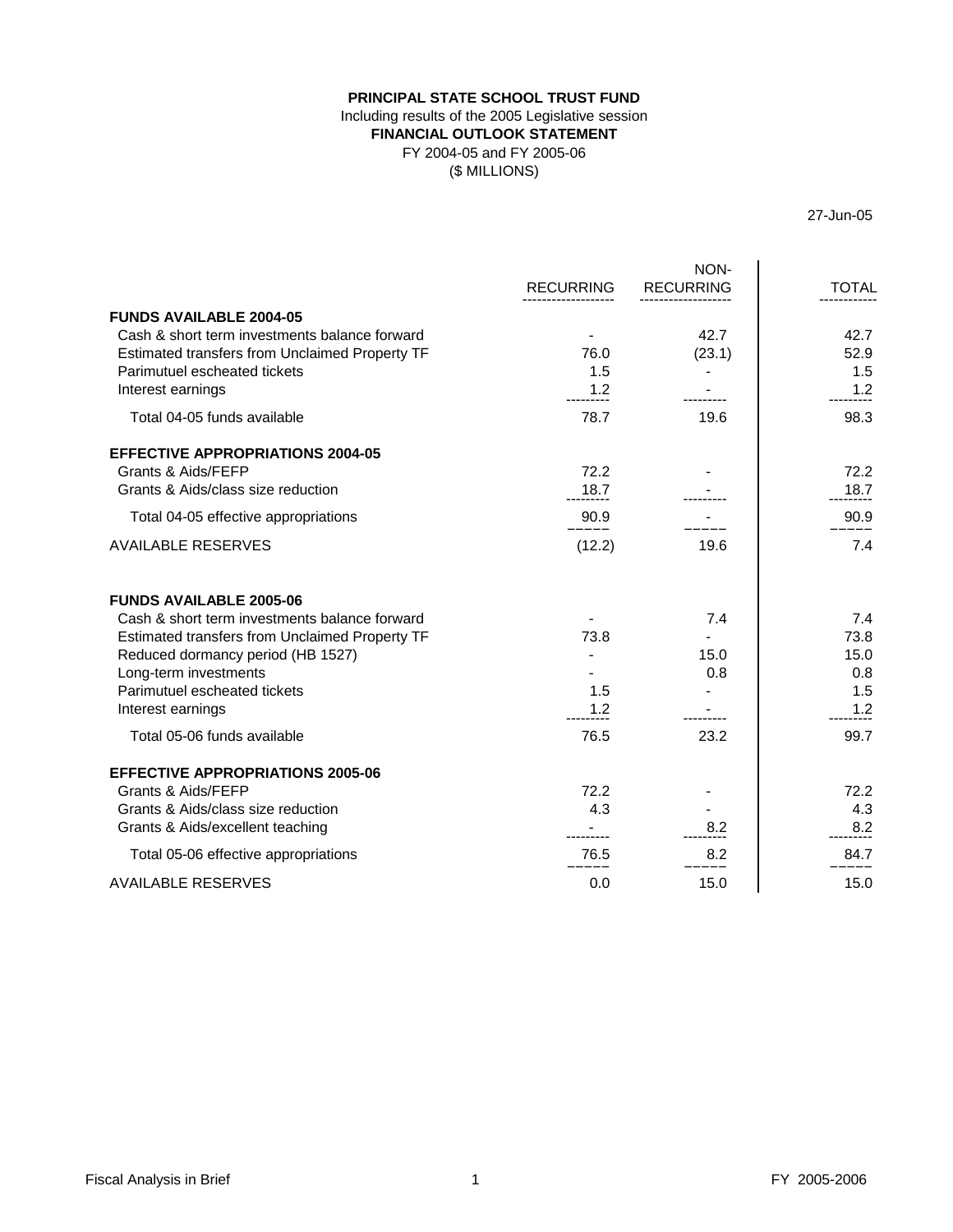### **IMPACT OF LEGISLATION AFFECTING REVENUES FOR THE 2005 LEGISLATIVE SESSION GENERAL REVENUE FUND (\$ MILLIONS)**

### **2005-06**

|                                      |                     |                                 |                      |                     | ------------- RECURRING ------------- |                     | ---------- NONRECURRING ---------- |                                 |                     |  |  |  |  |
|--------------------------------------|---------------------|---------------------------------|----------------------|---------------------|---------------------------------------|---------------------|------------------------------------|---------------------------------|---------------------|--|--|--|--|
|                                      | Current             | Session<br>Forecast Legislation | Revised<br>Forecast  | Current             | Session<br>Forecast Legislation       | Revised<br>Forecast | Current                            | Session<br>Forecast Legislation | Revised<br>Forecast |  |  |  |  |
| Sales tax/GR                         | 18,701.3            | (59.3)                          | 18,642.0             | 18,269.6            | (24.6)                                | 18,245.0            | 431.7                              | (34.7)                          | 397.0               |  |  |  |  |
| Beverage tax & licenses              | 584.4               |                                 | 584.4                | 584.4               |                                       | 584.4               |                                    |                                 |                     |  |  |  |  |
| Corporate income tax                 | 1,846.7             | (6.0)                           | 1,840.7              | 1,856.1             | (9.4)                                 | 1,846.7             | (9.4)                              | 3.4                             | (6.0)               |  |  |  |  |
| Documentary stamp tax                | 1,374.8             | (759.4)                         | 615.4                | 1,359.7             | (786.3)                               | 573.4               | 15.1                               | 26.9                            | 42.0                |  |  |  |  |
| Tobacco taxes                        | 282.0               |                                 | 282.0                | 282.0               |                                       | 282.0               |                                    |                                 |                     |  |  |  |  |
| Insurance premium tax                | 589.0               | (0.5)                           | 588.5                | 589.0               | (0.5)                                 | 588.5               |                                    |                                 |                     |  |  |  |  |
| Parimutuels tax                      | 14.5                |                                 | 14.5                 | 14.5                |                                       | 14.5                | ٠                                  |                                 |                     |  |  |  |  |
| Intangibles tax                      | 956.0               | (123.8)                         | 832.2                | 956.0               | (154.0)                               | 802.0               |                                    | 30.2                            | 30.2                |  |  |  |  |
| Estate tax                           | 63.1                |                                 | 63.1                 |                     |                                       |                     | 63.1                               |                                 | 63.1                |  |  |  |  |
| Interest earnings                    | 298.5               |                                 | 298.5                | 298.5               |                                       | 298.5               |                                    |                                 |                     |  |  |  |  |
| <b>Driver's License Fees</b>         | 70.6                |                                 | 70.6                 | 70.6                |                                       | 70.6                |                                    |                                 |                     |  |  |  |  |
| Medical-hospital fees                | 188.4               |                                 | 188.4                | 188.4               |                                       | 188.4               |                                    |                                 |                     |  |  |  |  |
| Auto title & lien fees               | 33.1                |                                 | 33.1                 | 33.1                |                                       | 33.1                |                                    |                                 |                     |  |  |  |  |
| Severance tax                        | 20.4                |                                 | 20.4                 | 20.4                |                                       | 20.4                |                                    |                                 |                     |  |  |  |  |
| <b>Corporation Filing Fees</b>       | 186.4               |                                 | 186.4                | 186.4               |                                       | 186.4               |                                    |                                 |                     |  |  |  |  |
| Service charges                      | 447.7               | 1.4                             | 449.1                | 426.6               | 1.7                                   | 428.3               | 21.1                               | (0.3)                           | 20.8                |  |  |  |  |
| Other taxes & fees                   | 293.3               | 3.9                             | 297.2<br>----------- | 293.3               | 3.9                                   | 297.2               |                                    |                                 |                     |  |  |  |  |
| <b>Total Revenue</b><br>Less:Refunds | 25,950.2<br>(329.1) | (943.7)                         | 25,006.5<br>(329.1)  | 25,428.6<br>(329.1) | (969.2)                               | 24,459.4<br>(329.1) | 521.6                              | 25.5                            | 547.1               |  |  |  |  |
| <b>Net General Revenue</b>           | 25,621.1            | (943.7)                         | 24,677.4             | 25,099.5            | (969.2)                               | 24,130.3            | 521.6                              | 25.5                            | 547.1               |  |  |  |  |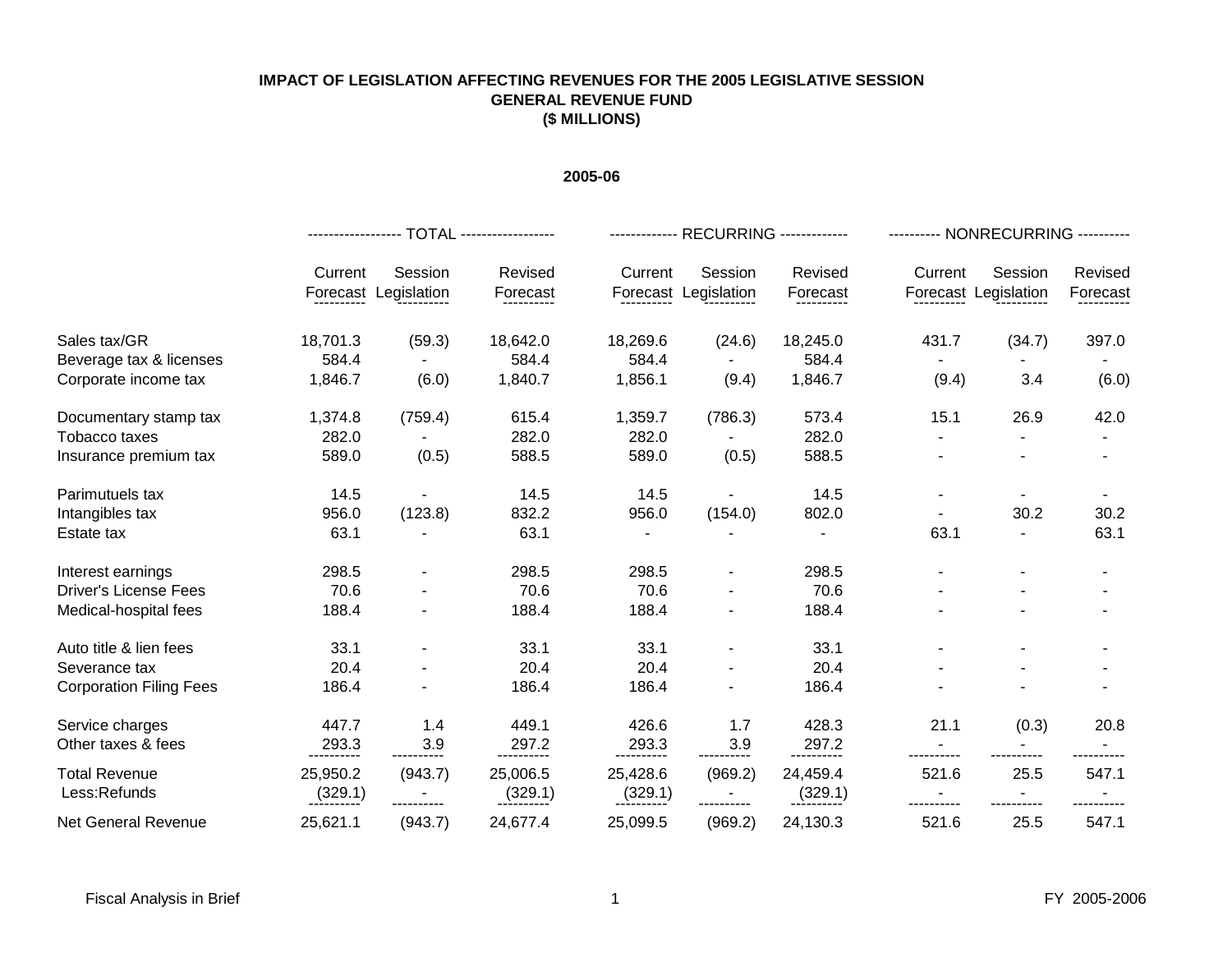28-Jun-2010

| <b>FINAL</b>             |                          |                                                                 | <b>FY05-06</b><br><b>FY06-07</b> |        |        |        |        |        |        |         |        |        |        |        |        |        |        |        |          |
|--------------------------|--------------------------|-----------------------------------------------------------------|----------------------------------|--------|--------|--------|--------|--------|--------|---------|--------|--------|--------|--------|--------|--------|--------|--------|----------|
|                          |                          |                                                                 |                                  |        | GR     |        | Trust  |        | Local  |         | Total  |        | GR     |        | Trust  |        | Local  |        | Total    |
| Chapter Law BILL # Issue |                          |                                                                 | Tax                              | Cash   | Recur  | Cash   | Recur. | Cash   | Recur. | Cash    | Recur  | Cash   | Recur. | Cash   | Recur. | Cash   | Recur. | Cash   | Recur.   |
| 2005-72                  | H <sub>19</sub>          | Service Fees / DUI                                              | <b>Motor Vehicle Licenses</b>    |        |        |        | 0.1    |        | 0.4    |         |        |        |        | 0.1    |        |        | 0.4    | 0.3    | 0.5      |
| 2005-117                 | <b>HB69</b>              | Redirect contraband seized from GR to Ins. Reg TF               | Other taxes & fees               |        |        | $**$   | $**$   |        |        | $**$    | $**$   |        |        | $**$   | 业业     |        |        | $**$   | $***$    |
| 2005-271                 | H101                     | Sales tax holiday/clothing, books, school supplies              | Sales and Use Tax                | $-31.$ |        | $-0.1$ |        | $-6.6$ |        | $-37.9$ |        |        |        |        |        |        |        |        |          |
| 2005-94                  | H105                     | Insurance sold to foreigners                                    | <b>Insurance Premium Tax</b>     | $(*)$  | $(*)$  |        |        |        |        | $(*)$   | $(*)$  | $(*)$  | $(*)$  |        |        |        |        | $(*)$  | $(*)$    |
| 2005-288                 | H181                     | Jai Alai schedule; Quarter Horse Racing; Card room Transfer     | Pari-mutuel Tax                  |        |        |        |        |        |        |         |        |        |        |        |        |        |        |        |          |
| $\overline{2005} - 228$  | H <sub>205</sub>         | Transportation of contraband and counterfeit cigarettes         | Cigarette Taxes                  | $***$  | $**$   | $**$   | **     | $***$  | $***$  | $***$   | $**$   | $**$   | $**$   | $**$   | $**$   | $**$   | $***$  | **     | $***$    |
| 2005-45                  | H395                     | Recreational Licenses & Permits/Military Personnel              | Other taxes & fees               |        |        |        |        | $**$   | $***$  | $***$   | $**$   |        |        |        |        | $**$   | $**$   | $**$   | $**$     |
| 2005-194                 | H497                     | Red Lights / Trauma Centers                                     | Other taxes & fees               |        |        | 7.5    | 15.1   |        |        | 7.5     | 15.1   |        |        | 15.1   | 15.1   |        |        | 15.1   | 15.1     |
|                          |                          |                                                                 | <b>GR Service Charge</b>         | 0.6    |        |        |        |        |        | 0.6     |        |        | 1.2    |        |        |        |        |        | 1.2      |
|                          |                          | Golf course amendment                                           | Ad valorem                       |        |        |        |        | $(**)$ | $(**)$ | $(**)$  | $(**)$ |        |        |        |        | $(**)$ | $(**)$ | $(**)$ | $(**)$   |
| 2005-195                 | H501                     | Communications equipment warranty insurance                     | Other Taxes and Fees             |        |        | $-0.1$ | $-0.1$ |        |        | $-0.1$  | $-0.1$ |        |        | $-0.1$ | $-0.1$ |        |        | $-0.1$ | $-0.1$   |
| 2005-155                 | H <sub>529</sub>         | Cemetery regulation/fees, licenses, penalties ,etc.             | Other taxes & fees               |        |        | $**$   | $**$   |        |        | $**$    |        |        |        | $**$   |        |        |        | $**$   | **       |
| 2005-197                 | H <sub>643</sub>         | Agricultural Equipment, fully exempt                            | Sales & use tax                  | $-6.9$ | $-7.5$ | $(*)$  | $(*)$  | $-1.4$ | $-1.6$ | $-8.3$  | $-9.$  | $-7.9$ | $-7.9$ | $(*)$  |        | $-1.7$ | $-1.7$ | $-9.6$ | $-9.6$   |
|                          |                          | Agricultural Equipment, generators                              | Sales & use tax                  | $-1.6$ | $-1.7$ | $(*)$  | $(*)$  | $-0.3$ | $-0.3$ | $-1.9$  |        | $-1.8$ | $-1.8$ | $(*)$  |        | $-0.3$ | $-0.3$ | $-2.1$ | $-2.1$   |
|                          |                          | Agricultural Equipment, diesel engines for irrigation           | Sales & use tax                  | $-0$ . | $-0.9$ | $(*)$  | $(*)$  | $-0.2$ | $-0.2$ |         |        | $-0.9$ | $-0.9$ | $(*)$  |        | $-0.2$ | $-0.2$ | $-1.1$ | $-1.1$   |
| 2005-83                  | H805                     | Solar Energy systems, exemption reenactment                     | Sales & use tax                  |        | $-1.1$ | $(*)$  | $(*)$  | $-0.2$ | $-0.2$ | $-1.2$  |        |        | $-1.1$ | $(*)$  | $(*)$  | $-0.2$ | $-0.2$ |        | $-1.3$   |
| 2005-84                  | H841                     | Unclaimed prizes; variable prize payouts                        | Lottery                          |        |        | 20.6   | 41.3   |        |        | 20.6    | 41.3   |        |        | 52.2   | 52.2   |        |        | 52.2   | 52.2     |
| 2005-200                 | H913                     | Florida Litter Law                                              | Other taxes & fees               |        |        |        |        |        |        |         |        |        |        |        |        |        |        |        |          |
| 2005-157                 | H955                     | <b>Working Waterfronts</b>                                      | Ad valorem                       |        |        |        |        | $(**)$ | $(**)$ | $(**)$  | $(**)$ |        |        |        |        | $(**)$ | $(**)$ | $(**)$ | $(**)$   |
|                          |                          | <b>Vessel Registration Fees</b>                                 | Other taxes & fees               |        |        | $(**)$ | $(**)$ | **     | $**$   |         |        |        |        | $(**)$ | $(**)$ |        | **     |        |          |
| 2005-158                 | H989                     | Saltwater products license fee                                  | Other taxes & fees               |        |        |        |        | $-0.1$ | $-0.1$ | $-0.1$  | $-0.1$ |        |        |        |        | $-0.1$ | $-0.1$ | $-0.1$ | $-0.1$   |
| 2005-205                 |                          | H1159 Interlocal agreements for firefighters                    | Insurance premium tax            | $-0.3$ | $-0.3$ |        |        | 0.3    | 0.3    |         |        | $-0.3$ | $-0.3$ |        |        | 0.3    | 0.3    |        |          |
| 2005-206                 |                          | H1231 Agricultural Fees (increases and new filing fee)          | Other taxes & fees               |        |        | 0.2    | 0.3    |        |        | 0.2     | 0.3    |        |        | 0.3    | 0.3    |        |        |        | 0.3      |
| 2005-39                  |                          | H1283 Child Support Fees                                        | Other taxes & fees               |        |        | $-0.1$ | $-0.1$ |        |        | $-0.1$  | $-0.1$ |        |        | $-0.1$ | $-0.1$ |        |        | $-0.1$ | $-0.1$   |
| 2005-163                 |                          | H1527 Disposition of Unclaimed Property                         | Other taxes & fees               |        |        | 15     |        |        |        | 15      |        |        |        | 7.5    |        |        |        | 7.5    | $\Omega$ |
| 2005-164                 | H1697                    | Trauma Funding \$1000/\$500 for Death or Serious Bodily         | Other taxes & fees               |        |        | 2.9    | 0.9    | 1.2    | 1.2    | 4.1     | 2.1    |        |        | 0.5    | 0.9    | 1.2    | 1.2    |        | 2.1      |
|                          |                          |                                                                 | <b>GR Service Charge</b>         | 0.2    | $(*)$  |        |        |        |        | 0.2     | $(*)$  | $(*)$  | $(*)$  |        |        |        |        |        |          |
| 2005-210                 |                          | H1717 Valuation of leased citrus equipment at salvage value     | Ad valorem                       |        |        |        |        | $(*)$  | $(*)$  | $(*)$   | $(*)$  |        |        |        |        | $(*)$  | $(*)$  | $(*)$  | $(*)$    |
| 2005-287                 |                          | H1725 Extends EZ's & Municipal Public Service Tax to 12/31/2015 | Sales & use tax                  | $-2.1$ | $-5.2$ | $(*)$  | $(*)$  | $-0.5$ | $-1.2$ | $-2.6$  | $-6.4$ | $-5.2$ | $-5.2$ | $(*)$  | $(*)$  | $-1.2$ | $-1.2$ | $-6.4$ | $-6.4$   |
|                          |                          |                                                                 | Municipal Public Service Tax     |        |        |        |        | $-0.8$ | $-0.8$ | $-0.3$  | $-0.8$ |        |        |        |        | $-0.8$ | $-0.8$ | $-0.8$ | $-0.8$   |
|                          |                          |                                                                 | Corporate income tax             |        | $-1.4$ |        |        |        |        | $-0.5$  |        |        | $-1.4$ |        |        |        |        |        | $-1.4$   |
| 2005-280                 |                          | H1813 Salary credit retaliatory tax                             | Insurance premium tax            | $-0.2$ | $-0.2$ |        |        |        |        | $-0.2$  | $-0.2$ | $-0.2$ | $-0.2$ |        |        |        |        | $-0.2$ | $-0.2$   |
|                          |                          | Space lab exemption                                             | Ad valorem                       |        |        |        |        | $-0.1$ | $-0.1$ | $-0.1$  | $-0$ . |        |        |        |        | $-0.1$ | $-0.1$ | $-0.1$ | $-0.1$   |
|                          |                          | Affiliated groups, salary credit                                | Insurance premium tax            |        |        |        |        |        |        |         |        |        |        |        |        |        |        |        | $\theta$ |
|                          |                          | Exemption for filings made in error                             | Documentary Stamp Tax            |        |        |        |        |        |        |         |        |        |        |        |        |        |        |        |          |
| <b>FAILED</b>            |                          | Mutual Holding Companies, salary credit--CONTINGENCY            | Insurance premium tax            | $-2.4$ |        |        |        |        |        | $-2.4$  |        |        |        |        |        |        |        |        |          |
| 2005-92                  | H1889                    | Affects various trust funds (2)                                 | Documentary stamp tax            |        |        |        |        |        |        |         |        |        |        |        |        |        |        |        |          |
| $\sqrt{2005 - 236}$      | H1935                    | Article V/fees, distributions, etc.(1)                          | Other taxes & fees               | 3.9    | 3.9    | 0.4    | 0.4    | $-3.7$ | $-3.7$ | 0.6     | 0.6    | 3.9    | 3.9    | 0.5    | 0.5    | $-3.7$ | $-3.7$ | 0.7    | 0.7      |
| 2005-40                  | H6001                    | Hurricane preparedness Sales Tax Holiday                        | Sales & use tax                  | $-7.9$ |        |        |        | $-1.7$ |        | $-9.6$  |        |        |        |        |        |        |        |        |          |
| $\boxed{2005-5}$         | S200                     | Update hazardous materials reporting date; increase fees        | Other taxes & fees               |        |        |        |        |        |        |         |        |        |        |        |        |        |        |        |          |
| 2005-282                 | $\overline{\text{S}}202$ | \$12 million cap Community Contribution Tax Credit              | Sales & use tax                  | $-7.3$ | $-8.5$ | $(*)$  | $(*)$  | $-0.9$ | $-1.1$ | $-8.4$  | $-9.6$ | $-8.5$ | $-8.5$ | $(*)$  |        | $-1.1$ | $-1.1$ | $-9.6$ | $-9.6$   |
|                          |                          | \$12 million cap Community Contribution Tax Credit              | Corporate income tax             | $-2.1$ | $-2.4$ |        |        |        |        | $-2.1$  | $-2.4$ | $-2.4$ | $-2.4$ |        |        |        |        | $-2.4$ | $-2.4$   |
|                          |                          | Capital Investment Tax Credit                                   | Corporate income tax             |        | $-2.2$ |        |        |        |        |         | $-2.2$ | $-2.2$ | $-2.2$ |        |        |        |        | $-2.2$ | $-2.2$   |
| <b>VETOED</b>            | S276                     | Wrecker company registration & wrecker operator                 | Other taxes & fees               |        |        | 0.7    | 0.7    |        |        | 0.7     |        |        |        | 0.7    | 0.7    |        |        | 0.7    | 0.7      |
|                          |                          |                                                                 | <b>GR Service Charge</b>         | 0.1    | 0.1    |        |        |        |        | 0.1     |        |        | 0.1    |        |        |        |        | 0.1    | 0.1      |
| 2005-96                  | S300                     | Repeal s. 11 of Ch 2000-312                                     | <b>Various Taxes</b>             | $***$  | $**$   | **     | $***$  | $**$   | $***$  | **      | **     | $**$   | $***$  | **     | $**$   | **     | $**$   | $**$   | $***$    |
| 2005-290                 | S360                     | Documentary Stamp Tax distribution                              | Documentary Stamp Tax            | $-750$ | $-750$ | 750    | 750    |        |        |         |        | $-750$ | $-750$ | 750    | 750    |        |        |        | $\theta$ |

### **Measures Affecting Revenue and Tax Administration - 2005 Regular Session Increase/(Decrease) in \$ Millions**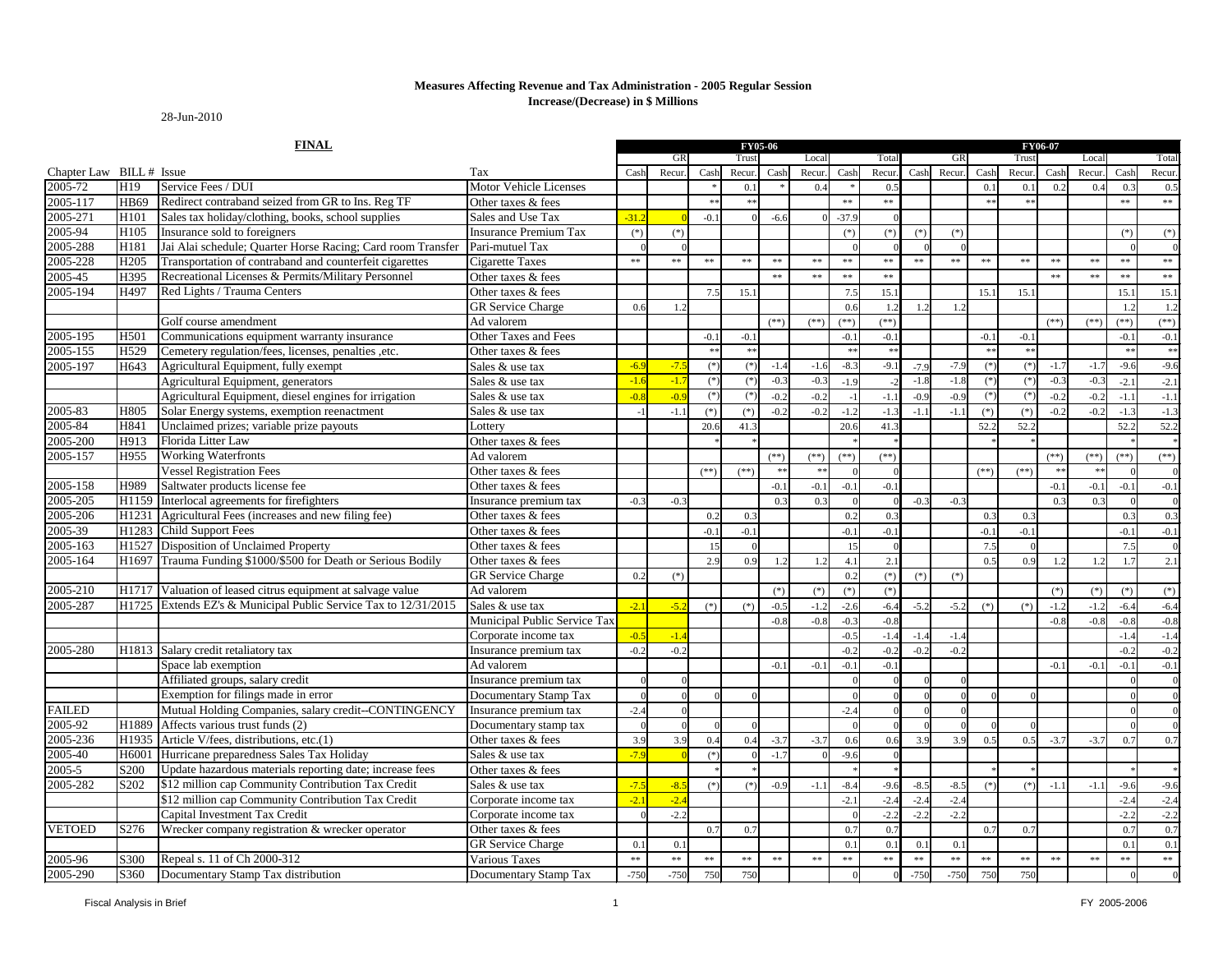| <b>FINAL</b>  |                  |                                                                                 |                            |            | <b>FY05-06</b> |        |        |         |         |         |                  |         | <b>FY06-07</b> |        |        |         |         |         |          |  |
|---------------|------------------|---------------------------------------------------------------------------------|----------------------------|------------|----------------|--------|--------|---------|---------|---------|------------------|---------|----------------|--------|--------|---------|---------|---------|----------|--|
|               |                  |                                                                                 |                            |            | GR             |        | Trust  |         | Local   |         | Total            |         | GR             |        | Trust  |         | Local   |         | Total    |  |
| 2005-59       | S400             | Requires on-line procurement system fees be deposited to                        | Other taxes & fees         |            |                | 5.3    | 5.3    |         |         | 5.3     | 5.3              |         |                | 5.4    | 5.4    |         |         | 5.4     | 5.4      |  |
|               |                  |                                                                                 | <b>GR</b> Service Charge   | $\Omega$   | 0.4            |        |        |         |         | 0.4     | $\Omega$ .       |         | 0.4            |        |        |         |         | 0.4     | 0.4      |  |
| 2005-62       | S410             | Health care practitioners and certified nursing assistants -                    | Other taxes & fees         |            |                | 1.7    | 0.8    |         |         | 1.7     | 0.8              |         |                | 0.2    | 0.8    |         |         | 0.2     | 0.8      |  |
|               |                  |                                                                                 | <b>GR</b> Service Charge   | 0.1        | 0.1            |        |        |         |         | 0.1     | $\overline{0}$ . |         | 0.1            |        |        |         |         |         | 0.1      |  |
| 2005-147      | S442             | Building Safety - new fees and a TF approp                                      | Other taxes & fees         |            |                | 0.1    | $(*)$  |         |         | 0.1     | $(*)$            |         |                | $(*)$  | $(*)$  |         |         | $(*)$   | $(*)$    |  |
| 2005-242      | S <sub>470</sub> | Repeal the repealer - counties currently levying/indigent care                  | Sales & use tax            |            |                |        |        | $**$    | $**$    | **      |                  |         |                |        |        | $**$    | **      | **      | $**$     |  |
| 2005-243      | S484             | Home Health Agencies and Nurse Registries--Biennial                             | Other taxes & fees         |            |                | 1.2    |        |         |         | 1.3     |                  |         |                | $-1.2$ |        |         |         | $-1.2$  | $\Omega$ |  |
|               |                  |                                                                                 | <b>GR</b> Service Charge   | 0.1        |                |        |        |         |         | 0.1     |                  | $-0.1$  |                |        |        |         |         | $-0.1$  |          |  |
| 2005-244      | S486             | Enterprise Zones--authorizing Indian River, Lakeland, Sumter, Sales and Use Tax |                            | $-0$ .     | $-0.2$         | (*     | $(*)$  | $(*)$   | $(*)$   | $-0.1$  | $-0.2$           | $-0.2$  | $-0.2$         | $(*)$  |        |         | $(*)$   | $-0.2$  | $-0.2$   |  |
| 2005-42       | S550             | Disabled Vets-exemption to surviving spouses                                    | Ad valorem                 |            |                |        |        |         | $-1.1$  |         | $-1.1$           |         |                |        |        | $-1.1$  | $-1.1$  | $-1.1$  | $-1.1$   |  |
| <b>VETOED</b> | S626             | <b>Portable Restroom Contracting</b>                                            | Other taxes & fees         |            |                |        |        |         |         |         |                  |         |                |        |        |         |         |         |          |  |
| 2005-247      | S670             | Community College fee increase (3)                                              | Other taxes & fees         |            |                |        |        | $**$    | $**$    | $**$    |                  |         |                |        |        | $**$    | **      | $**$    | $**$     |  |
| 2005-172      | S720             | <b>Tax Collection Enforcement Diversion Program</b>                             | Sales & use tax            | $(*)$      | 0.7            | 0.6    | 1.5    |         |         | 0.6     | 2.2              | 0.4     | 0.7            | 1.2    | 1.5    |         |         | 1.6     | 2.2      |  |
| 2005-249      | S1012            | Reinstatement of voided license                                                 | Other taxes & fees         |            |                |        | $(*)$  |         |         | $(*)$   | $(*)$            |         |                | $(*)$  |        |         |         | $(*)$   | $(*)$    |  |
| <b>VETOED</b> | S1180            | Externship fees, Board of Medicine                                              | Other taxes & fees         |            |                |        |        |         |         |         |                  |         |                |        |        |         |         |         |          |  |
| 2005-268      | S1194            | Exception for hurricane repair (110% or less)                                   | Ad valorem                 |            |                |        |        | $-13.1$ | $-13.1$ | $-13.1$ | $-13.1$          |         |                |        |        | $-13.1$ | $-13.1$ | $-13.1$ | $-13.1$  |  |
| 2005-148      | S1244            | Natural and manufactured gas                                                    | Gross receipts tax         |            |                | 0.6    | 2.9    |         |         | 0.6     | 2.9              |         |                | 1.1    | 2.8    |         |         | 1.1     | 2.8      |  |
| 2005-178      | S1300            | Estimated tax; limitation on refunds                                            | Corporate income tax       | $-3.4$     | $-3.4$         |        |        |         |         | $-3.4$  | $-3.4$           | $-3.4$  | $-3.4$         |        |        |         |         | $-3.4$  | $-3.4$   |  |
| 2005-132      | S1322            | Regulation of Communication                                                     | Other taxes & fees         |            |                | $**$   | $**$   |         |         | $**$    | يل مل            |         |                | $**$   | $**$   |         |         | $**$    | $**$     |  |
| 2005-107      |                  | S1366 Securitization of storm-recovery rate adjustments / reserve               | Other taxes & fees         |            |                | $-4.1$ | 4.2    |         |         | $-4.1$  | 4.2              |         |                | $-4.2$ | 4.2    |         |         | $-4.2$  | 4.2      |  |
| 2005-112      |                  | S1798 Piggyback                                                                 | Corporate income tax       | $(**)$     | $(**)$         |        |        |         |         | $(**)$  | $(**)$           | $(**`$  | $(**)$         |        |        |         |         | $(**)$  | $(**)$   |  |
| 2005-257      | S1912            | Fingerprint fees for insurance agents, fees for licensure of                    | Other taxes & fees         |            |                | 0.4    | 0.6    |         |         | 0.4     | 0.6              |         |                | 0.6    | 0.6    |         |         | 0.6     | 0.6      |  |
| 2005-187      | S2070            | <b>Tax on Substitute Communication Systems</b>                                  | Communication services tax | $-0.2$     | $-0.2$         | $-0.1$ | $-0.1$ | $-0.1$  | $-0.1$  | $-0.4$  | $-0.$            | $-0.2$  | $-0.2$         | $-0.1$ | $-0.1$ | $-0.1$  | $-0.1$  | $-0.4$  | $-0.4$   |  |
| <b>VETOED</b> | S2236            | <b>Tuition Rates/State Universities</b>                                         | Other taxes & fees         |            |                |        |        | $**$    | $**$    | $**$    |                  |         |                |        |        | $**$    | $**$    | $**$    | $**$     |  |
| <b>VETOED</b> | S2264            | Students/Instructional Costs, Enhanced residency requirement                    | Other taxes & fees         |            |                |        |        |         | $**$    |         |                  |         |                |        |        |         | **      |         | $**$     |  |
| 2005-270      | S2348            | $0.5$ mill effective $1/1/06$                                                   | Intangibles tax            | $-12\cdot$ | $-154$         |        |        |         | $-0.6$  | $-124$  | $-154.6$         | $-156$  | $-156$         |        |        | $-0.6$  | $-0.6$  | $-157$  | $-156.6$ |  |
| 2005-70       | S2600            | GAA/Florida Forever new bond series                                             | Documentary stamp tax      | $-3.5$     | $-27.2$        | 3.5    | 27.2   |         |         |         |                  | $-27.2$ | $-27.2$        | 27.2   | 27.2   |         |         |         | $\Omega$ |  |
|               |                  | GAA/Everglades Restoration new bond series                                      | Documentary stamp tax      | $-5.9$     | $-9.1$         | 5.9    | 9.1    |         |         |         |                  | $-9.$   | $-9.1$         | 9.1    | 9.1    |         |         |         |          |  |
|               |                  | GAA/Tuition                                                                     | Other taxes & fees         |            |                |        |        | 57.3    | 57.3    | 57.3    | 57.3             |         |                |        |        | 57.3    | 57.3    | 57.3    | 57.3     |  |

(1) The totals shown are for changes which have a determinable impact. There are other indeterminable impacts associated with the bill. See the back up materials for details. (2) Cash and recurring figures for 2007-08 are \$404.2 GR, -\$404.2 Trust, and for 2008-09 are \$455.0 GR, -\$455.0 Trust.

(3) If all community colleges were to charge the maximum fee allowed, the local impact would be \$22.6 million in 2005-06, and \$44.0 million in 2006-07.

### TOTAL SESSION TAX LAW CHANGES

|                                       | $-184$ | $-181.6$ |  |                                                                                          |  |  |  |  |  |
|---------------------------------------|--------|----------|--|------------------------------------------------------------------------------------------|--|--|--|--|--|
| TOTAL ALL MEASURES AFFECTING REVENUE  |        |          |  | -946 -969.1 812.1 860.1 29.1 35 -104 -74 -972 -971.6 866 871.1 34.7 34.9 -71.4 -65.6     |  |  |  |  |  |
| LESS: VETOES AND FAILED CONTINGENCIES | $-23$  |          |  | $0.1$ $0.7$ $0.7$ $0$ $0$ $-1.6$ $0.8$ $0.1$ $0.1$ $0.7$ $0.7$ $0$ $0.8$ $0.8$           |  |  |  |  |  |
| NET MEASURES AFFECTING REVENUE        |        |          |  | -944 -969.2 811.4 859.4 29.1 35 -103 -74.8 -972 -971.7 865.3 870.4 34.7 34.9 -72.2 -66.4 |  |  |  |  |  |